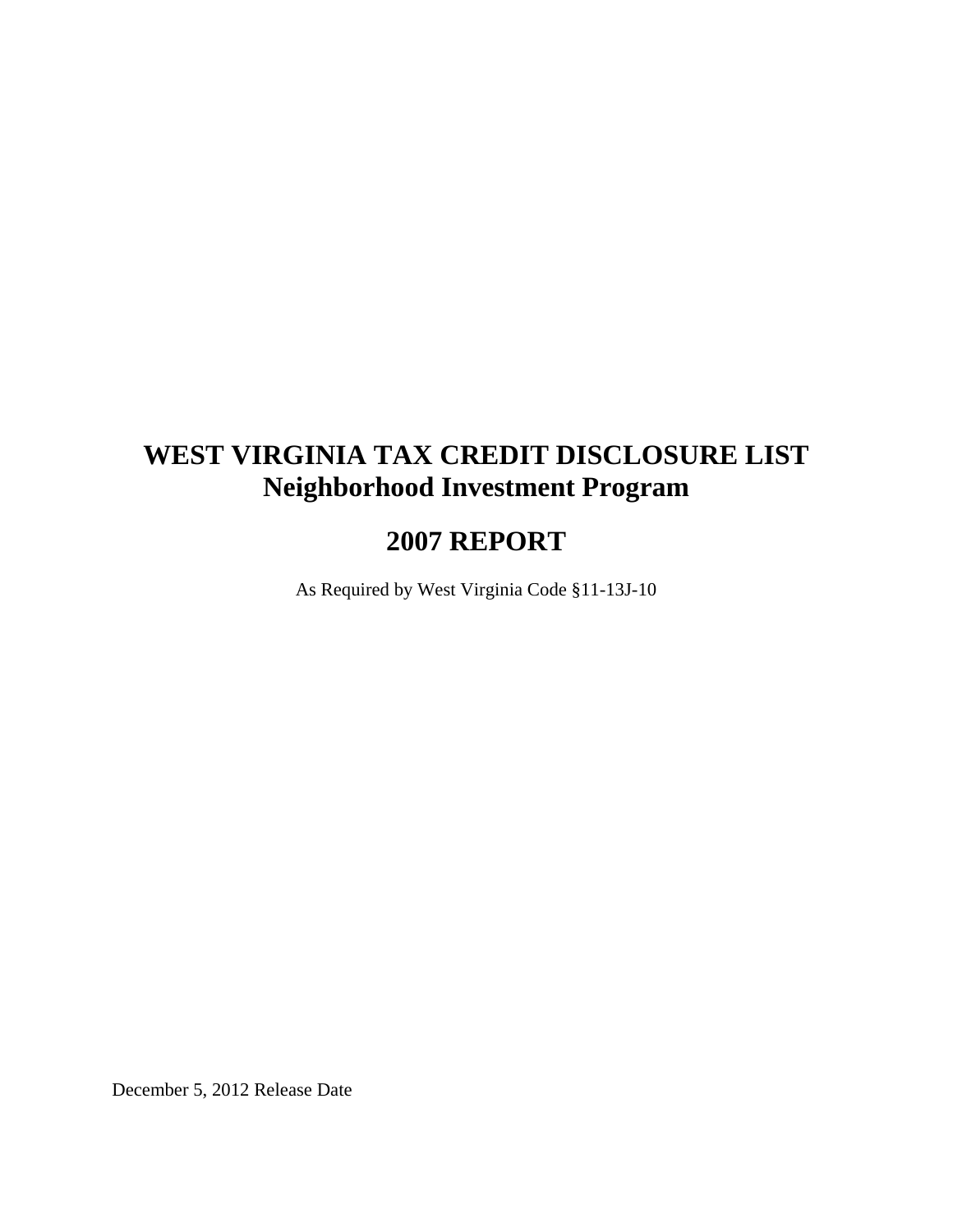## **TAX YEAR 2007 DISCLOSURE**

**Years Beginning On Or After July 1, 2006 But Before July 1, 2007**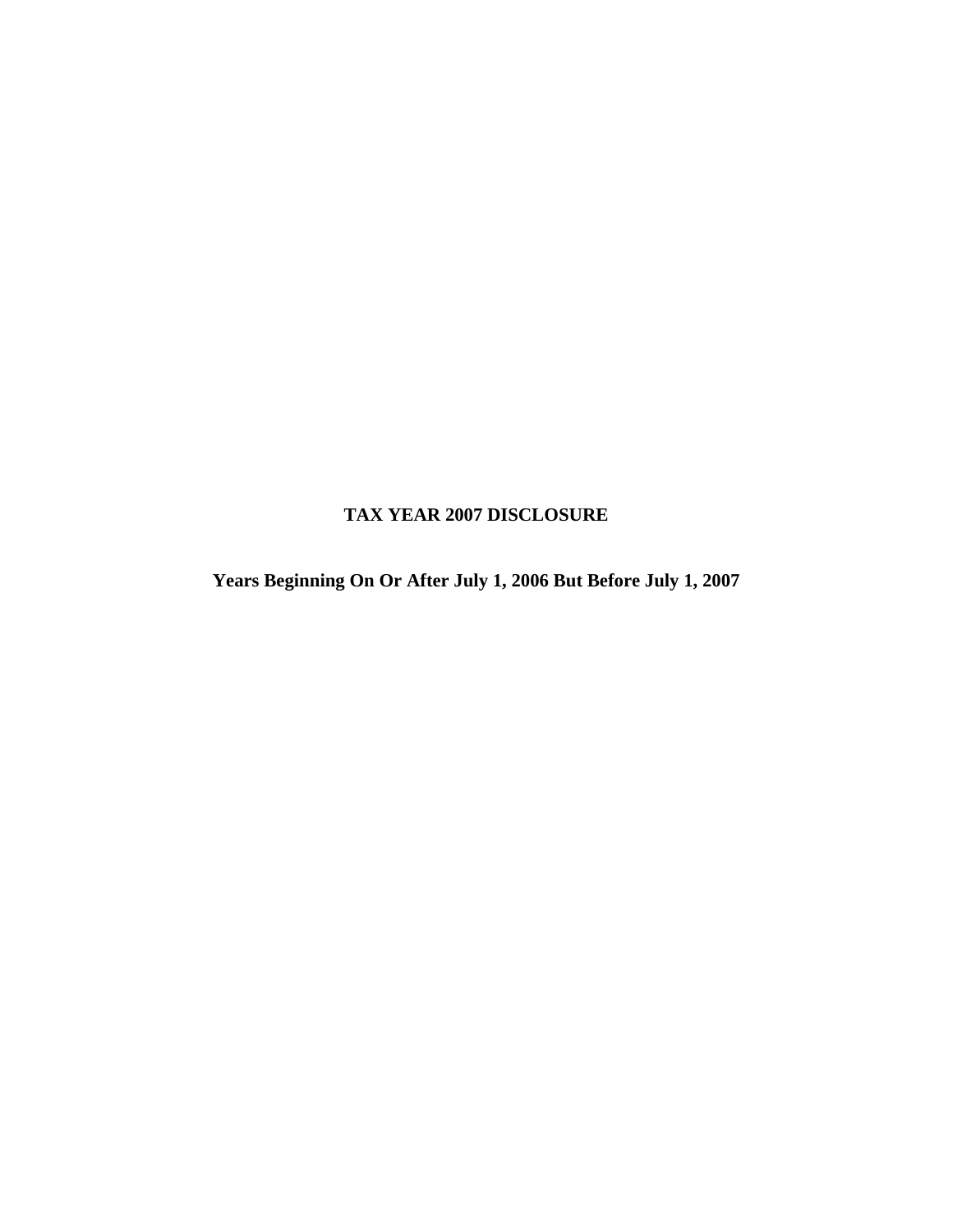NEIGHBORHOOD INVESTMENT CREDIT WV CODE SECTION: 11-13J BUSINESS FRANCHISE TAX

# NAME ADDRESS

| ADAMS FISHER & EVANS<br>ATTORNEYS AT LAW                 | PO BOX 326<br>RIPLEY WV 25271                                 |  |
|----------------------------------------------------------|---------------------------------------------------------------|--|
| R D FISHER & T C EVANS III                               | \$125<br>CREDIT:                                              |  |
| ALLEGHENY ENERGY INC<br>C/O TAX DEPT                     | 800 CABIN HILL DR<br>GREENSBURG PA 15601<br>CREDIT:<br>\$25   |  |
| APPALACHIAN LOG STRUCTURES<br><b>INC</b>                 | PO BOX 614<br>RIPLEY WV 25271<br>CREDIT:<br>\$500             |  |
| BLUEFIELD CYCLES INC                                     | 1804 BLAND ST<br>BLUEFIELD WV 24701<br>CREDIT:<br>\$2,500     |  |
| BLUEWELLS FAMILY PHARMACY IN                             | RT 52<br>BLUEWELL WV 24701<br>CREDIT:<br>\$600                |  |
| BOONE MOTOR SALES INC<br><b>DBA STEPHENS AUTO CENTER</b> | PO BOX 278<br>DANVILLE WV 25053<br>CREDIT:<br>\$2,570         |  |
| BORDAS & BORDAS PLLC                                     | 1358 NATIONAL ROAD<br>WHEELING WV 26003<br>CREDIT:<br>\$2,431 |  |
| BOWLES RICE MCDAVID GRAFF &<br>LOVE PLLC                 | PO BOX 1386<br>CHARLESTON WV 25325<br>CREDIT:<br>\$250        |  |
| BRITTON ENGINEERING INC                                  | 2005 WEBSTER RD<br>SUMMERSVILLE WV 26651<br>CREDIT:<br>\$275  |  |
|                                                          |                                                               |  |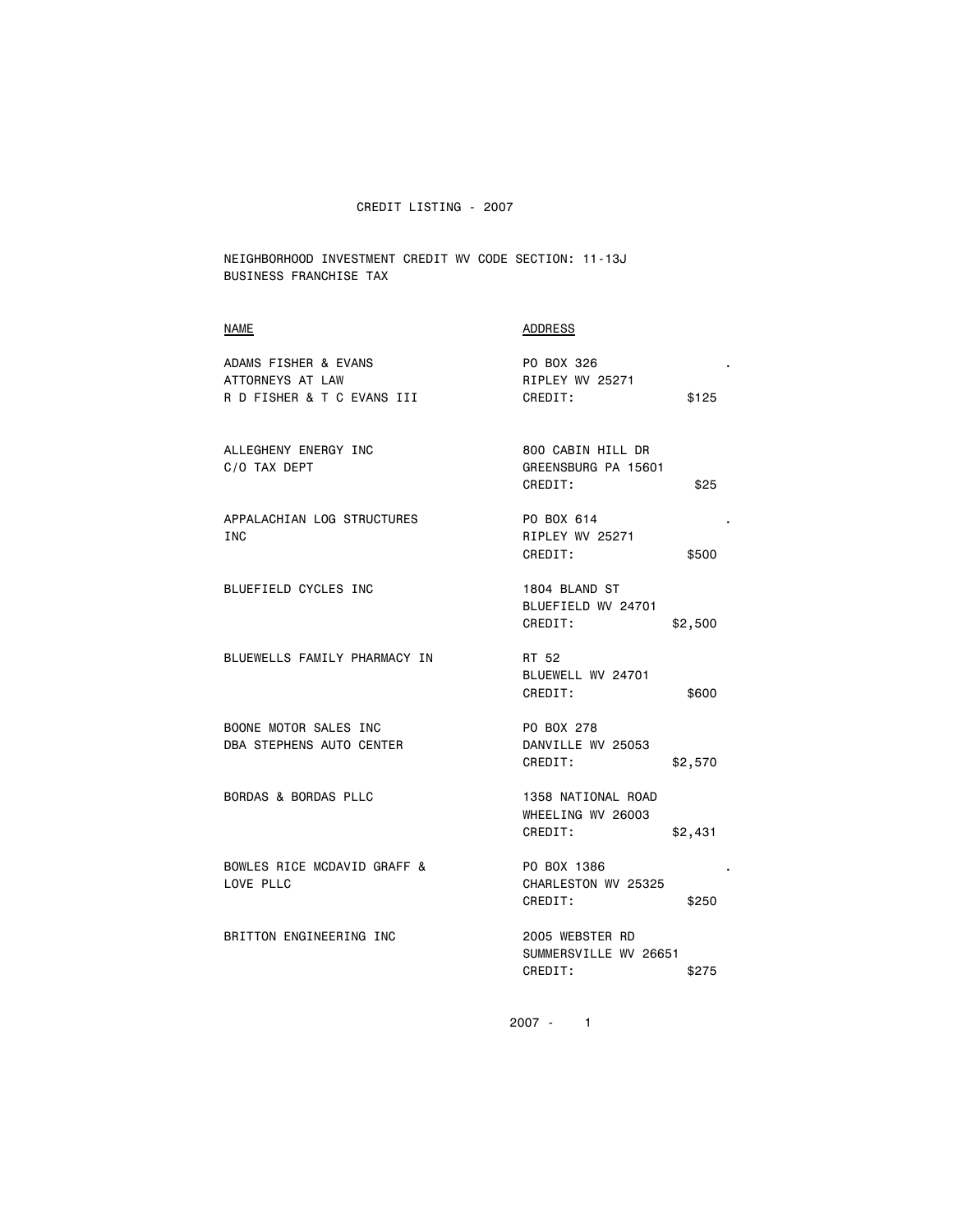NEIGHBORHOOD INVESTMENT CREDIT WV CODE SECTION: 11-13J BUSINESS FRANCHISE TAX

| <b>NAME</b>                                              | <b>ADDRESS</b>                                                     |
|----------------------------------------------------------|--------------------------------------------------------------------|
| BURKE PARSONS BOWLBY CORP<br>THE.                        | PO BOX 231<br>RIPLEY WV 25271<br>CREDIT:<br>\$500                  |
| BUXTON CONSULTING INC                                    | 101 CARRIAGE PT<br>HURRICANE WV 25526<br>CREDIT:<br>\$25           |
| C I THORNBURG CO INC THE                                 | 4034 ALTIZER AVE<br>HUNTINGTON WV 25705<br>CREDIT:<br>\$1,900      |
| C T WALLS & FLOORS INC                                   | 86 SOMERSET BLVD<br>CHARLES TOWN WV 25414<br>CREDIT:<br>\$203      |
| CAPITAL ORTHOPAEDICS                                     | 500 DONNALLY ST<br>CHARLESTON WV 25301<br>CREDIT:<br>\$323         |
| CATARACT AND REFRACTIVE SURG<br>ERY INSTITUTE INC        | 5 COURTNEY DR<br>CHARLESTON WV 25304<br>CREDIT:<br>\$50            |
| CECIL I WALKER MACHINERY CO<br><b>DBA WALKER EXPRESS</b> | PO BOX 2427<br>CHARLESTON WV 25329<br>CREDIT:<br>\$375             |
| CHESAPEAKE APPALACHIA L L C                              | 6100 N WESTERN AVE<br>OKLAHOMA CITY OK 73118<br>CREDIT:<br>\$2,000 |
| CITY HOLDING COMPANY                                     | 25 GATEWATER RD<br>CROSS LANES WV 25313<br>CREDIT:<br>\$10,000     |
|                                                          |                                                                    |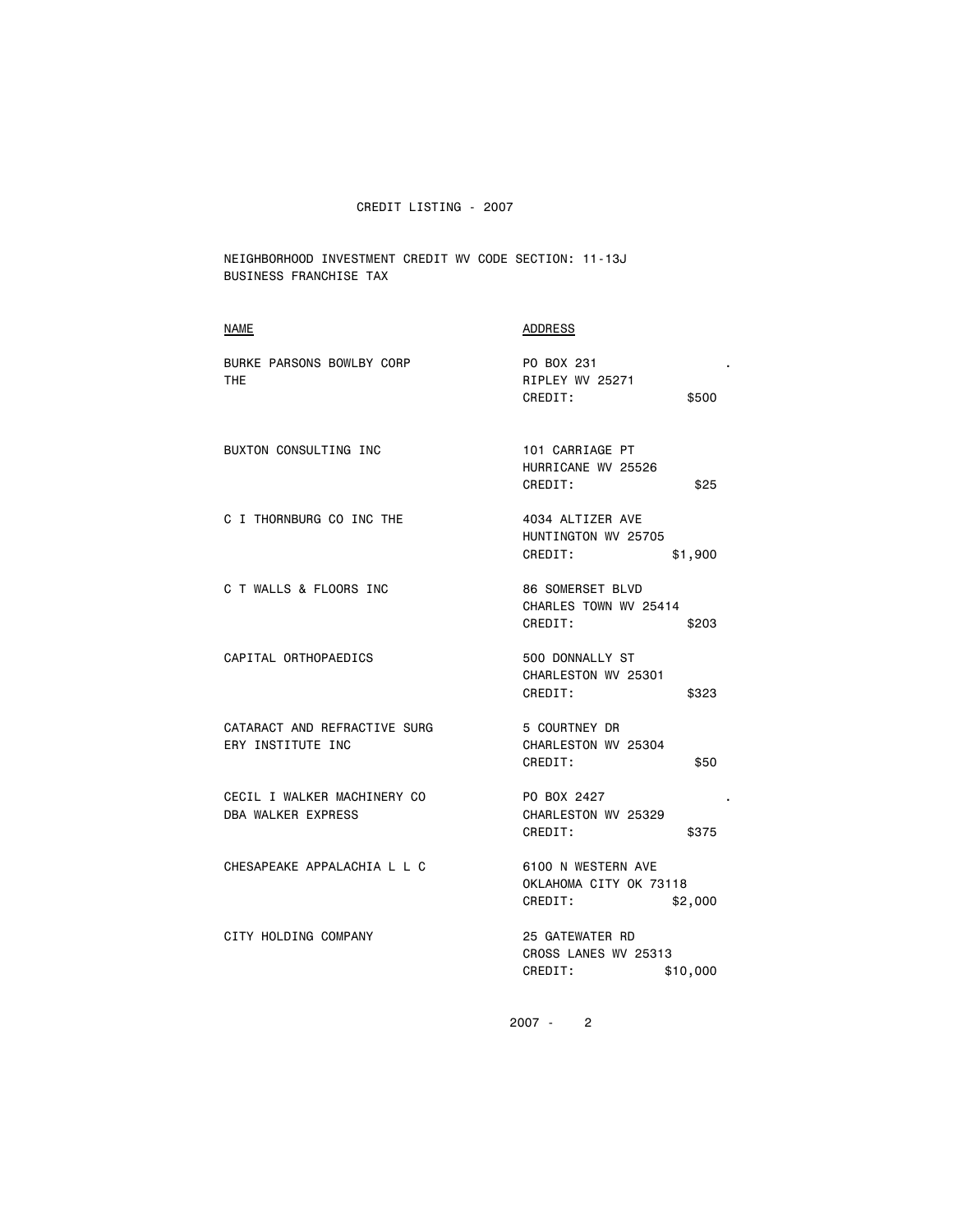NEIGHBORHOOD INVESTMENT CREDIT WV CODE SECTION: 11-13J BUSINESS FRANCHISE TAX

| <b>NAME</b>                                    | <b>ADDRESS</b>                                                    |
|------------------------------------------------|-------------------------------------------------------------------|
| CITY ICE AND FUEL COMPANY OF<br>POINT PLEASANT | PO BOX 27<br>PT PLEASANT WV 25550<br>CREDIT:                      |
|                                                | \$3,000                                                           |
| CITY WINDOW COMPANY                            | RT 2 BOX 285<br>CLARKSBURG WV 26301<br>CREDIT:<br>\$3,100         |
| COLONIAL FORD INC                              | 1446 N JEFFERSON ST<br>LEWISBURG WV 24901<br>CREDIT:<br>\$750     |
| COTIGA DEVELOPMENT CO                          | PO BOX 1956<br>WILLIAMSON WV 25661<br>CREDIT:<br>\$25             |
| <b>CURRY TRANSFER AND</b><br>STORAGE CO        | PO BOX 1806<br>PARKERSBURG WV 26105<br>CREDIT:<br>\$5,210         |
| CUSTOM MANUFACTURING<br>SERVICES INC           | PO BOX 185<br>ROCKY GAP VA 24366<br>CREDIT:<br>\$1,500            |
| DARCO INTERNATIONAL INC                        | 810 MEMORIAL BLVD<br>HUNTINGTON WV 25701<br>CREDIT:<br>\$250      |
| DICKINSON PROPERTIES LIMITED<br>PARTNERSHIP    | PO BOX 311<br>CHARLESTON WV 25321<br>CREDIT:<br>\$8,959           |
| DINGESS-RUM PROPERTIES INC                     | 405 CAPITOL ST STE 701<br>CHARLESTON WV 25301<br>CREDIT:<br>\$250 |
|                                                |                                                                   |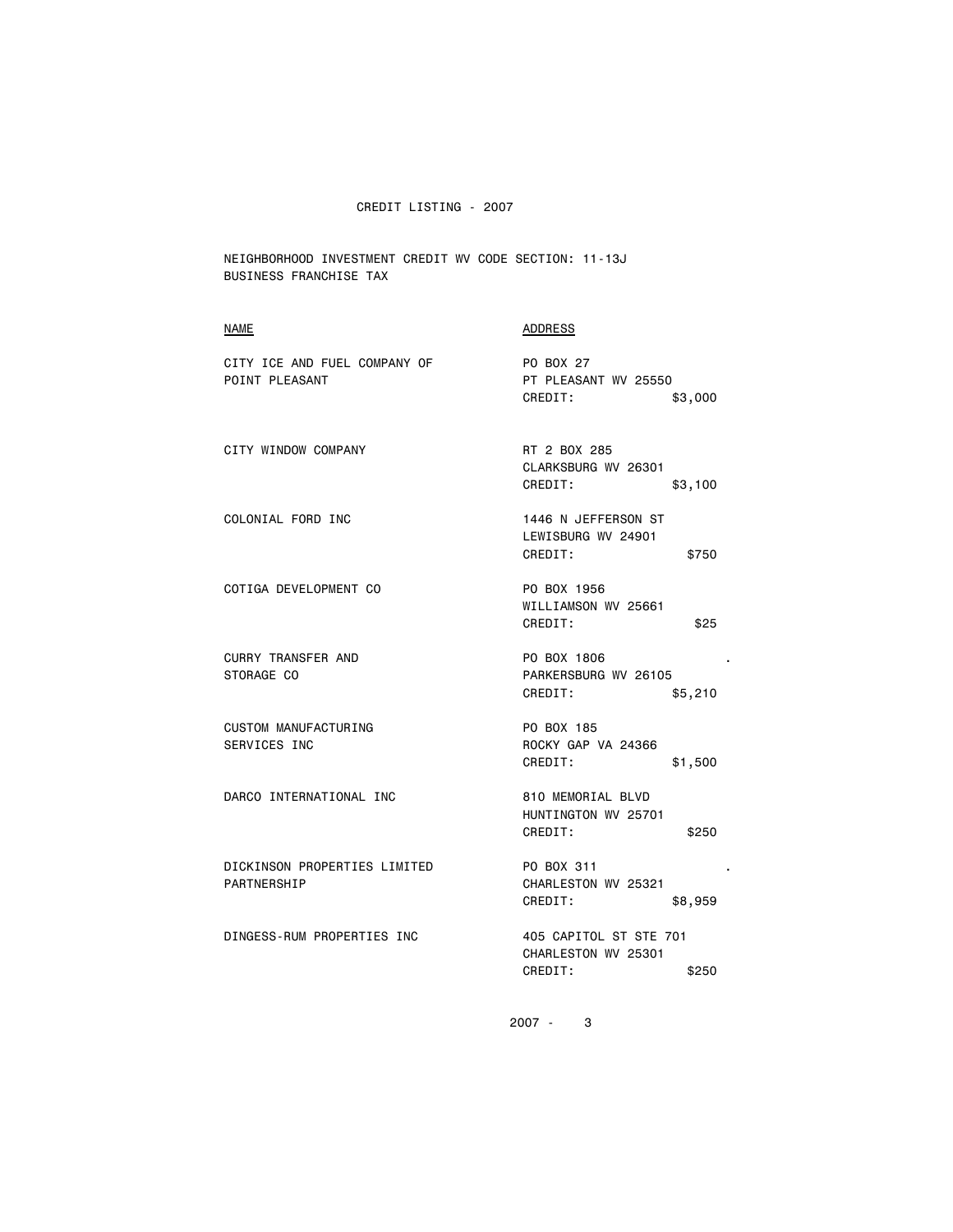NEIGHBORHOOD INVESTMENT CREDIT WV CODE SECTION: 11-13J BUSINESS FRANCHISE TAX

### NAME ADDRESS

| DOAK CUPPETT & POLING A C<br>C/O DIXON HUGHES PLLC | 29 MIDDLETOWN RD<br>FAIRMONT WV 26554<br>CREDIT:<br>\$12    |
|----------------------------------------------------|-------------------------------------------------------------|
| DUFFIELD, LOVEJOY & STEMPL,<br>P.L.L.C             | 522 9TH ST<br>HUNTINGTON WV 25701<br>CREDIT:<br>\$50        |
| FAIRVIEW HEALTH ASSOCIATES<br><b>INC</b>           | PO BOX F<br>SUMMERSVILLE WV 26651<br>CREDIT:<br>\$25        |
| FAMCO INC                                          | PO BOX 1577<br>HUNTINGTON WV 25716<br>CREDIT:<br>\$4,750    |
| FAYCO LUMBER SUPPLY COMPANY<br><b>INC</b>          | PO BOX 38<br><b>OAK HILL WV 25901</b><br>CREDIT:<br>\$3,818 |
| FELTON & FELTON A C                                | 1144 MARKET ST<br>WHEELING WV 26003<br>CREDIT:<br>\$238     |
| FRANJAN INC                                        | 75 GRAND BLVD<br>HUNTINGTON WV 25705<br>CREDIT:<br>\$691    |
| FRANK E WILSON LUMBER CO INC                       | PO BOX 1277<br>ELKINS WV 26241<br>CREDIT:<br>\$500          |
| FREEDOM BANCSHARES INC                             | 315 CRIM AV<br>BELINGTON WV 26250<br>CREDIT:<br>\$1,250     |
|                                                    |                                                             |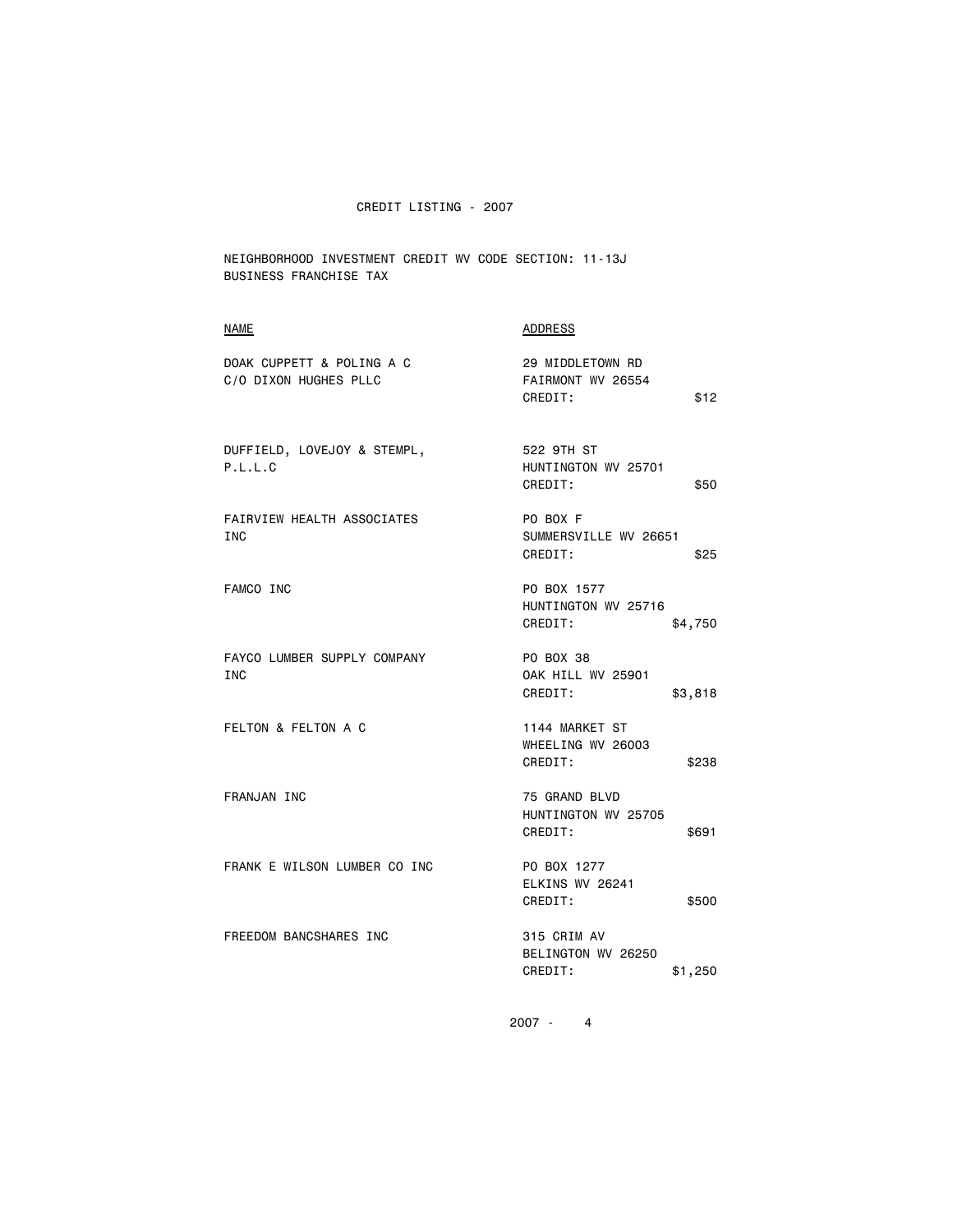NEIGHBORHOOD INVESTMENT CREDIT WV CODE SECTION: 11-13J BUSINESS FRANCHISE TAX

# NAME ADDRESS GASKETS PACKINGS & SEALS INC **PO BOX 509**  PARKERSBURG WV 26102 CREDIT: \$563 GENERAL MANAGEMENT SERVICES THE PO BOX 245 . INC WAVERLY WV 26184 CREDIT: \$4,000 GO-MART INC PO DRAWER D C/O GASSAWAY CAR WASH GASSAWAY WV 26624 CREDIT: \$250 GUYS BUICK-PONTIAC - 1316 NORTH MILDRED ST OLDSMOBILE-GMC TRUCK INC RANSON WV 25438 CREDIT: \$1,000 HARRIS BROS ROOFING CO PO BOX 341 . CHARLESTON WV 25322 CREDIT: \$1,000 HATFIELD INSURANCE 14 PERRY MORRIS SQ MILTON WV 25541 CREDIT: \$25 HIGHLAND CELLULAR HOLDINGS 550-N EISENHOWER DR<br>INC 5501 BECKLEY WV 25801 CREDIT: \$1,000 HORNES INC **11TH & MAIN STREET**  WHEELING WV 26003 credit to the CREDIT: the state of the state of the state of the state of the state of the state of the state o HUGHES ELECTRIC INC NO HC 61 BOX 157 NEW MARTINSVILLE WV 26155 credit to the CREDIT: the set of the set of the set of the set of the set of the set of the set of the set of the set of the set of the set of the set of the set of the set of the set of the set of the set of the set of th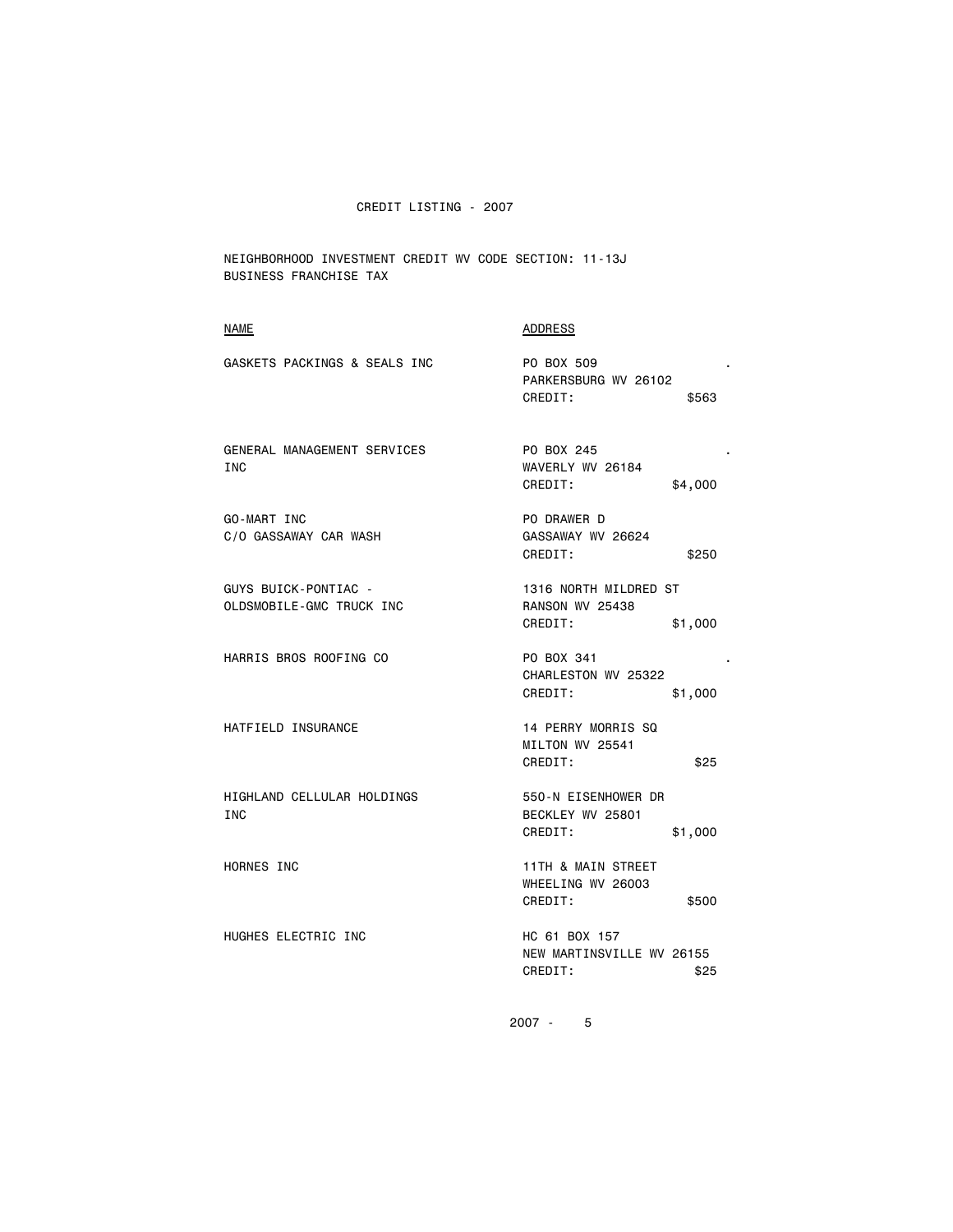NEIGHBORHOOD INVESTMENT CREDIT WV CODE SECTION: 11-13J BUSINESS FRANCHISE TAX

# NAME ADDRESS

| HUNTINGTON BANCSHARES<br><b>INCORPORATED</b> | PO BOX 1558<br>COLUMBUS OH 43216                                       |
|----------------------------------------------|------------------------------------------------------------------------|
|                                              | CREDIT:<br>\$500                                                       |
| HUNTINGTON FEDERAL SAVINGS<br><b>BANK</b>    | PO BOX 239<br>HUNTINGTON WV 25701<br>CREDIT:<br>\$574                  |
| J C MENSORE DISTRIBUTOR INC                  | 134 NORTH BRIDGE ST<br>NEW MARTINSVILLE WV 26155<br>CREDIT:<br>\$1,100 |
| JAMES AND LAW CO THE                         | 217 W MAIN ST<br>CLARKSBURG WV 26301<br>CREDIT:<br>\$250               |
| JASPER ENGINES AND TRANSMISS<br>IONS INC     | 102 D ST<br>SOUTH CHARLESTON WV 25303<br>CREDIT:<br>\$250              |
| JEFFERSON DISTRIBUTING CO IN                 | 799 MID ATLANTIC PKWY<br>MARTINSBURG WV 25404<br>CREDIT:<br>\$1,683    |
| LEAVITT FUNERAL HOME INC                     | 403 7TH ST<br>PARKERSBURG WV 26101<br>CREDIT:<br>\$25                  |
| MARK DOVE INC                                | PO BOX 203<br><b>OAK HILL WV 25901</b><br>CREDIT:<br>\$287             |
| MARTIN AND JONES RDI                         | 422 E EDGAR AVE<br>RONCEVERTE WV 24970<br>CREDIT:<br>\$51              |
|                                              |                                                                        |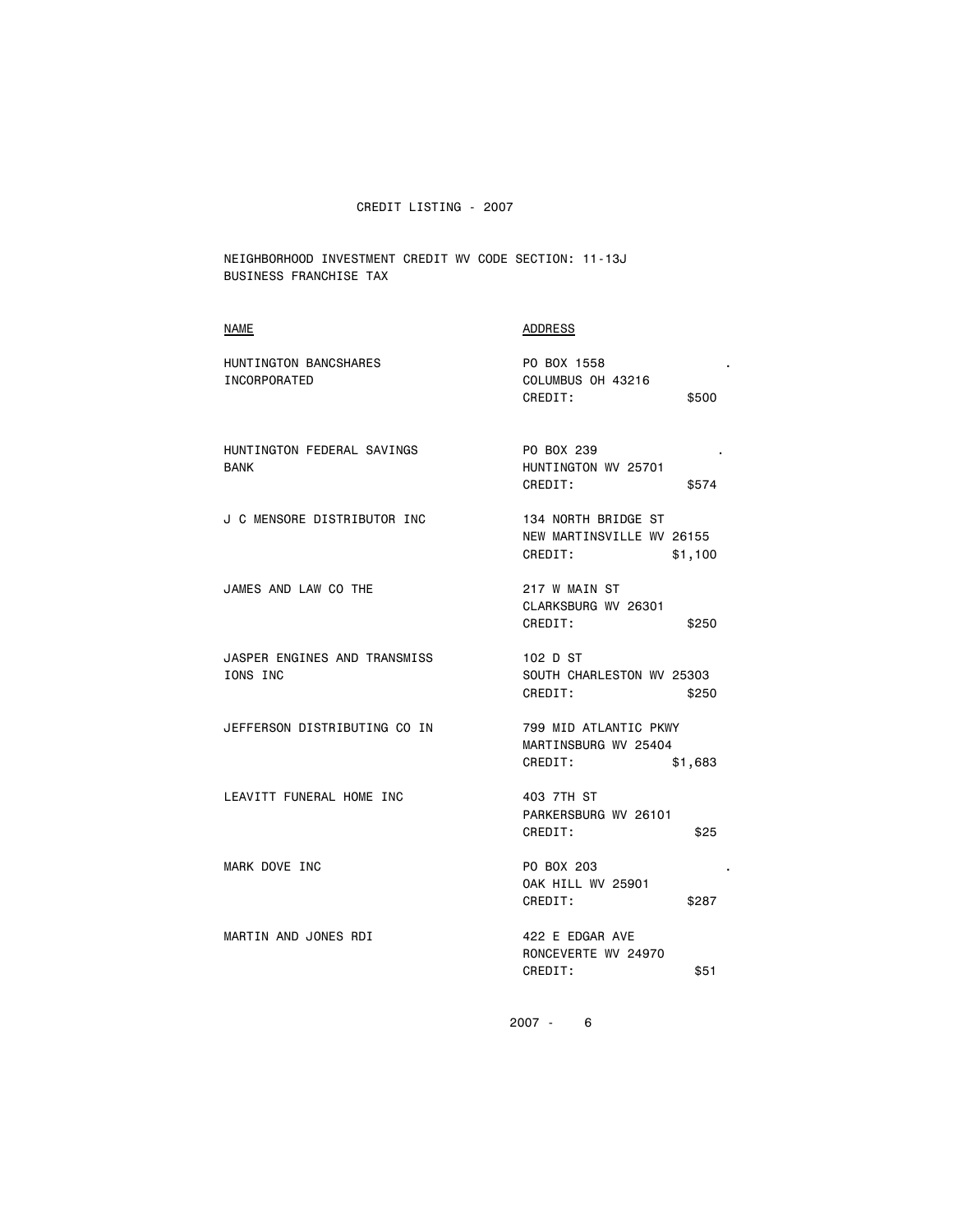NEIGHBORHOOD INVESTMENT CREDIT WV CODE SECTION: 11-13J BUSINESS FRANCHISE TAX

# NAME ADDRESS

| MASSEY ENERGY COMPANY                       | PO BOX 26765<br>RICHMOND VA 23261<br>CREDIT:<br>\$500            |  |
|---------------------------------------------|------------------------------------------------------------------|--|
| MAYNARD C SMITH CONSTRUCTION<br>COMPANY INC | 3410 CHESTERFIELD AVE<br>CHARLESTON WV 25304<br>CREDIT:<br>\$750 |  |
| MEMORY LAND PET CEMETERY                    | 44 15TH ST<br>WHEELING WV 26003<br>CREDIT:<br>\$250              |  |
| MIKE ROSS INC                               | PO BOX 219<br>COALTON WV 26257<br>CREDIT:<br>\$300               |  |
| MINE POWER SYSTEMS<br><b>INCORPORATED</b>   | PO BOX 578<br>BEAVER WV 25813<br>CREDIT:<br>\$2,340              |  |
| MINGHINIS GENERAL<br>CONTRACTORS INC        | 51 TRUMPET LN<br>MARTINSBURG WV 25404<br>CREDIT:<br>\$750        |  |
| MTR GAMING GROUP INC<br>PAYROLL TX DEPT     | BOX 356<br>CHESTER WV 26034<br>CREDIT:<br>\$20,425               |  |
| NISOURCE INC                                | 801 EAST 86TH AV<br>MERRILLVILLE IN 46410<br>CREDIT:<br>\$500    |  |
| OHIO VALLEY LAND COMPANY                    | PO BOX 5280<br>VIENNA WV 26105<br>CREDIT:<br>\$2,500             |  |
|                                             |                                                                  |  |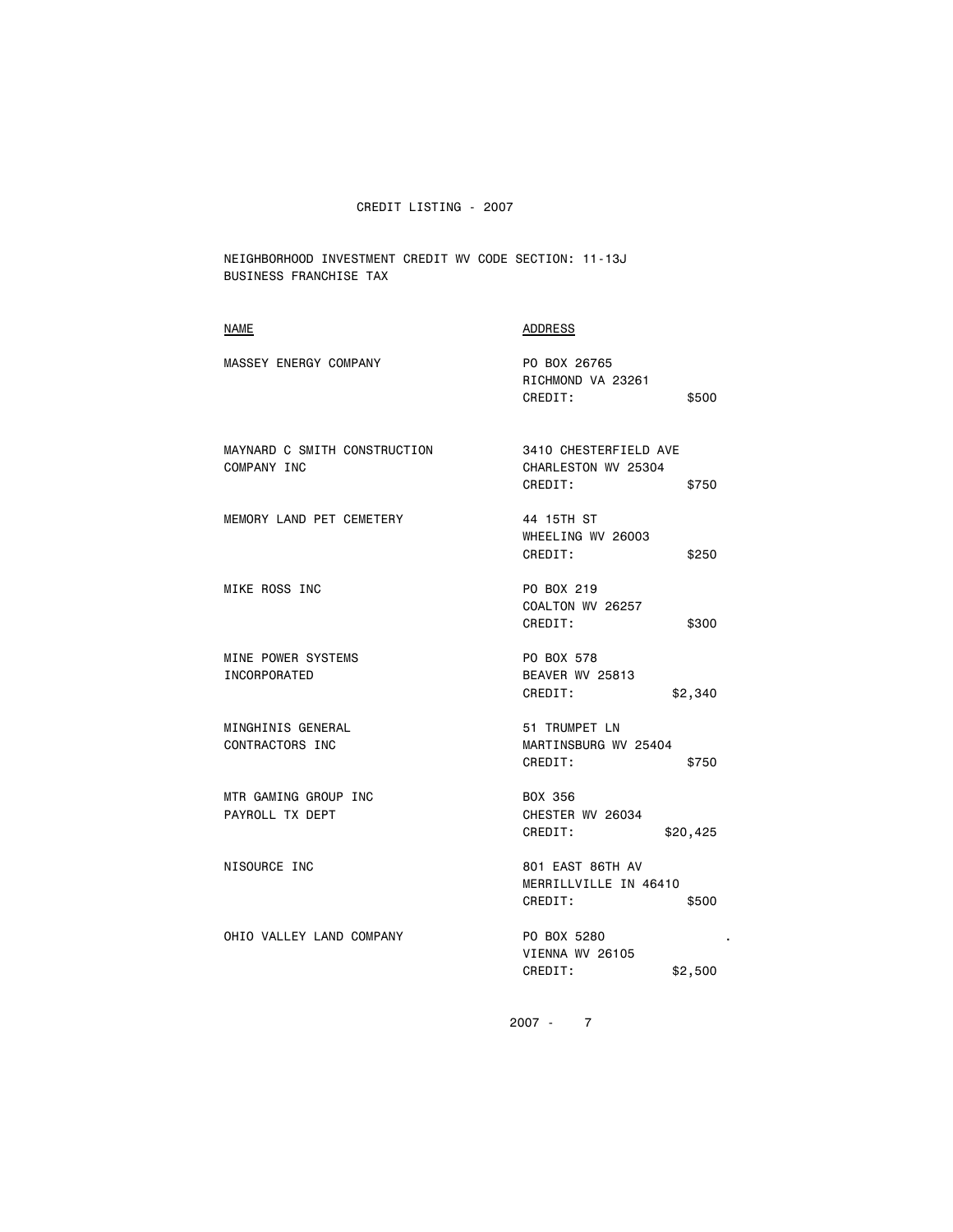NEIGHBORHOOD INVESTMENT CREDIT WV CODE SECTION: 11-13J BUSINESS FRANCHISE TAX

| <b>NAME</b>                            | <b>ADDRESS</b>                                                      |
|----------------------------------------|---------------------------------------------------------------------|
| PEOPLES BANCORP INC                    | 138 PUTNAM ST<br>MARIETTA OH 45750<br>CREDIT:<br>\$1,500            |
| R & E INDUSTRIES INC                   | 51 BREWER RD<br>MORGANTOWN WV 26508<br>CREDIT:<br>\$1,062           |
| RESERVE OIL & GAS INC                  | 929 CHARLESTON RD<br>SPENCER WV 25276<br>CREDIT:<br>\$1,900         |
| RIESBECK FOOD MARKETS INC              | 48661 NATIONAL RD<br>ST CLAIRSVILLE OH 43950<br>CREDIT:<br>\$500    |
| RIVERFRONT MORTGAGES INCORPO<br>RATED  | 1321 COMMERCE ST<br>WELLSBURG WV 26070<br>CREDIT:<br>\$52           |
| ROBINSON ENTERPRISES                   | 250 BETHANY PIKE<br>NEW MARTINSVILLE WV 26155<br>CREDIT:<br>\$1,000 |
| ROLLINS CLEAVENGER & ROLLINS           | PO BOX 169<br>CHARLESTON WV 25321<br>CREDIT:<br>\$391               |
| SDR PLASTICS INC                       | PO BOX 249<br>RAVENSWOOD WV 26164<br>CREDIT:<br>\$1,690             |
| SERVPRO OF NORTH KANAWHA<br>VALLEY INC | PO BOX 6825<br>CHARLESTON WV 25362<br>CREDIT:<br>\$632              |
|                                        |                                                                     |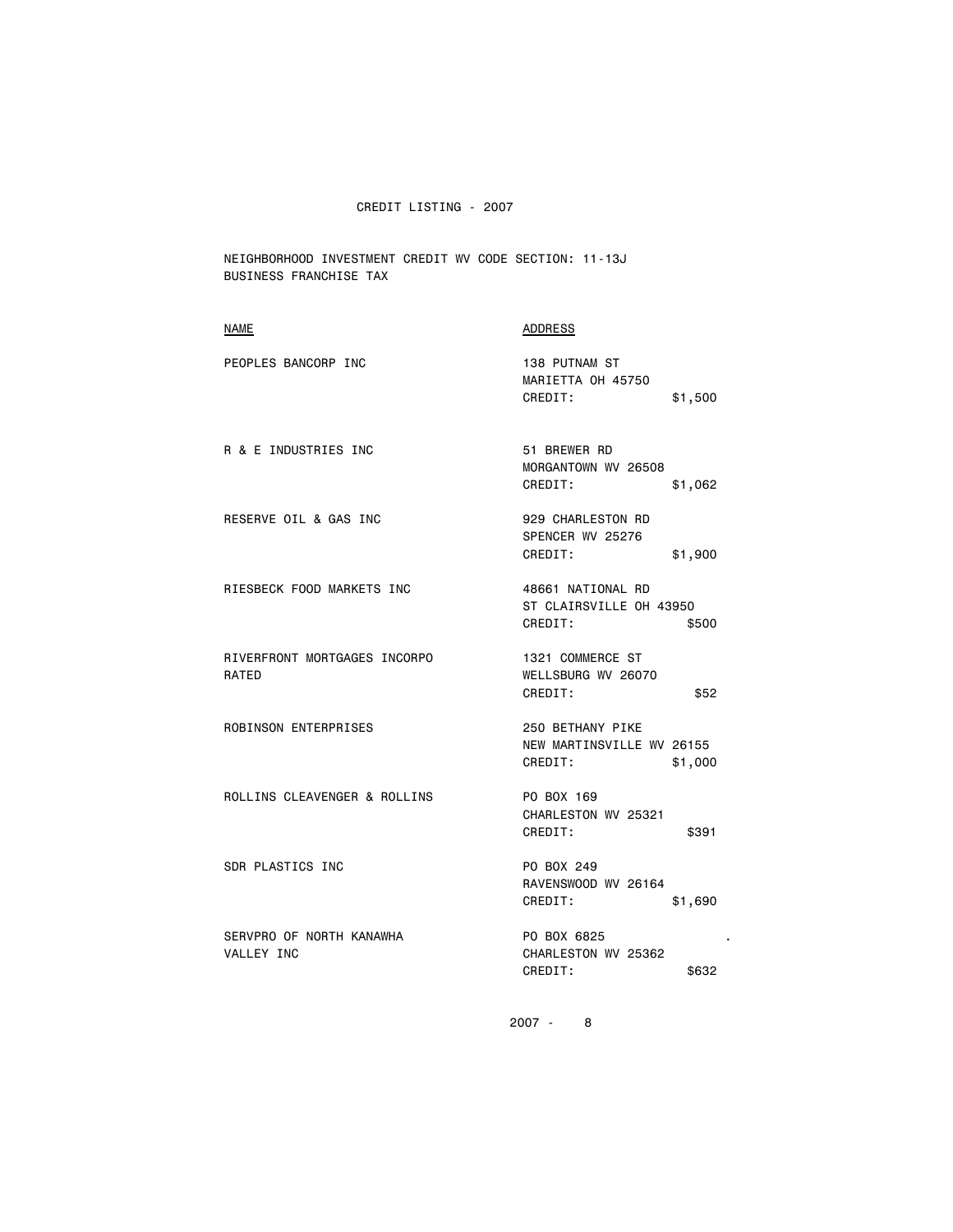NEIGHBORHOOD INVESTMENT CREDIT WV CODE SECTION: 11-13J BUSINESS FRANCHISE TAX

| <b>NAME</b>                                 | <b>ADDRESS</b>                                               |
|---------------------------------------------|--------------------------------------------------------------|
| SWISHER INTERNATIONAL INC                   | 20 THORNDAL CIRCLE<br>DARIEN CT 06820<br>CREDIT:<br>\$10,000 |
| <b>TERRACO INCSK GROUP</b>                  | PO BOX 311<br>CHARLESTON WV 25321<br>CREDIT:<br>\$996        |
| TRI-COUNTY BANCORP INC                      | PO BOX 305<br>WEST UNION WV 26456<br>\$1,000<br>CREDIT:      |
| UNITED BANKSHARES INC<br>ATTN KAREN RITCHIE | 514 MARKET ST<br>PARKERSBURG WV 26101<br>CREDIT:<br>\$2,500  |
| VAIL FURNITURE INC                          | 103 CHURCH ST NORTH<br>RIPLEY WV 25271<br>CREDIT:<br>\$238   |
| WEST CENTRAL BANCORP INC                    | PO BOX 1049<br>SPENCER WV 25276<br>CREDIT:<br>\$711          |
| WEYER & COMPANY A C                         | 122 COURT ST S<br>RIPLEY WV 25271<br>CREDIT:<br>\$25         |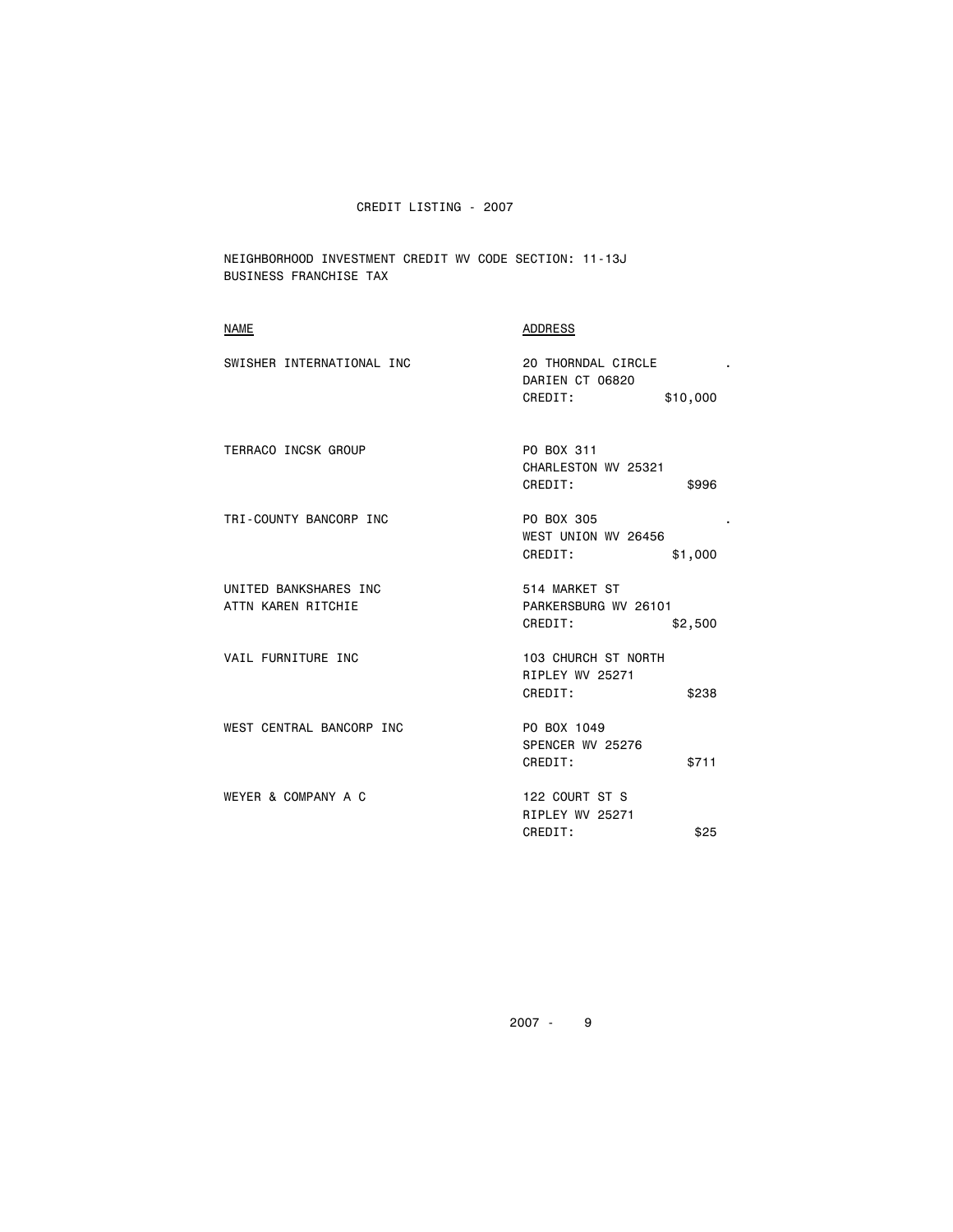NEIGHBORHOOD INVESTMENT CREDIT WV CODE SECTION: 11-13J CORPORATION NET INCOME TAX

| <b>NAME</b>                                     | <b>ADDRESS</b>                                                       |
|-------------------------------------------------|----------------------------------------------------------------------|
| DANSER INC                                      | PO BOX 4098<br>PARKERSBURG WV 26104<br>CREDIT:<br>\$360              |
| DOUGHERTY COMPANY INC                           | 600 50TH ST SE<br>CHARLESTON WV 25304<br>CREDIT:<br>\$250            |
| FIRST SENTRY BANCSHARES INC                     | 823 EIGHTH STREET<br>HUNTINGTON WV 25701 25701<br>CREDIT:<br>\$1,000 |
| FRANJAN INC                                     | 75 GRAND BLVD<br>HUNTINGTON WV 25705<br>CREDIT:<br>\$2,317           |
| JEFFERSON SECURITY BANK<br>ATTN DENNIS L BARRON | PO BOX 35<br>SHEPHERDSTOWN WV 25443<br>CREDIT:<br>\$2,030            |
| JOHNSON BOILER WORKS INC                        | 53 MARSHALL ST N<br>BENWOOD WV 26031<br>CREDIT:<br>\$250             |
| LEAVITT FUNERAL HOME INC                        | 403 7TH ST<br>PARKERSBURG WV 26101<br>CREDIT:<br>\$975               |
| LOGAN COUNTY BANCSHARES INC                     | WASHINGTON AV & MAIN ST<br>LOGAN WV 25601<br>CREDIT:<br>\$5,000      |
| MARK DOVE INC                                   | PO BOX 203<br><b>OAK HILL WV 25901</b><br>CREDIT:<br>\$997           |
|                                                 |                                                                      |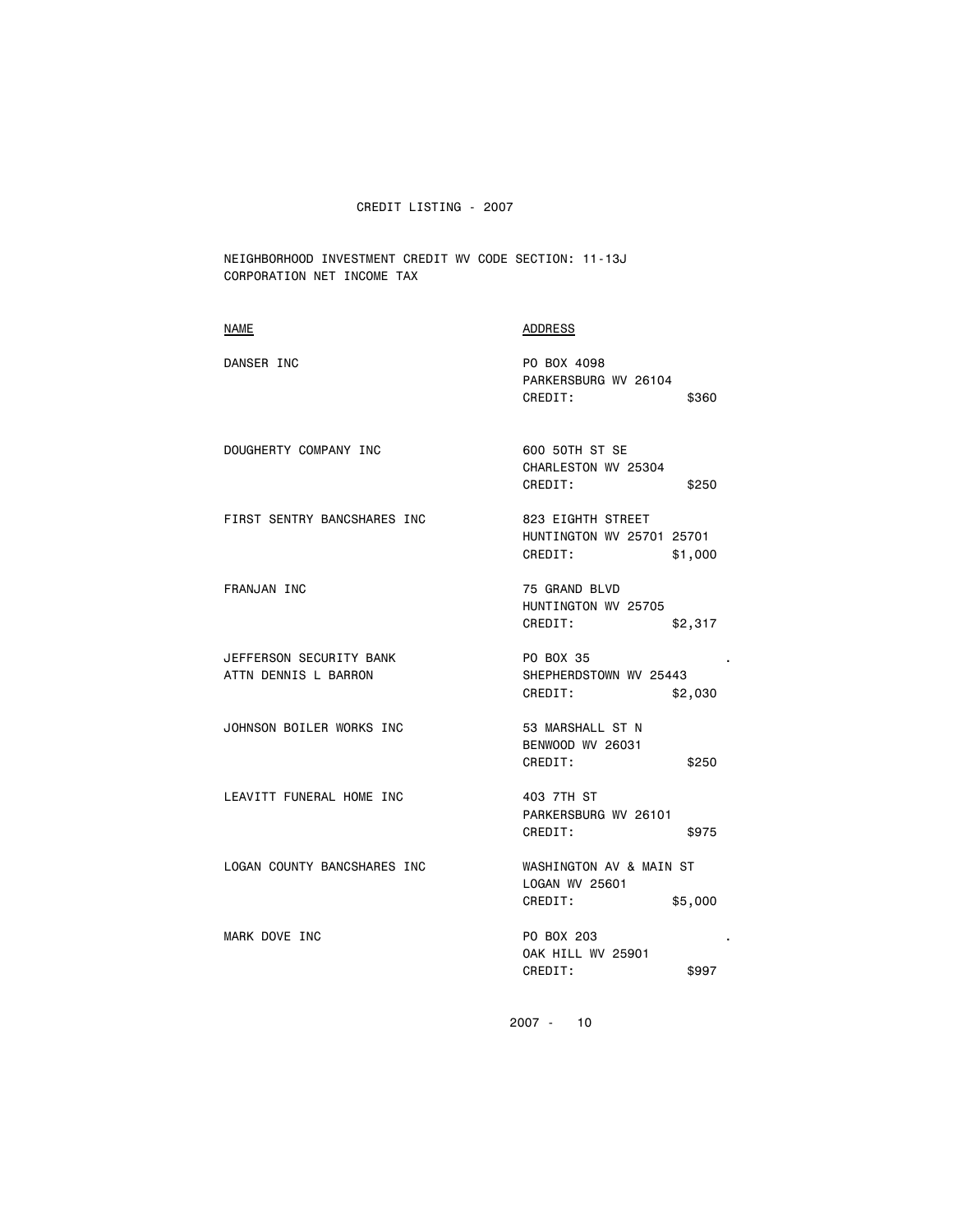NEIGHBORHOOD INVESTMENT CREDIT WV CODE SECTION: 11-13J CORPORATION NET INCOME TAX

## NAME ADDRESS

| MILLERS ELECTRIC CO INC            | 113 TAVERN RD<br>MARTINSBURG WV 25401    |         |
|------------------------------------|------------------------------------------|---------|
|                                    | CREDIT:                                  | \$3,000 |
| MINE POWER SYSTEMS<br>INCORPORATED | PO BOX 578<br>BEAVER WV 25813<br>CREDIT: | \$160   |
| MYLAN LABORATORIES INC             | 1500 CORPORATE DR STE 400                |         |

 CANONSBURG PA 15317 CREDIT: \$4,598

POTOMAC BANCSHARES INC PO BOX 906 111 EAST WASH ST CHARLES TOWN WV 25414 CREDIT: \$1,500

R & E INDUSTRIES INC 51 BREWER RD MORGANTOWN WV 26508

WESBANCO INC<br>
C/O CORPORATE OFFICE THE SERIES WHEELING WY 26003 C/O CORPORATE OFFICE

ZIEGENFELDER COMPANY INC THE 87 18TH ST

CREDIT: \$14,326

CREDIT: \$1,438

 WHEELING WV 26003 CREDIT: \$250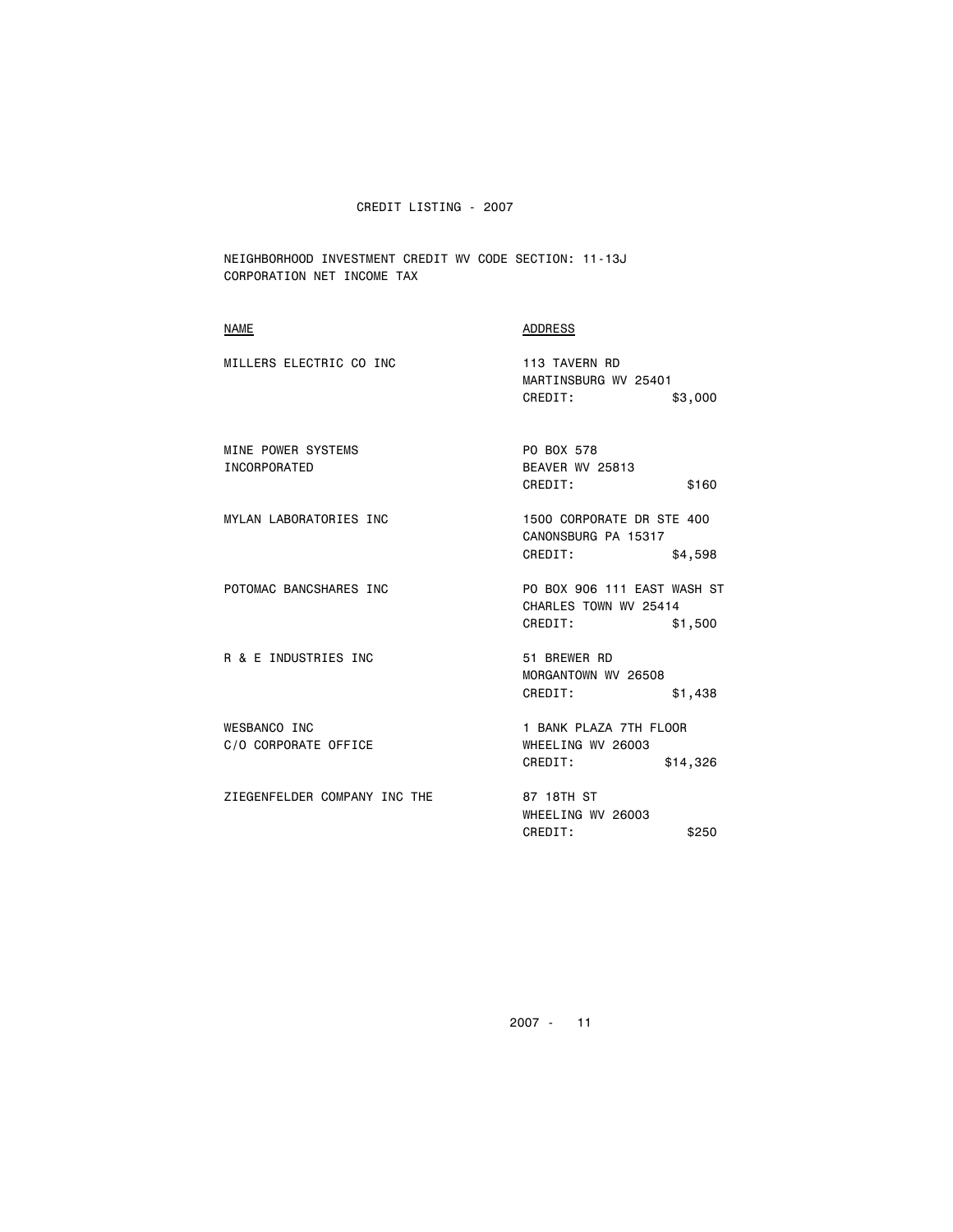NEIGHBORHOOD INVESTMENT CREDIT WV CODE SECTION: 11-13J PERSONAL INCOME TAX

| <b>NAME</b>                   | <b>ADDRESS</b>                                                      |
|-------------------------------|---------------------------------------------------------------------|
| ADAMS RICHARD M & ELIZABETH R | 52 MEADOWCREST DR<br>PARKERSBURG WV 26104<br>CREDIT:<br>\$500       |
| ADAMS WILLIAM & BONNIE        | 1513 POWELL CT<br>HUNTINGTON WV 25701<br>CREDIT:<br>\$250           |
| ADAMS WILLIAM D & MARTHA A    | 109 YORKTOWNE PL<br>CHARLESTON WV 25309<br>CREDIT:<br>\$250         |
| ADKINS BRAINARD O & MALINDA   | PO BOX 217<br><b>WAYNE WV 25570</b><br>CREDIT:<br>\$6,304           |
| ADKINS FRED T & ESTHER S      | 741 2ND ST W BOX 18<br><b>CEREDO WV 25507</b><br>CREDIT:<br>\$114   |
| AGEE ROBERT W & EARLEEN H     | 61 N BRADLEY FOSTER DR<br>HUNTINGTON WV 25701<br>CREDIT:<br>\$2,000 |
| AGEE WESLEY F & CAROLYN B     | 160 WOODLAND DR<br>HUNTINGTON WV 25705<br>CREDIT:<br>\$750          |
| AKERS DONALD L & MARLA J      | 44 REDDEN VLG<br>BLUEFIELD WV 24701<br>CREDIT:<br>\$250             |
| AKERS WILLIE D & LINDA E      | 150 SAYER CIR<br>LOGAN WV 25601<br>CREDIT:<br>\$2,000               |
|                               |                                                                     |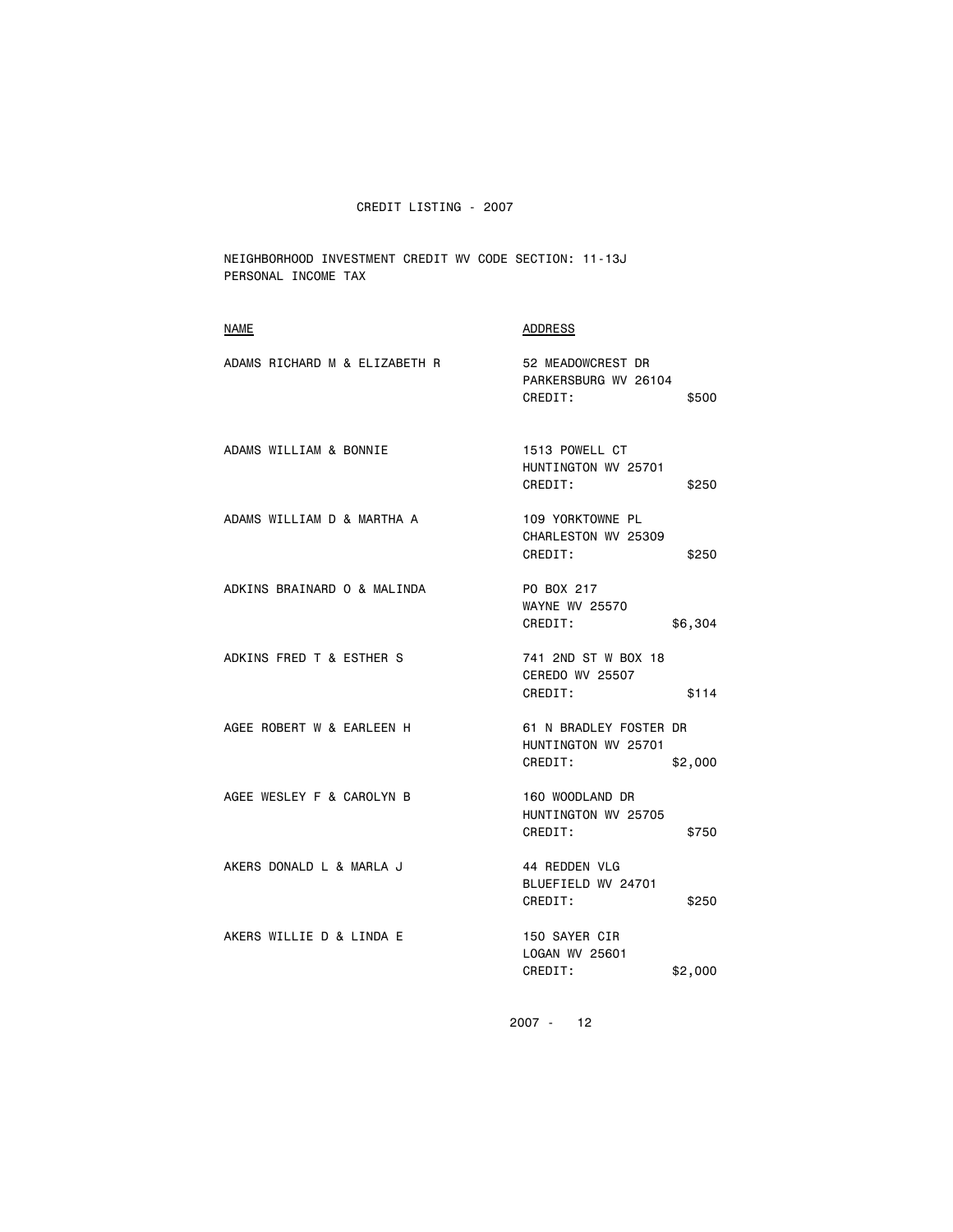NEIGHBORHOOD INVESTMENT CREDIT WV CODE SECTION: 11-13J PERSONAL INCOME TAX

| NAME                               | ADDRESS                                                                 |
|------------------------------------|-------------------------------------------------------------------------|
| ALFORD JAMES E & CAROLYN J         | 4 EMERALD DR<br>BARBOURSVILLE WV 25504<br>CREDIT:<br>\$750              |
| ALLARA DIMPLE F                    | PO BOX 504<br>MATEWAN WV 25678<br>CREDIT:<br>\$250                      |
| ALLARA ROBERT D                    | 1553 BRIDGE RD<br>CHARLESTON WV 25314<br>CREDIT:<br>\$200               |
| ALLEN ROBERT B & ANDREA E          | WILLOW BEND ROAD<br><b>UNION WV 24983</b><br>CREDIT:<br>\$1,250         |
| ALMQUIST W C & MICHELE L           | 4803 VIRGINIA AVE SE<br>CHARLESTON WV 25304<br>CREDIT:<br>\$250         |
| ALOI MICHAEL J & SUSAN L           | 25 COLLEGE AVE<br>BUCKHANNON WV 26201<br>CREDIT:<br>\$250               |
| ALSOP GEORGE M & SCOTT ALSOP HILDA | 4605 COUNTRY CLUB BLVD<br>SOUTH CHARLESTON WV 25309<br>CREDIT:<br>\$325 |
| ALT DEWEY M                        | 8830 HIGHWAY 42 S<br>MAYSVILLE WV 26833<br>CREDIT:<br>\$1,000           |
| ALTMAN ARTHUR L & NANCY G          | 1406 VILLAGE DR<br>SOUTH CHARLESTON WV 25309<br>CREDIT:<br>\$4,640      |
|                                    |                                                                         |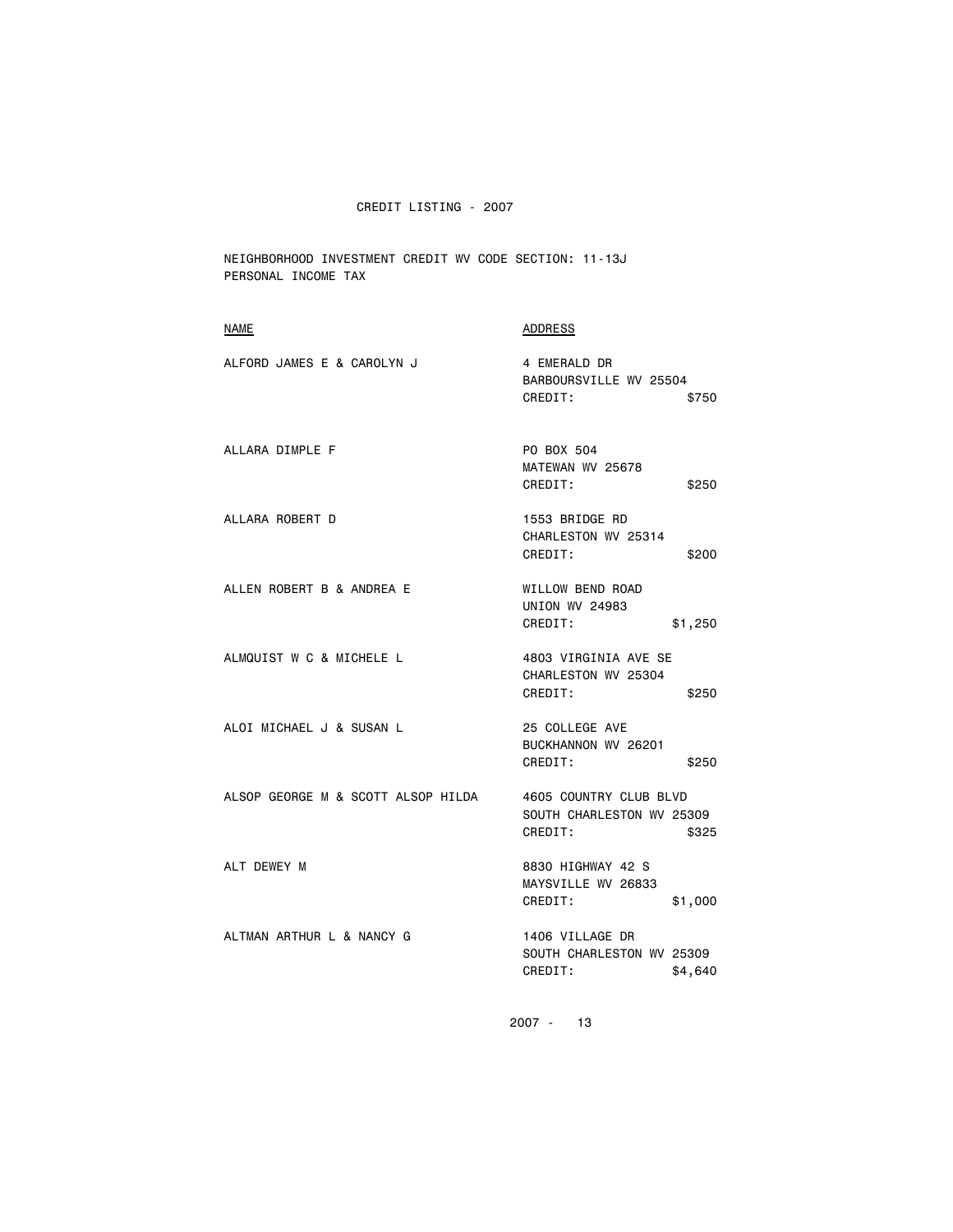NEIGHBORHOOD INVESTMENT CREDIT WV CODE SECTION: 11-13J PERSONAL INCOME TAX

| <b>NAME</b>                      | <b>ADDRESS</b>                                                |
|----------------------------------|---------------------------------------------------------------|
| AMELI NICK & JEANNE C JR         | PO BOX 3098<br>BLUEFIELD WV 24701<br>CREDIT:<br>\$128         |
| ANDERSEN RANDALL H & KAYLEEN J   | 19 PAINTERS XING<br>WILLIAMSTOWN WV 26187<br>CREDIT:<br>\$250 |
| ANDERSON DONN S & CONSTANCE L SR | RR 2 BOX 347A1<br>LEWISBURG WV 24901<br>CREDIT:<br>\$6,000    |
| ANDERSON GARY D                  | 155 LARKSPUR DR<br>HUNTINGTON WV 25705<br>CREDIT:<br>\$500    |
| ANDERSON JOHN S & PATRICIA H     | 50 EMMONDALE DR<br>HUNTINGTON WV 25705<br>CREDIT:<br>\$250    |
| ANDREWS ERIC S                   | 11 DELROSE DR<br>MORGANTOWN WV 26508<br>CREDIT:<br>\$250      |
| ANDREWS W B & DORIS B            | 2114 HOLSWADE DR<br>HUNTINGTON WV 25701<br>CREDIT:<br>\$250   |
| APPERSON THOMAS C & MELINDA R    | 4204 LANCASTER AVE<br>CHARLESTON WV 25304<br>CREDIT:<br>\$500 |
| ARCHIBALD ELLEN R                | 1 MUNFIELD CT<br>CHARLESTON WV 25304<br>CREDIT:<br>\$3,058    |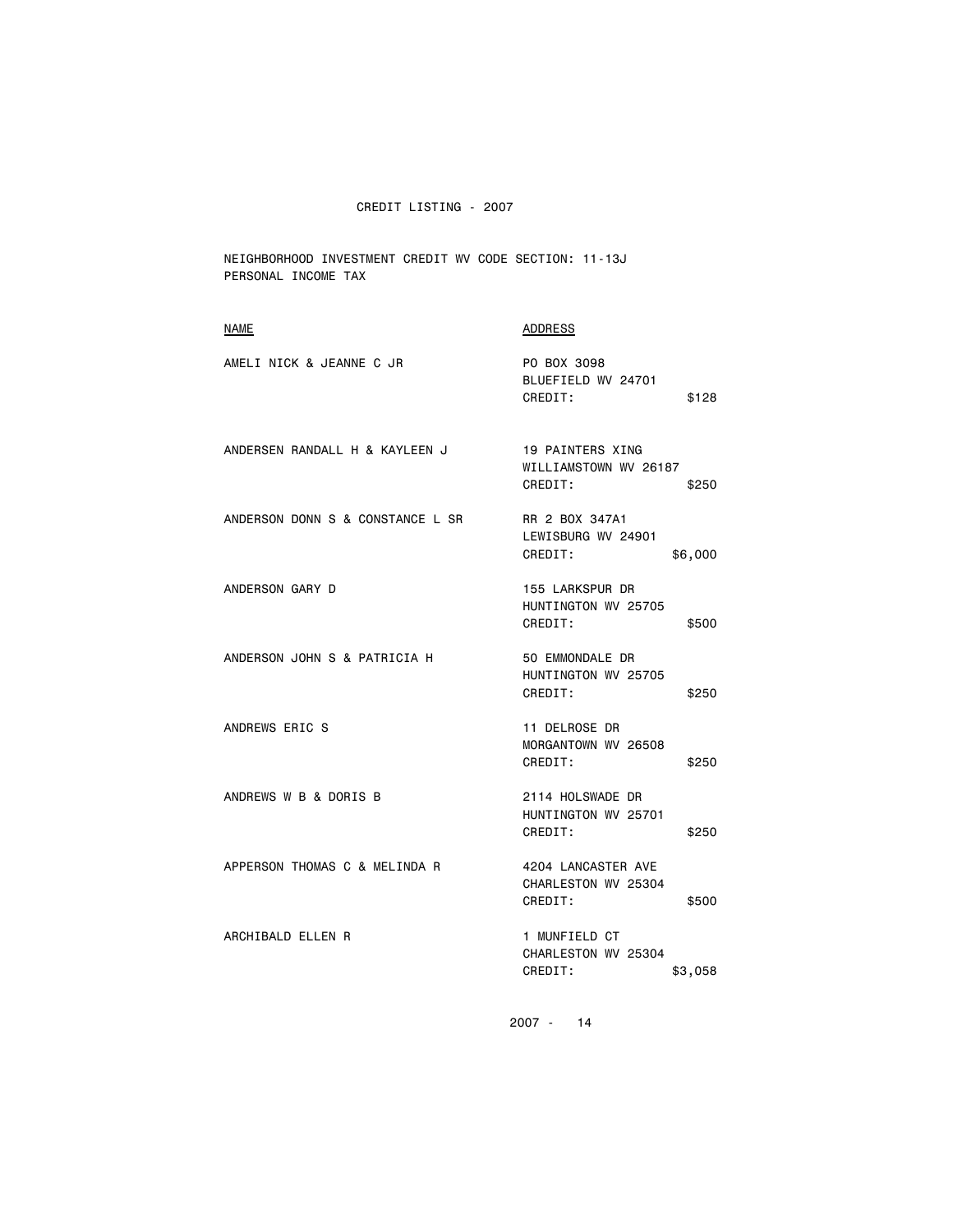NEIGHBORHOOD INVESTMENT CREDIT WV CODE SECTION: 11-13J PERSONAL INCOME TAX

| <b>NAME</b>               | <b>ADDRESS</b>                                                   |
|---------------------------|------------------------------------------------------------------|
| ARCO SAMUEL & CHRISTINE   | 123 OD OAKHURST DR<br>CHARLESTON WV 25314<br>CREDIT:<br>\$250    |
| ARGABRITE DAVID & JANE    | 1403 10TH ST<br>VIENNA WV 26105<br>CREDIT:<br>\$750              |
| ARNOLD WILLIAM J & MARY E | 153 WOODLAND DR<br>HUNTINGTON WV 25705<br>CREDIT:<br>\$307       |
| ARONSON ROBERT G          | 9 OLYMPIA FLDS<br>WINFIELD WV 25213<br>CREDIT:<br>\$448          |
| ASBURY JEWELL E           | 2434 MIDWAY RD<br>SUMERCO WV 25567<br>CREDIT:<br>\$500           |
| ASH JOHN W & MARSHA G     | 1604 BERKSHIRE PL<br>CHARLESTON WV 25314<br>CREDIT:<br>\$825     |
| ASHWORTH PATRICIA         | 4801 VIRGINIA AVE SE<br>CHARLESTON WV 25304<br>CREDIT:<br>\$73   |
| ATKINS BILLY & CAROLYN    | 3122 N GREYSTONE DR<br>MORGANTOWN WV 26508<br>CREDIT:<br>\$1,325 |
| AUCH DARREL D & VICKI J   | 2015 WHITE OAK DR<br>MORGANTOWN WV 26505<br>CREDIT:<br>\$500     |
|                           |                                                                  |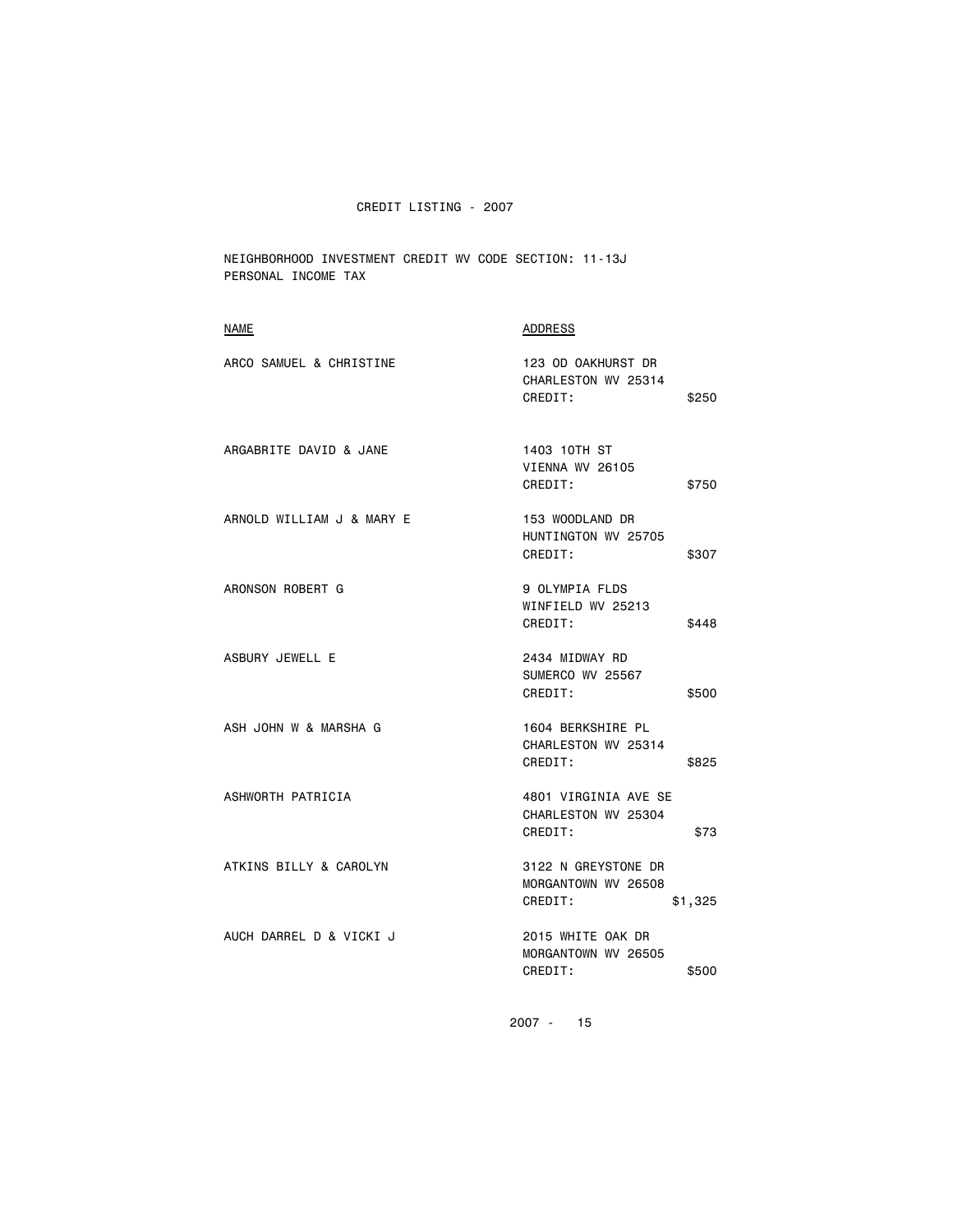NEIGHBORHOOD INVESTMENT CREDIT WV CODE SECTION: 11-13J PERSONAL INCOME TAX

| <b>NAME</b>                | <b>ADDRESS</b>                                                   |
|----------------------------|------------------------------------------------------------------|
| AULTZ LILLIAN P            | PO BOX 775<br>CHARLESTON WV 25323<br>CREDIT:<br>\$1,000          |
| AUVILLE FRANCES C          | 510 MOUNTAIN VIEW AVE<br>BLUEFIELD WV 24701<br>CREDIT:<br>\$500  |
| AVERILL JONATHAN & ABIGAIL | PO BOX 210<br>SANDSTONE WV 25985<br>CREDIT:<br>\$2,656           |
| AYERS ROBERT H & DEBBIE    | 4 WILLIAMSBURG WAY<br>SCOTT DEPOT WV 25560<br>CREDIT:<br>\$250   |
| AZZO WALID H & MARY K      | 1339 LIBERTY ST<br>BLUEFIELD WV 24701<br>CREDIT:<br>\$2,500      |
| <b>BADGER FRANK W</b>      | 1910 KANAWHA AVE SE<br>CHARLESTON WV 25304<br>CREDIT:<br>\$1,157 |
| BADGER JOHN R              | PO BOX 1941<br>PARKERSBURG WV 26102<br>CREDIT:<br>\$203          |
| BAER FRANK A & MARION H II | 1562 THOMAS CIR<br>CHARLESTON WV 25314<br>CREDIT:<br>\$250       |
| BAILEY BETTY G             | 713 HIGHLAND AVE<br>BLUEFIELD WV 24701<br>CREDIT:<br>\$1,000     |
|                            |                                                                  |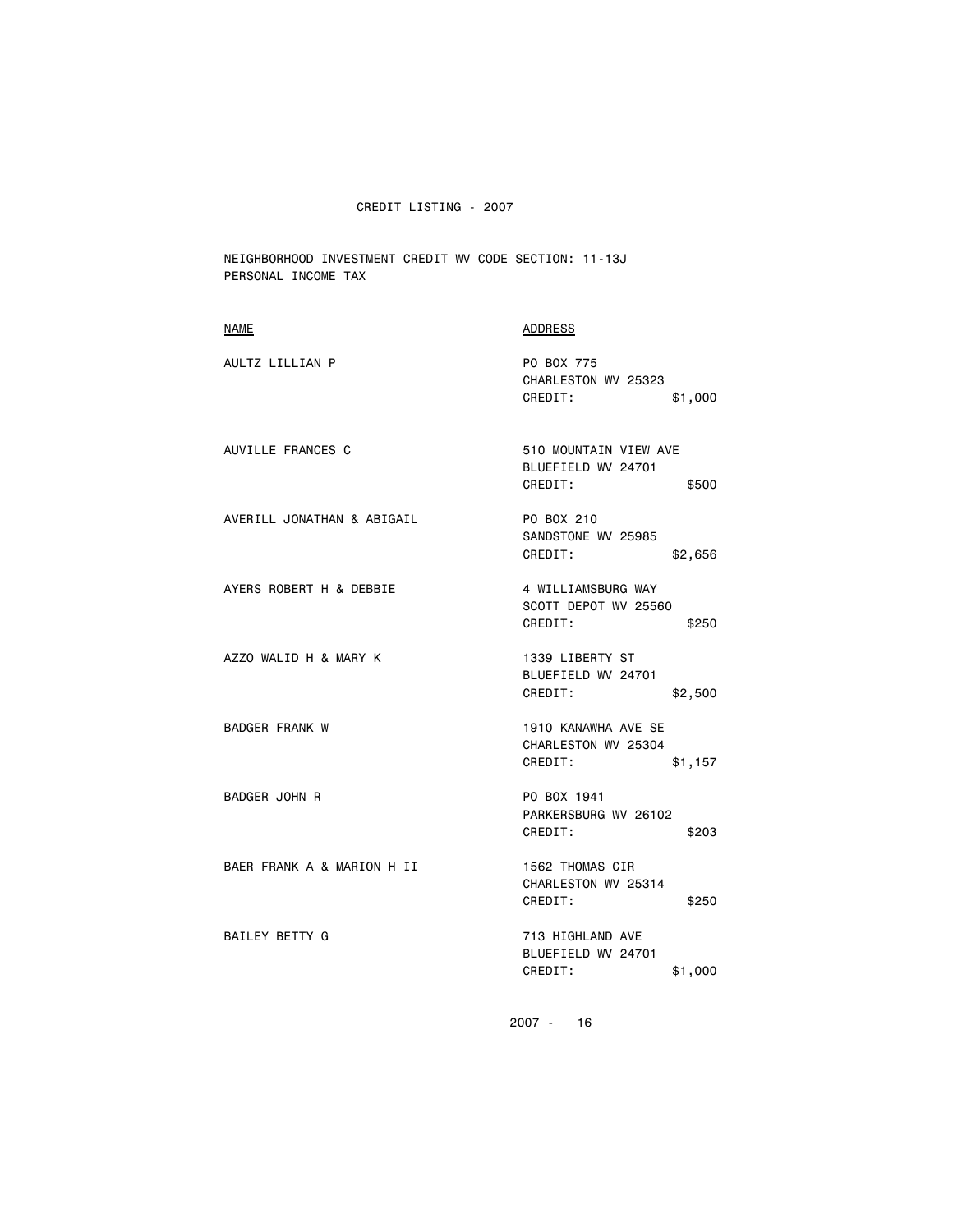NEIGHBORHOOD INVESTMENT CREDIT WV CODE SECTION: 11-13J PERSONAL INCOME TAX

| <b>NAME</b>                   | <b>ADDRESS</b>                                                     |
|-------------------------------|--------------------------------------------------------------------|
| BAILEY CHARLES R & MARGARET D | 1955 PARKWOOD RD<br>CHARLESTON WV 25314<br>CREDIT:<br>\$1,000      |
| BAILEY EDWARD J & MERRILY K   | 1209 E VILLAGE DR<br>SOUTH CHARLESTON WV 25309<br>CREDIT:<br>\$439 |
| BAILEY GILBERT E              | 3517 STOVALL RIDGE RD<br>CAMP CREEK WV 25820<br>CREDIT:<br>\$1,000 |
| BAILEY JAMES C & NANCY H      | 2521 DAVIS CIR<br>SEBRING FL 33870<br>CREDIT:<br>\$68              |
| BAILEY KEVIN H                | 411 CARRIAGE DR<br>BECKLEY WV 25801<br>CREDIT:<br>\$1,500          |
| BAKER CLIFFORD W & PATRICIA D | 133 RADER RD<br>LEWISBURG WV 24901<br>CREDIT:<br>\$1,000           |
| BALA PETER Z & JOANNE         | 17 NOTTINGHAM DR<br>WHEELING WV 26003<br>CREDIT:<br>\$990          |
| BALDERSON CARL & DIANE        | 18 ASHWOOD DR<br>VIENNA WV 26105<br>\$250<br>CREDIT:               |
| BALL EUGENE W & JACQUELINE F  | 136 LOCK LN<br>ALUM CREEK WV 25003<br>CREDIT:<br>\$500             |
|                               |                                                                    |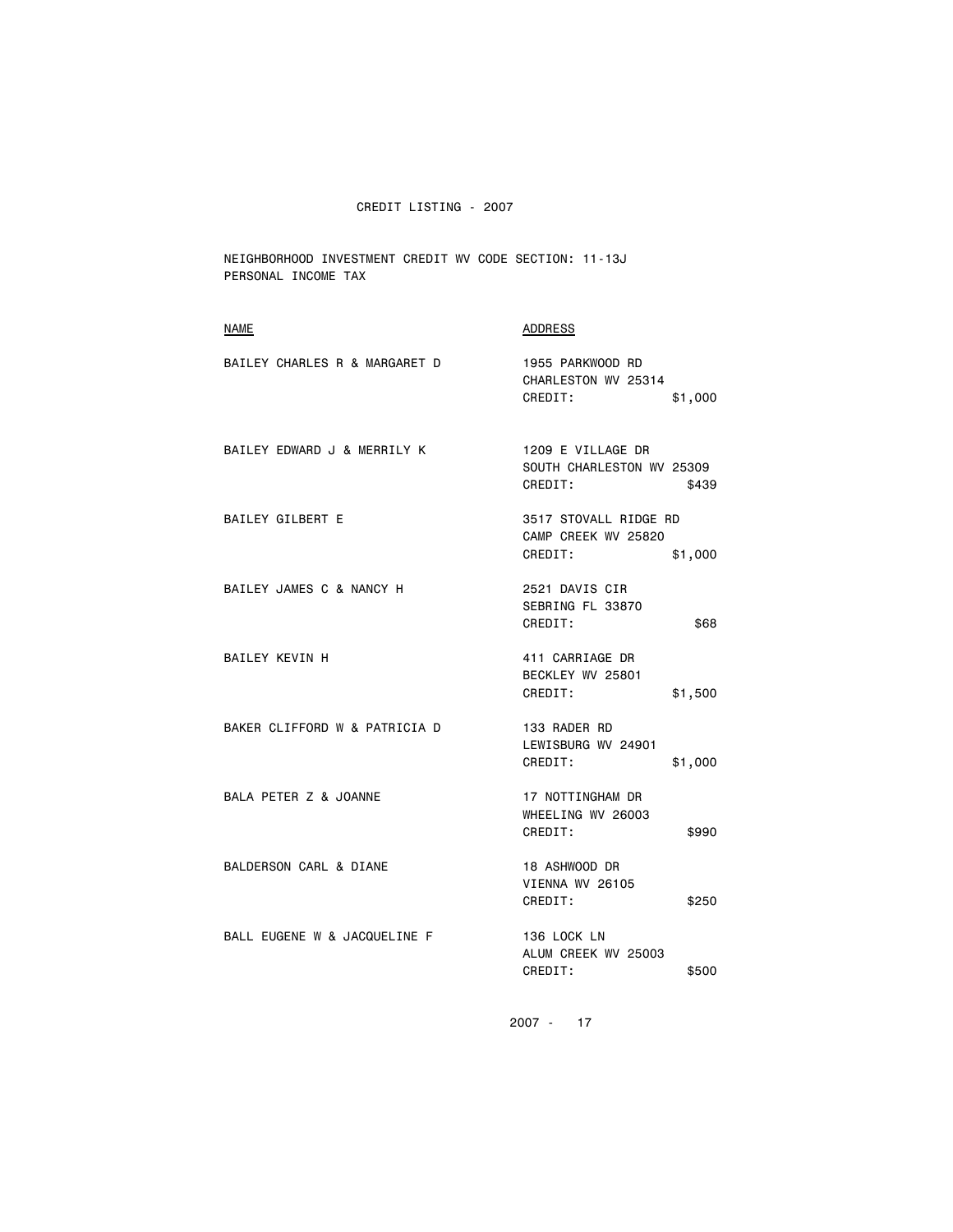NEIGHBORHOOD INVESTMENT CREDIT WV CODE SECTION: 11-13J PERSONAL INCOME TAX

| <b>NAME</b>                   | ADDRESS                                                      |
|-------------------------------|--------------------------------------------------------------|
| BARBAROW PATTY A              | RT 9 BOX 77<br>PARKERSBURG WV 26101<br>CREDIT:<br>\$500      |
| BARKER PEGGY K                | 106 OLDE ASH LN<br>CHARLESTON WV 25311<br>CREDIT:<br>\$250   |
| BARKER ROGER D & JEANETTE P   | PO BOX 1272<br>CEREDO WV 25507<br>CREDIT:<br>\$250           |
| BARKEY FREDERICK A & SANDRA S | 1599A QUARRIER ST<br>CHARLESTON WV 25311<br>CREDIT:<br>\$250 |
| BARNARD RICHARD H             | 29 GRANADA CIR<br>PARKERSBURG WV 26104<br>CREDIT:<br>\$500   |
| BARNES JOHN A & LEE A         | 11 BEL MANOR DR<br>FAIRMONT WV 26554<br>CREDIT:<br>\$450     |
| BARNES JOHN A & MARY J        | 1314 KANAWHA AVE<br>DUNBAR WV 25064<br>CREDIT:<br>\$660      |
| BARNETTE DAVID A & CYNTHIA W  | PO BOX 2265<br>CHARLESTON WV 25328<br>CREDIT:<br>\$2,000     |
| BARNETTE RONALD & DIANA       | PO BOX 284<br>HOLDEN WV 25625<br>CREDIT:<br>\$2,000          |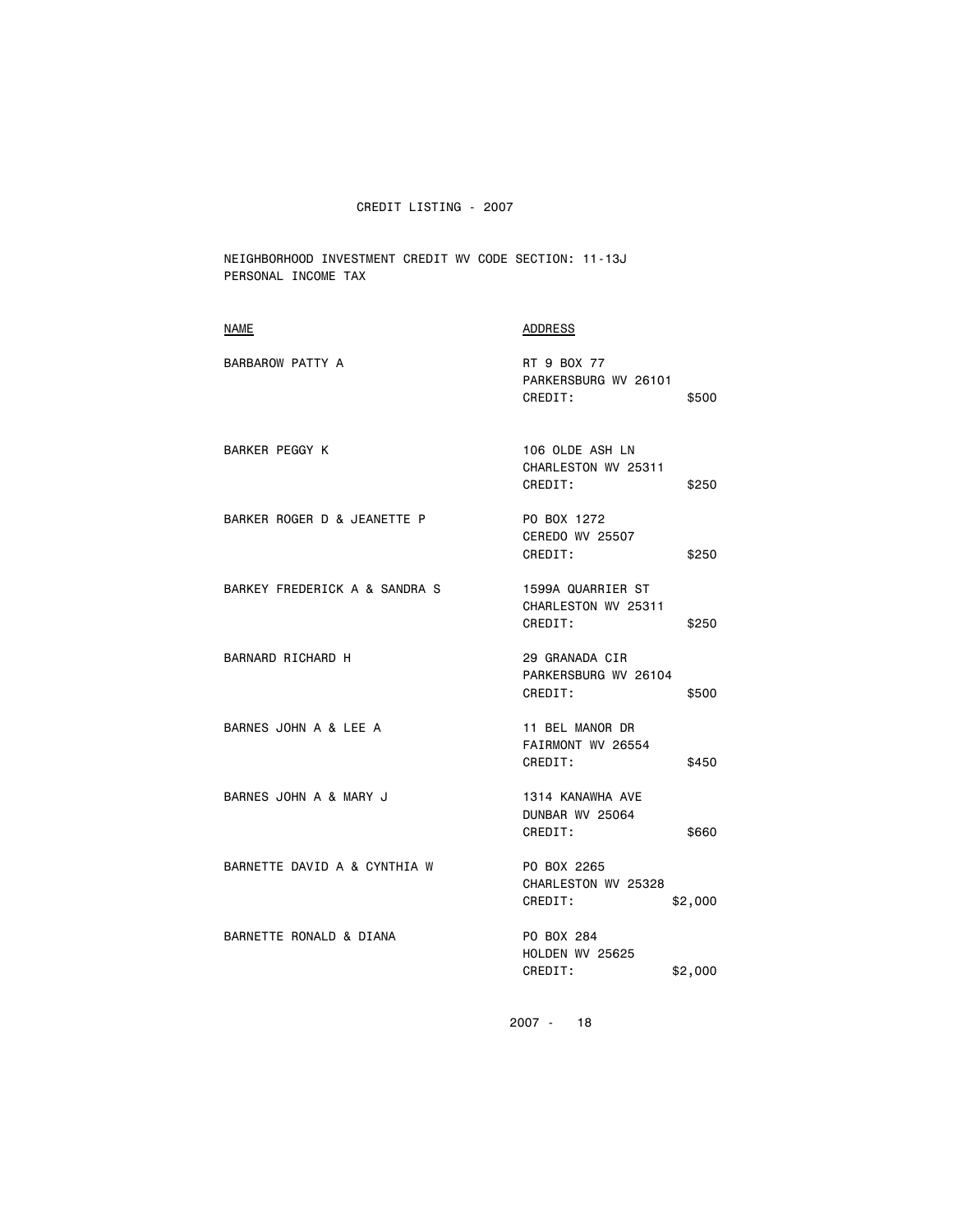NEIGHBORHOOD INVESTMENT CREDIT WV CODE SECTION: 11-13J PERSONAL INCOME TAX

| NAME                              | <b>ADDRESS</b>                                                         |
|-----------------------------------|------------------------------------------------------------------------|
| BARRETT CYNTHIA C & JOHN W        | RR 2 BOX 329A<br>CHARLESTON WV 25314<br>CREDIT:<br>\$2,730             |
| <b>BARRON DENNIS L</b>            | 1329 SHEPHERD GRADE RD<br>SHEPHERDSTOWN WV 25443<br>CREDIT:<br>\$3,630 |
| BASTRESS ROBERT M & FLEISCHAUERJR | 851 BAKERS RIDGE RD<br>MORGANTOWN WV 26508<br>CREDIT:<br>\$750         |
| BAYLEY SUZANNE L                  | PO BOX 49<br>PARKERSBURG WV 26102<br>CREDIT:<br>\$1,250                |
| BAZEMORE LILLIE M & JACK G        | 58 MEADOWLARK LN<br>ONA WV 25545<br>CREDIT:<br>\$500                   |
| BEALL RUSSELL G & MARY M          | 2443 BLUE CRAB CT<br>SANIBEL FL 33957<br>CREDIT:<br>\$250              |
| BEAN RALPH & BARBARA              | 794 W SHANNON RD<br>BRIDGEPORT WV 26330<br>CREDIT:<br>\$2,376          |
| BEARDSLEY RICHARD W & JUNE E      | 984 N RUSTLING RD<br>SOUTH CHARLESTON WV 25303<br>CREDIT:<br>\$2,863   |
| BEAVER HELEN M & CARL GIBSON      | 3506 CARPENTER AVE<br>HURRICANE WV 25526<br>CREDIT:<br>\$350           |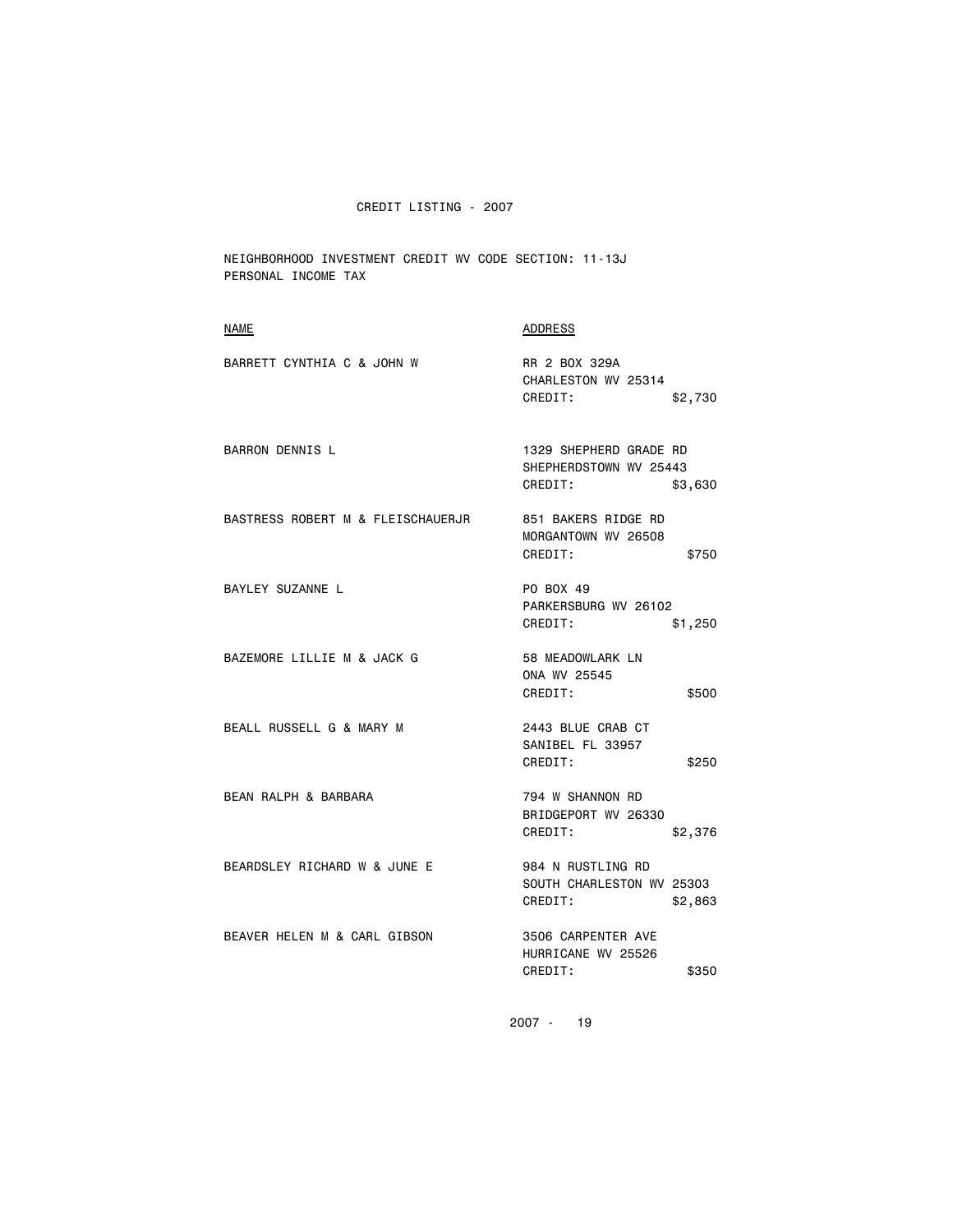NEIGHBORHOOD INVESTMENT CREDIT WV CODE SECTION: 11-13J PERSONAL INCOME TAX

| <b>NAME</b>                         | <b>ADDRESS</b>                                                   |
|-------------------------------------|------------------------------------------------------------------|
| BECK JAMES F & ANN W                | 5116 GLENBROOK DR<br>VIENNA WV 26105<br>CREDIT:<br>\$2,734       |
| BECKER JAMES B & BECKNER KIMBERLY A | 333 11TH AVE<br>HUNTINGTON WV 25701<br>CREDIT:<br>\$250          |
| BECKER WILLIAM M & KATHARINE B      | 1234 STAUNTON RD<br>CHARLESTON WV 25314<br>CREDIT:<br>\$2,500    |
| BEESON JOSEPH S & BETTY D           | 1709 MASSEY CIR<br>SOUTH CHARLESTON WV 25303<br>CREDIT:<br>\$500 |
| BELL DAVID P & ROBERTA S            | 805 47TH ST<br><b>VIENNA WV 26105</b><br>CREDIT:<br>\$1,000      |
| BENEDICT CLEVELAND K & ANN A        | HC 37 BOX 155<br>LEWISBURG WV 24901<br>CREDIT:<br>\$850          |
| BENNETT GARY K & BARBARA D          | 110 DAVID DANIELS DR<br>FAIRMONT WV 26554<br>CREDIT:<br>\$2,500  |
| BENNETT JAMES L                     | 1001 BULL RIVER RD<br>GRANTSVILLE WV 26147<br>CREDIT:<br>\$500   |
| BENNETT LESLIE L & PENNY S          | 1910 20TH ST<br>PARKERSBURG WV 26101<br>CREDIT:<br>\$500         |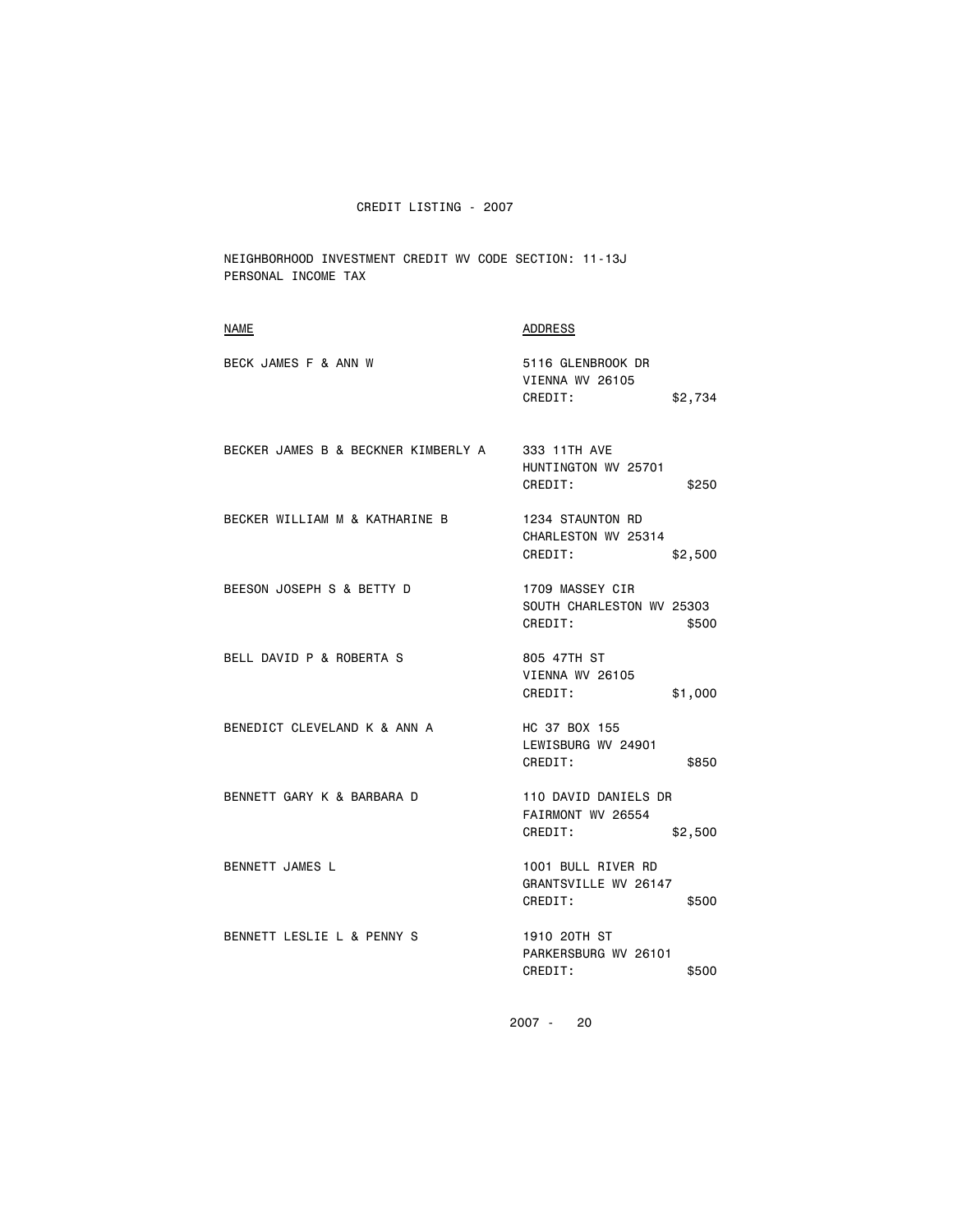NEIGHBORHOOD INVESTMENT CREDIT WV CODE SECTION: 11-13J PERSONAL INCOME TAX

| BENNETT R P & SUSAN H<br>PO BOX 748<br>WEBSTER SPRINGS WV 26288<br>CREDIT:<br>\$500<br>BERNABEI JOHN J & SUE C<br>4009 PALISADES DR<br>WEIRTON WV 26062<br>CREDIT:<br>\$5,000<br>21 BIRCH TREE LN<br>BETTS REBECCA A<br>CHARLESTON WV 25314<br>CREDIT:<br>\$750<br><b>BIAS CHARLES W</b><br>215 PARK AVE<br>BARBOURSVILLE WV 25504<br>CREDIT:<br>\$500<br><b>BIPPUS CARL S</b><br>RD 42 BOX 299<br>TRIADELPHIA WV 26059<br>CREDIT:<br>\$250<br>BIPPUS EDWARD S<br>26 FOREST HILLS DR<br>WHEELING WV 26003<br>CREDIT:<br>\$500<br><b>BIRAM BETTY L</b><br>824 LAKEVIEW DR<br>PARKERSBURG WV 26104<br>CREDIT:<br>\$321<br>BIRD WALTER C & MADONNA J<br>10 MAPLE AVE<br>MORGANTOWN WV 26501<br>CREDIT:<br>\$1,341<br><b>BISHOP ARLEN</b><br>1127 LONDONDERRY RD<br>CHARLESTON WV 25314<br>CREDIT:<br>\$750 | <b>NAME</b> | ADDRESS |
|---------------------------------------------------------------------------------------------------------------------------------------------------------------------------------------------------------------------------------------------------------------------------------------------------------------------------------------------------------------------------------------------------------------------------------------------------------------------------------------------------------------------------------------------------------------------------------------------------------------------------------------------------------------------------------------------------------------------------------------------------------------------------------------------------------|-------------|---------|
|                                                                                                                                                                                                                                                                                                                                                                                                                                                                                                                                                                                                                                                                                                                                                                                                         |             |         |
|                                                                                                                                                                                                                                                                                                                                                                                                                                                                                                                                                                                                                                                                                                                                                                                                         |             |         |
|                                                                                                                                                                                                                                                                                                                                                                                                                                                                                                                                                                                                                                                                                                                                                                                                         |             |         |
|                                                                                                                                                                                                                                                                                                                                                                                                                                                                                                                                                                                                                                                                                                                                                                                                         |             |         |
|                                                                                                                                                                                                                                                                                                                                                                                                                                                                                                                                                                                                                                                                                                                                                                                                         |             |         |
|                                                                                                                                                                                                                                                                                                                                                                                                                                                                                                                                                                                                                                                                                                                                                                                                         |             |         |
|                                                                                                                                                                                                                                                                                                                                                                                                                                                                                                                                                                                                                                                                                                                                                                                                         |             |         |
|                                                                                                                                                                                                                                                                                                                                                                                                                                                                                                                                                                                                                                                                                                                                                                                                         |             |         |
|                                                                                                                                                                                                                                                                                                                                                                                                                                                                                                                                                                                                                                                                                                                                                                                                         |             |         |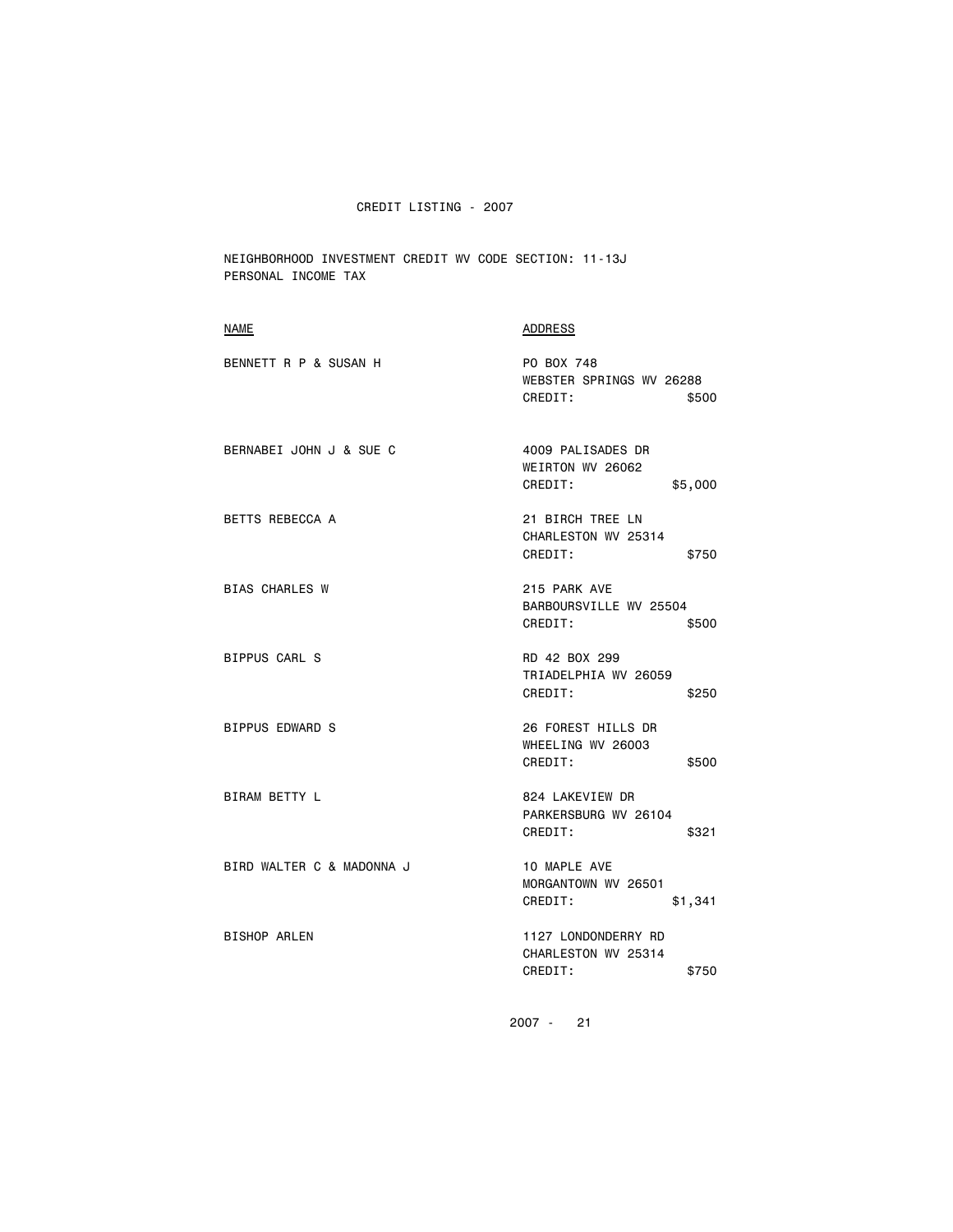NEIGHBORHOOD INVESTMENT CREDIT WV CODE SECTION: 11-13J PERSONAL INCOME TAX

| <b>NAME</b>                  | <b>ADDRESS</b>                                                    |
|------------------------------|-------------------------------------------------------------------|
| BISSETT LARRY A & JOAN E     | 2017 WHITE OAK DR<br>MORGANTOWN WV 26505<br>CREDIT:<br>\$79       |
| <b>BLAKE KERMIT T</b>        | 1027 BRICKYARD AVE<br>MILTON WV 25541<br>CREDIT:<br>\$297         |
| <b>BLAKE PAUL W</b>          | RR 1 BOX 92<br>TRIADELPHIA WV 26059<br>CREDIT:<br>\$3,241         |
| BLATT ELIZABETH K            | 210 THOMAS JEFFERSON DR<br>PRINCETON WV 24740<br>CREDIT:<br>\$250 |
| BLOCH STUART & STEPHANIE     | 4000 WATER ST<br>WHEELING WV 26003<br>CREDIT:<br>\$1,000          |
| BLOCK KENNETT L & PATRICIA A | 185 E THISTLE CT<br>NEW MARTINSVILLE WV 26155<br>CREDIT:<br>\$250 |
| BODER ROBERT D & DAPHNE G    | 703 CRAWFORD RD<br>CHARLESTON WV 25314<br>CREDIT:<br>\$250        |
| BOGOLIN RONALD               | 52 HIGHLAND RD<br>WHEELING WV 26003<br>CREDIT:<br>\$805           |
| BOLEN RICHARD & BARCLAY      | 166 WOODLAND DR<br>HUNTINGTON WV 25705<br>CREDIT:<br>\$250        |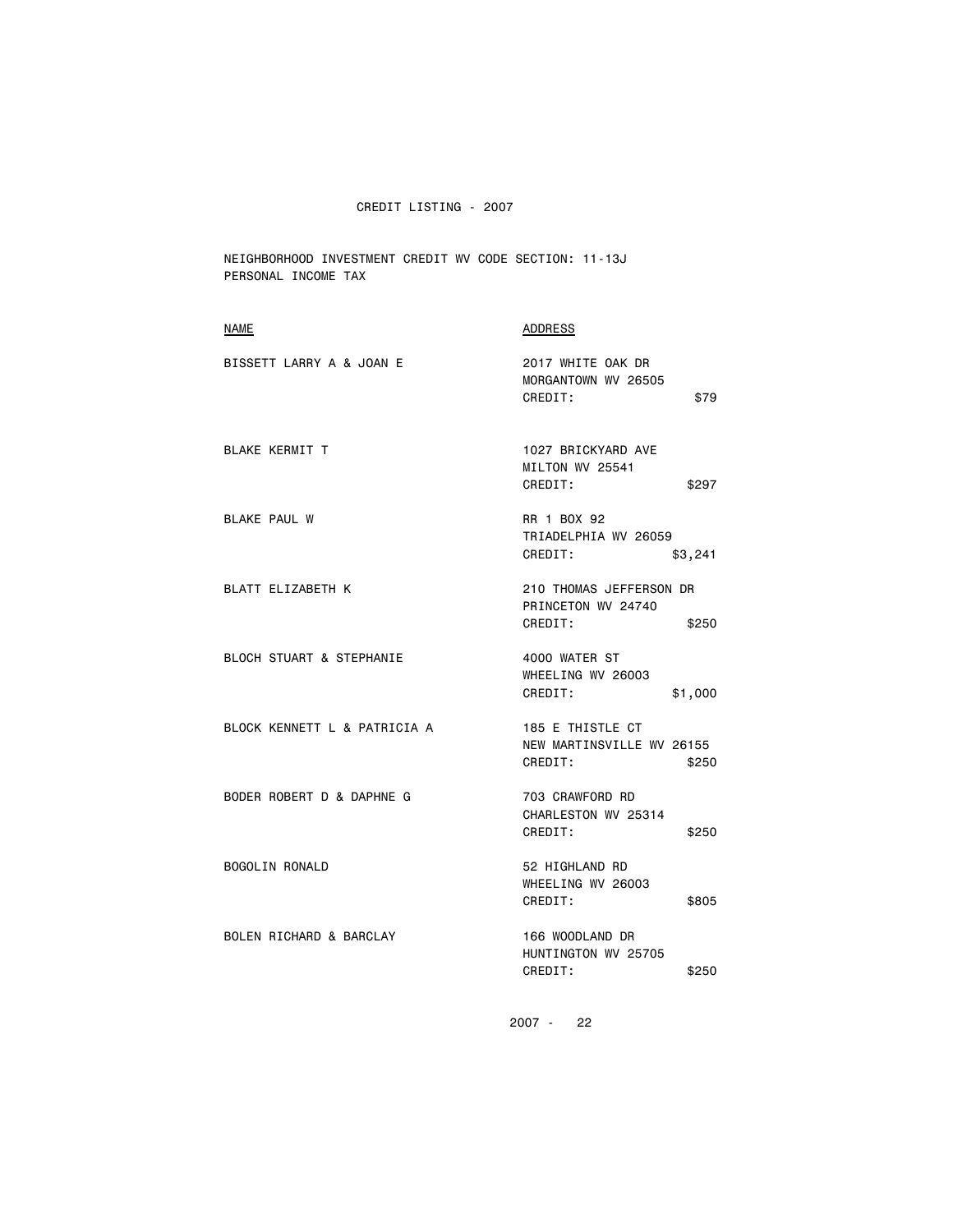NEIGHBORHOOD INVESTMENT CREDIT WV CODE SECTION: 11-13J PERSONAL INCOME TAX

| <b>NAME</b>                   | <b>ADDRESS</b>                                                       |
|-------------------------------|----------------------------------------------------------------------|
| BOLL CHARLES E & PAULEY KIM R | 900 VIRGINIA ST E<br>CHARLESTON WV 25301<br>CREDIT:<br>\$1,000       |
| BONACCI FRANK A & JOANN       | 5 OAKMONT RD<br>WHEELING WV 26003<br>CREDIT:<br>\$375                |
| BONNETT STERLING K & RUTH W   | 1869 MOUNT PLEASANT TER<br>THE VILLAGES FL 32162<br>CREDIT:<br>\$500 |
| BORDIER MARY R                | 358 JEFFERSON AVE<br>CHARLES TOWN WV 25414<br>CREDIT:<br>\$250       |
| BORN DAVID P & BEVELRY R      | RR 3 BOX 277C<br>FAIRMONT WV 26554<br>CREDIT:<br>\$750               |
| BOTTNER KIRK H & KRISTIN A    | 1410 BAKER RD<br>MARTINSBURG WV 25405<br>CREDIT:<br>\$250            |
| BOWER JAMES P & ANITA S       | 232 CANDLELIGHT DR<br>CLARKSBURG WV 26301<br>CREDIT:<br>\$1,500      |
| BOWERS JEFFREY S & KATHY O    | STATE RT 21<br>SUGAR GROVE WV 26815<br>CREDIT:<br>\$250              |
| BOWERS TIMOTHY K & MARY A     | 813 HONEYSUCKLE DR<br>MARTINSBURG WV 25401<br>CREDIT:<br>\$430       |
|                               |                                                                      |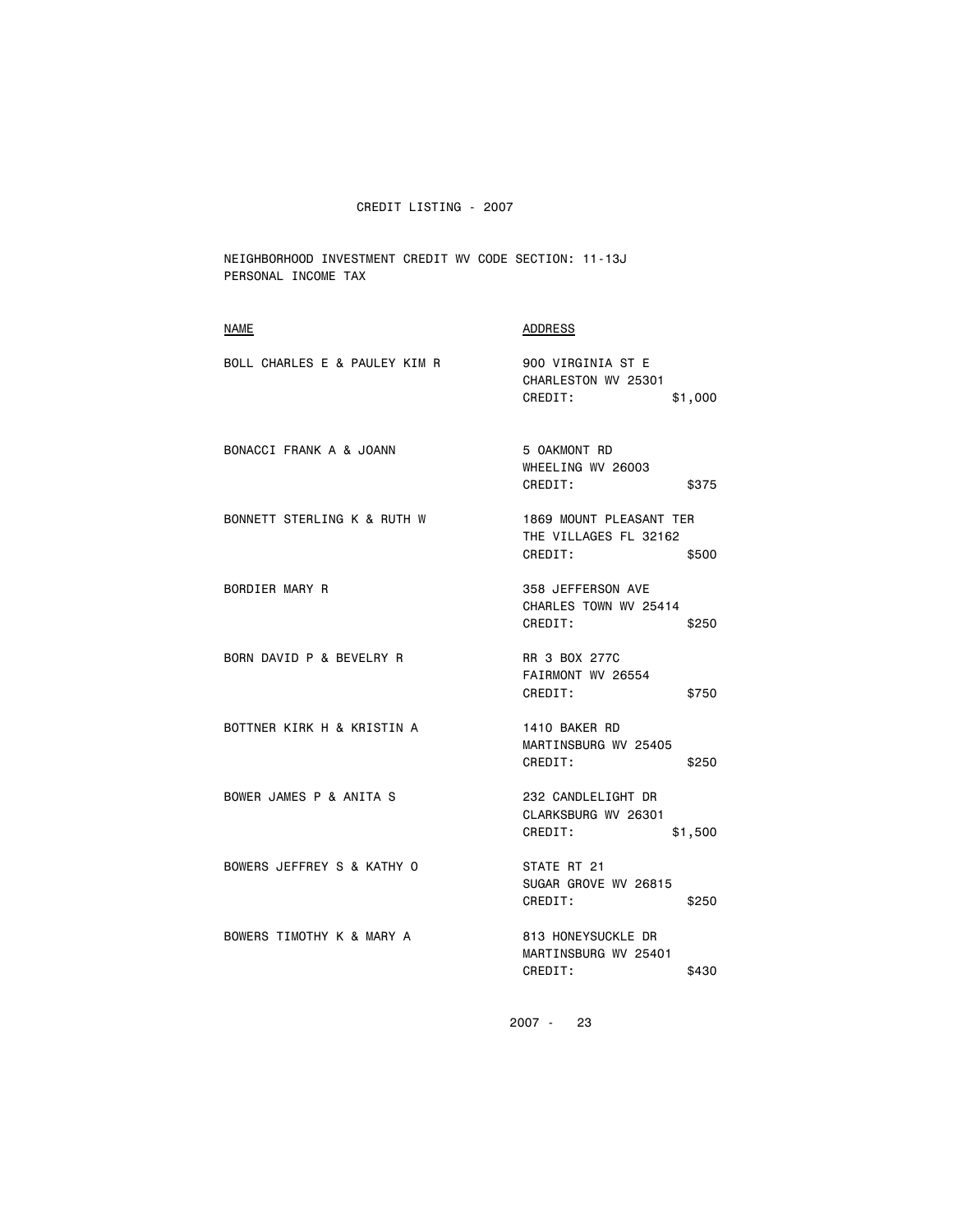NEIGHBORHOOD INVESTMENT CREDIT WV CODE SECTION: 11-13J PERSONAL INCOME TAX

| <b>NAME</b>                       | <b>ADDRESS</b>                                                         |
|-----------------------------------|------------------------------------------------------------------------|
| BOWLBY RICHARD & ROSANNA          | 950 PARKERSBURG RD<br>SPENCER WV 25276<br>CREDIT:<br>\$203             |
| BOWLES PAUL N & JANE S JR         | 28 CARRIAGE RD<br>CHARLESTON WV 25314<br>CREDIT:<br>\$345              |
| BOWLING SAMUEL M & JANE M         | 1051 HILLSBORO MILE<br>HILLSBORO BEACH FL 33062<br>\$10,000<br>CREDIT: |
| BOWMAN NEIL C                     | PO BOX 20505<br>CHARLESTON WV 25362<br>CREDIT:<br>\$337                |
| BOYCE LESLIE M                    | 48 MOUNTAINSIDE TIMBERLINE<br>DAVIS WV 26260<br>CREDIT:<br>\$1,125     |
| BOYLIN JANE H                     | 1232 ENSLOW BLVD<br>HUNTINGTON WV 25701<br>CREDIT:<br>\$1,419          |
| BRADLEY DANIEL J & LANA C         | CONDIT HOUSE BLDG ISU<br>TERRE HAUTE IN 47809<br>CREDIT:<br>\$500      |
| BREECE HARRY T & SALLY            | 2154 KENNON LN<br>HUNTINGTON WV 25705<br>CREDIT:<br>\$221              |
| BREWSTER HAROLD D & PATRICIA T JR | PO BOX 529<br>BLUEFIELD WV 24701<br>CREDIT:<br>\$250                   |
|                                   |                                                                        |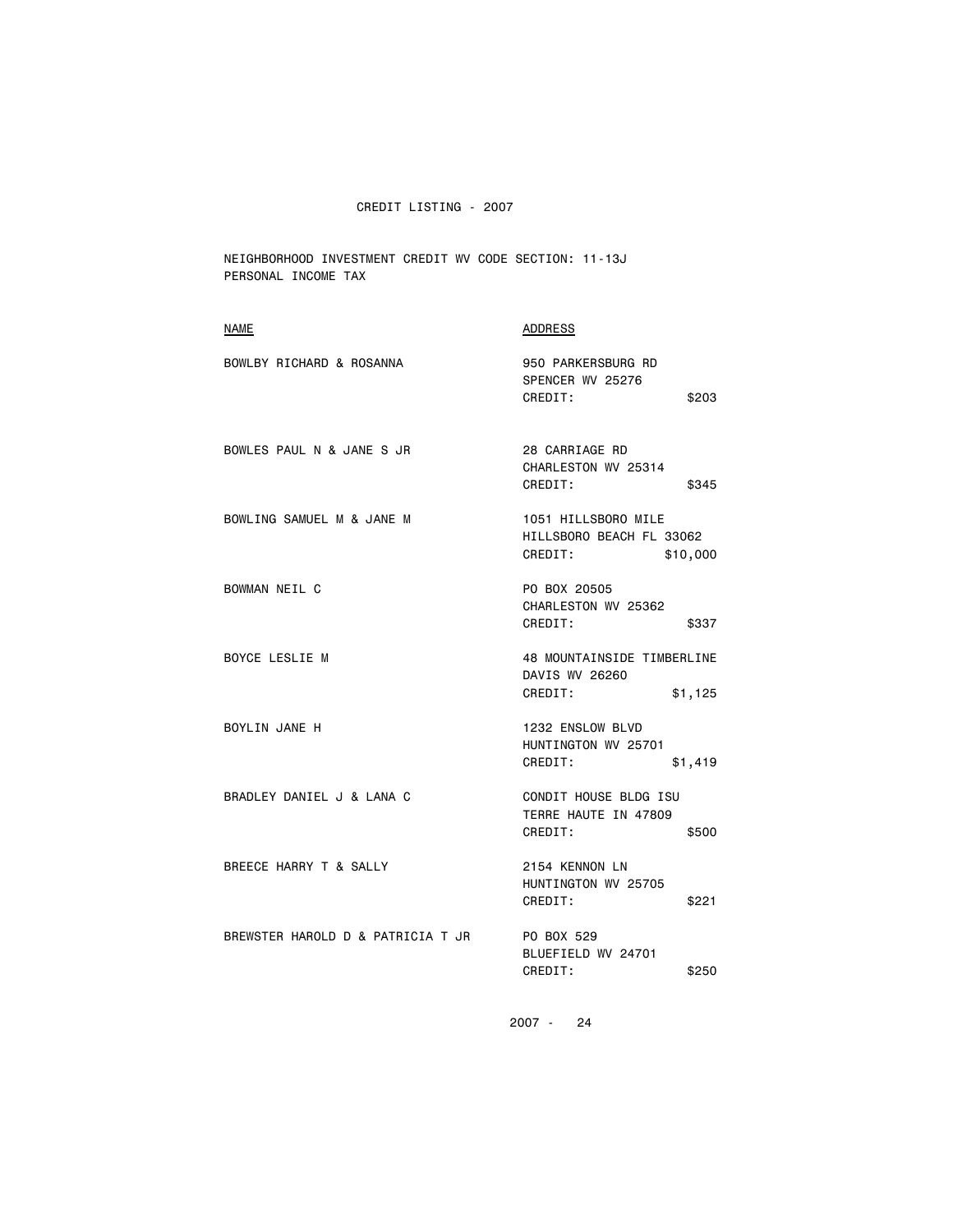NEIGHBORHOOD INVESTMENT CREDIT WV CODE SECTION: 11-13J PERSONAL INCOME TAX

| <b>ADDRESS</b>                                                     |
|--------------------------------------------------------------------|
| <b>PO BOX 7</b><br>LEWISBURG WV 24901<br>CREDIT:<br>\$250          |
| 3706 VA AVE SE<br>CHARLESTON WV 25304<br>CREDIT:<br>\$250          |
| 1 BRIGHT POND RD<br>SUMMERSVILLE WV 26651<br>CREDIT:<br>\$500      |
| 5507 12TH AVE<br>VIENNA WV 26105<br>CREDIT:<br>\$250               |
| 227 CARR AVE<br>CLARKSBURG WV 26301<br>CREDIT:<br>\$250            |
| HC 68 BOX 46<br>RENICK WV 24966<br>CREDIT:<br>\$250                |
| 2523 WOODLAND AVE<br>SOUTH CHARLESTON WV 25303<br>CREDIT:<br>\$250 |
| 855 ISLAND VIEW DR<br>PARKERSBURG WV 26101<br>CREDIT:<br>\$250     |
| 348 OLD WHITE DR<br>LEWISBURG WV 24901<br>CREDIT:<br>\$500         |
|                                                                    |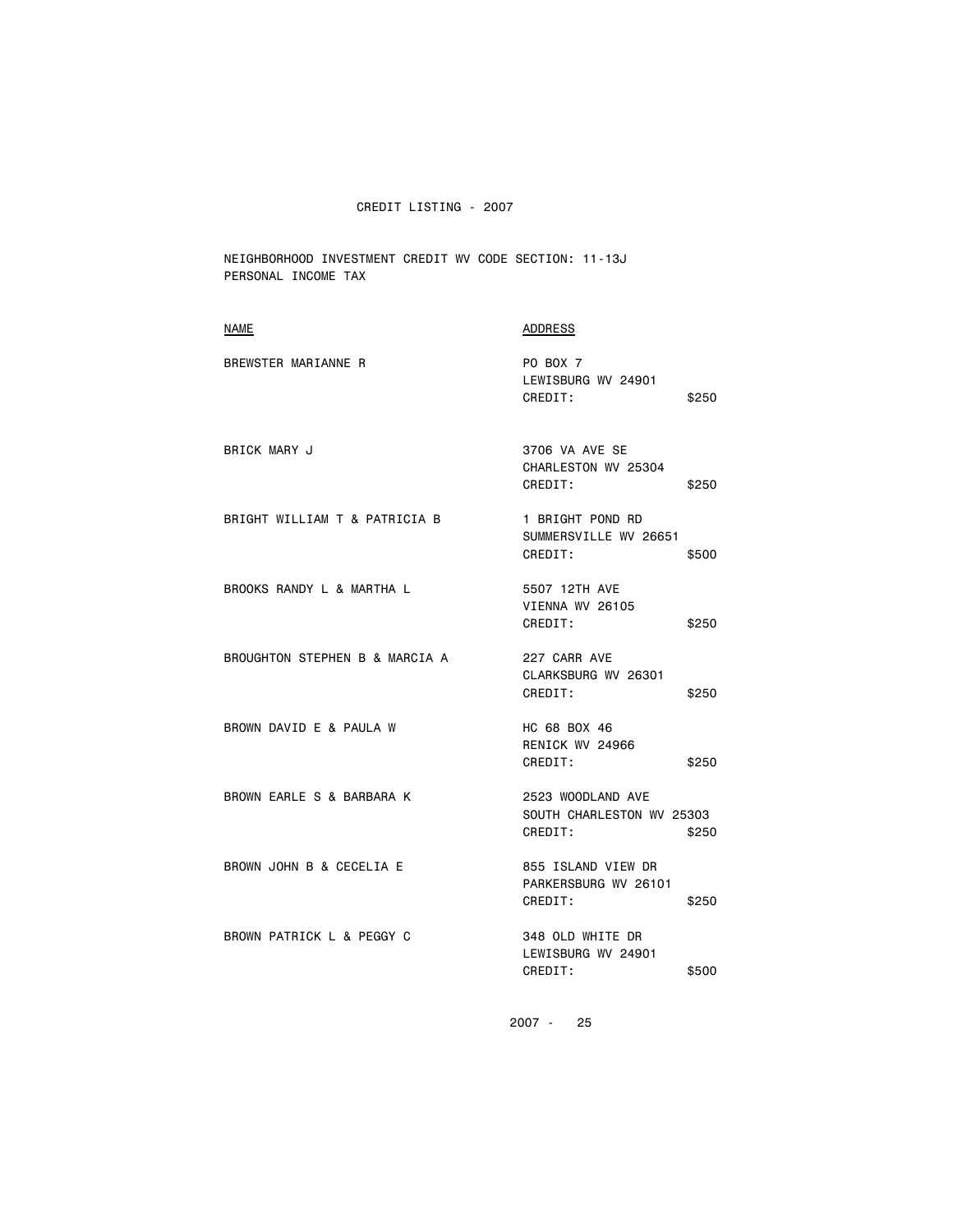NEIGHBORHOOD INVESTMENT CREDIT WV CODE SECTION: 11-13J PERSONAL INCOME TAX

| NAME                               | ADDRESS                                                             |
|------------------------------------|---------------------------------------------------------------------|
| BROWN WALTER K & NANCY E           | 1521 EDGEWAY DR<br>FAIRMONT WV 26554<br>CREDIT:<br>\$500            |
| BROWN WILLIAM C & MARY C JR        | 250 RIDGEWOOD RD<br>HUNTINGTON WV 25701<br>CREDIT:<br>\$500         |
| BROWNING DIANE L & ROBERT O        | HC 34 BOX 353<br>LEWISBURG WV 24901<br>CREDIT:<br>\$500             |
| BROWNING JOAN C                    | PO BOX 1147<br>LEWISBURG WV 24901<br>CREDIT:<br>\$1,483             |
| <b>BROYLES JOYCE L</b>             | 1050 OVERLOOK DR<br>BECKLEY WV 25801<br>CREDIT:<br>\$213            |
| BRUCE JAMES R & JANET R            | PO BOX 592<br>ELIZABETH WV 26143<br>CREDIT:<br>\$1,250              |
| <b>BRUMLEY JOHN G</b>              | <b>81 SWARTHMORE AVE</b><br>CHARLESTON WV 25302<br>CREDIT:<br>\$229 |
| BRUNSON ROSCOE & ROBERTS RITA R JR | 26 DINWIDDIE WAY<br>KEARNEYSVILLE WV 25430<br>CREDIT:<br>\$500      |
| BUCKMASTER MARLIN & BARBARA        | 32 VALLEY VIEW DR<br>VIENNA WV 26105<br>CREDIT:<br>\$250            |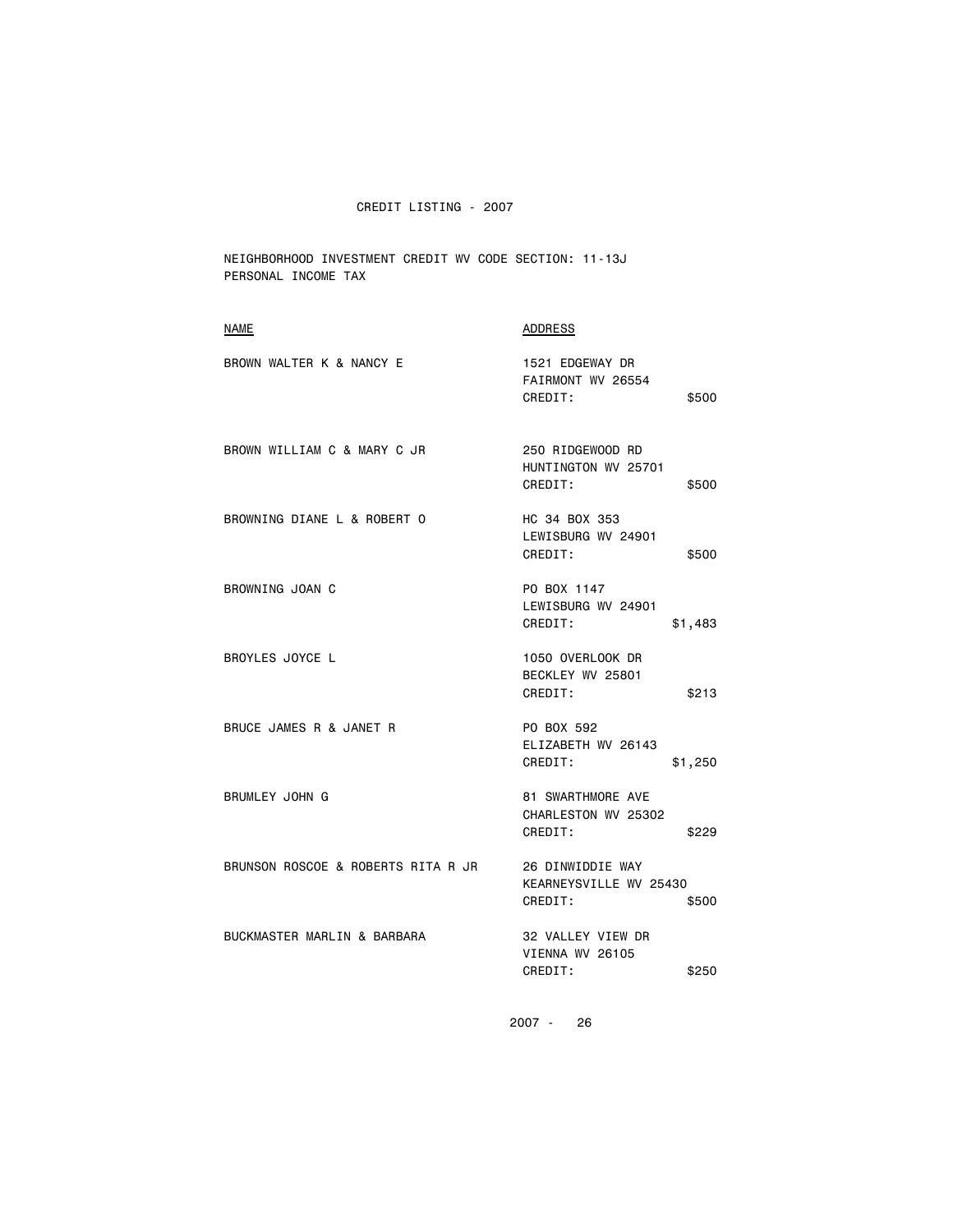NEIGHBORHOOD INVESTMENT CREDIT WV CODE SECTION: 11-13J PERSONAL INCOME TAX

| <b>NAME</b>                        | <b>ADDRESS</b>                                                      |
|------------------------------------|---------------------------------------------------------------------|
| BULLA LTHOMAS & NANCY H            | 8 PLAYERS CLUB DR<br>CHARLESTON WV 25311<br>CREDIT:<br>\$250        |
| BUNNER EDWIN L & SANDRA J          | RR 6 BOX 339A<br>FAIRMONT WV 26554<br>CREDIT:<br>\$1,000            |
| BUONO EARL & JULL L                | 125 GRANT AVE<br>WHEELING WV 26003<br>CREDIT:<br>\$250              |
| BURDETTE CLARENCE & DOLORES        | 5446 LONGVIEW DR<br>CROSS LANES WV 25313<br>CREDIT:<br>\$350        |
| BURDETTE JOHN E & GLENN WANDA A II | <b>BOX 30B RT HC 78</b><br><b>TRUE WV 25988</b><br>CREDIT:<br>\$350 |
| BURDETTE JUANITA K                 | 1447 BURDETTE ST<br>LEON WV 25123<br>CREDIT:<br>\$428               |
| BURDICK HOYT J & JONES AMY M       | 90 FAIRFAX DR<br>HUNTINGTON WV 25705<br>CREDIT:<br>\$500            |
| BURECH HAROLD B & ROANNE M         | 1 PATRICIA DR<br>WHEELING WV 26003<br>CREDIT:<br>\$500              |
| BURKE JOHN & KATHLEEN              | 151 NEWCOMER RD<br>SOUTH CHARLESTON WV 25309<br>CREDIT:<br>\$250    |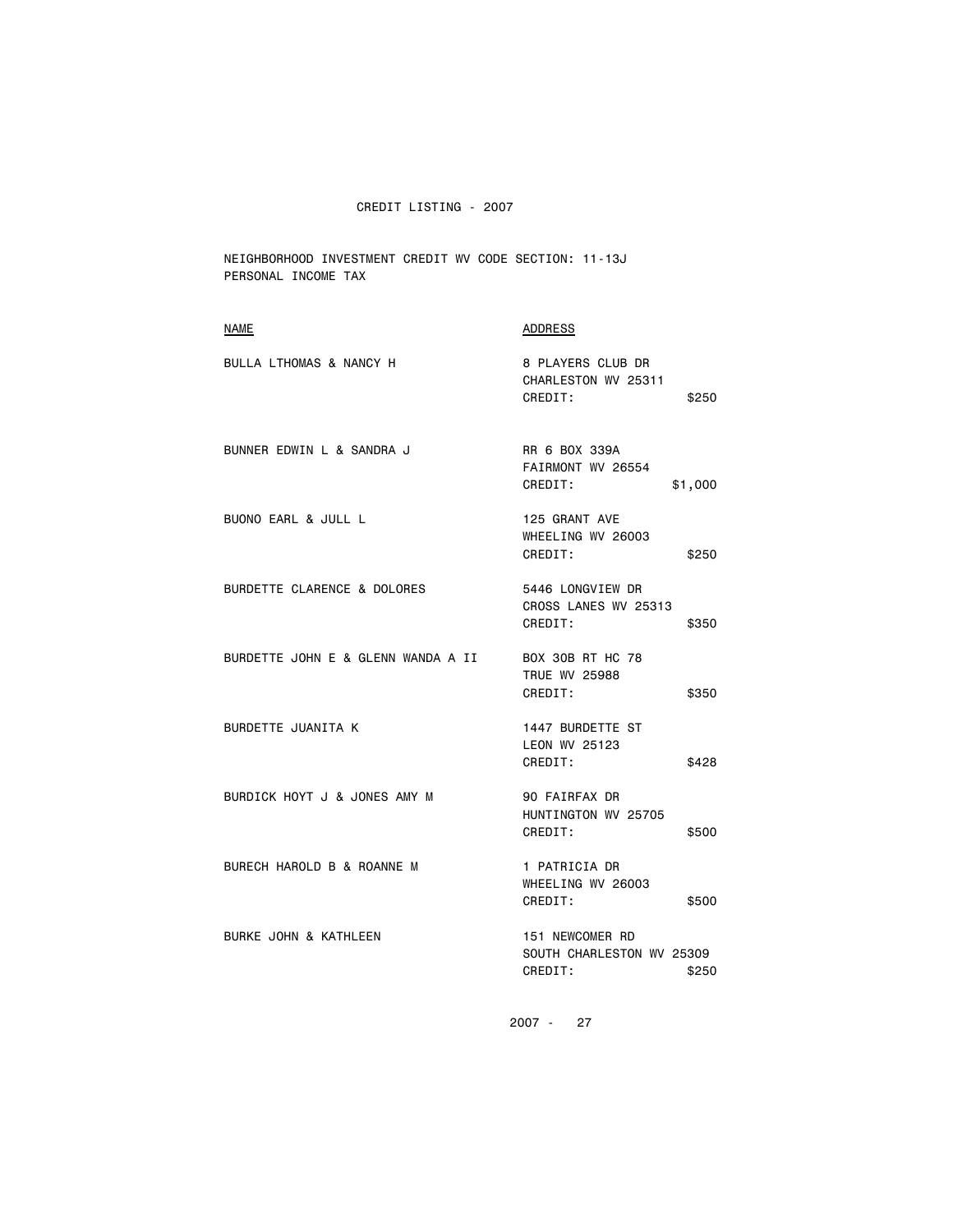NEIGHBORHOOD INVESTMENT CREDIT WV CODE SECTION: 11-13J PERSONAL INCOME TAX

| <b>NAME</b>                 | <b>ADDRESS</b>                                                      |
|-----------------------------|---------------------------------------------------------------------|
| BURNS WILLIAM R & RUBY H    | PO BOX 37<br>HILLSBORO WV 24946<br>CREDIT:<br>\$250                 |
| BURVAL JOSEPH T & CLARICE T | 1995 PARKWOOD RD<br>CHARLESTON WV 25314<br>CREDIT:<br>\$3,011       |
| BUSSE ROBERT J & SARA J     | 1990 OLYMPUS RD<br>CHARLESTON WV 25314<br>CREDIT:<br>\$500          |
| BYLER TONY L & DEBRA        | 6530 LEO DR<br>HARRISBURG PA 17111<br>CREDIT:<br>\$600              |
| BYRD RICHARD D & LOIS A     | 380 NEWHOUSE DR<br>CHARLESTON WV 25302<br>CREDIT:<br>\$250          |
| BYRER FSAMUEL & LANETTE G   | 550 TURNBERRY DR<br>CHARLES TOWN WV 25414<br>CREDIT:<br>\$500       |
| BYRNE WILLIAM F & MARILYN H | 793 S HILLS DR<br>MORGANTOWN WV 26501<br>CREDIT:<br>\$250           |
| BYRON JAMES E & SNOWDON D   | PO BOX 1626<br>SHEPHERDSTOWN WV 25443<br>CREDIT:<br>\$475           |
| CABELL LARRY R              | 5940 DANIEL BOONE PKWY<br><b>FOSTER WV 25081</b><br>CREDIT:<br>\$71 |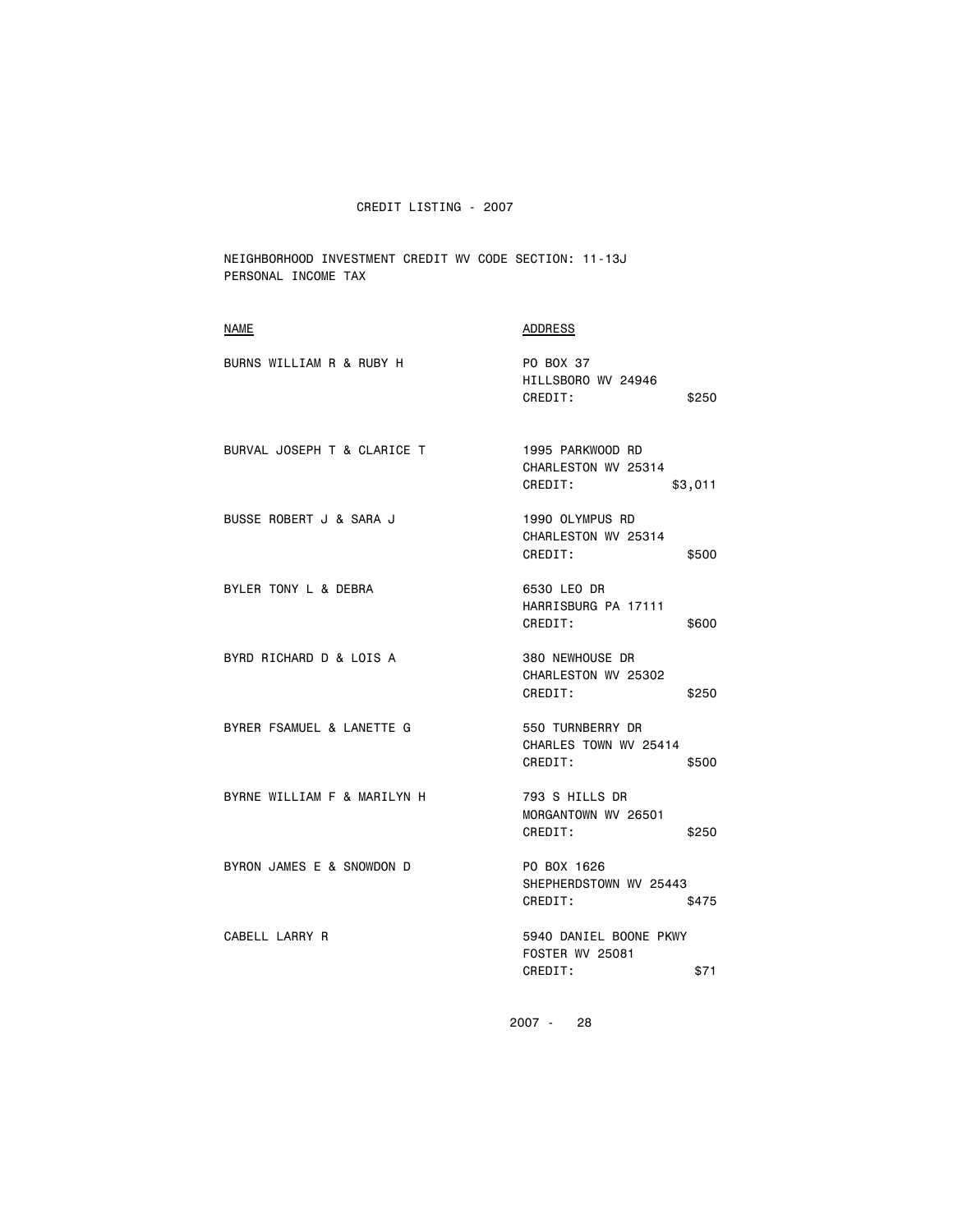NEIGHBORHOOD INVESTMENT CREDIT WV CODE SECTION: 11-13J PERSONAL INCOME TAX

| <b>NAME</b>                   | <b>ADDRESS</b>                                                  |
|-------------------------------|-----------------------------------------------------------------|
| CALLEN MICHAEL K              | 1420 WESTERN AVE<br>MORGANTOWN WV 26505<br>CREDIT:<br>\$18,500  |
| CALTRIDER JOSEPH S & MARIE E  | PO BOX 85<br>WILLIAMSTOWN WV 26187<br>CREDIT:<br>\$250          |
| CAMPBELL ARTHUR R & JUDITH B  | 141 GRANADA DR<br>PARKERSBURG WV 26104<br>CREDIT:<br>\$7,500    |
| CAMPBELL JOHN W & RITA C      | 490 POCAHONTAS AVE<br>MORGANTOWN WV 26505<br>CREDIT:<br>\$3,050 |
| CAMPBELL ROBERT C & ANNETTE E | 50 SETH LANE<br>BARBOURSVILLE WV 25504<br>CREDIT:<br>\$500      |
| CAMPBELL THOMAS W & SUSAN     | 201 SILO LN<br>LEWISBURG WV 24901<br>CREDIT:<br>\$250           |
| CAMPF DARREN M & ANNEP B      | PO BOX 460<br>SUMMERSVILLE WV 26651<br>CREDIT:<br>\$2,500       |
| CANNON THOMAS L & CINDY J     | 1219 S PARK DR<br>HUNTINGTON WV 25701<br>CREDIT:<br>\$5,000     |
| CARDWELL JAMES JR             | 708 GREEN RD<br>CHARLESTON WV 25309<br>CREDIT:<br>\$762         |
|                               |                                                                 |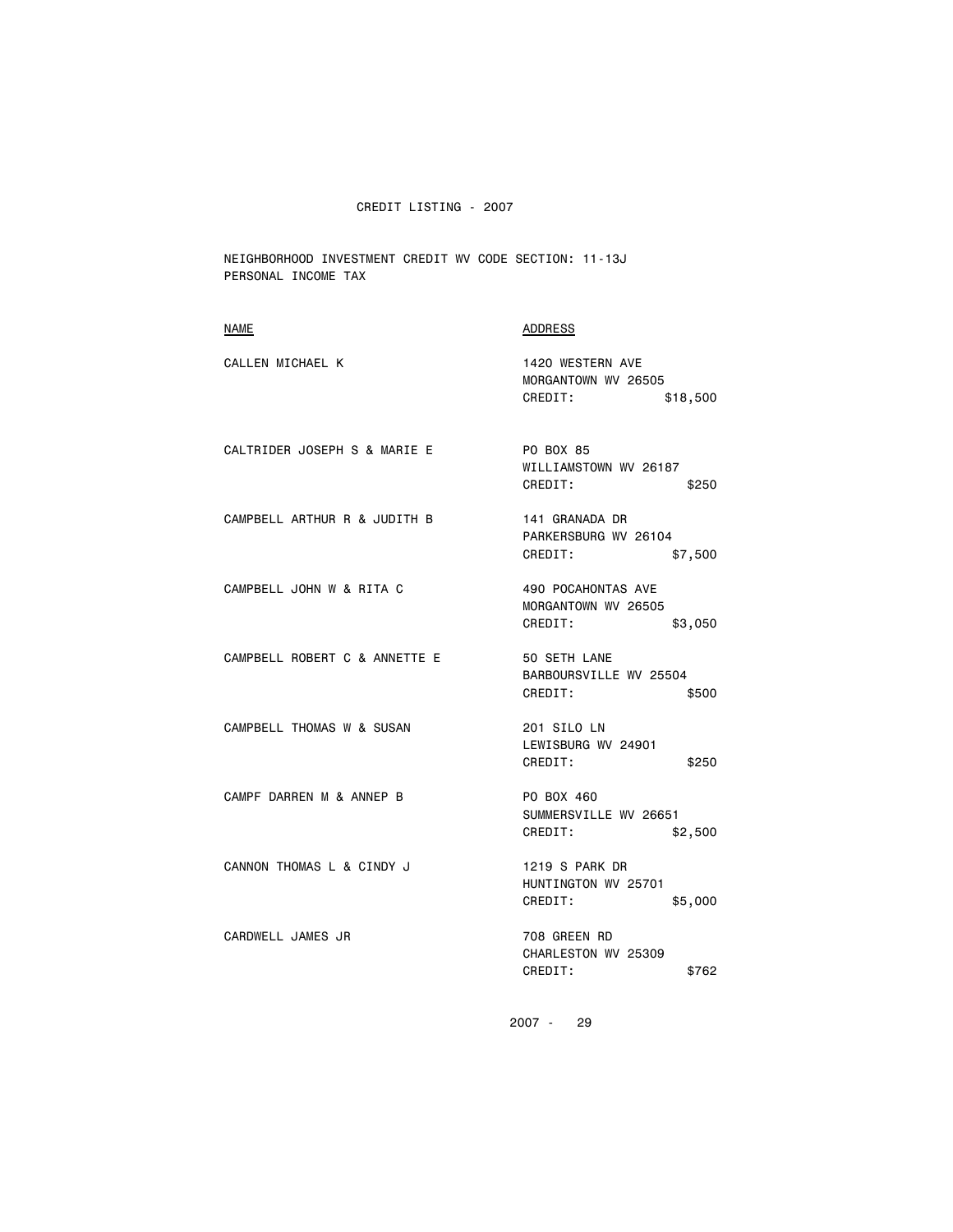NEIGHBORHOOD INVESTMENT CREDIT WV CODE SECTION: 11-13J PERSONAL INCOME TAX

| <b>NAME</b>                | <b>ADDRESS</b>                                        |         |
|----------------------------|-------------------------------------------------------|---------|
| CARDWELL JOHN C & RAMA D   | 305 MEMORIAL AVE<br>BLUEFIELD WV 24701<br>CREDIT:     | \$250   |
| CARENBAUER FRANK L         | 1269 NATIONAL RD<br>WHEELING WV 26003<br>CREDIT:      | \$250   |
| CARENBAUER GEORGE E        | 105 WESTMINSTER DR<br>WHEELING WV 26003<br>CREDIT:    | \$500   |
| <b>CAREY BRYAN E</b>       | 2 HAMPTON XING<br>HURRICANE WV 25526<br>CREDIT:       | \$250   |
| <b>CAREY SARAH K</b>       | 655 WHITAKER BLVD W<br>HUNTINGTON WV 25701<br>CREDIT: | \$500   |
| CARPENTER A D & BARBARA K  | 1509 COVENTRY LN<br>CHARLESTON WV 25314<br>CREDIT:    | \$250   |
| CARR JAMES W & CHARLEEN A  | 2 FORT CIRCLE DR<br>CHARLESTON WV 25314<br>CREDIT:    | \$2,333 |
| CARR MAUDE G               | 650 GO1F COURSE RD<br>COLUMBUS NC 28722<br>CREDIT:    | \$250   |
| CARROLL PATRICK J & JEAN A | 217 ELM CREST DR<br>WHEELING WV 26003<br>CREDIT:      | \$1,000 |
|                            |                                                       |         |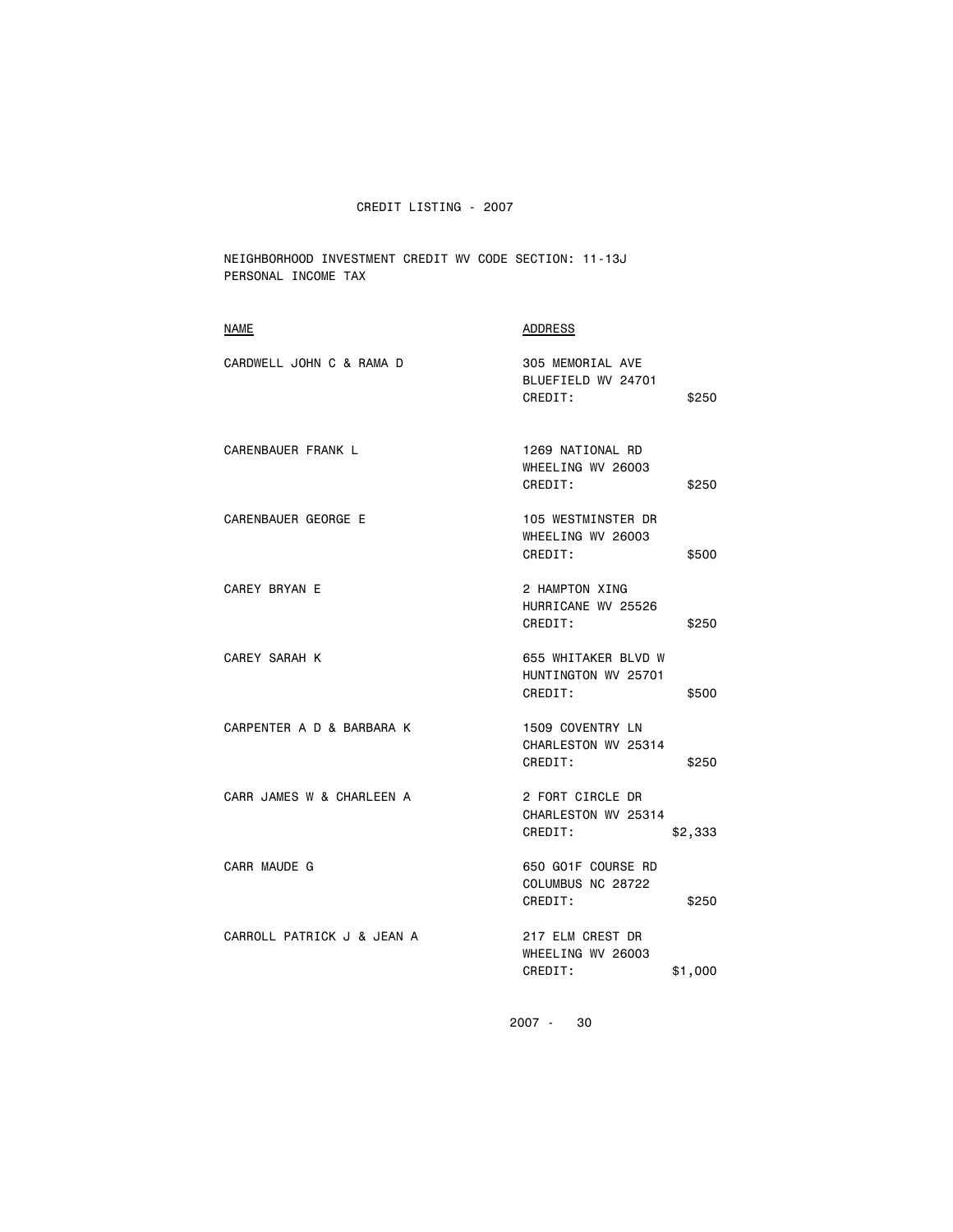NEIGHBORHOOD INVESTMENT CREDIT WV CODE SECTION: 11-13J PERSONAL INCOME TAX

| <b>NAME</b>                       | <b>ADDRESS</b>                                                     |
|-----------------------------------|--------------------------------------------------------------------|
| CARSON COLLETT L & MARY B         | 844 LOWER CHESTER RD<br>CHARLESTON WV 25302<br>CREDIT:<br>\$250    |
| CARTER CHARLES S & REBECCA        | 1008 HENRY ST<br>PRINCETON WV 24740<br>CREDIT:<br>\$750            |
| CARTER DANIEL L & HEATHER A       | RR 1 BOX 40<br>AUGUSTA WV 26704<br>CREDIT:<br>\$163                |
| CARTER WILLIAM H & ELSIE P        | 4011 KANAWHA AVE SE<br>CHARLESTON WV 25304<br>CREDIT:<br>\$700     |
| CASE LINDA W                      | 1735 LLOYD RD<br>CHARLES TOWN WV 25414<br>CREDIT:<br>\$3,000       |
| CASTELLAN ROBERT M & SUSAN B      | 3142 HALLECK RD<br>MORGANTOWN WV 26508<br>CREDIT:<br>\$250         |
| CASTO HARRY N & CHEGWIDDEN TEREJR | P 0 BOX 641<br>ALFORD MA 01230<br>CREDIT:<br>\$5,538               |
| CASTO JONATHAN C & NANCY E        | 274 SUTHERLAND DR<br>SOUTH CHARLESTON WV 25303<br>CREDIT:<br>\$327 |
| CAUDILL JAMES W & GLORIANN C      | 18 FOX CHASE RD<br>CHARLESTON WV 25304<br>CREDIT:<br>\$500         |
|                                   |                                                                    |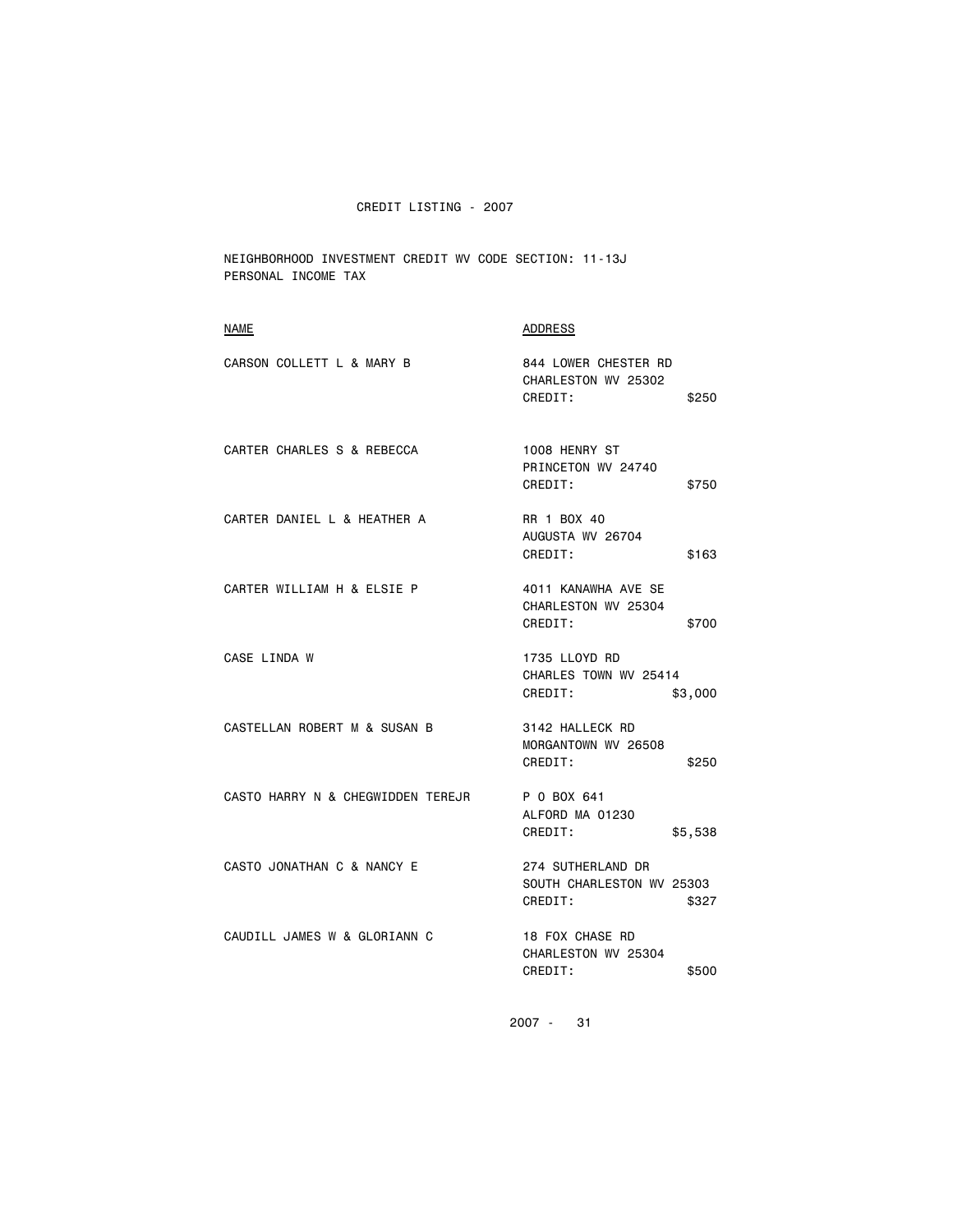NEIGHBORHOOD INVESTMENT CREDIT WV CODE SECTION: 11-13J PERSONAL INCOME TAX

| <u>NAME</u>                 | <b>ADDRESS</b>                                                     |
|-----------------------------|--------------------------------------------------------------------|
| CAVA JAMES J & LAURA        | 190 RIDGEWAY DR<br>BRIDGEPORT WV 26330<br>CREDIT:<br>\$2,500       |
| CAYTON WAYNE B JR & DONNA L | RR 2 BOX 400<br>WASHINGTON WV 26181<br>CREDIT:<br>\$1,000          |
| CERRONE DOMINICK P          | 90 15TH ST<br>WHEELING WV 26003<br>CREDIT:<br>\$250                |
| CHAMBERS WILLIAM E & JOANN  | 259 NORWAY AVE<br>HUNTINGTON WV 25705<br>CREDIT:<br>\$500          |
| CHANDLER MARK A             | PO BOX 20094<br>CHARLESTON WV 25362<br>CREDIT:<br>\$1,520          |
| CHANEY JAMES A & BEVERLY J  | 404 S MAIN ST<br>KEYSER WV 26726<br>CREDIT:<br>\$250               |
| CHAPMAN CAMMIE L            | 411 ALDERSON AVE<br>SUMMERSVILLE WV 26651<br>CREDIT:<br>\$300      |
| CHAPMAN CHAD R & JENNIFER   | 1008 BOOTEN CREEK RD<br>BARBOURSVILLE WV 25504<br>CREDIT:<br>\$237 |
| CHERIOK ILANA               | 2909 W JARVIS AVE<br>CHICAGO IL 60645<br>CREDIT:<br>\$250          |
|                             | 2007 -<br>32                                                       |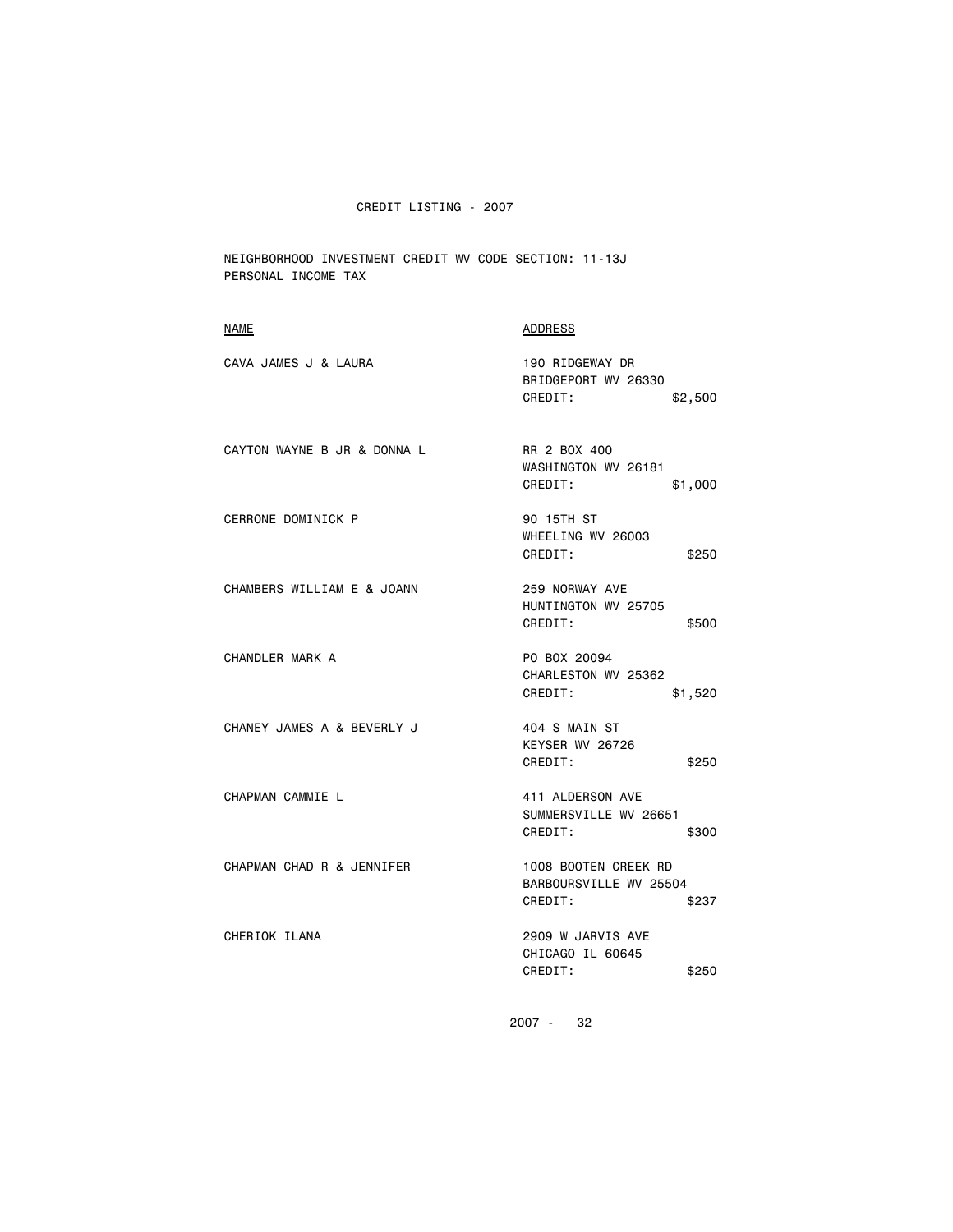NEIGHBORHOOD INVESTMENT CREDIT WV CODE SECTION: 11-13J PERSONAL INCOME TAX

| <b>NAME</b>                        | <b>ADDRESS</b>                                                    |
|------------------------------------|-------------------------------------------------------------------|
| CHICCHIRICHI GUY & ELEANOR P       | 1316 N MILDRED ST<br><b>RANSON WV 25438</b><br>CREDIT:<br>\$1,000 |
| CHICCHIRICHI GUY G                 | 1316 N MILDRED ST<br><b>RANSON WV 25438</b><br>CREDIT:<br>\$250   |
| CHILDERS JOHN P JR                 | 655 WHITAKER BLVD W<br>HUNTINGTON WV 25701<br>CREDIT:<br>\$250    |
| CHILTON NELLE R                    | RR 2 BOX 329<br>CHARLESTON WV 25314<br>CREDIT:<br>\$1,500         |
| CHIN VICTORINO D & TERESA F        | 17 ZITKO TER<br>GLEN DALE WV 26038<br>CREDIT:<br>\$250            |
| CHIRICO PETER A & FINNEGAN CLARE M | 327 WOODLAND DR<br>HUNTINGTON WV 25705<br>CREDIT:<br>\$221        |
| CHRISTIAN G W & AMANDA L           | 1509 ROYAL OAKS RD<br>CHARLESTON WV 25314<br>CREDIT:<br>\$2,600   |
| CIPRIANI ANTHONY J & ANGELA M JR   | 1600 PLEASANT AVE<br>WELLSBURG WV 26070<br>CREDIT:<br>\$250       |
| CLARK FRANK J                      | PO BOX 181<br>FAIRMONT WV 26555<br>CREDIT:<br>\$500               |
|                                    |                                                                   |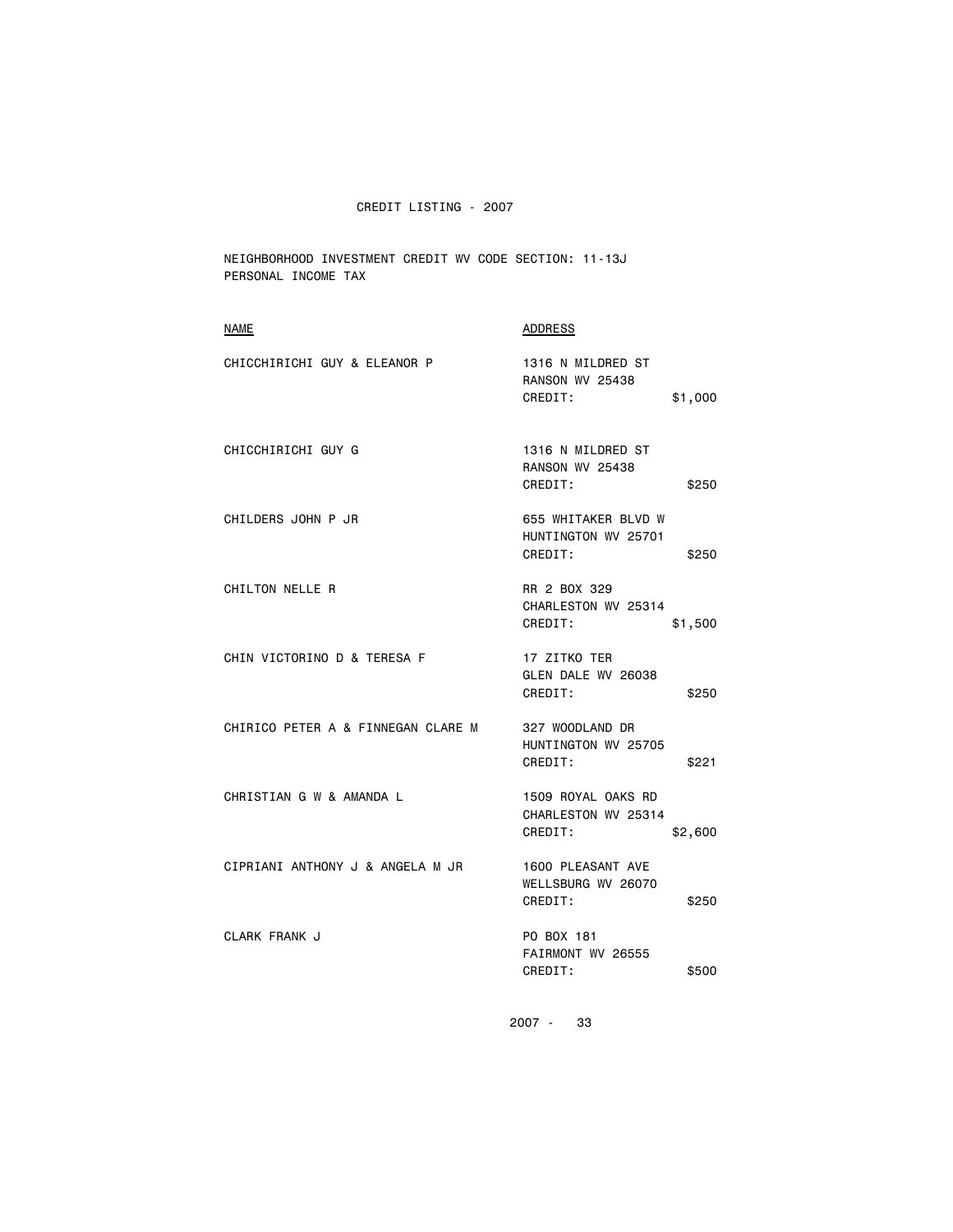NEIGHBORHOOD INVESTMENT CREDIT WV CODE SECTION: 11-13J PERSONAL INCOME TAX

| CLARK FRED D<br>1227 ELLEN DR<br>SOUTH CHARLESTON WV 25303<br>CREDIT:<br>\$1,000<br>CLARKE DAVID L & DEBRA C<br>357 JACOBS DR<br>MORGANTOWN WV 26505<br>CREDIT:<br>\$500<br>CLARKE LYNN S & GREGORY D<br>1624 QUARRIER ST<br>CHARLESTON WV 25311<br>CREDIT:<br>\$1,000<br>CLAUSELL PAUL L & ARLENE<br>1 CATALPA ST<br>MORGANTOWN WV 26505<br>CREDIT:<br>\$1,500<br><b>CLAY RONALD E</b><br>PO BOX 453<br>PINEVILLE WV 24874<br>CREDIT:<br>\$745<br>CLINE PHILIP E<br>916 5TH AV<br>HUNTINGTON WV 25701<br>CREDIT:<br>\$250<br>COCHRAN ROBERT C & REBECCA F<br>789 LOWER DONNALLY RD<br>CHARLESTON WV 25304<br>CREDIT:<br>\$3,500<br>COCHRANE VIVIAN R & ALAN J<br>2 NICHOLS DR<br>BARBOURSVILLE WV 25504<br>CREDIT:<br>\$250<br>COE DAVID M & MARGARET J<br>64 MADDEX FARM DR<br>SHEPHERDSTOWN WV 25443<br>CREDIT:<br>\$2,000 | <b>NAME</b> | ADDRESS |
|-------------------------------------------------------------------------------------------------------------------------------------------------------------------------------------------------------------------------------------------------------------------------------------------------------------------------------------------------------------------------------------------------------------------------------------------------------------------------------------------------------------------------------------------------------------------------------------------------------------------------------------------------------------------------------------------------------------------------------------------------------------------------------------------------------------------------------|-------------|---------|
|                                                                                                                                                                                                                                                                                                                                                                                                                                                                                                                                                                                                                                                                                                                                                                                                                               |             |         |
|                                                                                                                                                                                                                                                                                                                                                                                                                                                                                                                                                                                                                                                                                                                                                                                                                               |             |         |
|                                                                                                                                                                                                                                                                                                                                                                                                                                                                                                                                                                                                                                                                                                                                                                                                                               |             |         |
|                                                                                                                                                                                                                                                                                                                                                                                                                                                                                                                                                                                                                                                                                                                                                                                                                               |             |         |
|                                                                                                                                                                                                                                                                                                                                                                                                                                                                                                                                                                                                                                                                                                                                                                                                                               |             |         |
|                                                                                                                                                                                                                                                                                                                                                                                                                                                                                                                                                                                                                                                                                                                                                                                                                               |             |         |
|                                                                                                                                                                                                                                                                                                                                                                                                                                                                                                                                                                                                                                                                                                                                                                                                                               |             |         |
|                                                                                                                                                                                                                                                                                                                                                                                                                                                                                                                                                                                                                                                                                                                                                                                                                               |             |         |
|                                                                                                                                                                                                                                                                                                                                                                                                                                                                                                                                                                                                                                                                                                                                                                                                                               |             |         |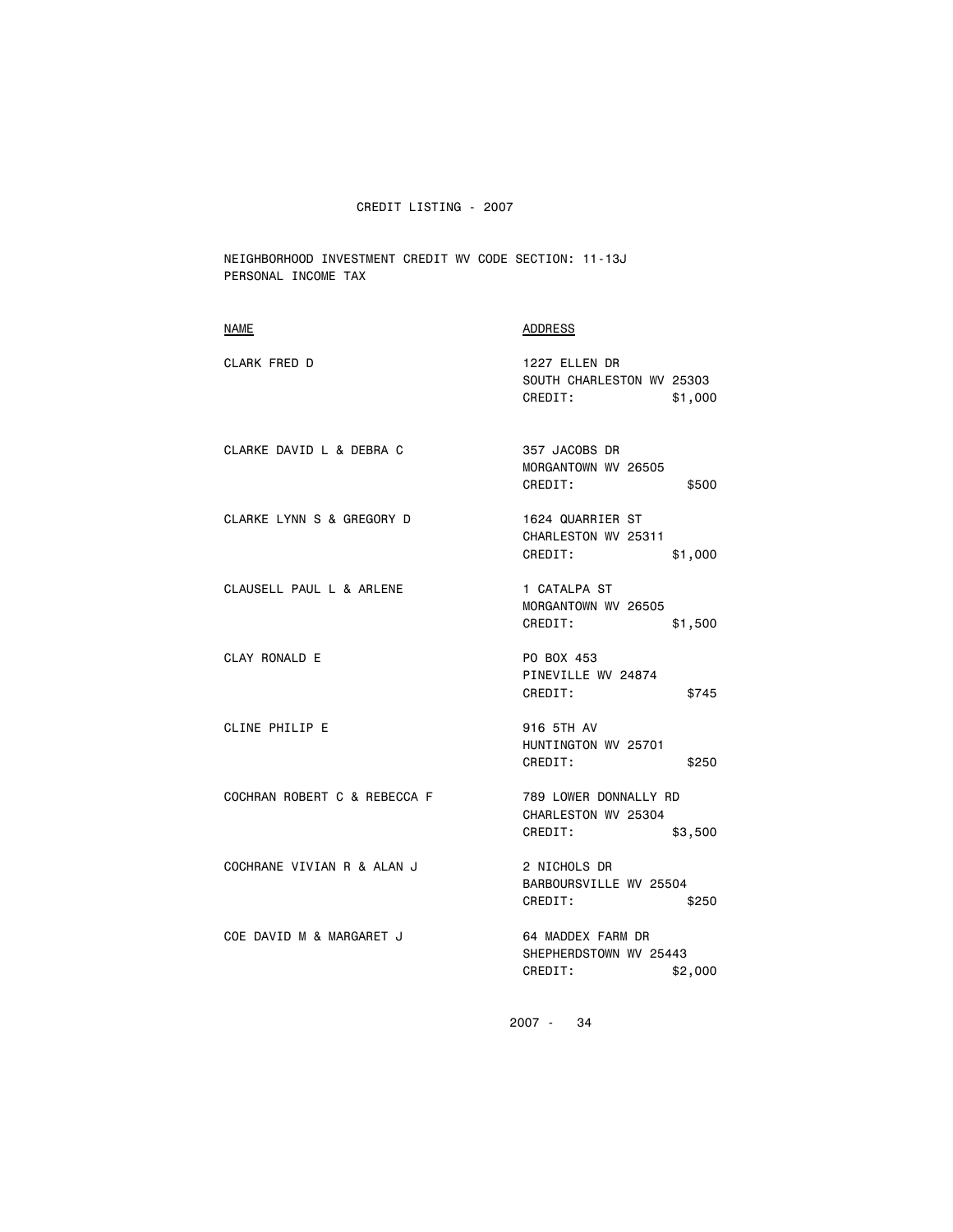NEIGHBORHOOD INVESTMENT CREDIT WV CODE SECTION: 11-13J PERSONAL INCOME TAX

| NAME                         | <b>ADDRESS</b>                                                 |
|------------------------------|----------------------------------------------------------------|
| COE FRANK & WILMA            | 74 RHODES CT<br>HARPERS FERRY WV 25425<br>CREDIT:<br>\$500     |
| COHEN HARVEY M & NAOMI W     | PO BOX 1667<br>LEWISBURG WV 24901<br>CREDIT:<br>\$16,856       |
| COMERCI JAMES L & LYNN P MD  | 7 E COVE AVE<br>WHEELING WV 26003<br>CREDIT:<br>\$1,265        |
| CONAWAY IRENE J & BERTRAM A  | RR 1 BOX 272<br>HARRISVILLE WV 26362<br>CREDIT:<br>\$3,295     |
| CONLEY JEAN S                | 680 LANHAM LN<br>FAIRMONT WV 26554<br>CREDIT:<br>\$141         |
| CONLON ELEANOR T & STEPHEN A | HC 60 BOX 156<br>NEW MARTINSVILLE WV 26155<br>CREDIT:<br>\$400 |
| CONTI THOMAS J & NANCY J     | 10 BALSAM DR<br>TRIADELPHIA WV 26059<br>CREDIT:<br>\$250       |
| CONWAY ANNE H                | 612 LINDEN RD<br>CHARLESTON WV 25314<br>CREDIT:<br>\$509       |
| COOK LINDA                   | 28 CEDARWOOD DR<br>MORGANTOWN WV 26505<br>CREDIT:<br>\$200     |
|                              |                                                                |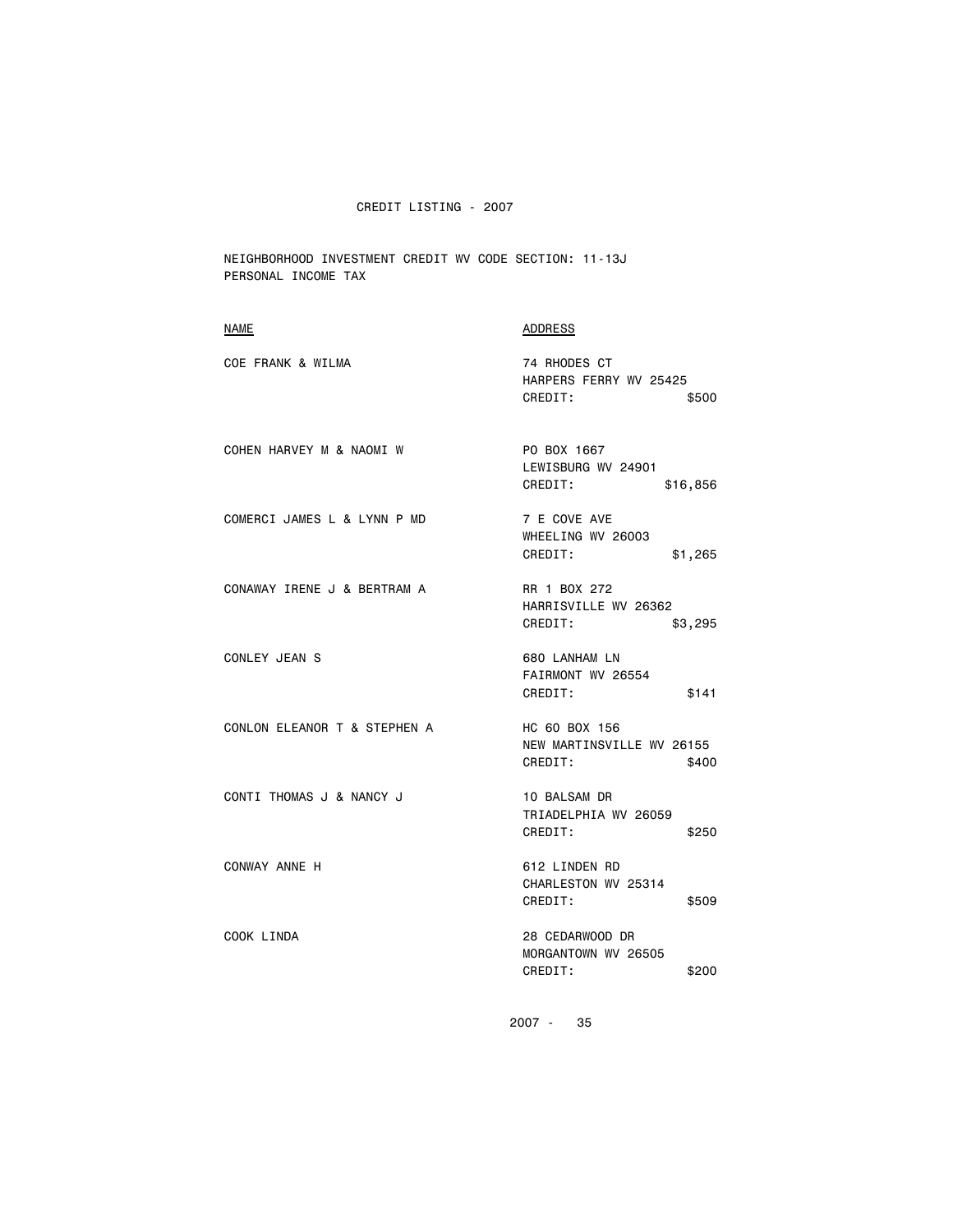NEIGHBORHOOD INVESTMENT CREDIT WV CODE SECTION: 11-13J PERSONAL INCOME TAX

| <b>ADDRESS</b>                                                    |
|-------------------------------------------------------------------|
| PO BOX 726<br>KEARNEYSVILLE WV 25430<br>CREDIT:<br>\$500          |
| HC 80 BOX 249<br>RIPLEY WV 25271<br>CREDIT:<br>\$250              |
| PO BOX 504<br>DAVIS WV 26260<br>CREDIT:<br>\$301                  |
| HC 68 BOX 119<br>FRANKFORD WV 24938<br>CREDIT:<br>\$1,000         |
| 1427 LONGRIDGE RD<br>CHARLESTON WV 25314<br>CREDIT:<br>\$538      |
| 601 LINDEN RD<br>CHARLESTON WV 25314<br>CREDIT:<br>\$250          |
| 507 WOODFIRE WAY<br>CASSELBERRY FL 32707<br>CREDIT:<br>\$250      |
| 314 BRIERWOOD DR<br>BLUEFIELD VA 24605<br>CREDIT:<br>\$3,000      |
| 217 DANCING LEAF DR<br>MARTINSBURG WV 25403<br>CREDIT:<br>\$3,750 |
|                                                                   |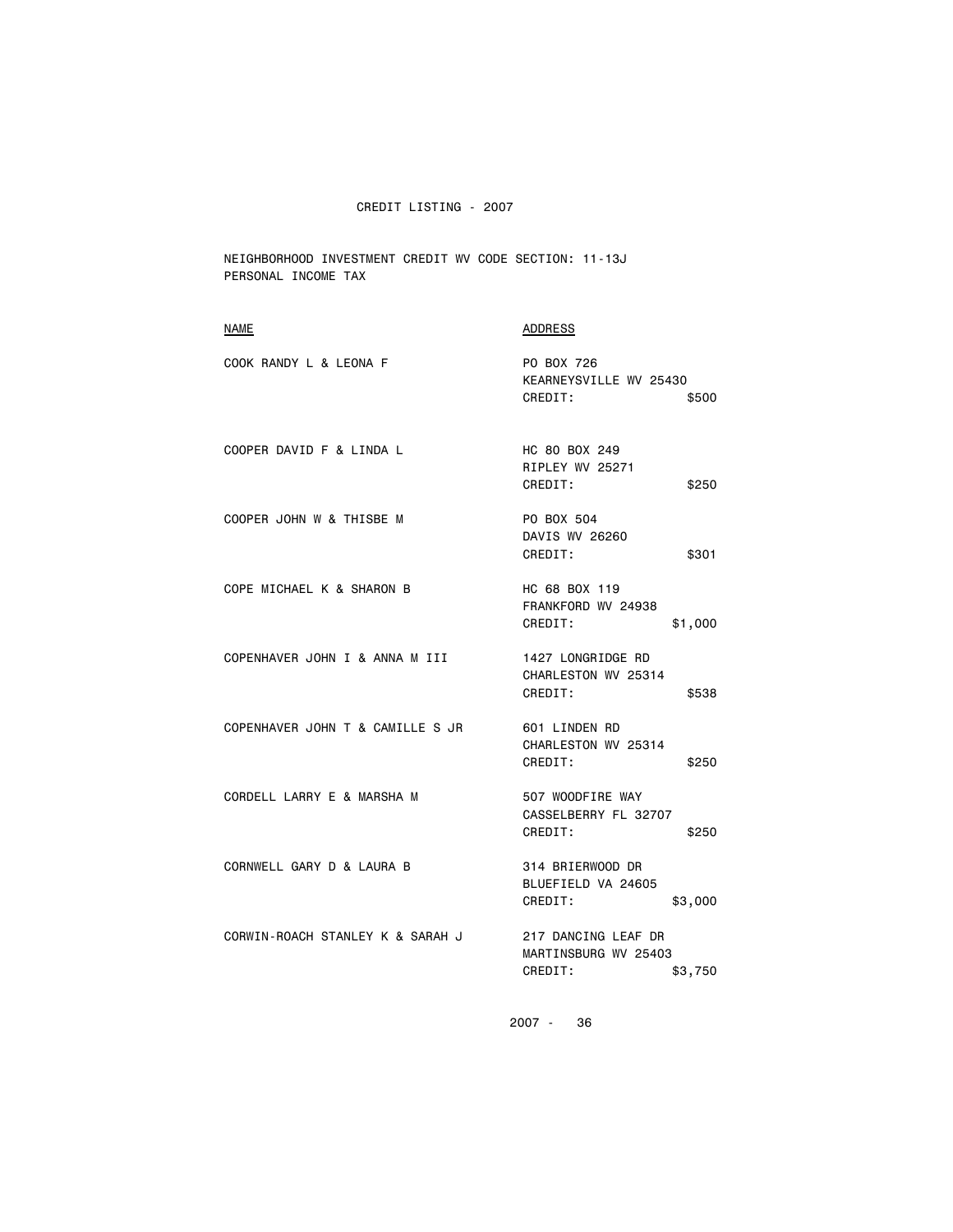NEIGHBORHOOD INVESTMENT CREDIT WV CODE SECTION: 11-13J PERSONAL INCOME TAX

| <b>NAME</b>                      | <b>ADDRESS</b>                                              |       |
|----------------------------------|-------------------------------------------------------------|-------|
| COSTANZO LOUIS J & JANE L III    | PO BOX 2050<br>WHEELING WV 26003<br>CREDIT:                 | \$986 |
| COTTLE AARON D                   | 326 MARKET ST<br>SPENCER WV 25276<br>CREDIT:                | \$576 |
| COTTLE BROOKS A & JANE A         | <b>16 MEADOWCREST DR</b><br>PARKERSBURG WV 26104<br>CREDIT: | \$834 |
| COUGHENOUR CHARLES D & AMY L     | 8 OAKWOOD RD<br>HUNTINGTON WV 25701<br>CREDIT:              | \$250 |
| COULLING LOUISE S & CLARK H      | 237 ELM KNOLL DR<br>WHEELING WV 26003<br>CREDIT:            | \$250 |
| COX NANCY                        | RR 5 BOX 322G<br>CHARLESTON WV 25312<br>CREDIT:             | \$250 |
| COX ROBERTA B                    | 15 WILLOWBROOK DR<br>PARKERSBURG WV 26104<br>CREDIT:        | \$952 |
| CRADDOCK RUSSELL W & GWENDOLYN V | 5942 WILSON DR<br>HUNTINGTON WV 25705<br>CREDIT:            | \$250 |
| CRAIG KEVIN J & REBECCA M        | 34 CHESTNUT DR<br>HUNTINGTON WV 25705<br>CREDIT:            | \$250 |
|                                  |                                                             |       |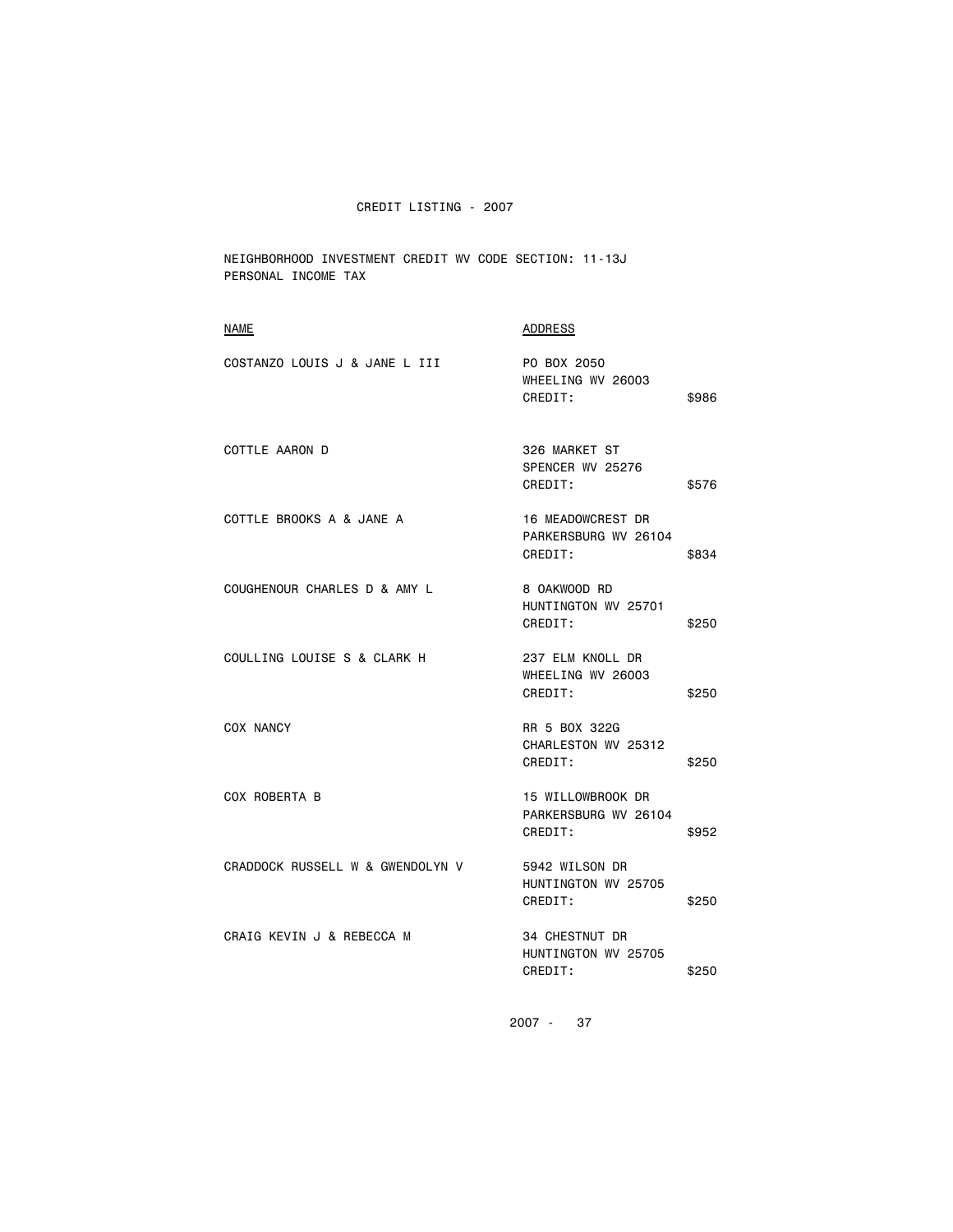NEIGHBORHOOD INVESTMENT CREDIT WV CODE SECTION: 11-13J PERSONAL INCOME TAX

| <b>NAME</b>                       | <b>ADDRESS</b>                                                      |
|-----------------------------------|---------------------------------------------------------------------|
| CRAIG THOMAS L & MICHELE P JR     | 1305 8TH ST<br>HUNTINGTON WV 25701<br>CREDIT:<br>\$250              |
| CRAWFORD IOU W                    | 2 ARLINGTON DR<br>WHELLING WV 26003<br>CREDIT:<br>\$250             |
| CRAWFORD STEVEN & REBECCA         | PO BOX 54<br>TURTLE CREEK WV 25203<br>CREDIT:<br>\$1,250            |
| CROCKETT JAMES S & ELIZABETH P JR | 122 E RIDGE RD<br>CHARLESTON WV 25314<br>CREDIT:<br>\$250           |
| CROSS STEPHEN R & JENNY L         | RR 1 BOX 133<br>ELKINS WV 26241<br>CREDIT:<br>\$920                 |
| CROUTHAMEL LUTHER & DONNA         | HC 70 BOX N 113<br>WHITE SULPHUR SPRGS WV 24986<br>CREDIT:<br>\$99  |
| CROWELL EDWARD & SUSAN            | 144 POPLAR DR<br>MORGANTOWN WV 26505<br>CREDIT:<br>\$500            |
| CRUISE DENNY J & ANNABELLE M      | 22 E BRADLEY FOSTER DR<br>HUNTINGTON WV 25701<br>CREDIT:<br>\$1,675 |
| CRUM BILLY J & JEAN D JR          | 1948 PARKWOOD RD<br>CHARLESTON WV 25314<br>CREDIT:<br>\$435         |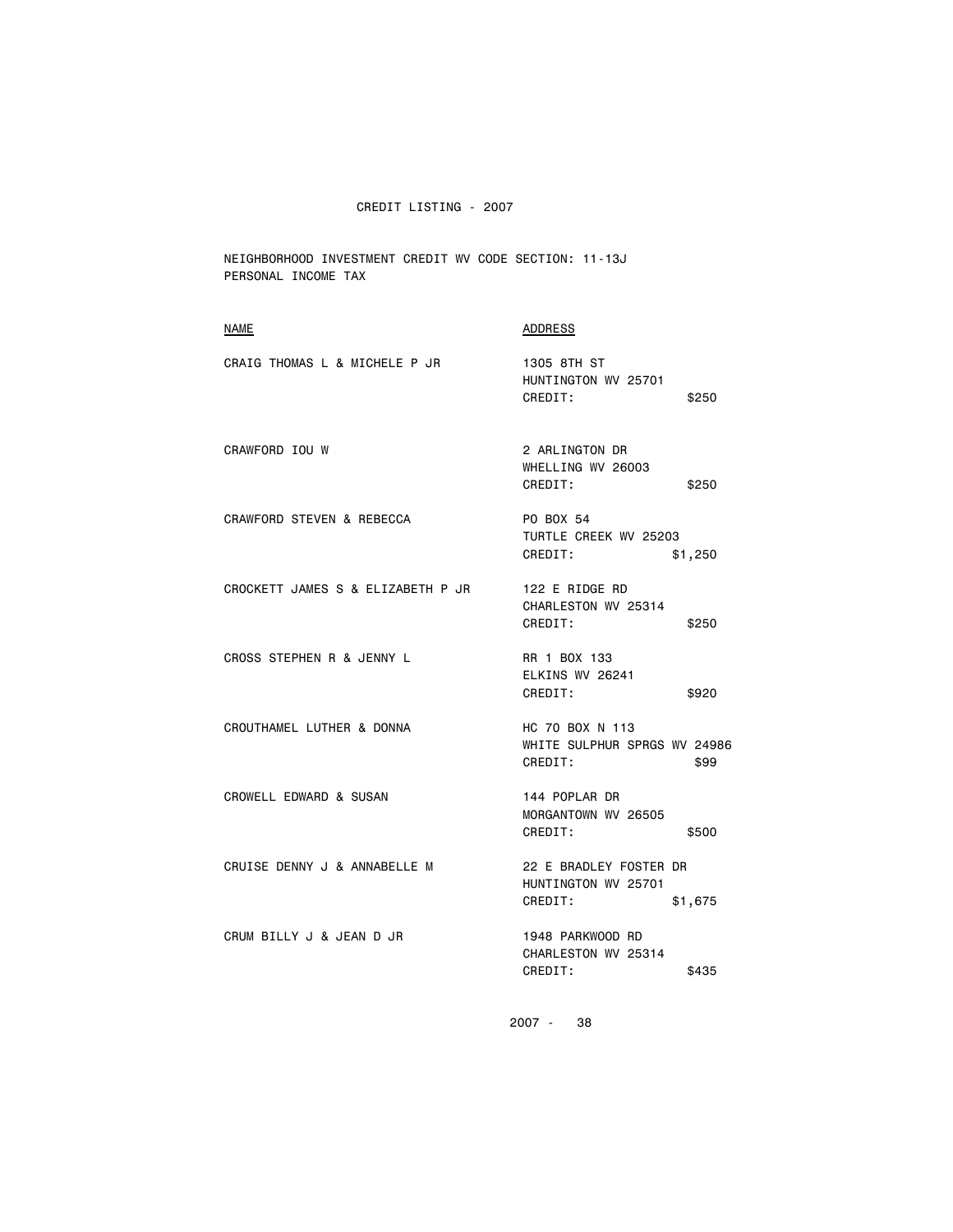NEIGHBORHOOD INVESTMENT CREDIT WV CODE SECTION: 11-13J PERSONAL INCOME TAX

| <b>NAME</b>                     | <b>ADDRESS</b>                                                    |
|---------------------------------|-------------------------------------------------------------------|
| CURRY CLENTON E & BETTY J       | PO BOX 9<br>ALUM CREEK WV 25003<br>CREDIT:<br>\$250               |
| DALZELL DAVID B & CAROLYN G JR  | 1203 6TH ST<br>MOUNDSVILLE WV 26041<br>CREDIT:<br>\$525           |
| DAMATO KENNETH E & SHARON A     | 108 PINEWOOD DR<br>ELKINS WV 26241<br>CREDIT:<br>\$150            |
| DARBY HOWARD D & MELISSA M II   | 2301 WASHINGTON BLVD<br>HUNTINGTON WV 25705<br>CREDIT:<br>\$1,500 |
| DARNELL DELMAR T & GLORIA F JR  | PO BOX 38<br>MAC ARTHUR WV 25873<br>CREDIT:<br>\$761              |
| DAVID JOHN P & YOUNG JEANNE M   | PO BOX 127<br>KINCAID WV 25119<br>CREDIT:<br>\$2,395              |
| DAVIDSON FOSTER P & SANDRA K JR | 19 PEMBROOKE LN<br>HUNTINGTON WV 25705<br>CREDIT:<br>\$811        |
| DAVIS HARRY G & PHYLLIS G       | 454 TANBRIDGE DR<br>MARTINSBURG WV 25401<br>CREDIT:<br>\$1,530    |
| DAVIS JAMES H & FREDERICA M IV  | 1201 JOHNSON RD<br>CHARLESTON WV 25314<br>CREDIT:<br>\$1,550      |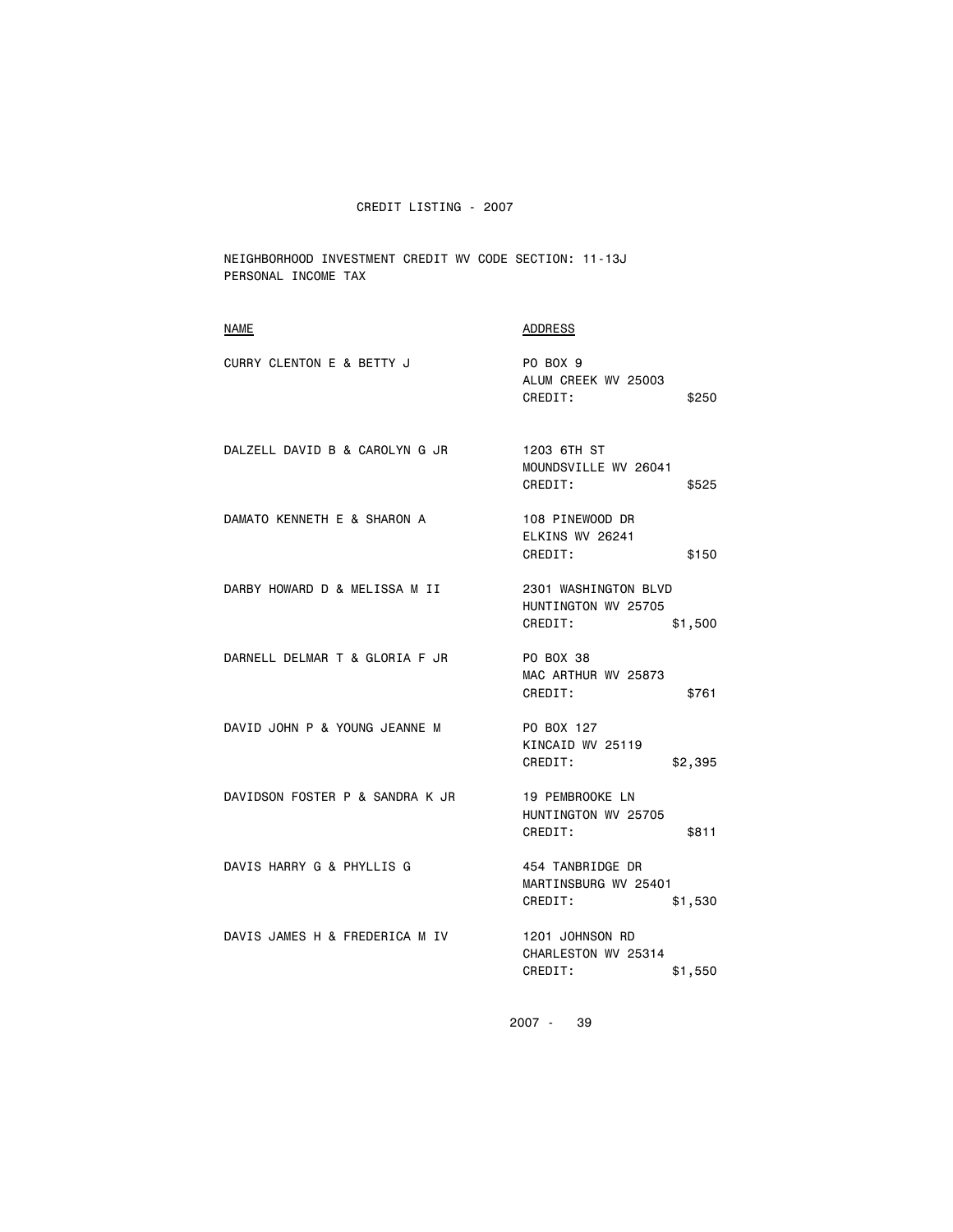NEIGHBORHOOD INVESTMENT CREDIT WV CODE SECTION: 11-13J PERSONAL INCOME TAX

| <b>NAME</b>                   | ADDRESS                                                           |
|-------------------------------|-------------------------------------------------------------------|
| DAVIS SHIRLEY D               | 97 OLD DUTCH RIDGE RD<br>PARKERSBURG WV 26104<br>CREDIT:<br>\$250 |
| DAVIS TERRY E & CHERIE L      | 1205 GREENBRIER AVE<br>RAINELLE WV 25962<br>CREDIT:<br>\$500      |
| DAVIS WILLIAM M               | PO BOX 2491<br>CHARLESTON WV 25329<br>CREDIT:<br>\$1,000          |
| DAWLEY DEREK B & BRENDA L     | L WINDSOR DR<br>HUNTINGTON WV 25705<br>CREDIT:<br>\$2,000         |
| DEAKIN PAUL F & LORI W        | 1602 KIRKLEE RD<br>CHARLESTON WV 25314<br>CREDIT:<br>\$500        |
| DEBRUIN NATHANIEL M & DEBRA L | PO BOX 1024<br>HUNTINGTON WV 25713<br>CREDIT:<br>\$1,204          |
| DECI DAVID M & DIANE H        | 127 CRESTVIEW DR<br>MORGANTOWN WV 26505<br>CREDIT:<br>\$750       |
| DEEM J F & REBECCA A          | 5518 2ND AVE<br>VIENNA WV 26105<br>CREDIT:<br>\$250               |
| DEEM PAMELA C                 | 410 ABBY DR<br>CHARLESTON WV 25314<br>CREDIT:<br>\$750            |
|                               |                                                                   |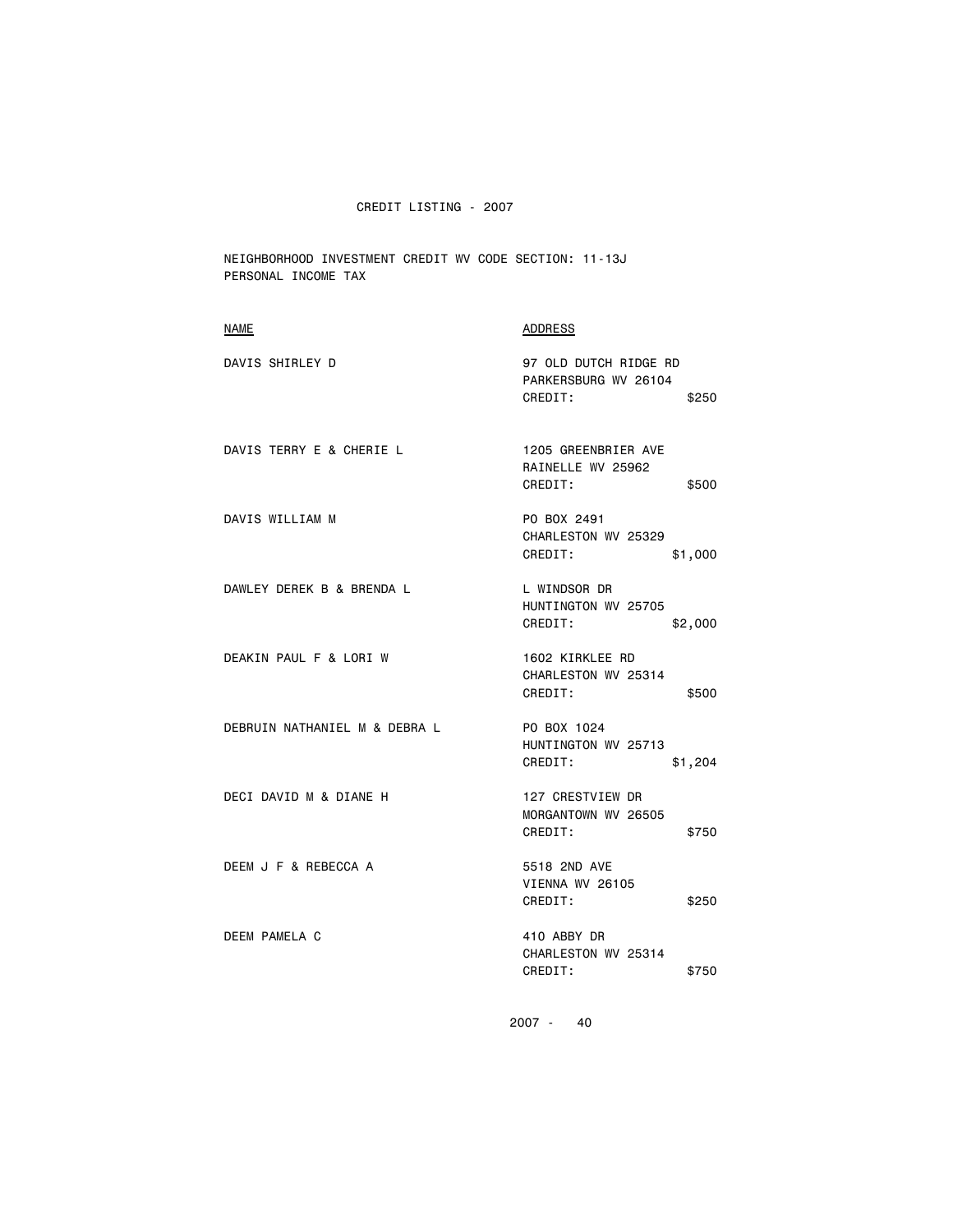NEIGHBORHOOD INVESTMENT CREDIT WV CODE SECTION: 11-13J PERSONAL INCOME TAX

| NAME                       | ADDRESS                                                        |
|----------------------------|----------------------------------------------------------------|
| DEEM PATRICK D & ALISON H  | 623 RIVENDELL DR<br>BRIDGEPORT WV 26330<br>CREDIT:<br>\$2,150  |
| DEGIDIO FRANCIS H & JANE   | 75 GRAND BLVD<br>HUNTINGTON WV 25705<br>CREDIT:<br>\$1,556     |
| DEHAVEN GLEN M & JENNIE M  | 15 MOUND MNR<br>SAINT MARYS WV 26170<br>CREDIT:<br>\$1,250     |
| DEITZ VIRGIE L             | 1211 RIDGE DR<br>SOUTH CHARLESTON WV 25309<br>CREDIT:<br>\$250 |
| DEJAAGER ALFRED R          | PO BOX 2240<br>WHEELING WV 26003<br>CREDIT:<br>\$360           |
| DELGRA LEMWEL G & PAMELA M | 4 HAWKESYARD LN<br>CHARLESTON WV 25311<br>CREDIT:<br>\$1,000   |
| DEMOTT ROBERT & DARLINE S  | 6 CROSSINGS<br>PAW PAW WV 25434<br>CREDIT:<br>\$971            |
| DERFLINGER JERRY L         | 104 BLUESTONE CT<br>MARTINSBURG WV 25401<br>CREDIT:<br>\$1,400 |
| DETEMPLE RON & SUSAN       | 5397 LONGWOOD RD<br>HUNTINGTON WV 25705<br>CREDIT:<br>\$500    |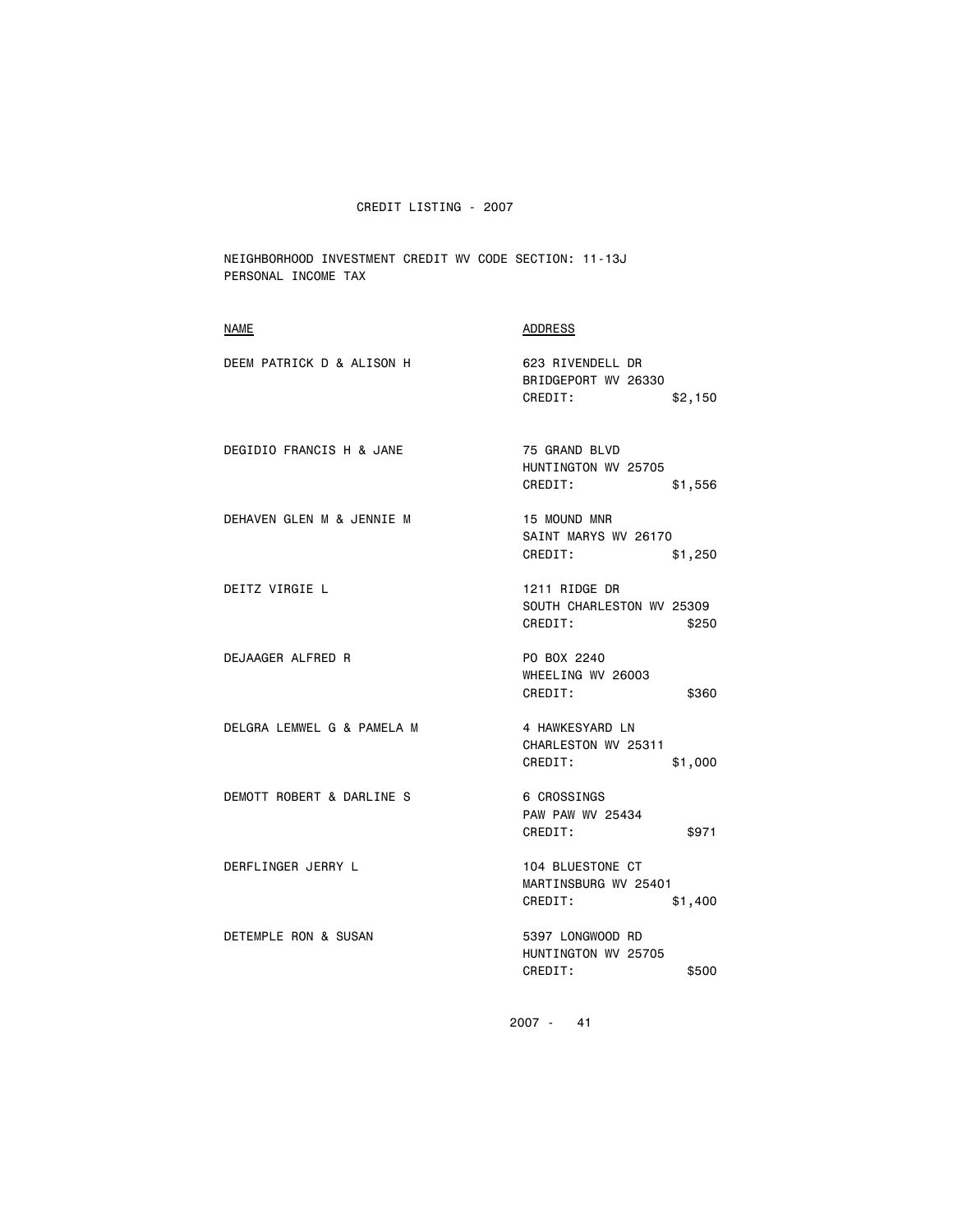NEIGHBORHOOD INVESTMENT CREDIT WV CODE SECTION: 11-13J PERSONAL INCOME TAX

| <b>NAME</b>                        | <b>ADDRESS</b>                                                     |
|------------------------------------|--------------------------------------------------------------------|
| DEXTER STEPHEN P & TRICIA L        | 7 STONY POINT RD<br>CHARLESTON WV 25314<br>CREDIT:<br>\$1,000      |
| DICKENS DAVID N & SUZANNE L        | 4 ORCHARD HL<br>POINT PLEASANT WV 25550<br>CREDIT:<br>\$500        |
| DICKENS LAWRENCE D & WILLA J       | 27 FAIRFIELD PL<br>PRINCETON WV 24740<br>CREDIT:<br>\$250          |
| DICKIRSON DAVID L & LINDA M        | PO BOX 1<br>RIPLEY WV 25271<br>CREDIT:<br>\$1,750                  |
| DILLARD NAOMI F                    | 126 BRADLEY FOSTER DR<br>HUNTINGTON WV 25701<br>CREDIT:<br>\$2,000 |
| DILS EDWIN L & JANE M              | 1804 MARKET ST<br>PARKERSBURG WV 26101<br>CREDIT:<br>\$750         |
| DISALVO CHARLES R & KENNEDY KATHLE | 528 MADISON AVE<br>MORGANTOWN WV 26501<br>CREDIT:<br>\$3,750       |
| DISSEN JAMES H & SHIRLEY S         | 2150 PRESIDENTIAL DR<br>CHARLESTON WV 25314<br>CREDIT:<br>\$1,000  |
| DIXON DENNIS R & NELLE CHILTON JR  | RR 1 BOX 143<br>RONCEVERTE WV 24970<br>CREDIT:<br>\$2,297          |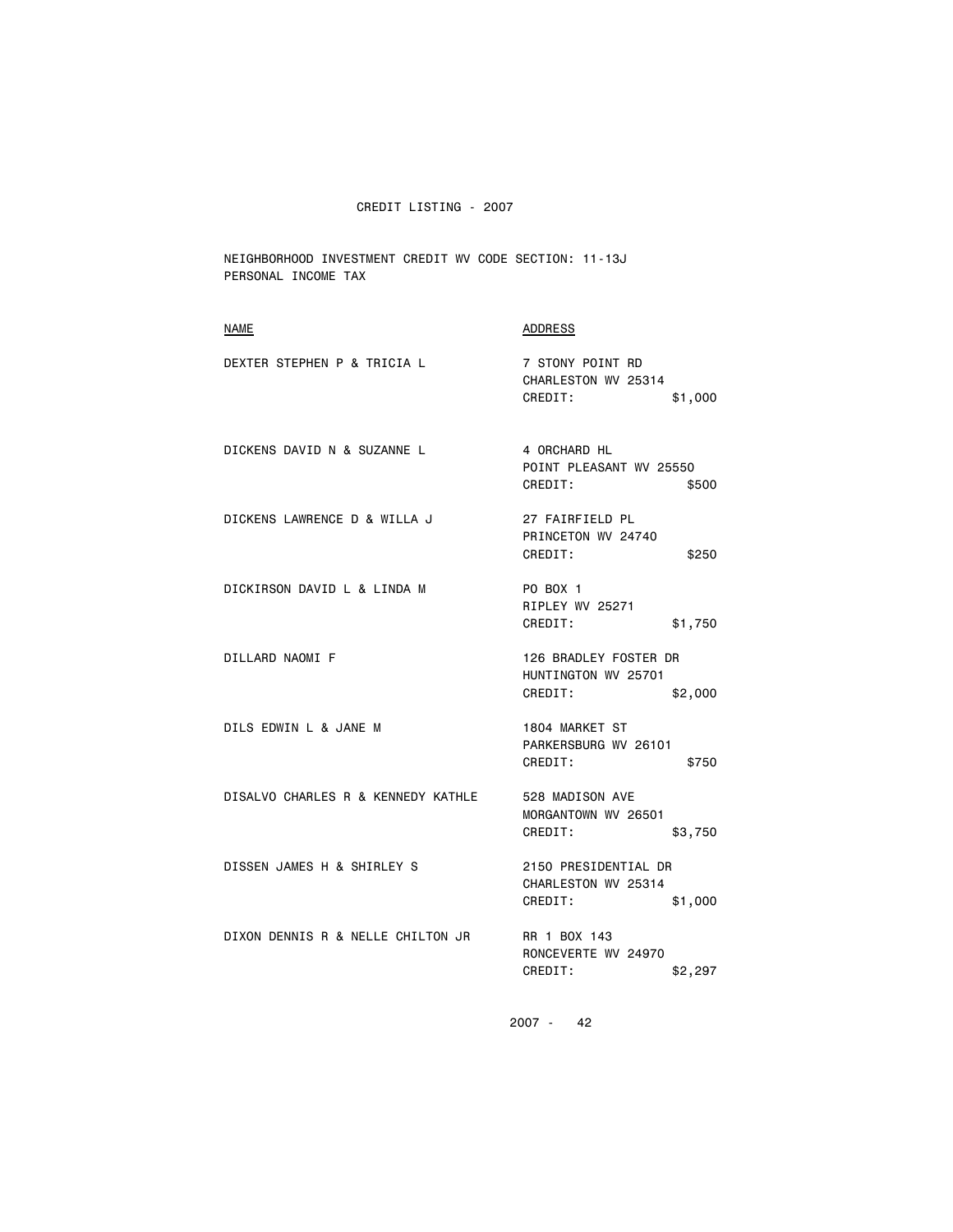NEIGHBORHOOD INVESTMENT CREDIT WV CODE SECTION: 11-13J PERSONAL INCOME TAX

| ADDRESS                                                                |
|------------------------------------------------------------------------|
| 276 BAKER LN<br>CHARLESTON WV 25302<br>CREDIT:<br>\$1,000              |
| 276 BAKER LN<br>CHARLESTON WV 25302<br>CREDIT:<br>\$250                |
| 1835 HALL AVE<br>HUNTINGTON WV 25701<br>CREDIT:<br>\$73                |
| 94 AINSWOOD AVE<br>WHEELING WV 26003<br>CREDIT:<br>\$1,000             |
| PO BOX 570<br>RIPLEY WV 25271<br>CREDIT:<br>\$500                      |
| <b>1936 PERSIMMON LN</b><br>SHEPHERDSTOWN WV 25443<br>CREDIT:<br>\$750 |
| PO BOX 214<br>ANSTED WV 25812<br>CREDIT:<br>\$500                      |
| PO BOX 1223<br>SHEPHERDSTOWN WV 25443<br>CREDIT:<br>\$500              |
| 853 SHERWOOD RD<br>CHARLESTON WV 25314<br>CREDIT:<br>\$250             |
|                                                                        |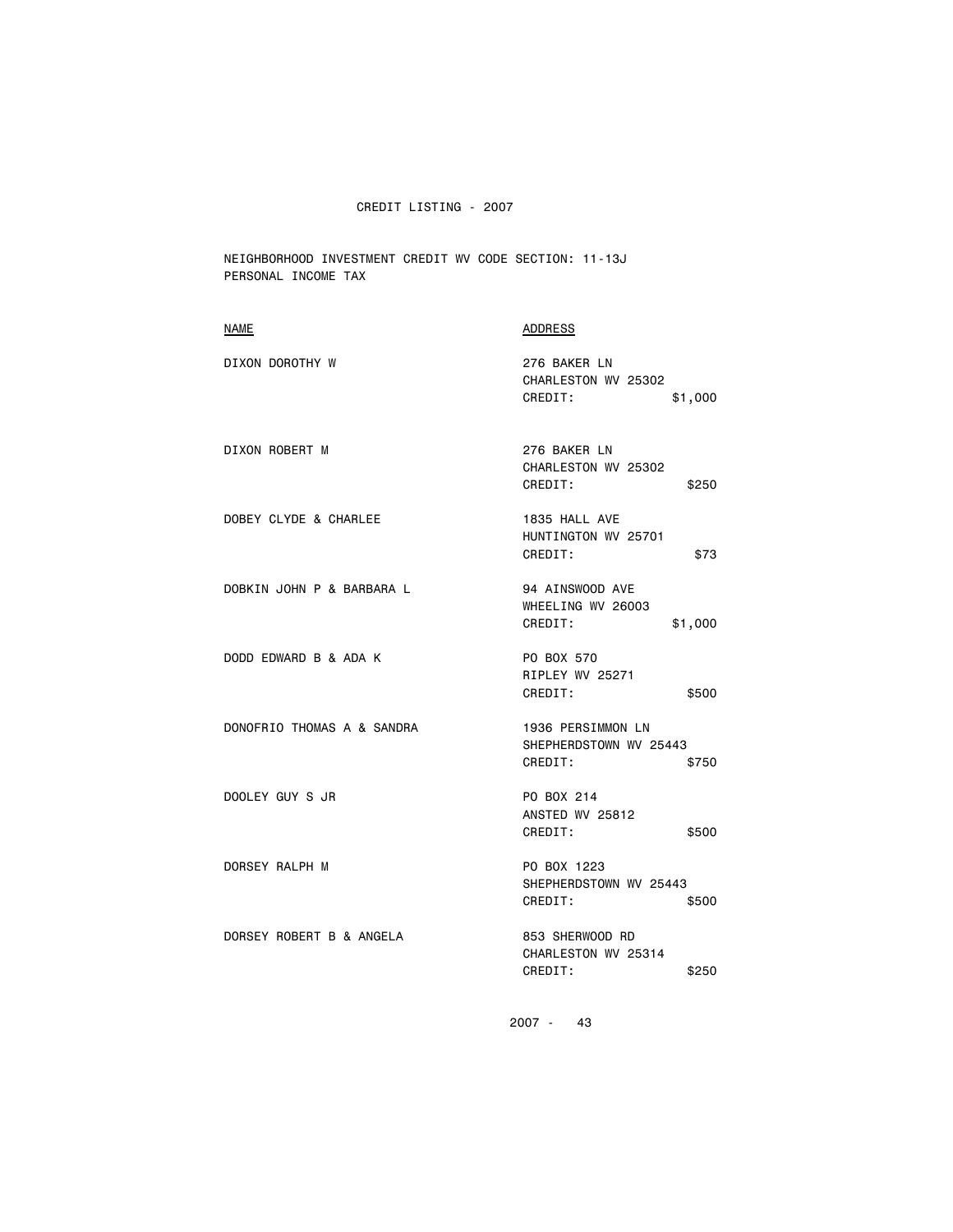NEIGHBORHOOD INVESTMENT CREDIT WV CODE SECTION: 11-13J PERSONAL INCOME TAX

| NAME                           | ADDRESS                                                             |
|--------------------------------|---------------------------------------------------------------------|
| DOTY STEVEN E & DIANE S        | 12 CHATWOOD RD<br>CHARLESTON WV 25304<br>CREDIT:<br>\$750           |
| DOUGHTY JOHN F & CAROLE M      | 1658 LAKE HILLS CT<br>PARKERSBURG WV 26101<br>CREDIT:<br>\$500      |
| DRAKE RAYMOND A & ORA A        | 122 SAMS ST<br>WASHINGTON WV 26181<br>CREDIT:<br>\$1,500            |
| DRAKE STEPHEN W & JANET M      | 5315 STONEYBROOK RD<br>CROSS LANES WV 25313<br>CREDIT:<br>\$1,000   |
| DRENNEN MARGARET M             | <b>82 DRENNEN CT</b><br>SHEPHERDSTOWN WV 25443<br>CREDIT:<br>\$100  |
| DRENNON DAVID E & REBECCA L    | 3204 FAIRVIEW AVE<br>PARKERSBURG WV 26104<br>CREDIT:<br>\$250       |
| DUFF DAVID A & RACHAEL L       | 208 ELM ST<br>ELKVIEW WV 25071<br>\$1,044<br>CREDIT:                |
| DUFF FRANK X & DEBORAH M       | 111 FALLS RD WHITMAR HILLS<br>WHEELING WV 26003<br>CREDIT:<br>\$100 |
| DUFFIELD LARRY D & ELIZABETH A | 215 GRAYSTONE DR<br>HUNTINGTON WV 25701<br>CREDIT:<br>\$9,176       |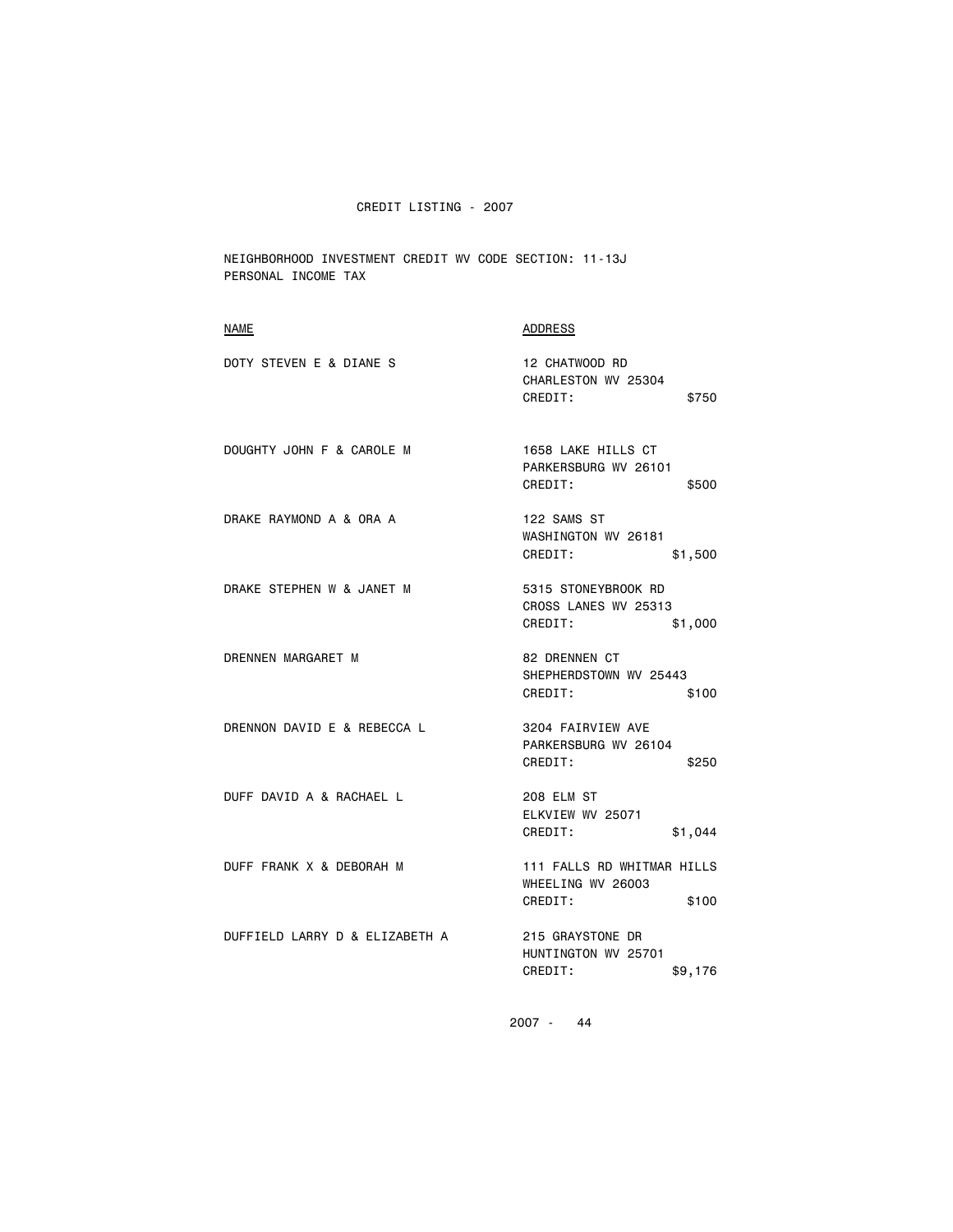NEIGHBORHOOD INVESTMENT CREDIT WV CODE SECTION: 11-13J PERSONAL INCOME TAX

| <b>NAME</b>                       | <b>ADDRESS</b>                                                      |
|-----------------------------------|---------------------------------------------------------------------|
| DUKART WILLIAM S & CENTA JANICE R | PO BOX 229<br>LEWISBURG WV 24901<br>CREDIT:<br>\$250                |
| DUMIRE JAMES R                    | <b>145 7TH AVE</b><br>SOUTH CHARLESTON WV 25303<br>CREDIT:<br>\$271 |
| DUNN BILLY R & CYNTHIA L          | PO BOX 676<br>HARPERS FERRY WV 25425<br>CREDIT:<br>\$250            |
| DUNN WAYNE P & MAMYE K            | 968 CHESTERVILLE RD<br>MINERAL WELLS WV 26150<br>CREDIT:<br>\$1,539 |
| DUREMDES GENEROSO D & JANELLE B   | PO BOX 1719<br>PRINCETON WV 24740<br>CREDIT:<br>\$2,500             |
| <b>DURHAM RICHARD S</b>           | PO BOX 721<br>KEARNEYSVILLE WV 25430<br>CREDIT:<br>\$1,421          |
| DUVALL ALBEN R & JEAN C           | PO BOX 199<br>WEST HAMLIN WV 25571<br>CREDIT:<br>\$250              |
| DYER THOMAS G & GUY MARY E        | PO BOX 1332<br>CLARKSBURG WV 26302<br>CREDIT:<br>\$250              |
| EARP GARY & BONNIE                | RR 7 BOX 228<br>FAIRMONT WV 26554<br>CREDIT:<br>\$500               |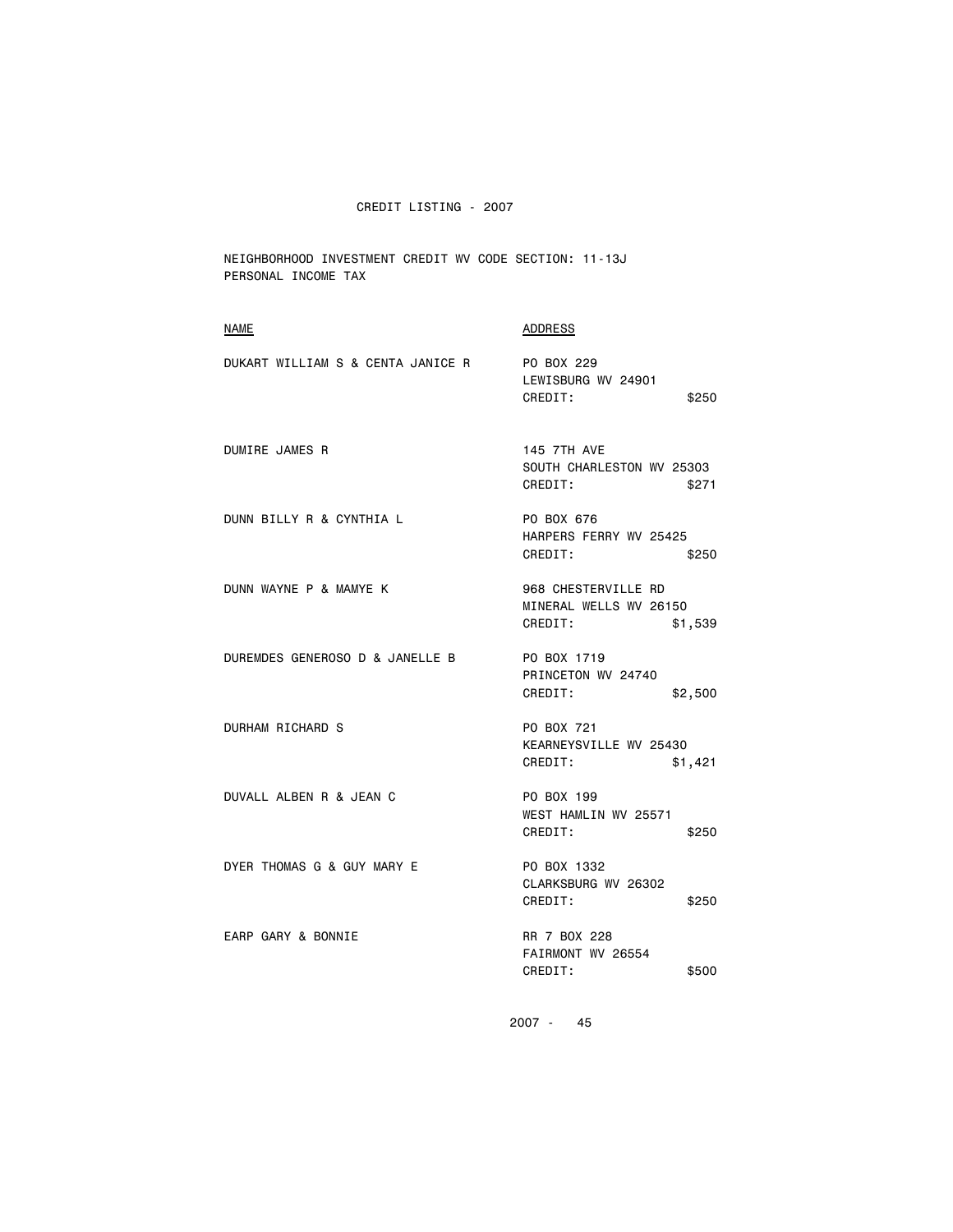NEIGHBORHOOD INVESTMENT CREDIT WV CODE SECTION: 11-13J PERSONAL INCOME TAX

| <b>NAME</b>                  | <b>ADDRESS</b>                                                        |
|------------------------------|-----------------------------------------------------------------------|
| EATON GREGORY L & JENNIFER L | 930 CHAMPION SCHOOL RD<br>BELLEVILLE WV 26133<br>CREDIT:<br>\$300     |
| ECKERSON BRUCE N & MARY E    | 1847 DEVONDALE CIR<br>CHARLESTON WV 25314<br>CREDIT:<br>\$250         |
| ECKLE REGINA G               | 211 PLEASANT ST<br>HINTON WV 25951<br>CREDIT:<br>\$350                |
| <b>ELAM OMER</b>             | 461 LINDEN RD<br>CHARLESTON WV 25314<br>CREDIT:<br>\$250              |
| ELLIS WILLIAM M & DIANNE S   | 1909 ROLLING HILLS PLACE<br>CHARLESTON WV 25314<br>CREDIT:<br>\$1,000 |
| ELLIS WILLIAM R & CAROL S    | 111 SUMMIT DR<br>HUNTINGTON WV 25705<br>CREDIT:<br>\$5,000            |
| ELLISON ARLIE E & JENNY      | HC 76 BOX 19<br>NIMITZ WV 25978<br>CREDIT:<br>\$13                    |
| ELLISON JAMES M & KAREN L    | 31 SPRINGHAVEN RD<br>WHEELING WV 26003<br>CREDIT:<br>\$250            |
| ELLISON JOHN M & JENNIFER M  | HC 76 BOX 6<br>NIMITZ WV 25978<br>CREDIT:<br>\$1,430                  |
|                              |                                                                       |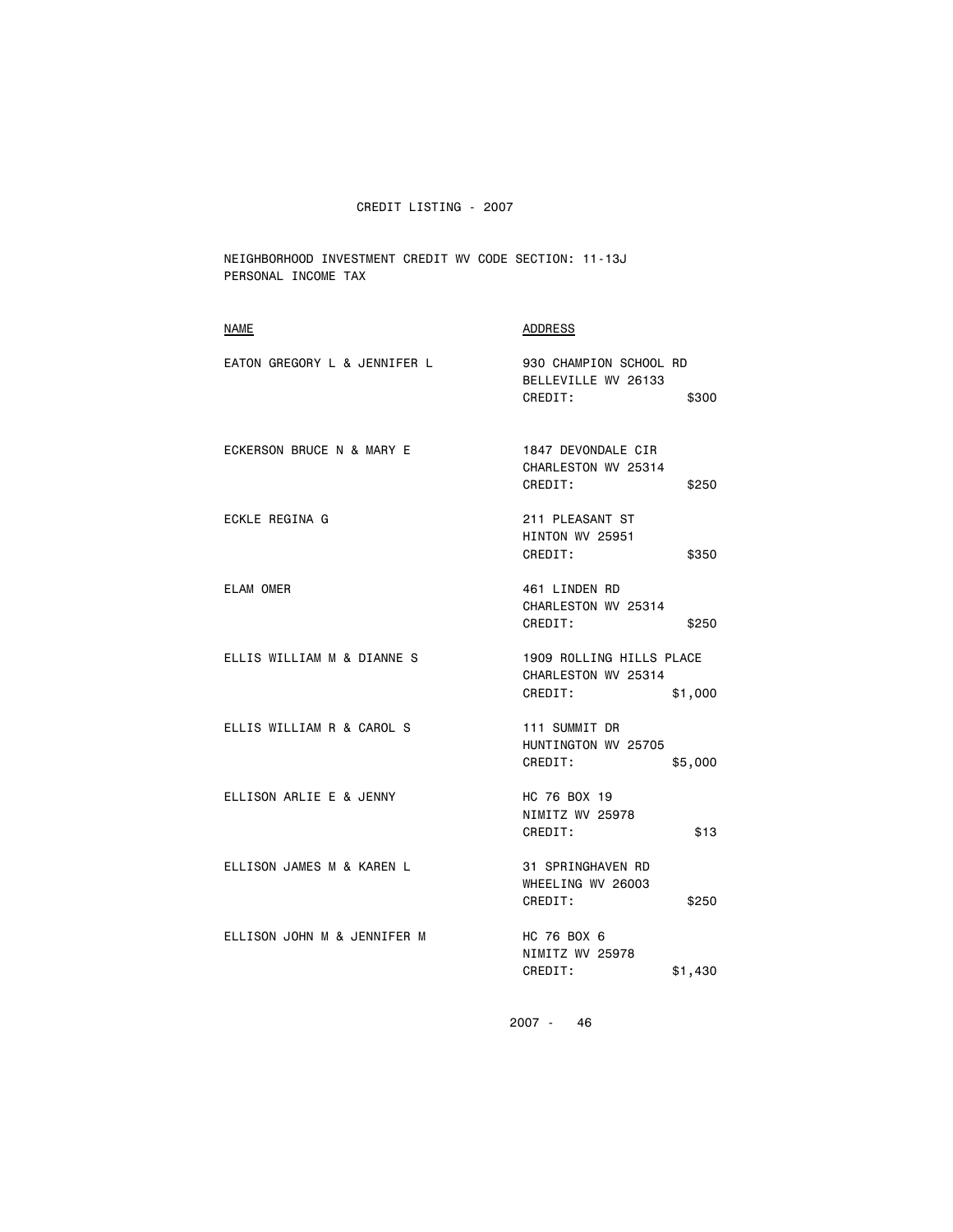NEIGHBORHOOD INVESTMENT CREDIT WV CODE SECTION: 11-13J PERSONAL INCOME TAX

| NAME                        | ADDRESS                                                       |
|-----------------------------|---------------------------------------------------------------|
| ELLWOOD DAVID B & DIXIE L   | 15 BAYBERRY CIR<br>WHEELING WV 26003<br>CREDIT:<br>\$500      |
| <b>EPPS THOMAS B</b>        | PO BOX 2251<br>CHARLESTON WV 25328<br>CREDIT:<br>\$500        |
| ERGIN ERDEM I & JOAN A      | PO BOX 89<br>SHEPHERDSTOWN WV 25443<br>CREDIT:<br>\$500       |
| EVANS DAVID L & CATHERINE J | 149 LIBERTY WAY<br>WHEELING WV 26003<br>CREDIT:<br>\$250      |
| EVANS WALTER D & MARY L JR  | 2932 MACON ST<br>SOUTH CHARLESTON WV 25303<br>CREDIT:<br>\$45 |
| EVERLY ANN                  | 107 APOLLA DR<br>MORGANTOWN WV 26501<br>CREDIT:<br>\$250      |
| EWING KATHLEEN R            | HC 37 BOX 915<br>FRANKFORD WV 24938<br>CREDIT:<br>\$250       |
| EXLEY BEN & LYNNE V IV      | 1 STAMM LN<br>WHEELING WV 26003<br>CREDIT:<br>\$280           |
| FARMER CHARLES C & REGINA M | 8 LAKE RD<br>DANIELS WV 25832<br>CREDIT:<br>\$976             |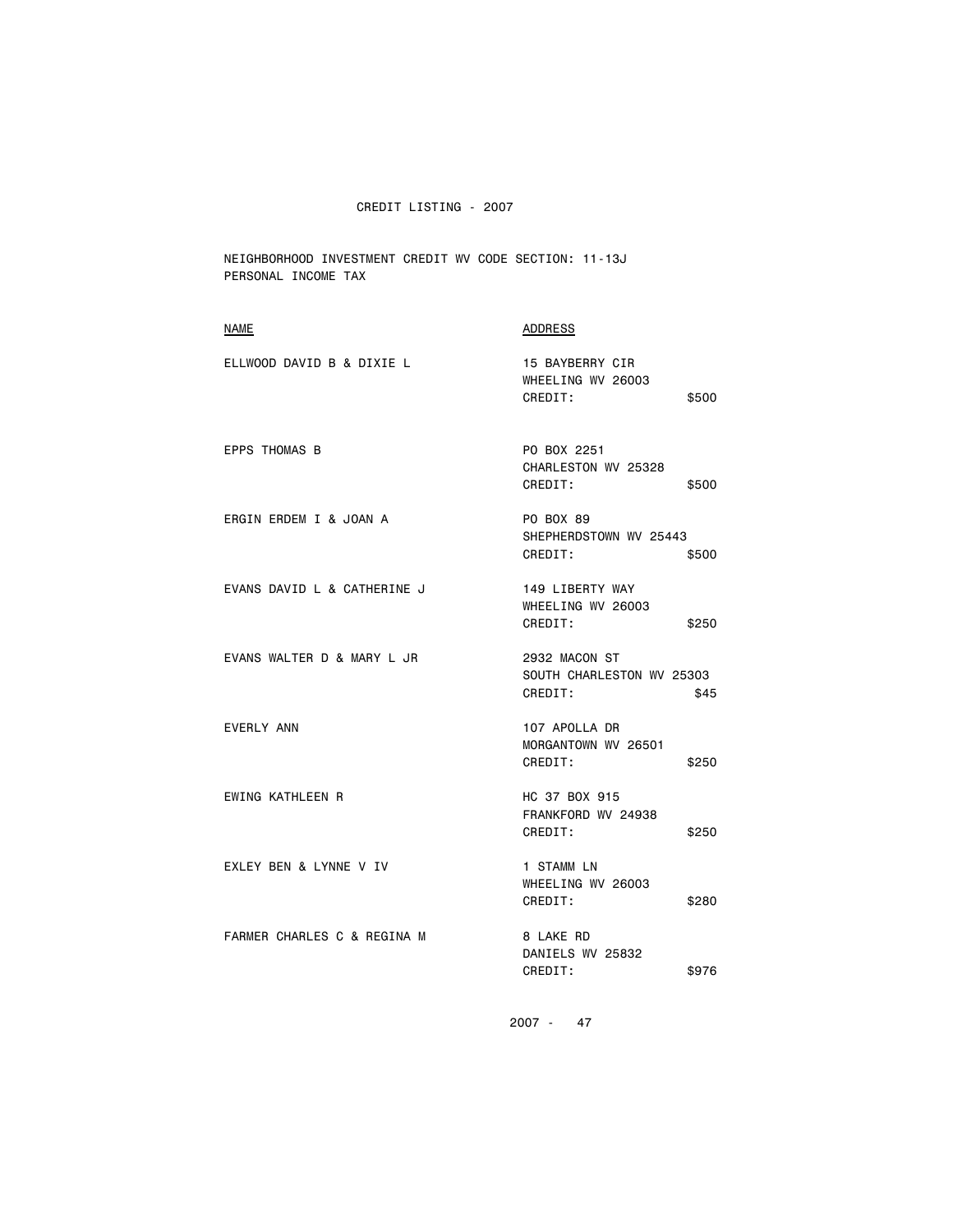NEIGHBORHOOD INVESTMENT CREDIT WV CODE SECTION: 11-13J PERSONAL INCOME TAX

| <b>NAME</b>                    | <b>ADDRESS</b>                                                    |
|--------------------------------|-------------------------------------------------------------------|
| FARMER TOMMY M & MARY J        | 30 ROLLING HLS<br>PRINCETON WV 24740<br>CREDIT:<br>\$1,415        |
| <b>FARRIS EVELYN A</b>         | PO BOX 488<br>BECKLEY WV 25802<br>CREDIT:<br>\$3,159              |
| <b>FARRIS JAY D</b>            | 1 GATES WAY<br>CHARLES TOWN WV 25414<br>CREDIT:<br>\$500          |
| FARRIS JOSEPH H & SHEILA K II  | 2114 PRESIDENTIAL DR<br>CHARLESTON WV 25314<br>CREDIT:<br>\$3,333 |
| FARSON WILLIAM & SAUNDRA       | 47 MEADOWCREST DR<br>PARKERSBURG WV 26104<br>CREDIT:<br>\$1,250   |
| FAULK HARRY & KAREN            | 317 WITHERSPOON ST<br>BECKLEY WV 25801<br>CREDIT:<br>\$500        |
| FAZALARE GARY J & AMIE M       | 100 OAKWOOD DR<br>SHINNSTON WV 26431<br>CREDIT:<br>\$500          |
| FEARING OLIVER H & GRESHA G JR | 50 PINECREST DR<br>HUNTINGTON WV 25705<br>CREDIT:<br>\$250        |
| FENTON RANDALL R & DEBORAH G   | 509 W 3RD ST<br>WILLIAMSTOWN WV 26187<br>CREDIT:<br>\$250         |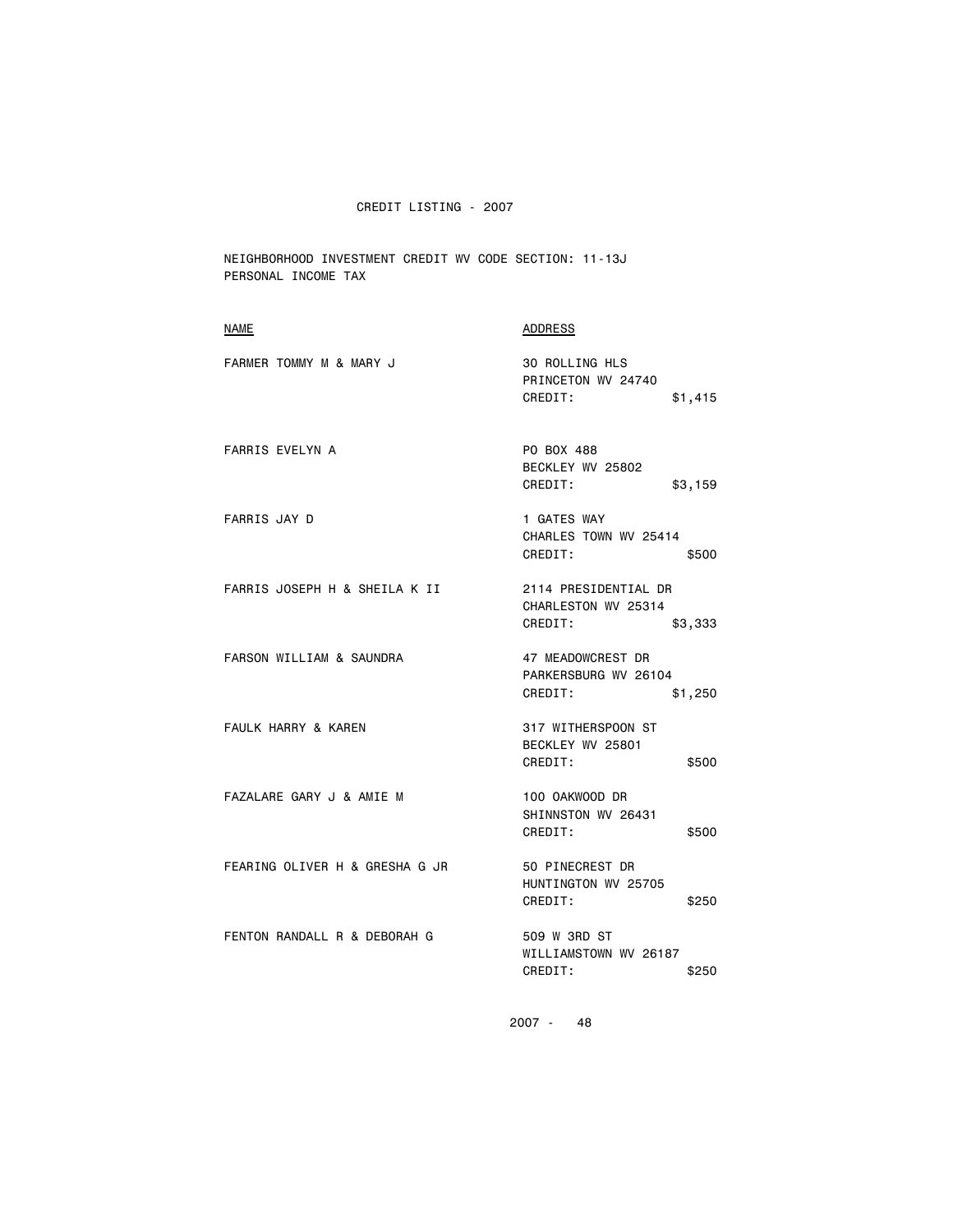NEIGHBORHOOD INVESTMENT CREDIT WV CODE SECTION: 11-13J PERSONAL INCOME TAX

| <b>NAME</b>                     | <b>ADDRESS</b>                                        |         |
|---------------------------------|-------------------------------------------------------|---------|
| FERRY JAMES & SHIRLEY           | 129 WILLOUGHBY AVE<br>HUNTINGTON WV 25705<br>CREDIT:  | \$596   |
| FIELD CHARLES D & JEWELL C III  | 30 BLUEBIRD LN<br>BECKLEY WV 25801<br>CREDIT:         | \$401   |
| FIFE RANDOLPH W & KATE          | 1855 LOUDON HGTS RD<br>CHARLESTON WV 25314<br>CREDIT: | \$2,750 |
| FILE WILLIAM H III              | 706 WOODLAWN AVE<br>BECKLEY WV 25801<br>CREDIT:       | \$500   |
| FINLEY WILLIAM D                | 1641 FAIRMONT AVE<br>FAIRMONT WV 26554<br>CREDIT:     | \$500   |
| FINN SCOTT M & RADCLIFF WENDY E | 803 SOMERSET DR<br>CHARLESTON WV 25302<br>CREDIT:     | \$250   |
| FISCHER JOHN K & MARY H         | 1414 LYNDALE DR<br>CHARLESTON WV 25314<br>CREDIT:     | \$500   |
| FISHER DOUGLAS R & BONNIE L     | 304 25TH ST W<br>CHARLESTON WV 25312<br>CREDIT:       | \$500   |
| FITZPATRICK DAVID L & KAREN M   | 440 CYPRESS ST<br>MORGANTOWN WV 26505<br>CREDIT:      | \$1,800 |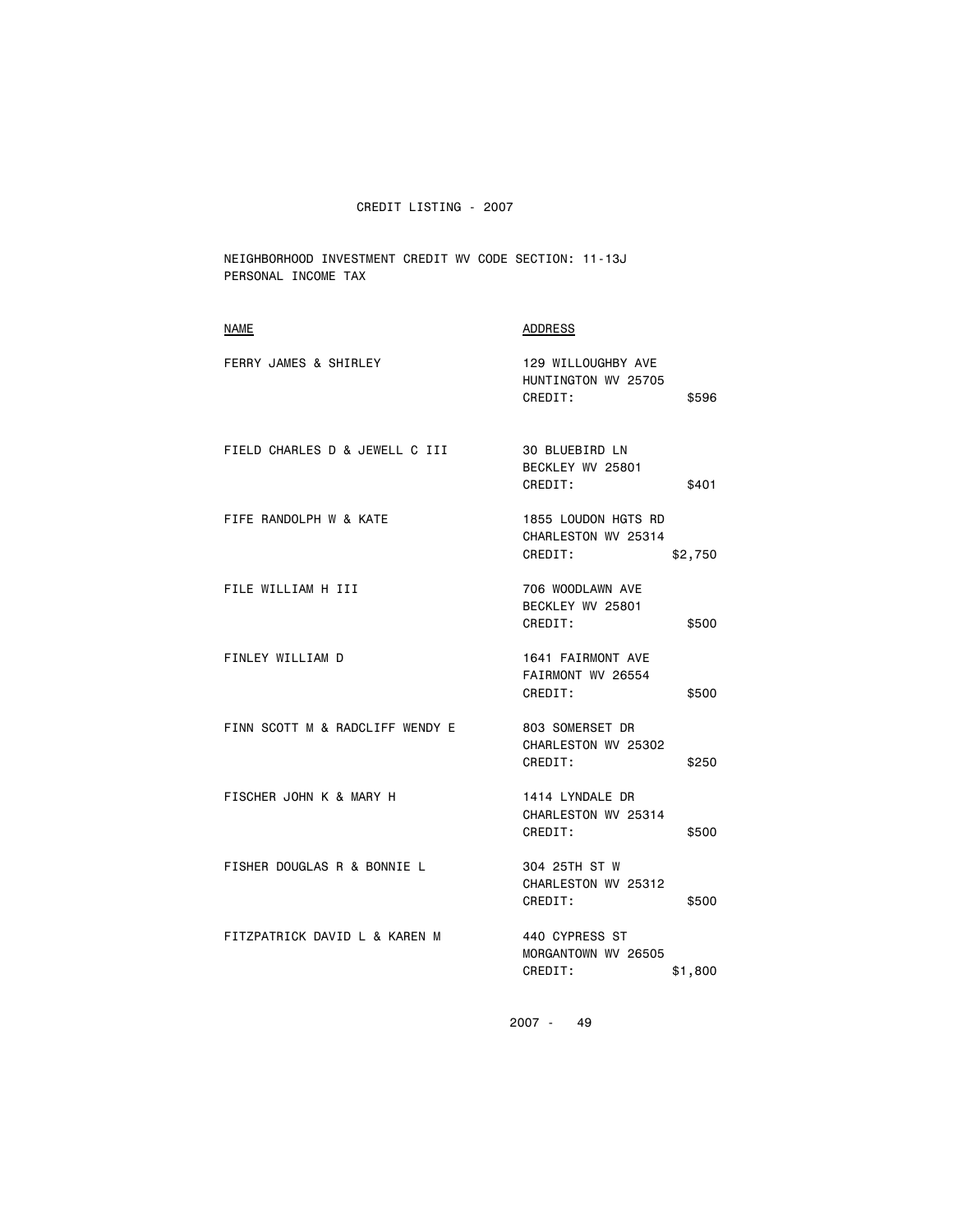NEIGHBORHOOD INVESTMENT CREDIT WV CODE SECTION: 11-13J PERSONAL INCOME TAX

| ADDRESS                                                        |
|----------------------------------------------------------------|
| 1723 BILLS CREEK RD<br>WINFIELD WV 25213<br>CREDIT:<br>\$571   |
| 1020 SHAWNEE TRL<br>ELKVIEW WV 25071<br>CREDIT:<br>\$500       |
| 1275 TARTAN LN<br>MORGANTOWN WV 26505<br>CREDIT:<br>\$346      |
| 265 KENWOOD RD<br><b>HORNER WV 26372</b><br>CREDIT:<br>\$1,580 |
| 2 HAWKESYARD LN<br>CHARLESTON WV 25311<br>CREDIT:<br>\$500     |
| 5 BRITTANY WOODS<br>CHARLESTON WV 25314<br>CREDIT:<br>\$1,000  |
| 500 WOODLAND DR<br>HUNTINGTON WV 25705<br>CREDIT:<br>\$1,464   |
| 11 PINNACLE DR<br>CHARLESTON WV 25311<br>CREDIT:<br>\$500      |
| 129 SPRING ST<br>SHADY SPRING WV 25918<br>CREDIT:<br>\$850     |
|                                                                |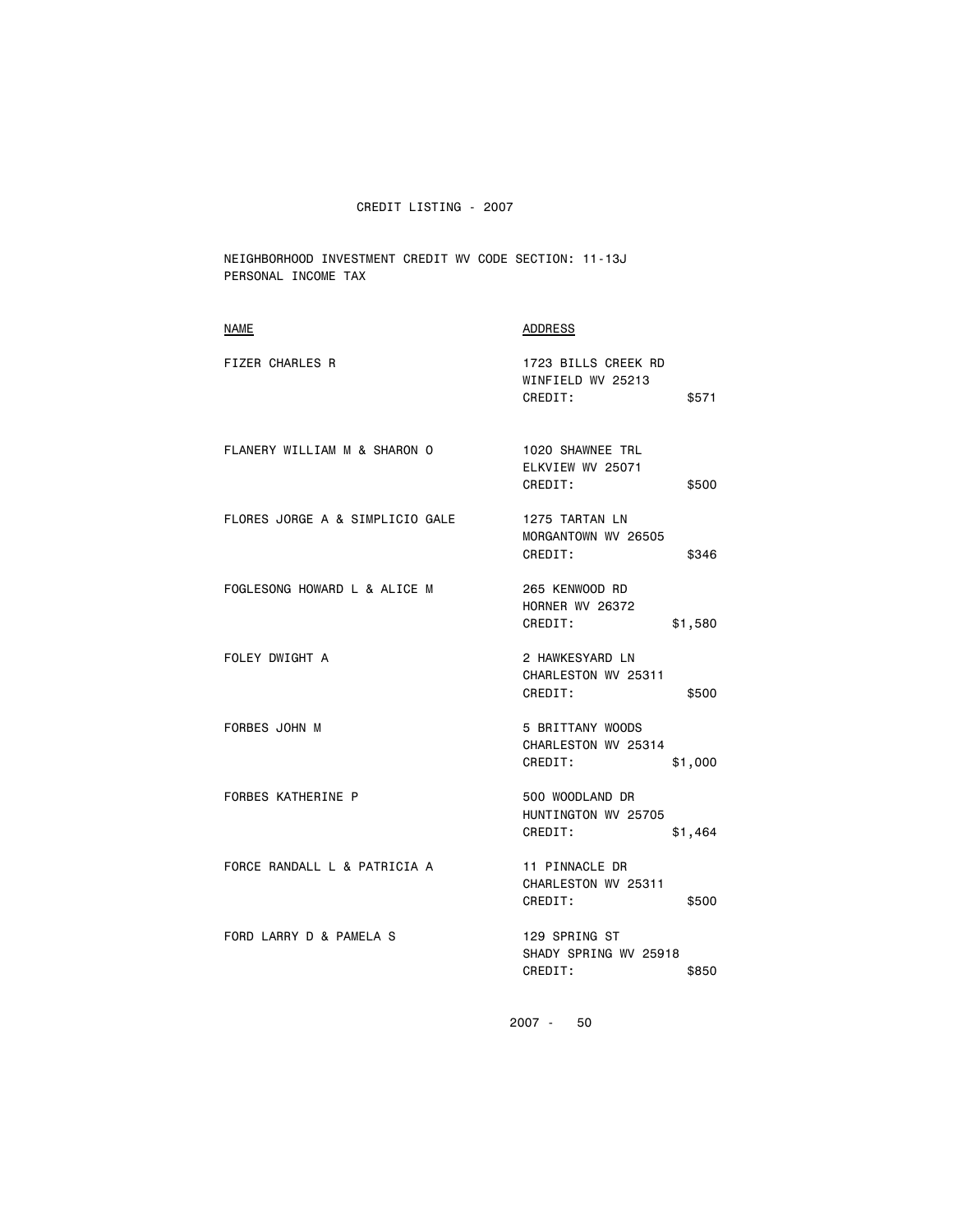NEIGHBORHOOD INVESTMENT CREDIT WV CODE SECTION: 11-13J PERSONAL INCOME TAX

| <b>NAME</b>                    | ADDRESS                                                             |
|--------------------------------|---------------------------------------------------------------------|
| FORD RICHARD E & SALLY A       | 203 W RANDOLPH ST<br>LEWISBURG WV 24901<br>CREDIT:<br>\$750         |
| FORERO JAIME & ANA L           | 1575 SMITH RD<br>CHARLESTON WV 25314<br>CREDIT:<br>\$1,000          |
| FORMAN ROGER D & RALSTON ARLA  | 201 50TH ST SE<br>CHARLESTON WV 25304<br>CREDIT:<br>\$1,250         |
| FORT KYLE & ANN P              | 659 E WASHINGTON ST<br>LEWISBURG WV 24901<br>CREDIT:<br>\$21,232    |
| FOSTER DANIEL S & KATHY S      | 701 CRAWFORD RD<br>CHARLESTON WV 25314<br>CREDIT:<br>\$1,008        |
| FOTOS MICHAEL A & BARBARA J JR | 72 N BRADLEY FOSTER DR<br>HUNTINGTON WV 25701<br>CREDIT:<br>\$1,000 |
| FOX LEWIS N & SHIRLEY W        | 114 SIGMUND ST<br>BECKLEY WV 25801<br>CREDIT:<br>\$250              |
| FRANCIS WINFIELD & BRENDA J    | 1 VISTA CREST DR<br>HUNTINGTON WV 25704<br>CREDIT:<br>\$250         |
| FRANZ GUNTER N & WANDA K       | 913 HAWTHORNE AVE<br>MORGANTOWN WV 26505<br>CREDIT:<br>\$500        |
|                                |                                                                     |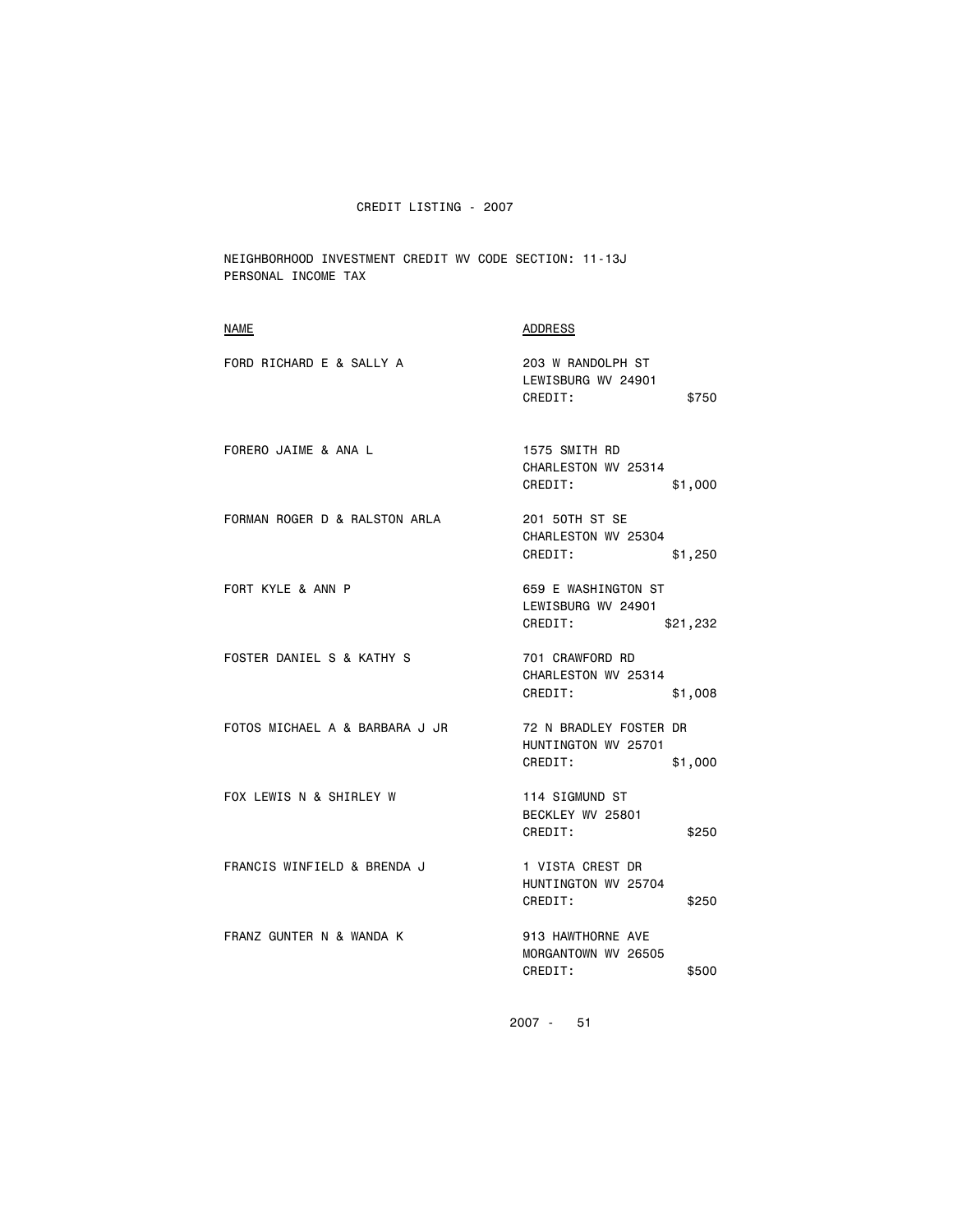NEIGHBORHOOD INVESTMENT CREDIT WV CODE SECTION: 11-13J PERSONAL INCOME TAX

| <b>NAME</b>                        | <b>ADDRESS</b>                                                     |
|------------------------------------|--------------------------------------------------------------------|
| FRANZHEIM L W & ELIZABETH H JR     | SHAGBARK 200 CARMEL RD<br>WHEELING WV 26003<br>CREDIT:<br>\$775    |
| <b>FRASER JAMES J &amp; MARY S</b> | 140 CLEVELAND ST<br>CLARKSBURG WV 26301<br>CREDIT:<br>\$3,000      |
| <b>FRAZIER CHARLES T</b>           | PO BOX 74<br><b>ROBSON WV 25173</b><br>CREDIT:<br>\$391            |
| <b>FREEBERSYSER GEORGE</b>         | 106 ORCHARD DR<br>NITRO WV 25143<br>CREDIT:<br>\$500               |
| FRENCH VIVIAN L                    | 52 CEDAR DR<br>HURRICANE WV 25526<br>CREDIT:<br>\$250              |
| FRIEDBERG JAMES J & HELENE C       | 321 SIMPSON ST<br>MORGANTOWN WV 26501<br>CREDIT:<br>\$250          |
| FRIEND EDWARD L & HARRIETTE S II   | RD 4 BOX 120 CLOVERFIELDS<br>WHEELING WV 26003<br>CREDIT:<br>\$528 |
| FRIEND STUART & PATRICIA           | 762 SKULL RUN<br>MURRAYSVILLE WV 26164<br>CREDIT:<br>\$250         |
| FROST JAMES L & ALICE E            | 481 ROTARY ST<br>MORGANTOWN WV 26505<br>CREDIT:<br>\$601           |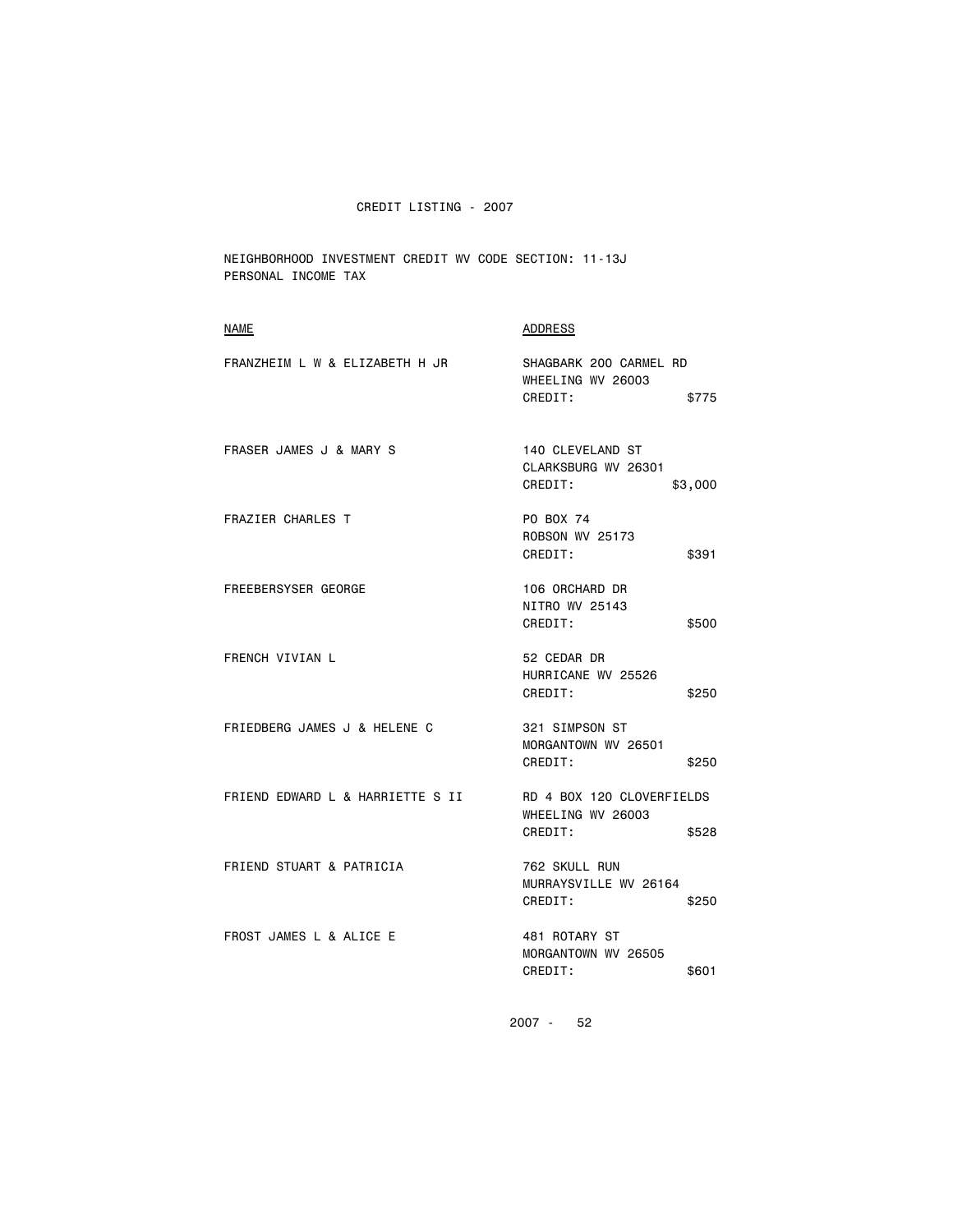NEIGHBORHOOD INVESTMENT CREDIT WV CODE SECTION: 11-13J PERSONAL INCOME TAX

| <b>NAME</b>                     | <b>ADDRESS</b>                                                       |
|---------------------------------|----------------------------------------------------------------------|
| FULLERTON TIMOTHY J & SUSANNA G | RR 4 BOX 470<br><b>SALEM WV 26426</b><br>CREDIT:<br>\$250            |
| GAGNON JOHN R & JANET S         | 1714 ROLLING HILLS CIRCLE<br>CHARLESTON WV 25314<br>CREDIT:<br>\$500 |
| GALLAGHER BRIAN D & KATRINA L   | 1292 GOSHEN RD<br>MORGANTOWN WV 26508<br>CREDIT:<br>\$287            |
| GALLO JAMES D & JACQUELINE K    | 4611 9TH AVE<br>VIENNA WV 26105<br>CREDIT:<br>\$250                  |
| GALYEAN TINSLEY A & ANNABELLE B | 219 E WASHINGTON ST<br>LEWISBURG WV 24901<br>CREDIT:<br>\$1,250      |
| GANS PAUL J & SANDRA K          | 226 CLAY ST<br>CLARKSBURG WV 26301<br>CREDIT:<br>\$1,971             |
| GARDNER ROBERT T & BARBARA W    | 99 WITHERSPOON ST<br>BECKLEY WV 25801<br>CREDIT:<br>\$1,000          |
| <b>GEE SAMME L</b>              | 102 MARGAUX WAY<br>CHARLESTON WV 25311<br>CREDIT:<br>\$1,625         |
| GEIGER DALE E & MARY L          | PO BOX 446<br>ATHENS WV 24712<br>CREDIT:<br>\$500                    |
|                                 |                                                                      |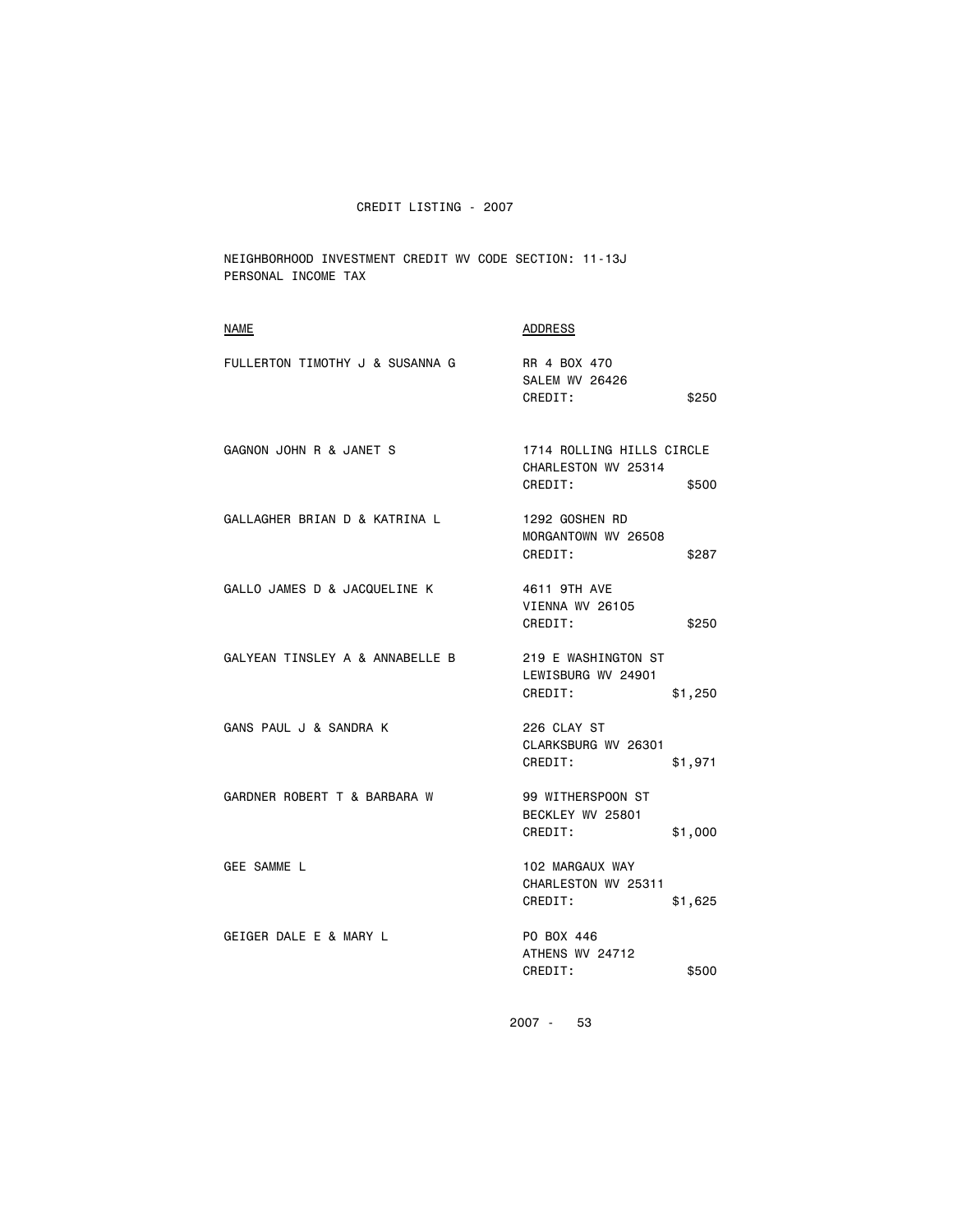NEIGHBORHOOD INVESTMENT CREDIT WV CODE SECTION: 11-13J PERSONAL INCOME TAX

| <b>NAME</b>                   | ADDRESS                                                                  |
|-------------------------------|--------------------------------------------------------------------------|
| GHAPHERY ALFRED D & MARY J    | 200 NE 33RD AV APT 18K<br>FORT LAUDERDALE FL 33305<br>CREDIT:<br>\$1,120 |
| GIBSON BILLY J & MARY F       | 108 GREENBERRY DR<br>ELKVIEW WV 25071<br>CREDIT:<br>\$250                |
| GILBERT CLYDE M & CONNIE I JR | 154 MEADOW DR<br>PARKERSBURG WV 26101<br>CREDIT:<br>\$509                |
| <b>GILL BERNISTINE</b>        | 200 BRADLEY FOSTER DR<br>HUNTINGTON WV 25701<br>CREDIT:<br>\$1,000       |
| GLASSER MARTIN J & CAROLE     | 1515 THOMAS CIR<br>CHARLESTON WV 25314<br>CREDIT:<br>\$250               |
| GLATZ DAVID A & JUDITH A      | 107 CLEARVIEW AVE<br>WHEELING WV 26003<br>CREDIT:<br>\$250               |
| <b>GLENN JOAN E</b>           | 109 BROOKSIDE DR<br>SCOTT DEPOT WV 25560<br>CREDIT:<br>\$1,375           |
| GNAGE MARIE                   | 5990 FAIRWAY DR W<br>FAYETTEVILLE PA 17222<br>CREDIT:<br>\$511           |
| GOFF ROGER S                  | 1322 VALENTINE CIR<br>NITRO WV 25143<br>CREDIT:<br>\$1,112               |
|                               |                                                                          |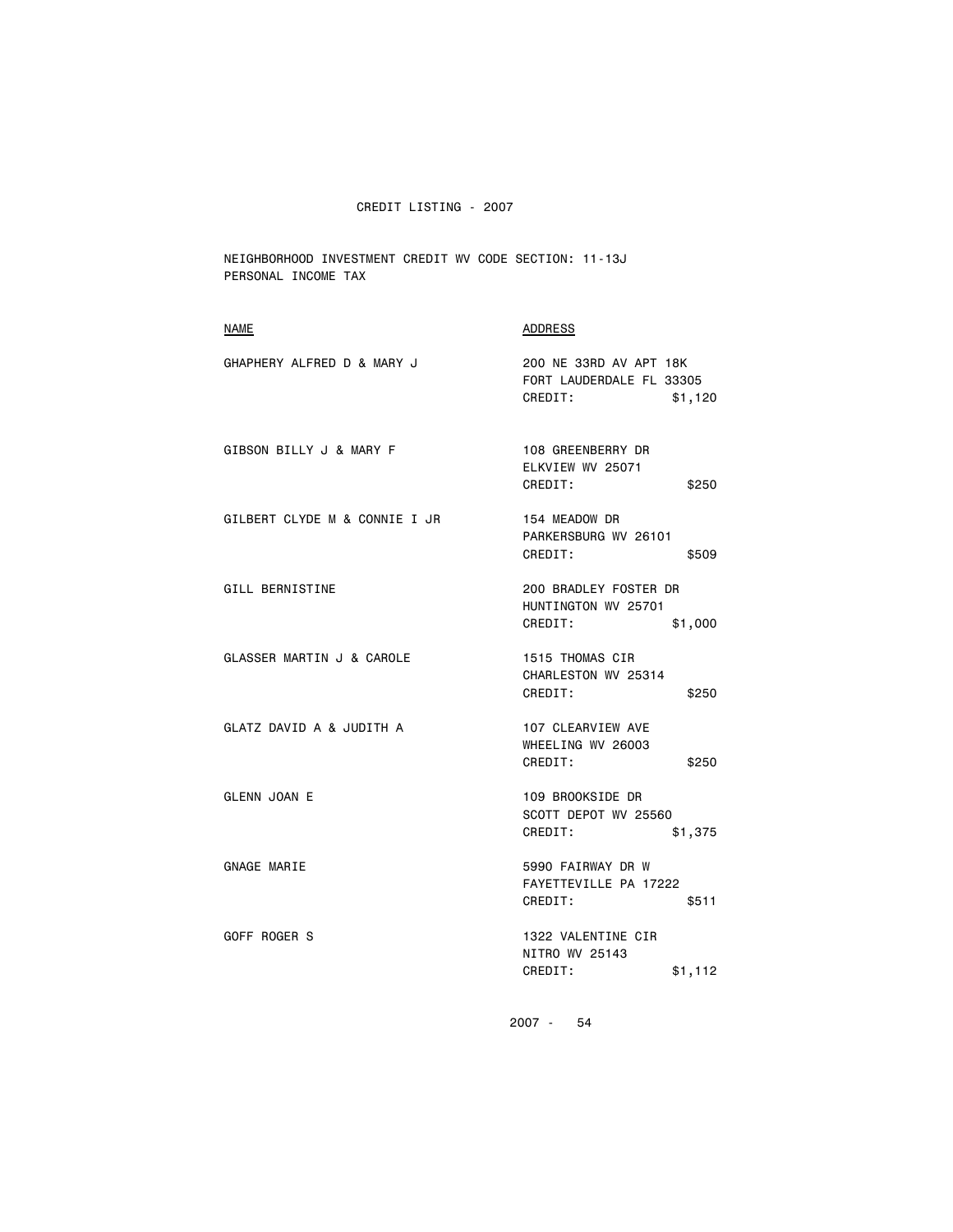NEIGHBORHOOD INVESTMENT CREDIT WV CODE SECTION: 11-13J PERSONAL INCOME TAX

| 211 PARK AVE<br>BARBOURSVILLE WV 25504<br>CREDIT:<br>\$250       |
|------------------------------------------------------------------|
| 920 VANDALIA RD<br>MORGANTOWN WV 26501<br>CREDIT:<br>\$278       |
| 20 FAIRVIEW HTS<br>PARKERSBURG WV 26101<br>CREDIT:<br>\$285      |
| HC 80 BOX 103<br>MAYSVILLE WV 26833<br>CREDIT:<br>\$2,000        |
| <b>10 GROSSCUP RD</b><br>CHARLESTON WV 25314<br>CREDIT:<br>\$750 |
| PO BOX 11104<br>CHARLESTON WV 25339<br>CREDIT:<br>\$3,500        |
| RR 2 BOX 304A<br>TRIADELPHIA WV 26059<br>CREDIT:<br>\$250        |
| 222 WASHINGTON AVE<br>WHEELING WV 26003<br>CREDIT:<br>\$250      |
| 117 EDGINGTON LN<br>WHEELING WV 26003<br>CREDIT:<br>\$5,000      |
|                                                                  |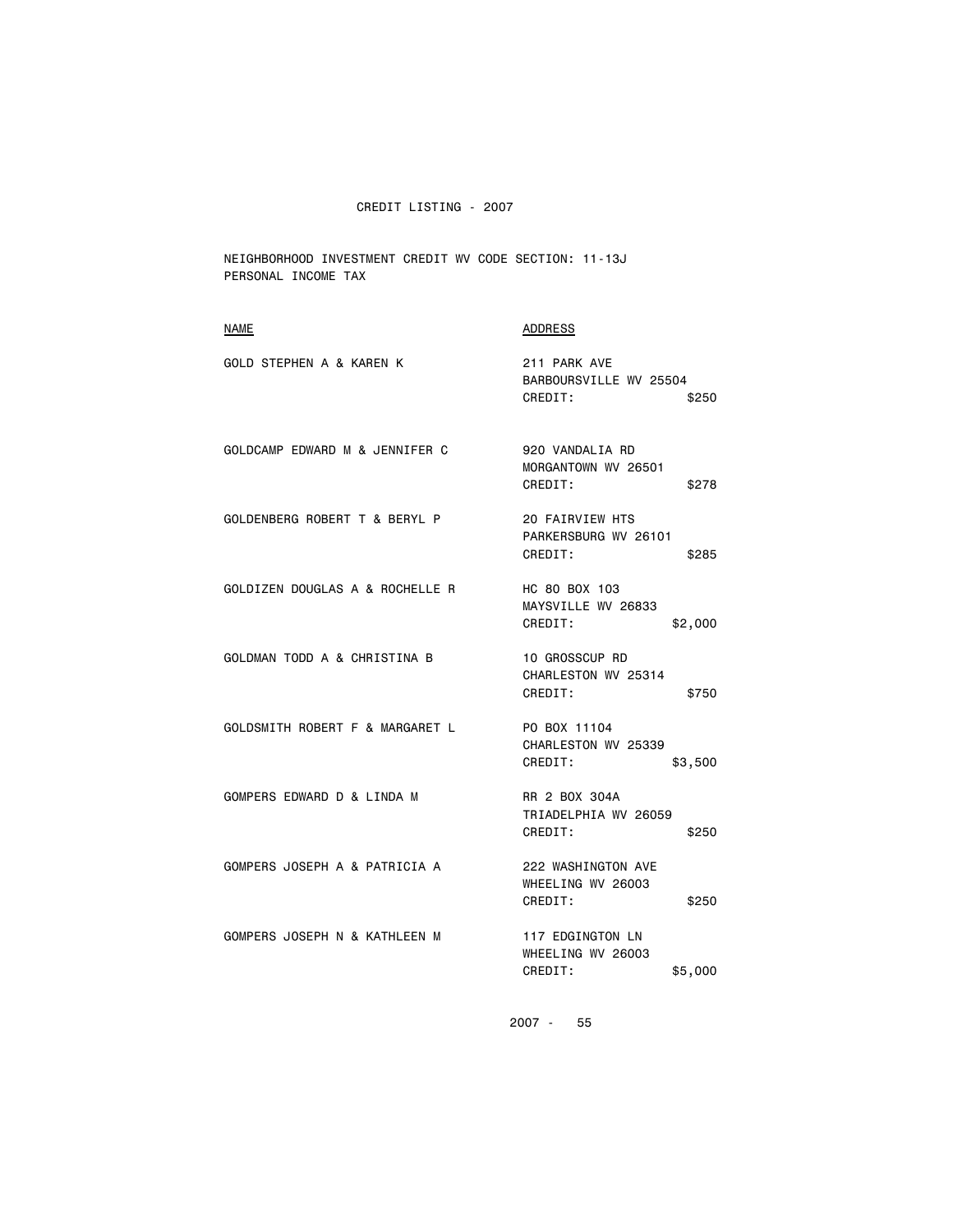NEIGHBORHOOD INVESTMENT CREDIT WV CODE SECTION: 11-13J PERSONAL INCOME TAX

| <b>NAME</b>                    | <b>ADDRESS</b>                                                         |
|--------------------------------|------------------------------------------------------------------------|
| GOMPERS TIMOTHY A & ANNE K     | 60 STAMM LN<br>WHEELING WV 26003<br>CREDIT:<br>\$1,000                 |
| GOODRICH MINA L                | PO BOX 423<br>SHEPHERDSTOWN WV 25443<br>CREDIT:<br>\$250               |
| GOODWIN THOMAS R & KATHRYN S   | PO BOX 266<br>RIPLEY WV 25271<br>CREDIT:<br>\$250                      |
| GOODWIN WILLIAM D & MARIE      | PO BOX 107<br>LEWISBURG WV 24901<br>CREDIT:<br>\$250                   |
| GORRELL JOHN A & ROBIN A       | 625 ROUTE 56<br>RAVENSWOOD WV 26164<br>CREDIT:<br>\$500                |
| GRAHAM IRA                     | 102 WOODFIELD DR<br>MILTON WV 25541<br>CREDIT:<br>\$173                |
| GRANEY PATRICK & JESSICA S III | 3 QUARRY RDG<br>CHARLESTON WV 25304<br>CREDIT:<br>\$7,500              |
| GRAY DAVID B & MARY M          | 347 BAKER LANE APT #4104<br>CHARLESTON WV 25302<br>CREDIT:<br>\$29,550 |
| GREENSTREET THOMAS A & NANCY I | PO BOX 1729<br>LEWISBURG WV 24901<br>CREDIT:<br>\$750                  |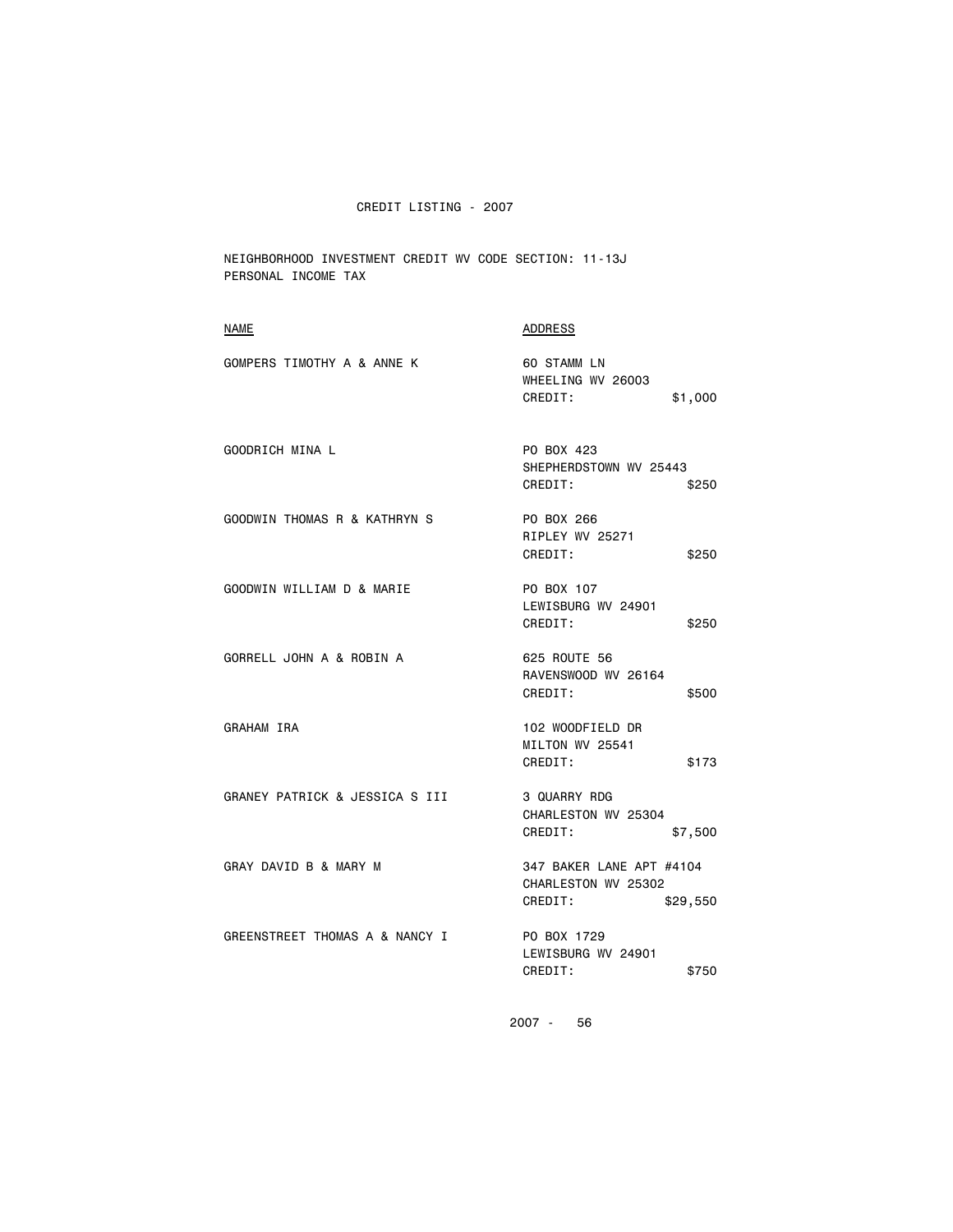NEIGHBORHOOD INVESTMENT CREDIT WV CODE SECTION: 11-13J PERSONAL INCOME TAX

| <b>NAME</b>                        | ADDRESS                                                       |
|------------------------------------|---------------------------------------------------------------|
| <b>GREENWALD JOHN M</b>            | PO BOX 1119<br>SHADY SPRING WV 25918<br>CREDIT:<br>\$1,465    |
| GREGOR GARY W & JUDITH E           | 444 DOVE RIDGE RD<br>COLUMBIA SC 29223<br>CREDIT:<br>\$43     |
| GRIFFIN DIANA R                    | 320 12TH AVE W<br>HUNTINGTON WV 25701<br>CREDIT:<br>\$250     |
| GRIFFITH ROGER A & SHARON D        | 803 E DONNALLY RD<br>CHARLESTON WV 25304<br>CREDIT:<br>\$500  |
| GRIGORACI VICTOR & JUDITH A        | 1971 PARKWOOD RD<br>CHARLESTON WV 25314<br>CREDIT:<br>\$2,500 |
| GRINDLEY ROBERT B & MARILYN K      | 125 ELM ST<br>WHEELING WV 26003<br>CREDIT:<br>\$500           |
| GRINDSTAFF TEDDY H                 | 1964 PARKWOOD RD<br>CHARLESTON WV 25314<br>CREDIT:<br>\$250   |
| GRUBB STEPHEN R & JEANNE L         | 610 BURKEWOOD PL<br>CHARLESTON WV 25314<br>CREDIT:<br>\$1,325 |
| GRUMPELT HOWARD R & ABERNATHY CATH | RR 2 BOX 88I<br>SECONDCREEK WV 24974<br>CREDIT:<br>\$4,576    |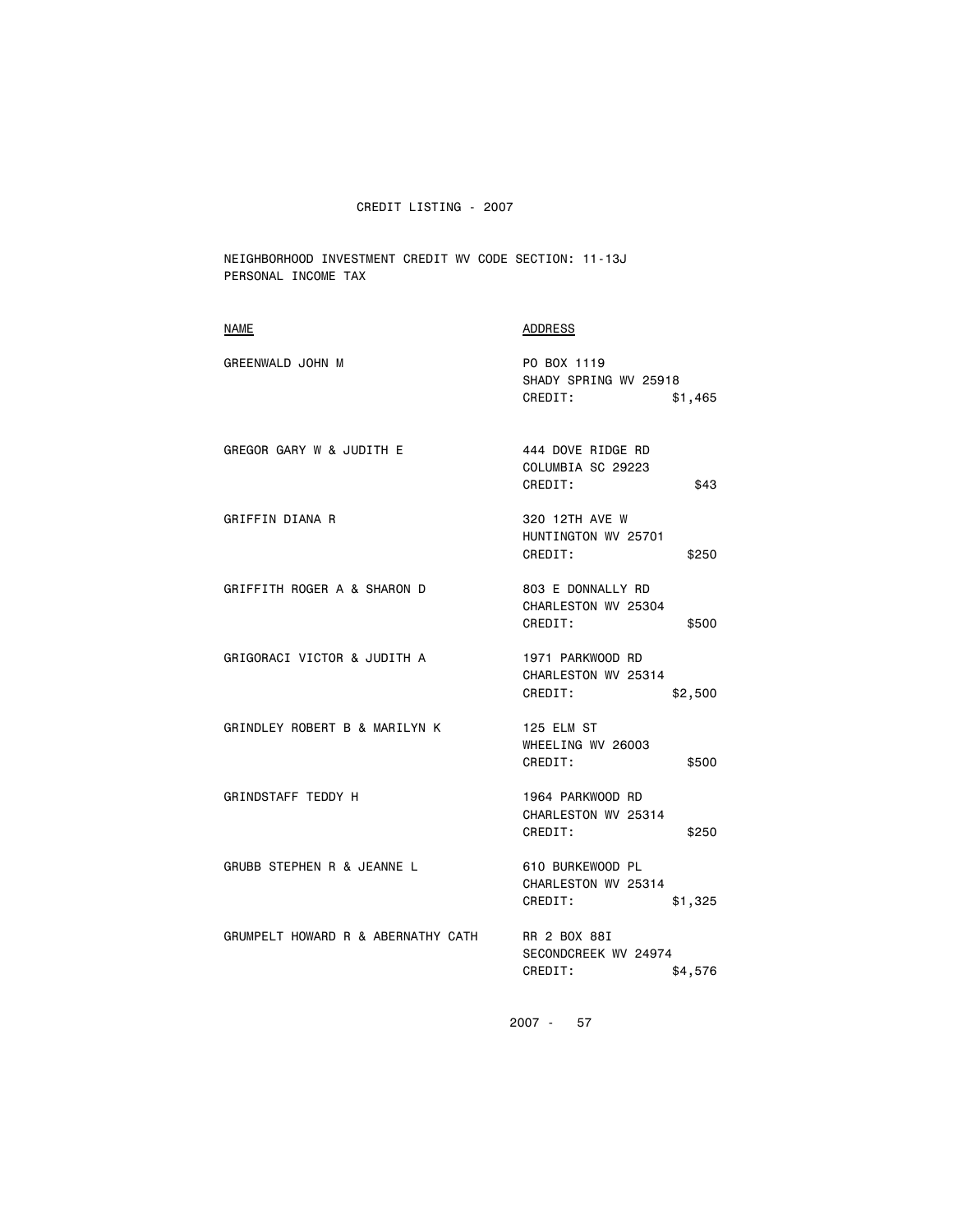NEIGHBORHOOD INVESTMENT CREDIT WV CODE SECTION: 11-13J PERSONAL INCOME TAX

| <b>NAME</b>                   | ADDRESS                                                         |
|-------------------------------|-----------------------------------------------------------------|
| <b>GUSTKE ARTHUR N</b>        | 1708 MARKET ST<br>PARKERSBURG WV 26101<br>CREDIT:<br>\$750      |
| GUTHRIE GEORGE G & NANCY P    | 5300 KANAWHA AVE SE<br>CHARLESTON WV 25304<br>CREDIT:<br>\$250  |
| GUTMANN LUDWIG & MARY W       | 1117 UNIVERSITY AVE<br>MORGANTOWN WV 26505<br>CREDIT:<br>\$500  |
| GWINN JOHN W & RUTH T         | 308 LONGVIEW AVE<br>LEWISBURG WV 24901<br>CREDIT:<br>\$250      |
| HACKMAN RODNEY K & ELAINE M   | 1628 VIRGINIA ST E<br>CHARLESTON WV 25311<br>CREDIT:<br>\$1,818 |
| HADDAD RODWIN S & LORETTAJETT | RT2 BOX 119<br>HURRICANE WV 25526<br>CREDIT:<br>\$250           |
| HADEN PRISCILLA M             | 15 QUARRY RDG<br>CHARLESTON WV 25304<br>CREDIT:<br>\$500        |
| HALL KENT S & MARIE C SR      | 853 EDGEWOOD DR<br>CHARLESTON WV 25302<br>CREDIT:<br>\$375      |
| HALL R. S                     | 1558 WASHINGTON BLVD<br>HUNTINGTON WV 25701<br>CREDIT:<br>\$500 |
|                               |                                                                 |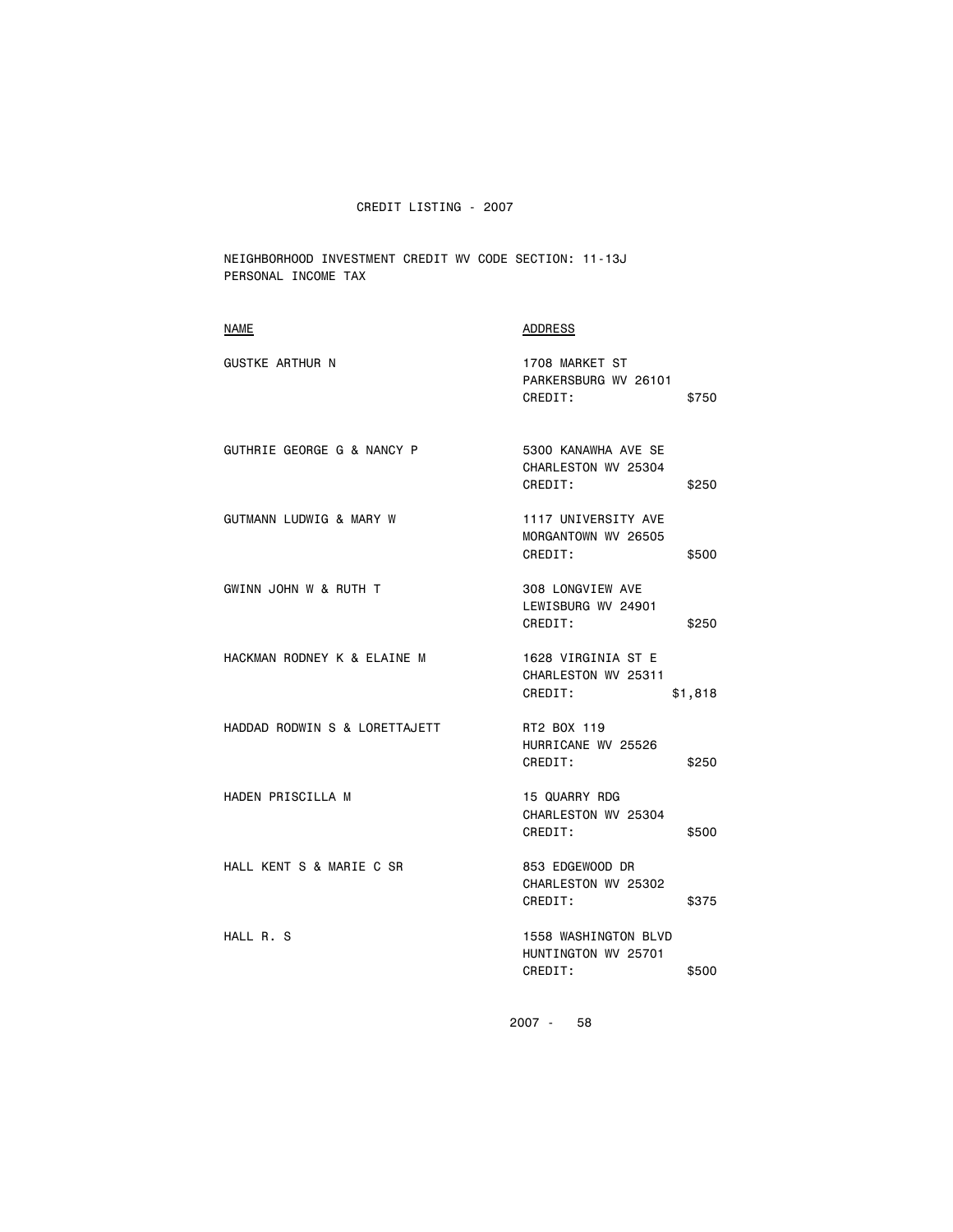NEIGHBORHOOD INVESTMENT CREDIT WV CODE SECTION: 11-13J PERSONAL INCOME TAX

| <b>NAME</b>                    | <b>ADDRESS</b>                                                    |
|--------------------------------|-------------------------------------------------------------------|
| HALSTEAD MARK W & AMY D        | 117 SPRINGLEA DR<br>WINFIELD WV 25213<br>CREDIT:<br>\$895         |
| HAMER LORI D                   | PO BOX 418<br>KENOVA WV 25530<br>CREDIT:<br>\$500                 |
| HAMILTON GEORGE L & JULIE R II | 5411 TIFFANY DR<br>CROSS LANES WV 25313<br>CREDIT:<br>\$2,333     |
| HAMILTON PAT R & HELEN M       | 10 ARBUCKLE RD<br><b>OAK HILL WV 25901</b><br>CREDIT:<br>\$4,790  |
| HAMPTON JULIA R                | 33 N BRADLEY FOSTER DR<br>HUNTINGTON WV 25701<br>CREDIT:<br>\$250 |
| HANCOCK EUGENIA H              | 2515 CLIFFMONT AVE<br>BLUEFIELD WV 24701<br>CREDIT:<br>\$500      |
| HANSEN R T & RAENEL R          | 1349 MORNINGSIDE DR<br>CHARLESTON WV 25314<br>CREDIT:<br>\$750    |
| HARBOUR KELLY G & SHELLY K     | RR 2 BOX 745<br>MILTON WV 25541<br>CREDIT:<br>\$1,000             |
| HARDESTY DAVID C & SUSAN B     | 948 RIVERVIEW DR<br>MORGANTOWN WV 26505<br>CREDIT:<br>\$500       |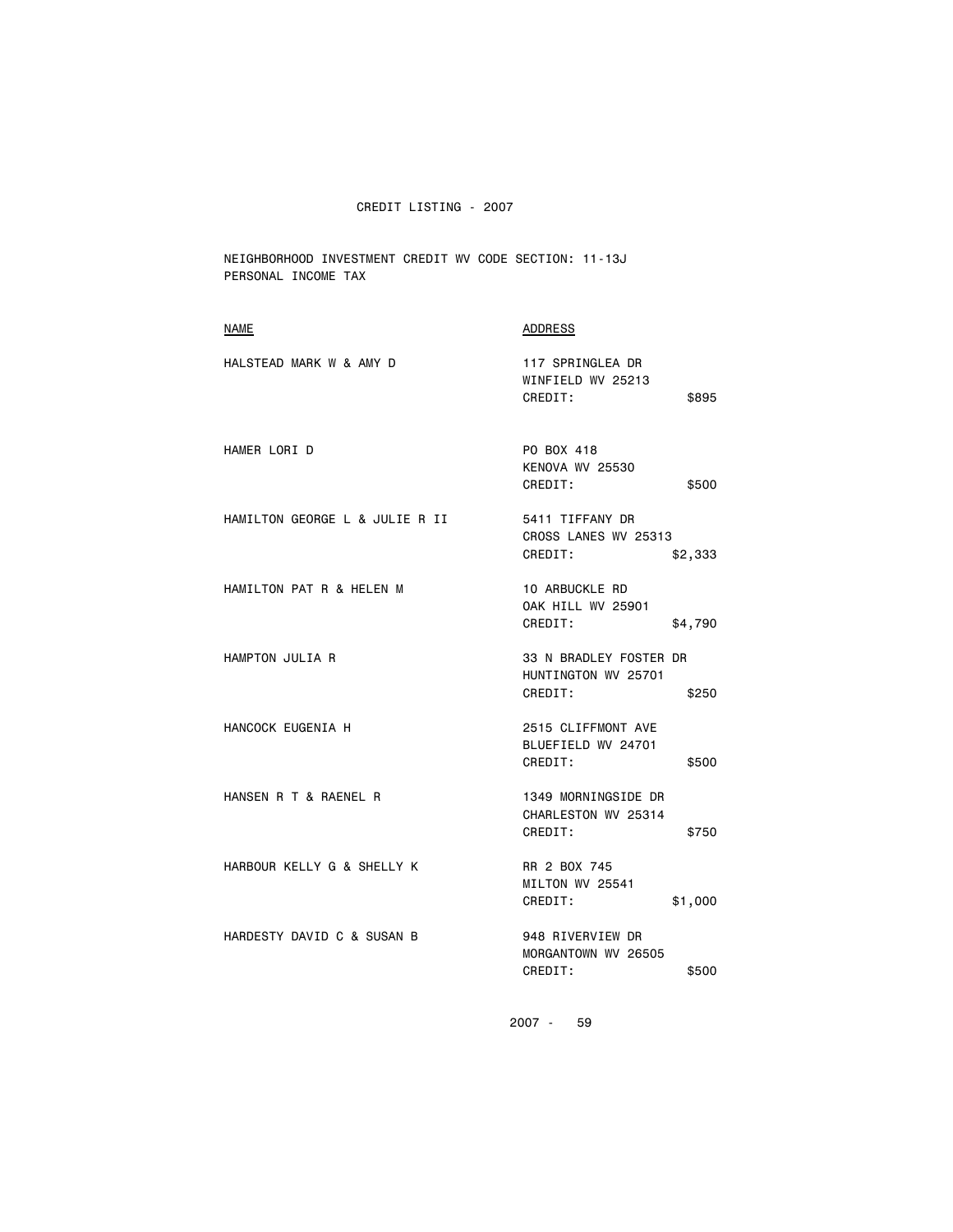NEIGHBORHOOD INVESTMENT CREDIT WV CODE SECTION: 11-13J PERSONAL INCOME TAX

| <b>NAME</b>                 | ADDRESS                                                           |
|-----------------------------|-------------------------------------------------------------------|
| HARDESTY LARRY P & DEBRA K  | PO BOX 652<br><b>HOLDEN WV 25625</b><br>CREDIT:<br>\$250          |
| HARDIN JAMES W & KITTY L    | PO BOX 2135<br>HUNTINGTON WV 25721<br>CREDIT:<br>\$1,500          |
| HARDING RICHARD D           | 788 MOUNTAIN VIEW PL<br>MORGANTOWN WV 26501<br>CREDIT:<br>\$1,975 |
| HARDMAN DOUGLAS R & SUE E   | 2 SIERRA CIR<br>HUNTINGTON WV 25705<br>CREDIT:<br>\$500           |
| HARDMAN FREDERICK & MARTHA  | 26 DEERFIELD RD<br>SPENCER WV 25276<br>CREDIT:<br>\$250           |
| HARDMAN WALLACE J & EMMA J  | 7 126 THE FIELDS<br>WILLIAMSTOWN WV 26187<br>CREDIT:<br>\$500     |
| HARDY WALLER C & VICTORIA G | 1207 UPPER RIDGEWAY RD<br>CHARLESTON WV 25314<br>CREDIT:<br>\$250 |
| HARLESS BARBARA G           | 64 HAVERFORD CT<br>FALLING WATERS WV 25419<br>CREDIT:<br>\$250    |
| HARLESS JAMES H             | PO BOX 1210<br>GILBERT WV 25621<br>CREDIT:<br>\$750               |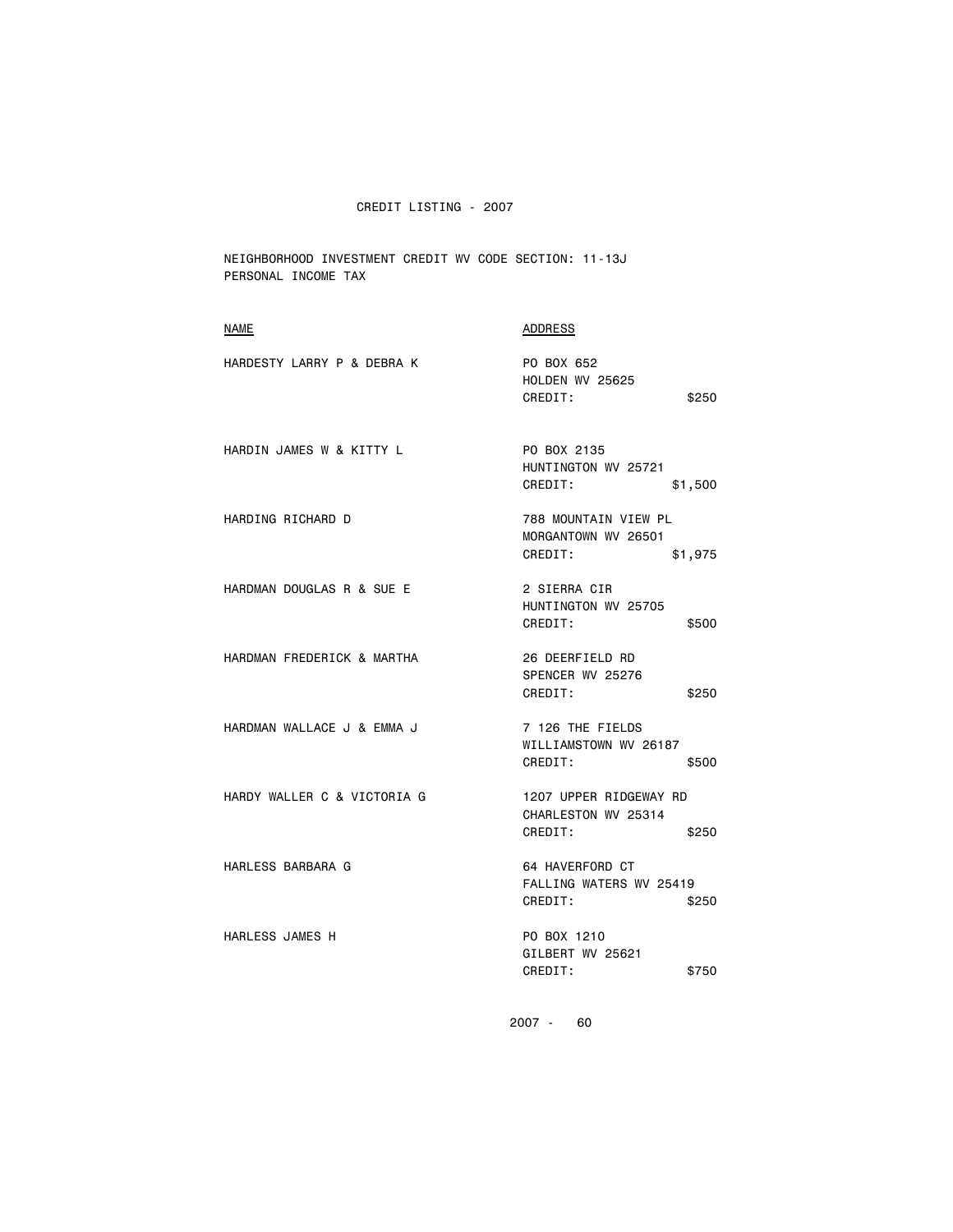NEIGHBORHOOD INVESTMENT CREDIT WV CODE SECTION: 11-13J PERSONAL INCOME TAX

| <b>NAME</b>                       | ADDRESS                                                                    |
|-----------------------------------|----------------------------------------------------------------------------|
| HARMON MICHAEL B & JENNIFER E     | 5 WINDING WOODS DR<br>CHARLESTON WV 25311<br>CREDIT:<br>\$2,500            |
| HARRISON ROBERT L JR              | 2106 KANAWHA BLVD EAST APT A312<br>CHARLESTON WV 25311<br>CREDIT:<br>\$250 |
| HART GARY W & TARR PAMELA D       | 200 GEORGETOWN PL<br>CHARLESTON WV 25314<br>CREDIT:<br>\$250               |
| HARTLEY ROBERT D & CHARLENE M     | 4 HIGHLAND PARK<br>WHEELING WV 26003<br>CREDIT:<br>\$5,000                 |
| HARVEY DONALD T & OLLIE M         | 403 CEDAR CREST DR<br>RIPLEY WV 25271<br>CREDIT:<br>\$250                  |
| HARVEY HOBART D & RUTH W          | 110 TAMARACK ST<br>BLUEFIELD WV 24701<br>CREDIT:<br>\$1,000                |
| HASSIG LOGAN M & DEBORAH A        | 505 GREENBRIAR CT<br>NEW MARTINSVILLE WV 26155<br>CREDIT:<br>\$500         |
| HASTINGS DEWEY S & MARY S         | 130 HERITAGE POINTE<br>MORGANTOWN WV 26505<br>CREDIT:<br>\$1,000           |
| HATFIELD GREENWAY & LORETTA L III | 421 CALIFORNIA ST<br>HUNTINGTON WV 25704<br>CREDIT:<br>\$250               |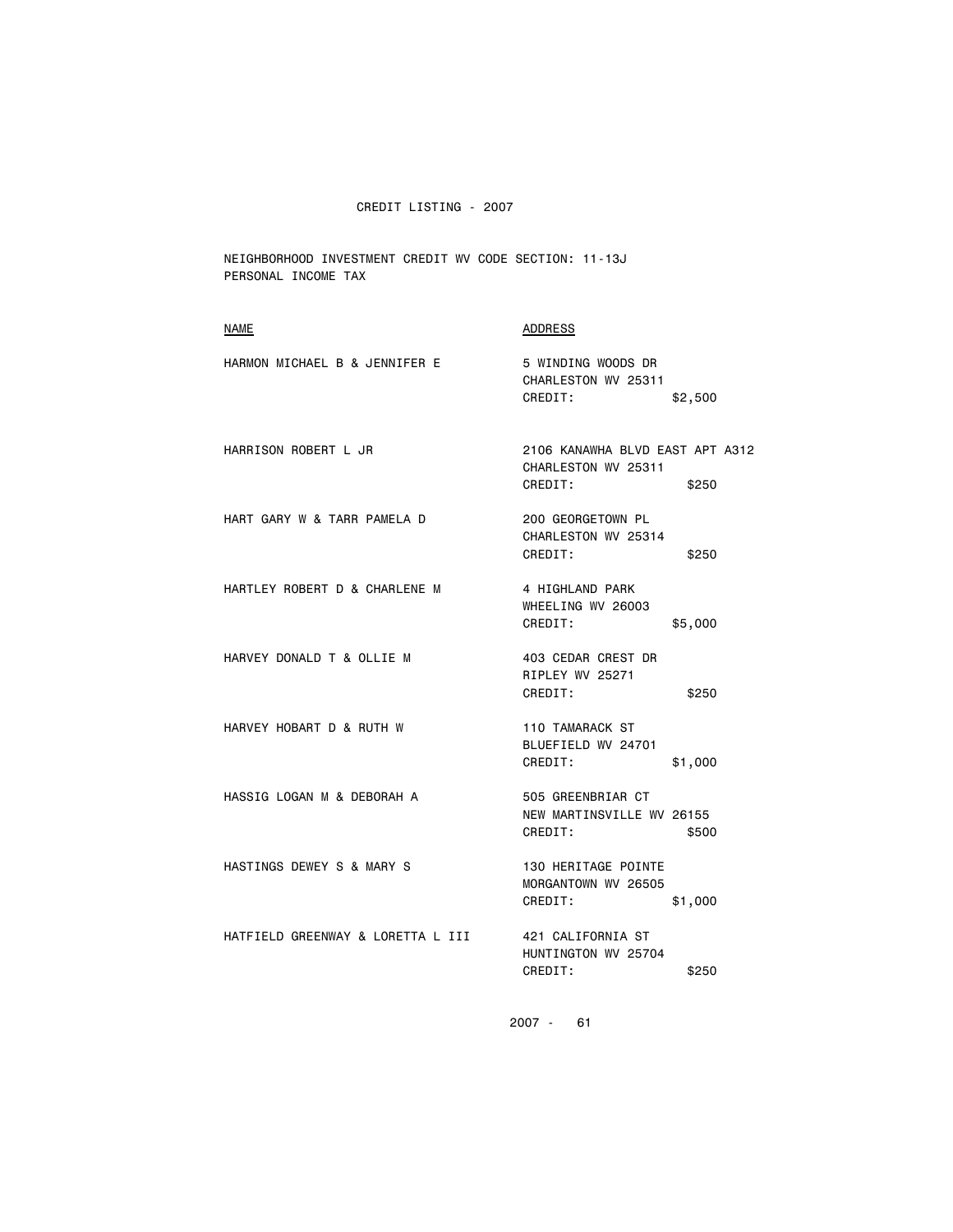NEIGHBORHOOD INVESTMENT CREDIT WV CODE SECTION: 11-13J PERSONAL INCOME TAX

| <b>ADDRESS</b>                                                      |
|---------------------------------------------------------------------|
| 405 W MAIN ST<br>HARRISVILLE WV 26362<br>CREDIT:<br>\$250           |
| 210 E MAIN ST<br>HARRISVILLE WV 26362<br>CREDIT:<br>\$250           |
| 1224 PHILIP ST<br>MORGANTOWN WV 26501<br>CREDIT:<br>\$88            |
| 2307 WOODLAND AVE<br>CHARLESTON WV 25303<br>CREDIT:<br>\$2,000      |
| 145 POPLAR DR<br>MORGANTOWN WV 26505<br>CREDIT:<br>\$250            |
| 10 HOLLINGSWORTH DR<br>WILMINGTON DE 19807<br>CREDIT:<br>\$250      |
| 4 CLUBVIEW DR<br>FAIRMONT WV 26554<br>CREDIT:<br>\$3,450            |
| PO BOX 9044<br>HUNTINGTON WV 25704<br>CREDIT:<br>\$250              |
| 16 E BRADLEY FOSTER DR<br>HUNTINGTON WV 25701<br>CREDIT:<br>\$4,000 |
|                                                                     |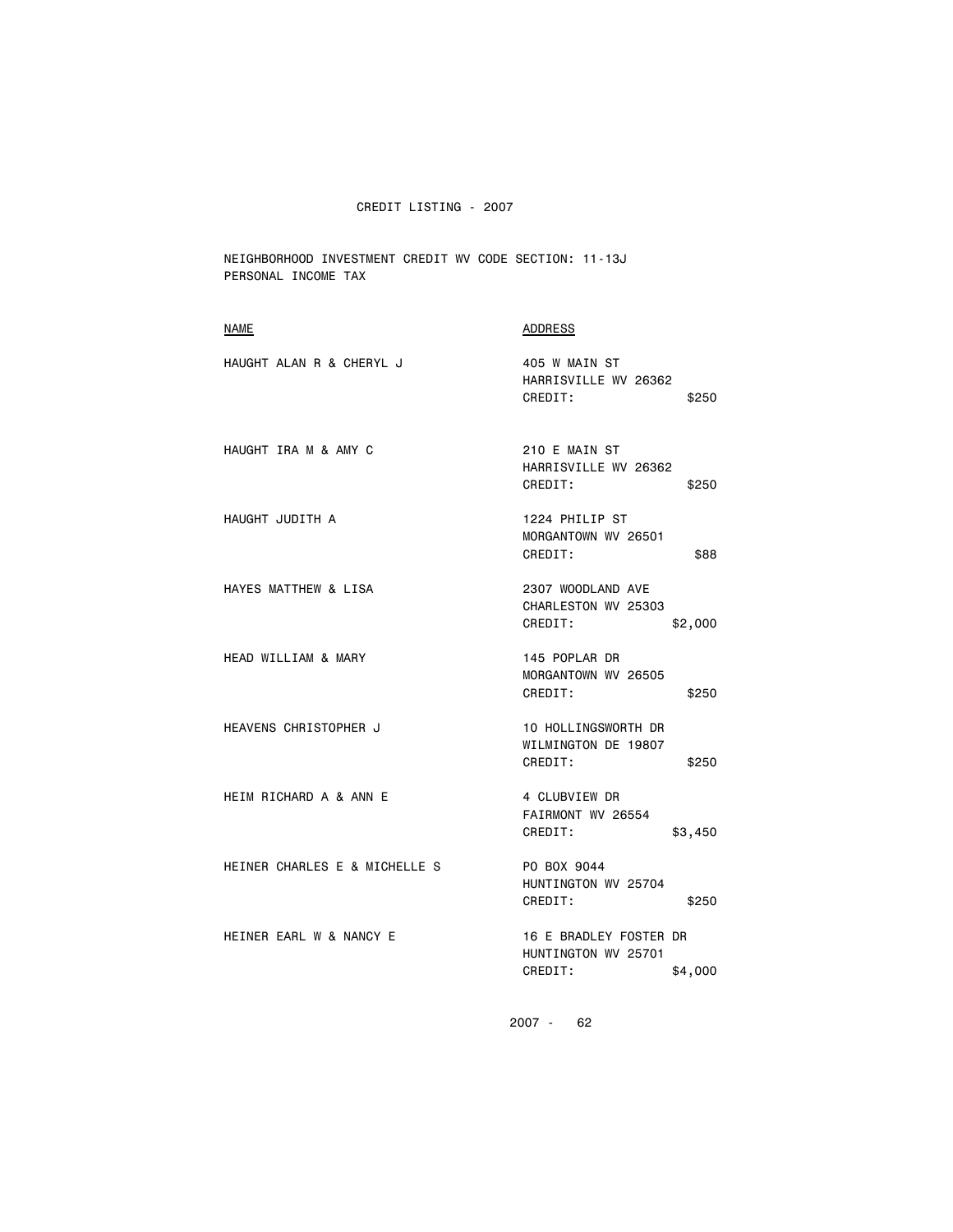NEIGHBORHOOD INVESTMENT CREDIT WV CODE SECTION: 11-13J PERSONAL INCOME TAX

| <b>NAME</b>                  | <b>ADDRESS</b>                                                 |
|------------------------------|----------------------------------------------------------------|
| HELFER CAROL A               | 17 KELLY DR<br>WHEELING WV 26003<br>CREDIT:<br>\$552           |
| <b>HENDERSON GARY G</b>      | 968 NORWAY AVE<br>HUNTINGTON WV 25705<br>CREDIT:<br>\$885      |
| HENDRICK JOHN D & BETTYJANE  | HC 65 BOX 58<br>WAYSIDE WV 24985<br>CREDIT:<br>\$350           |
| HENSLEY WILLIAM B & KAY S    | 210 SENECA RD<br>HUNTINGTON WV 25705<br>CREDIT:<br>\$250       |
| HENSLEY WILLIAM M & DIANE W  | 102 WEDGEWOOD PL<br>PARKERSBURG WV 26104<br>CREDIT:<br>\$4,928 |
| HENSON SAMUEL L & JOAN D     | 3417 TEAYS VALLEY RD<br>HURRICANE WV 25526<br>CREDIT:<br>\$334 |
| HENTHORN CHARLES A & KELLY K | 404 E WASHINGTON ST<br>LEWISBURG WV 24901<br>CREDIT:<br>\$250  |
| <b>HESS ANDREW C</b>         | 117 EDGINGTON LN<br>ELM GROVE WV 26003<br>CREDIT:<br>\$8,707   |
| HILL LEE 0 & ANGELA F        | 1582 HAMPTON RD<br>CHARLESTON WV 25314<br>CREDIT:<br>\$250     |
|                              |                                                                |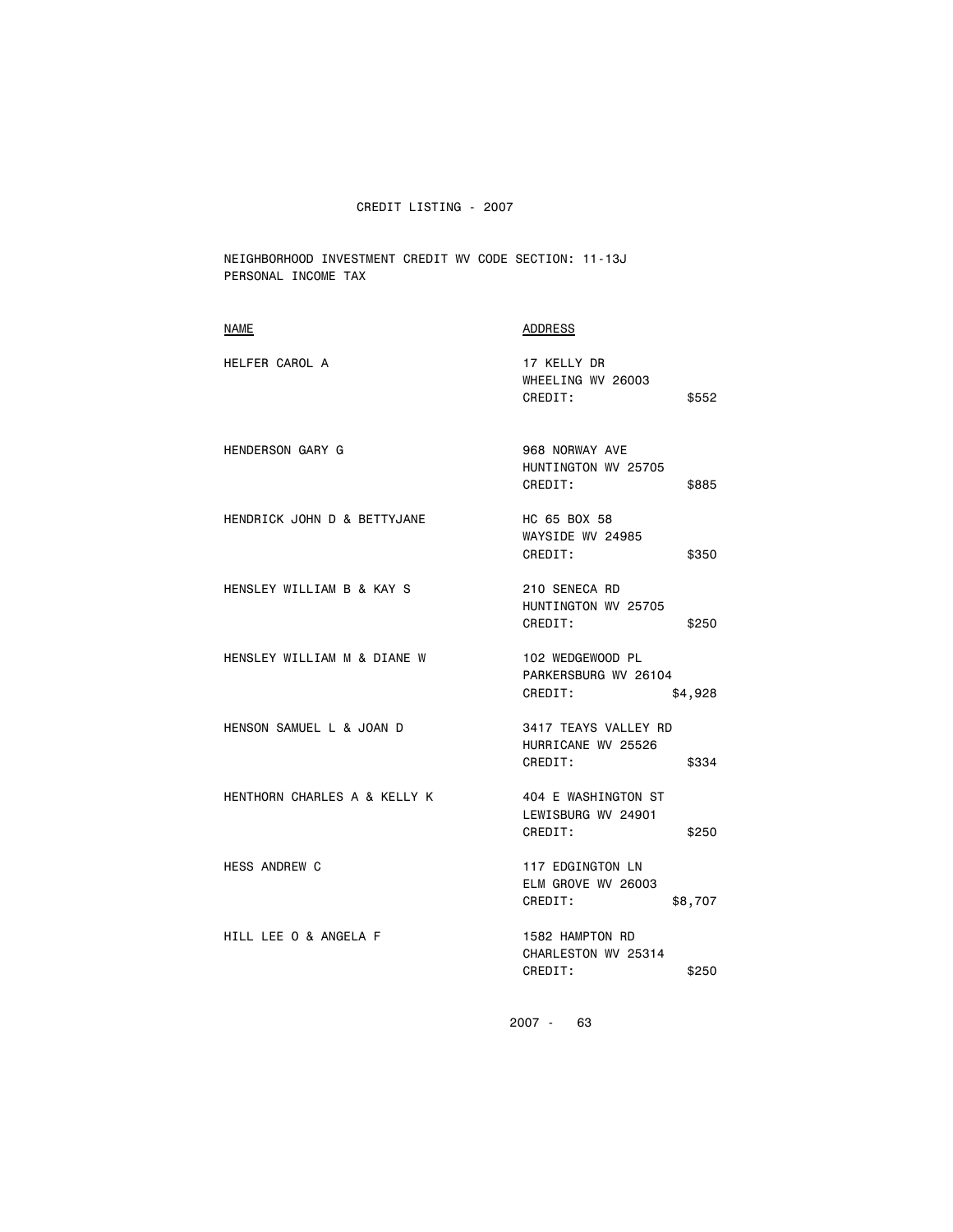NEIGHBORHOOD INVESTMENT CREDIT WV CODE SECTION: 11-13J PERSONAL INCOME TAX

| NAME                               | ADDRESS                                                                       |
|------------------------------------|-------------------------------------------------------------------------------|
| HINKLE AMBER L                     | HC 81 BOX 239A<br>LEWISBURG WV 24901<br>CREDIT:<br>\$250                      |
| HOCKENSMITH ABNER D & WILMA A      | 3235 FLOWING SPRINGS RD<br>SHENANDOAH JUNCTION WV 25442<br>CREDIT:<br>\$1,250 |
| HOCKENSMITH CHARLES S & DEBRA D    | 185 HEATH DR<br>CHARLES TOWN WV 25414<br>CREDIT:<br>\$2,500                   |
| HOFFMAN JOHN D & ELLEN L           | 104 MOUNTAINEER LN<br>RIPLEY WV 25271<br>CREDIT:<br>\$625                     |
| HOFREUTER DONALD H & FRIDAY JEAN B | 436 OGLEBAY DR<br>WHEELING WV 26003<br>CREDIT:<br>\$1,250                     |
| HOGAN WILLIAM N & SUSAN JR         | RR 1 BOX 104<br>WHEELING WV 26003<br>CREDIT:<br>\$250                         |
| <b>HOGSHEAD GEORGE W</b>           | 1431 W 14TH ST<br>NITRO WV 25143<br>CREDIT:<br>\$3,733                        |
| HOLCOMB PATRICIA & J M             | 1518 HANSFORD ST<br>CHARLESTON WV 25311<br>CREDIT:<br>\$4,500                 |
| HOLLAND INEZ D                     | 310 22ND ST<br>DUNBAR WV 25064<br>CREDIT:<br>\$250                            |
|                                    |                                                                               |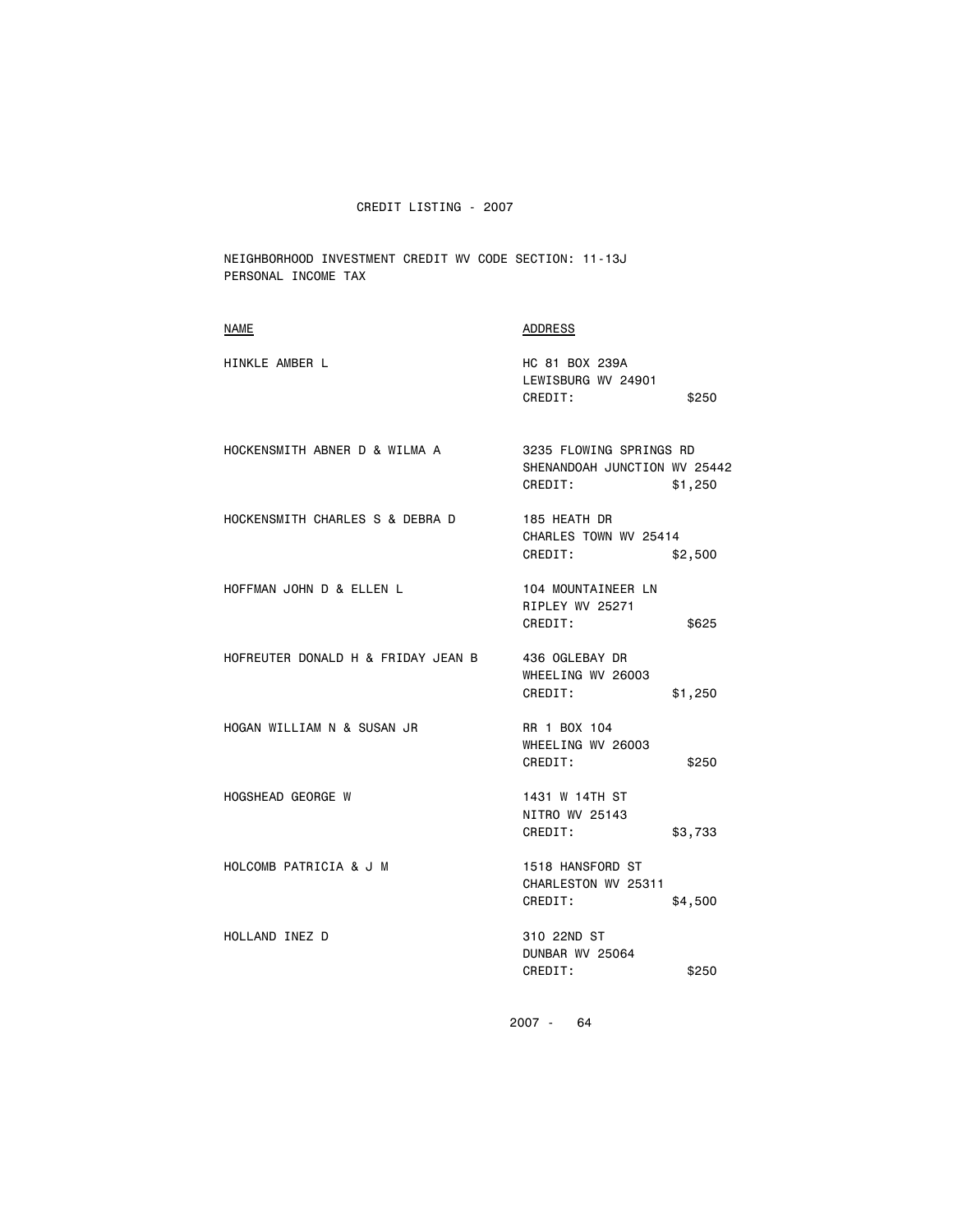NEIGHBORHOOD INVESTMENT CREDIT WV CODE SECTION: 11-13J PERSONAL INCOME TAX

| <b>ADDRESS</b>                                                         |
|------------------------------------------------------------------------|
| 2141 PRESIDENTIAL DR<br>CHARLESTON WV 25314<br>CREDIT:<br>\$320        |
| 209 TRENT ST<br>SAINT ALBANS WV 25177<br>CREDIT:<br>\$500              |
| 709 58TH ST<br>VIENNA WV 26105<br>CREDIT:<br>\$2,500                   |
| 809 SUNCREST PL<br>CHARLESTON WV 25303<br>CREDIT:<br>\$250             |
| 4005 ANTLER PT<br>ELKVIEW WV 25071<br>CREDIT:<br>\$250                 |
| 210 HISTORIC PACKHORSE TRL<br>HEDGESVILLE WV 25427<br>CREDIT:<br>\$250 |
| 3324 FOLEY DR<br>PARKERSBURG WV 26104<br>CREDIT:<br>\$275              |
| PO BOX 102<br>HAMLIN WV 25523<br>CREDIT:<br>\$5,000                    |
| 1313 LEE ST E 111<br>CHARLESTON WV 25301<br>CREDIT:<br>\$750           |
|                                                                        |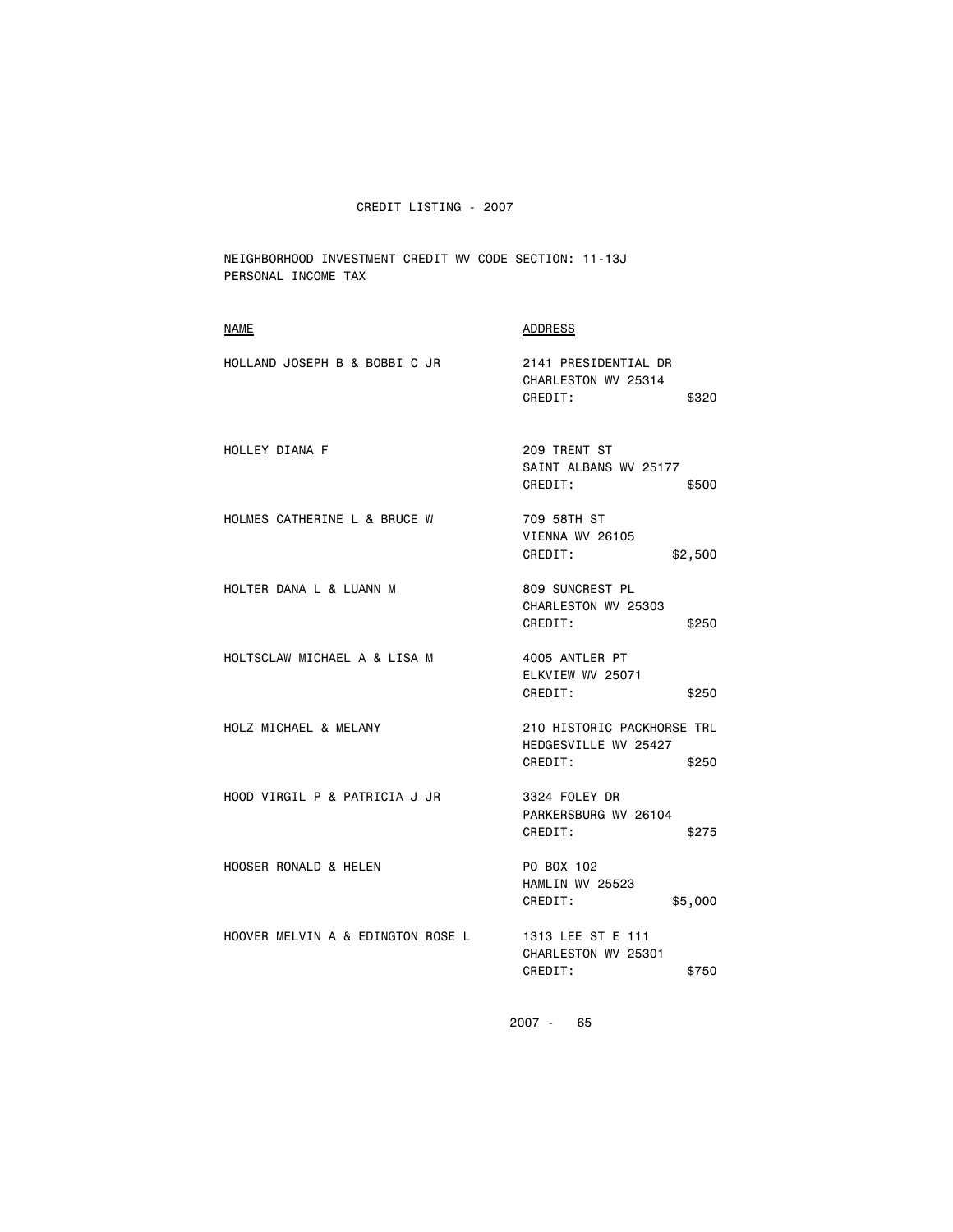NEIGHBORHOOD INVESTMENT CREDIT WV CODE SECTION: 11-13J PERSONAL INCOME TAX

| <b>NAME</b>                     | <b>ADDRESS</b>                                                    |
|---------------------------------|-------------------------------------------------------------------|
| HOPE TYSON L & RUBY S           | 114 WILLOW CREEK DR<br>CULLODEN WV 25510<br>CREDIT:<br>\$635      |
| HOPTA STEPHEN M & BARBARA H     | 1502 LOUDEN HEIGHTS RD<br>CHARLESTON WV 25314<br>CREDIT:<br>\$250 |
| HORKY JOSEPH & MARY             | PO BOX 3629<br>SHEPHERDSTOWN WV 25443<br>CREDIT:<br>\$1,175       |
| HORSWELL BRUCE B & BARBARA D    | 13 QUAIL POINTE DR<br>CHARLESTON WV 25302<br>CREDIT:<br>\$125     |
| HOSTETLER WILLIAM L & MARYANN L | PO BOX 135<br>SWEET BRIAR VA 24595<br>CREDIT:<br>\$21             |
| HOVIS LOGAN W                   | 415 MARKET ST<br>PARKERSBURG WV 26101<br>CREDIT:<br>\$250         |
| HOWARD CARL D & BEVERLY C       | 564 PEACE PIPE LN<br>HEDGESVILLE WV 25427<br>CREDIT:<br>\$550     |
| HOWLEY BILL & LOREN B           | PO BOX 3<br><b>CHLOE WV 25235</b><br>CREDIT:<br>\$500             |
| HOYLMAN DONALD L                | 1110 CHARLES ST<br>FAIRMONT WV 26554<br>CREDIT:<br>\$9,199        |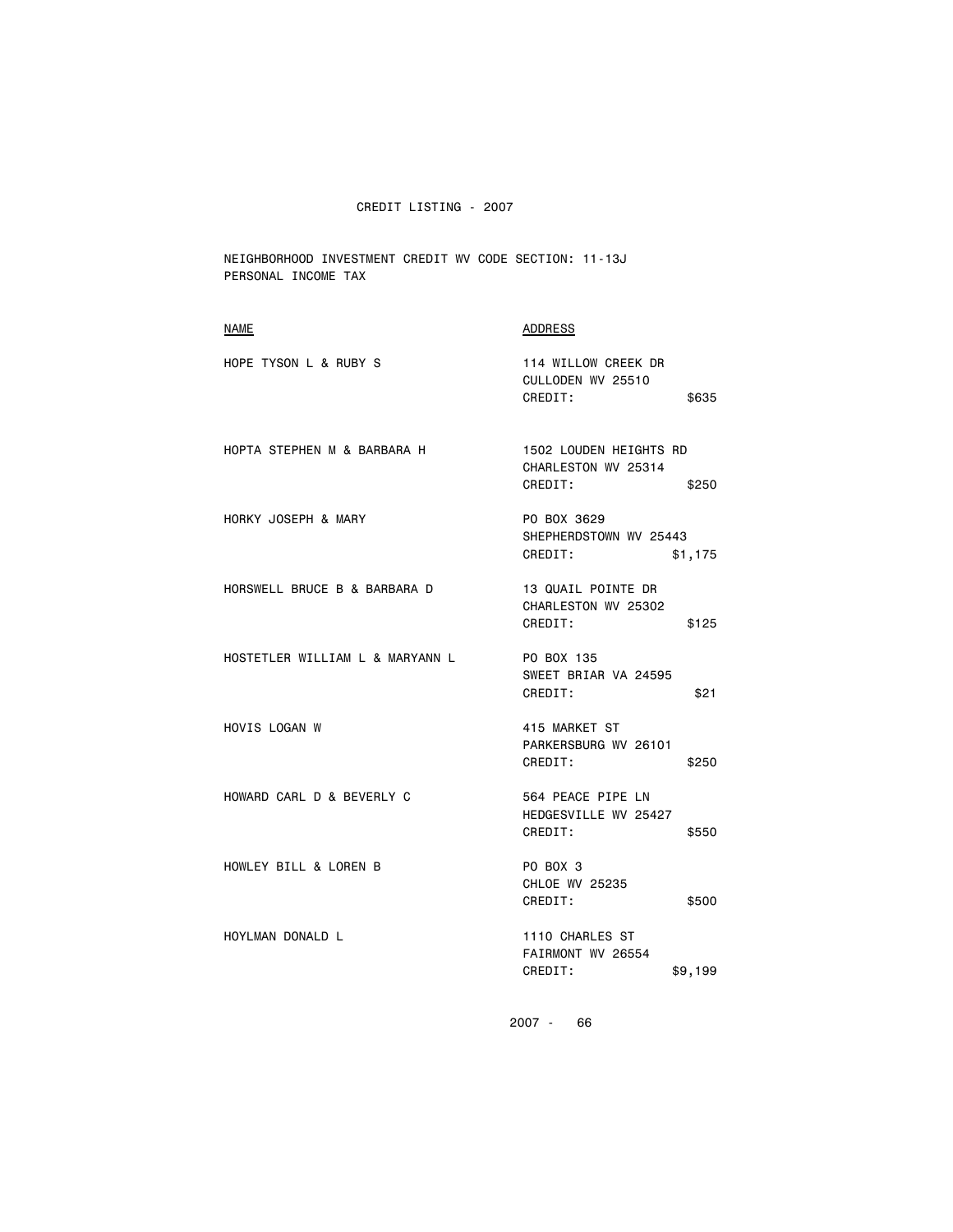NEIGHBORHOOD INVESTMENT CREDIT WV CODE SECTION: 11-13J PERSONAL INCOME TAX

| <b>NAME</b>                    | ADDRESS                                            |       |
|--------------------------------|----------------------------------------------------|-------|
| HUDDLESTON ROGER C & SANDRA K  | 100 FIFTH AV<br>MONTGOMERY WV 25136<br>CREDIT:     | \$500 |
| HUDSON RICHARD A & JUDITH D SR | 4106 10TH AVE<br>VIENNA WV 26105<br>CREDIT:        | \$500 |
| HUDSON SAMUEL M & TATE B       | PO BOX 847<br>LEWISBURG WV 24901<br>CREDIT:        | \$250 |
| HUFFMAN RANDY & SHEILA K       | 1631 OAKHURST DR<br>CHARLESTON WV 25314<br>CREDIT: | \$561 |
| HUFFMAN SHELLEY T              | 1811 ROSEWOOD RD<br>CHARLESTON WV 25314<br>CREDIT: | \$500 |
| HUGHES JAMES T & PAULINA K     | 129 FAIRVIEW DR<br>RIPLEY WV 25271<br>CREDIT:      | \$250 |
| HUGHES PAUL M & THELDA S       | 804 SUMMIT ST<br>SPENCER WV 25276<br>CREDIT:       | \$250 |
| HUMBERT ROXANN A               | PO BOX 4090<br>STAR CITY WV 26504<br>CREDIT:       | \$500 |
| HUMMER JOEL T & TERRY S        | RR 4 BOX 542<br>BUCKHANNON WV 26201<br>CREDIT:     | \$400 |
|                                |                                                    |       |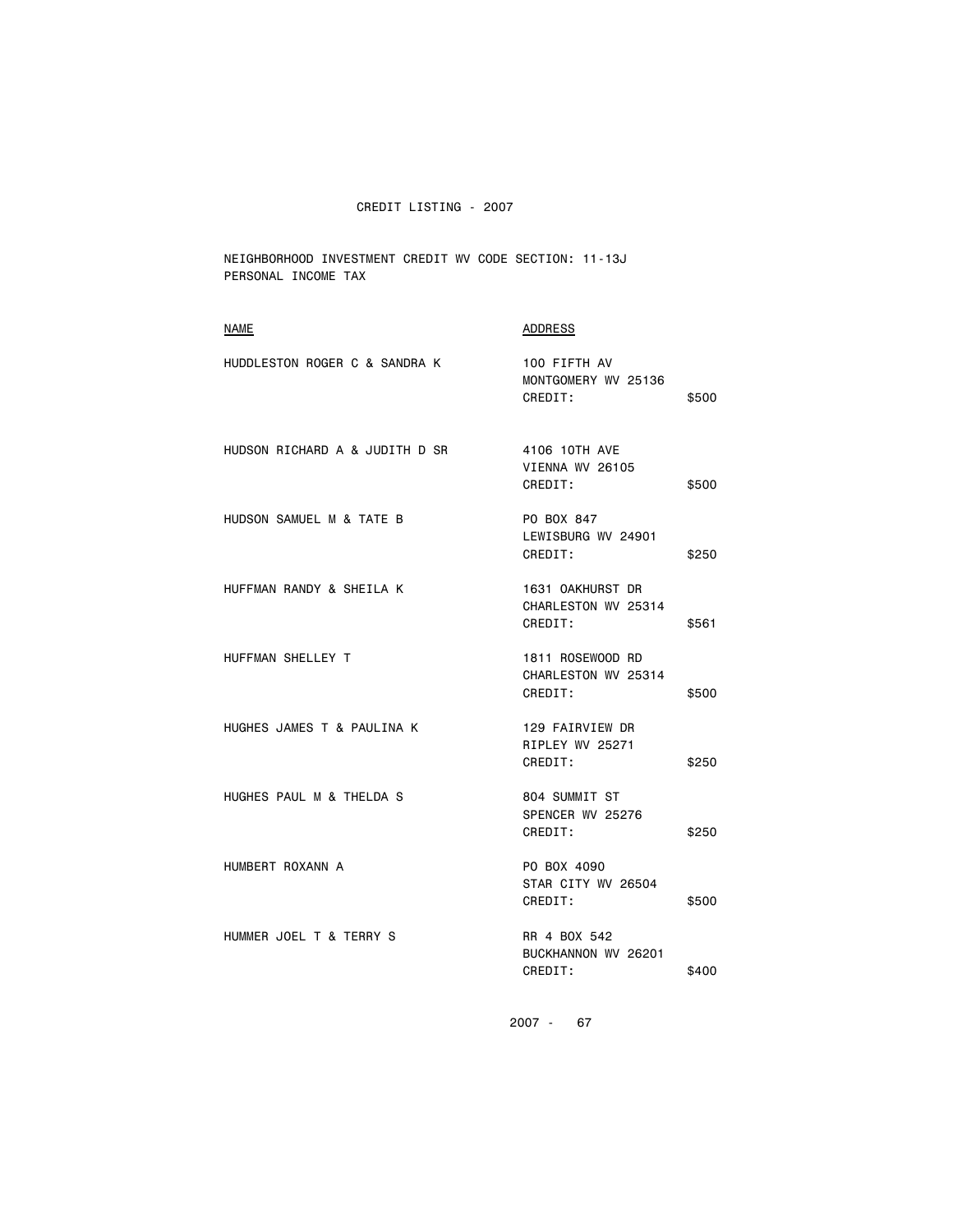NEIGHBORHOOD INVESTMENT CREDIT WV CODE SECTION: 11-13J PERSONAL INCOME TAX

| <b>NAME</b>                     | <b>ADDRESS</b>                                                |
|---------------------------------|---------------------------------------------------------------|
| HUMPHREYS DAVID J & CHERYL D    | 4 CARRIAGE LN<br>BARBOURSVILLE WV 25504<br>CREDIT:<br>\$1,475 |
| HUNT HERBERT A & EDNA W         | 1007 GREENBERRY DR<br>ELKVIEW WV 25071<br>CREDIT:<br>\$250    |
| HYATT LARRY A & SHIRLEY S       | 415 8TH AVE<br>SAINT ALBANS WV 25177<br>CREDIT:<br>\$500      |
| HYERS ORMOND R & KAREN D JR     | HC 60 BOX 159<br>SLANESVILLE WV 25444<br>CREDIT:<br>\$1,250   |
| IAMMARINO RICHARD M & THERESE M | 348 ROTARY ST<br>MORGANTOWN WV 26505<br>CREDIT:<br>\$650      |
| ISAAC THOMAS L & AMY P JR       | 323 MCKINLEY AVE<br>CHARLESTON WV 25314<br>CREDIT:<br>\$250   |
| ISNER DANIEL M & BEVERLY A      | 101 EMERALD DR<br>RIPLEY WV 25271<br>CREDIT:<br>\$2,750       |
| JACK THARON L & JUDITH M        | 200 WILTON AVE<br>ELKINS WV 26241<br>CREDIT:<br>\$250         |
| JACQUES CHARLES H & SHIRLEY A   | 466 BRAEBURN DR<br>MARTINSBURG WV 25403<br>CREDIT:<br>\$250   |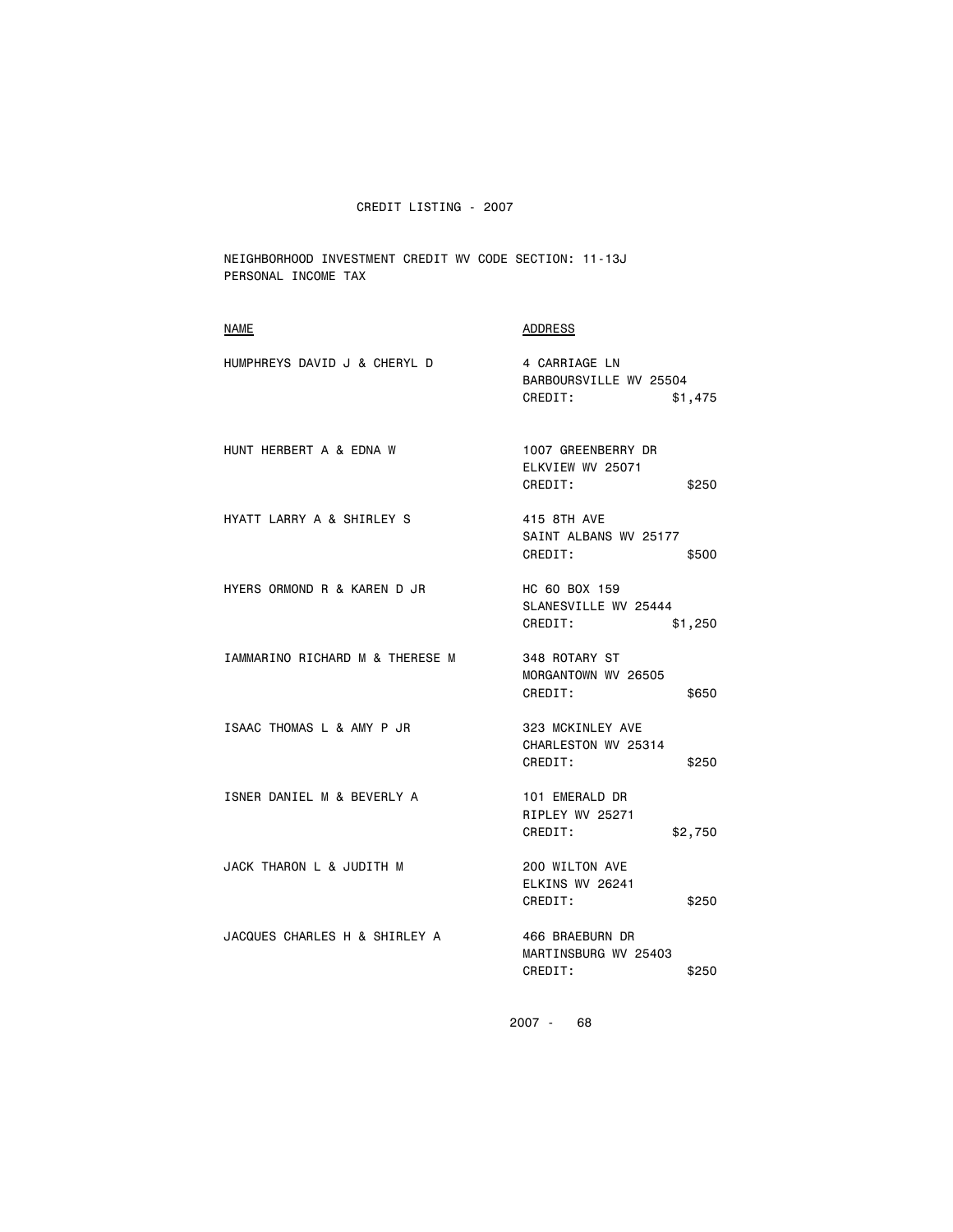NEIGHBORHOOD INVESTMENT CREDIT WV CODE SECTION: 11-13J PERSONAL INCOME TAX

| <b>NAME</b>                     | ADDRESS                                                         |
|---------------------------------|-----------------------------------------------------------------|
| JAMES JIMMIE W & VIRGIE B       | 7804 HEDGESVILLE RD<br>HEDGESVILLE WV 25427<br>CREDIT:<br>\$568 |
| JAMES RALPH M & RENDA P         | RR 2 BOX 26A<br>SINKS GROVE WV 24976<br>CREDIT:<br>\$750        |
| JAMESON JOSHUA B & PEGGY L      | 12 HYVIEW TER<br>WASHINGTON WV 26181<br>CREDIT:<br>\$250        |
| JANICKI THOMAS J & CAROLYN J    | 508 WOODCLIFF RD<br>CHARLESTON WV 25314<br>CREDIT:<br>\$1,000   |
| JARRELL GREGORY M & PENNY L     | PO BOX 51<br>DRY CREEK WV 25062<br>CREDIT:<br>\$500             |
| JARVIS JOHN G & DEBRA L         | 835 EDGEWOOD DR<br>CHARLESTON WV 25302<br>CREDIT:<br>\$250      |
| JARVISSULGIT PATRICIA           | 219 ASHBY AVE<br>CHARLESTON WV 25314<br>CREDIT:<br>\$400        |
| JEFCHAK DIANE                   | PO BOX 217<br>BETHANY WV 26032<br>CREDIT:<br>\$250              |
| JEFFUS EUGENE L & PERRY ANNIE C | PO BOX 1299<br>LEWISBURG WV 24901<br>CREDIT:<br>\$1,100         |
|                                 |                                                                 |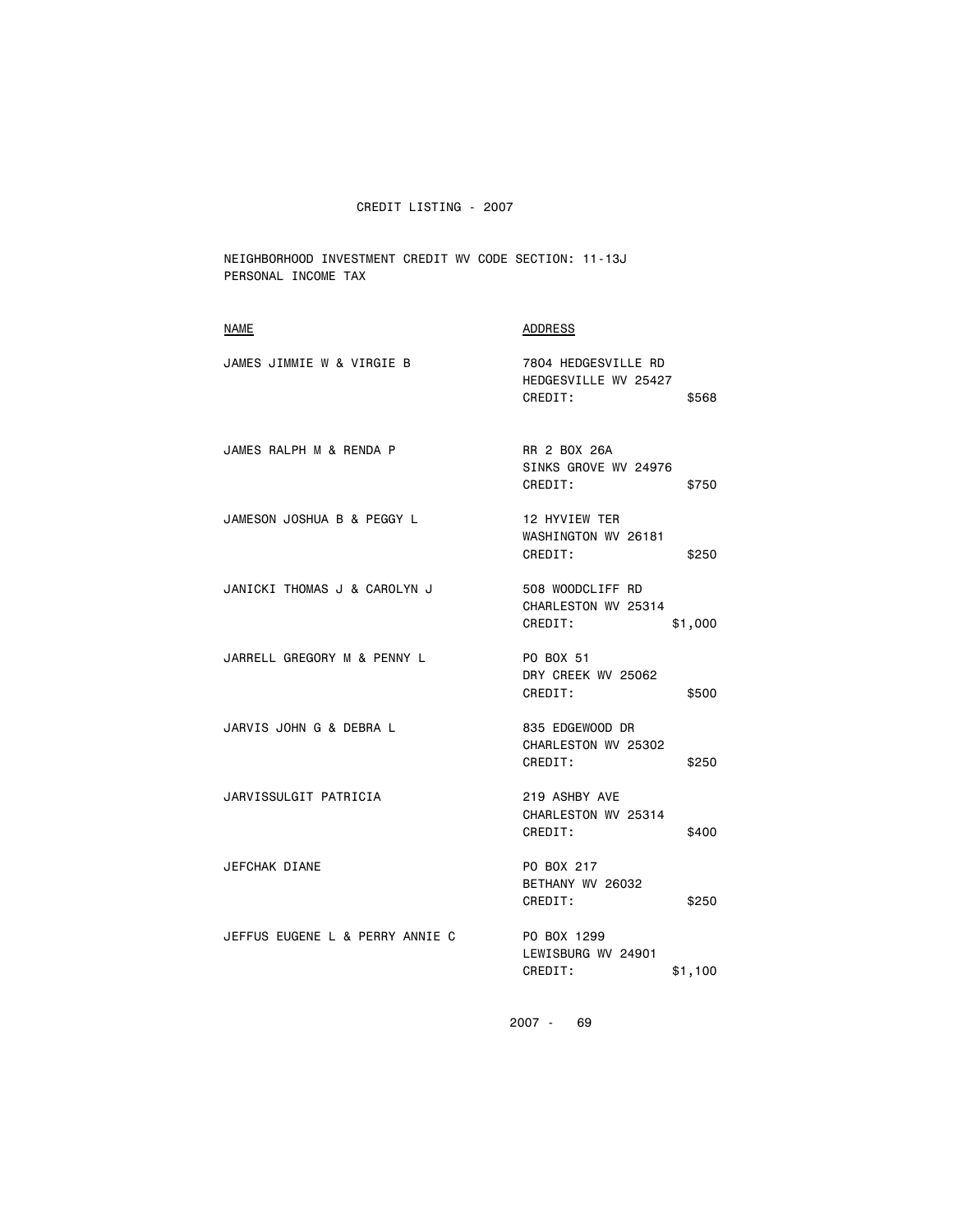NEIGHBORHOOD INVESTMENT CREDIT WV CODE SECTION: 11-13J PERSONAL INCOME TAX

| NAME                            | ADDRESS                                                               |
|---------------------------------|-----------------------------------------------------------------------|
| <b>JENKINSON MARK</b>           | 487 QUAINT SWAN DALE DR<br>MARTINSBURG WV 25404<br>CREDIT:<br>\$1,000 |
| JESSOP MICHAEL J & MARGARET A   | <b>24 CREIGHTON CT</b><br>MARTINSBURG WV 25404<br>CREDIT:<br>\$250    |
| JETT JOHN W & EDITH R           | 35 JETTS DR<br>FAIRMONT WV 26554<br>CREDIT:<br>\$250                  |
| JIMISON HOMER L & PHYLLIS M     | 61 SEQUOIA DR<br>HUNTINGTON WV 25705<br>CREDIT:<br>\$500              |
| JIVIDEN DAVID A & BETSY C       | 1782 NATIONAL RD<br>WHEELING WV 26003<br>CREDIT:<br>\$530             |
| JOHNSON C B & DOROTHY R         | 372 BRADLEY FOSTER DR<br>HUNTINGTON WV 25701<br>CREDIT:<br>\$250      |
| JOHNSON DAVID C & SUSAN C       | 81 OAKWOOD RD<br>HUNTINGTON WV 25701<br>CREDIT:<br>\$250              |
| JOHNSON GREGORY W & ELIZABETH M | ROUTE 2 BOX 172C<br>LEWISBURG WV 24901<br>CREDIT:<br>\$940            |
| JOHNSON LESLEY K & MARK R       | 139 HIDDEN VALLEY ESTS<br>SCOTT DEPOT WV 25560<br>CREDIT:<br>\$808    |
|                                 |                                                                       |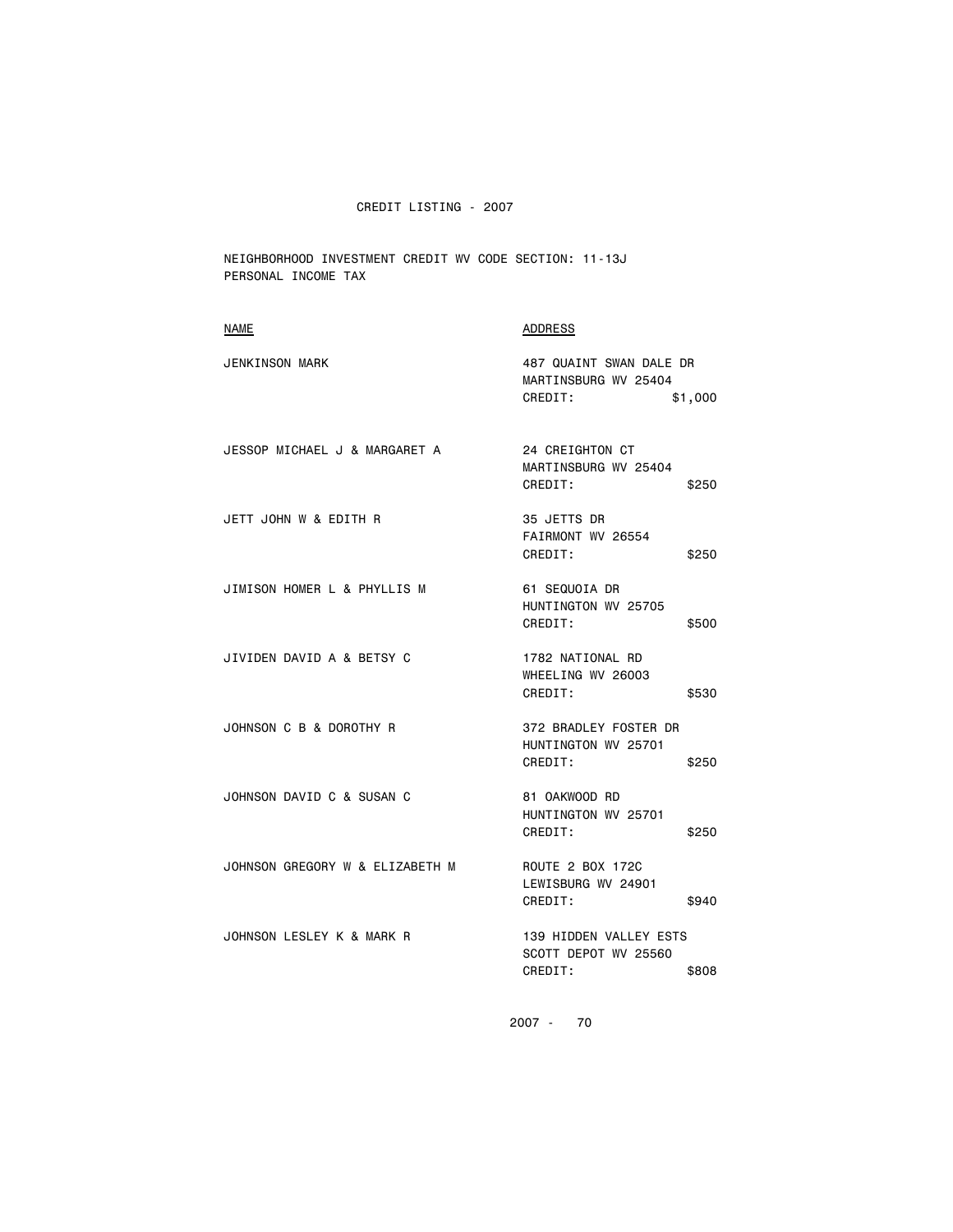NEIGHBORHOOD INVESTMENT CREDIT WV CODE SECTION: 11-13J PERSONAL INCOME TAX

| <b>NAME</b>                      | ADDRESS                                                          |
|----------------------------------|------------------------------------------------------------------|
| JOHNSON MICHAEL C & RAE J        | 51 KINWOOD DR<br>MILTON WV 25541<br>CREDIT:<br>\$1,250           |
| JOHNSON MICHAEL S & JENIFER L    | 514 RIDGEWOOD CT<br>HUNTINGTON WV 25701<br>CREDIT:<br>\$250      |
| JOHNSON ROBERT B & MARY M        | 1001 12TH AVE<br>HUNTINGTON WV 25701<br>CREDIT:<br>\$300         |
| JOHNSON SCOTT E & AMIE L         | 1572 NOTTINGHAM RD<br>CHARLESTON WV 25314<br>CREDIT:<br>\$1,212  |
| JONES BROUGH A & GATES GEORGIA L | PO BOX 1013<br>MILLERSVILLE MD 21108<br>CREDIT:<br>\$250         |
| JONES DANIEL B & DEBARR SARA L   | 998 LOUDEN HEIGHTS RD<br>CHARLESTON WV 25314<br>CREDIT:<br>\$250 |
| JONES JERRY L                    | 1300 FORMAN DR<br>MORGANTOWN WV 26508<br>CREDIT:<br>\$750        |
| JONES NANCY P                    | 213 TWELFTH AV<br>HUNTINGTON WV 25701<br>CREDIT:<br>\$253        |
| JONES OLEN E & PATTY G JR        | 26 KANAWHA TRL<br>LEWISBURG WV 24901<br>CREDIT:<br>\$1,100       |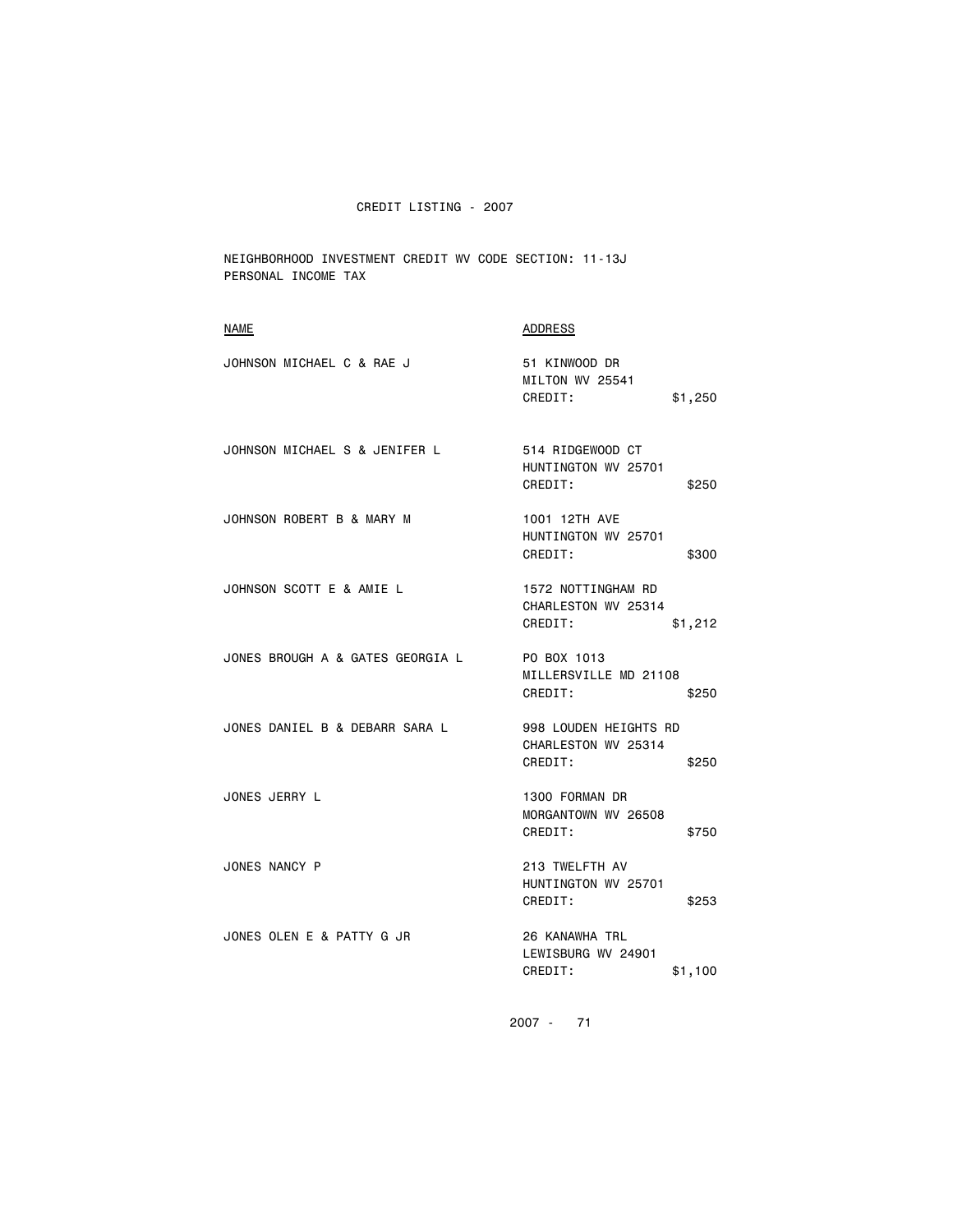NEIGHBORHOOD INVESTMENT CREDIT WV CODE SECTION: 11-13J PERSONAL INCOME TAX

| NAME                            | <b>ADDRESS</b>                                                |
|---------------------------------|---------------------------------------------------------------|
| JONES STANLEY B & JUDITH M      | PO BOX 1848<br>SHEPHERDSTOWN WV 25443<br>CREDIT:<br>\$1,750   |
| JONES STEPHEN M & KAREN R       | 118 SHOCKEY DR<br>HUNTINGTON WV 25701<br>CREDIT:<br>\$2,500   |
| JORDON ANDREW B & BECKY J       | 1 NORWOOD RD<br>CHARLESTON WV 25314<br>CREDIT:<br>\$750       |
| JORY STEPHEN G & JEAN A         | PO BOX 683<br>ELKINS WV 26241<br>CREDIT:<br>\$500             |
| JOSECK JEFFREY L & RUTH K       | 882 SHERWOOD RD<br>CHARLESTON WV 25314<br>CREDIT:<br>\$250    |
| JUDY THEODORE & BARBARA         | 322 BALDWIN ST<br>MORGANTOWN WV 26505<br>CREDIT:<br>\$250     |
| JUSTICE BETTY & MILLER DAVID B  | PO BOX 2101<br>CHARLESTON WV 25328<br>CREDIT:<br>\$250        |
| KANDORA PETER J & LYON PAMELA J | 496 TURNBERRY DR<br>CHARLES TOWN WV 25414<br>CREDIT:<br>\$500 |
| KANTOR ISAAC N & DORIS S        | PO BOX 727<br>BLUEFIELD WV 24701<br>CREDIT:<br>\$1,000        |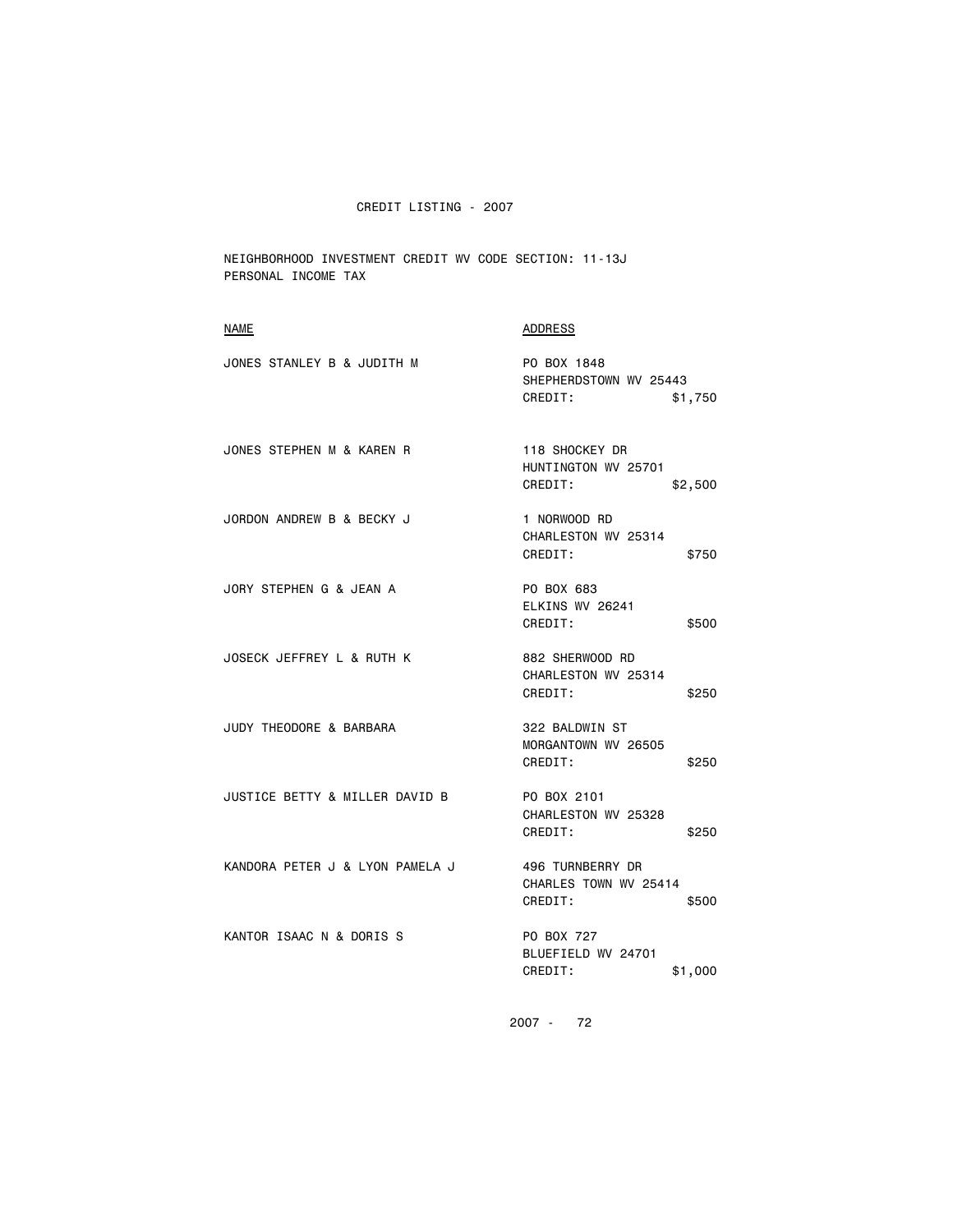NEIGHBORHOOD INVESTMENT CREDIT WV CODE SECTION: 11-13J PERSONAL INCOME TAX

| <b>NAME</b>                       | <b>ADDRESS</b>                                                    |
|-----------------------------------|-------------------------------------------------------------------|
| KARGES CRAIG J & CHARLOTTE A      | PO BOX 2006<br>WHEELING WV 26003<br>CREDIT:<br>\$250              |
| KEARNEY MARGARET M                | 1321 FAIRFIELD ST<br>MORGANTOWN WV 26505<br>CREDIT:<br>\$711      |
| <b>KEEL JAMES E</b>               | PO BOX 40<br>RIPPON WV 25441<br>CREDIT:<br>\$500                  |
| KEELEY JOHN P & IRENE M           | 316 BUCKHANNON AVE<br>CLARKSBURG WV 26301<br>CREDIT:<br>\$375     |
| KEELY ROBERT A & MARY E           | PO BOX 215<br>SCOTT DEPOT WV 25560<br>CREDIT:<br>\$250            |
| KEESEE SEAN T & AMY M             | 308 1/2 MAGNOLIA AVE<br>CLARKSBURG WV 26301<br>CREDIT:<br>\$2,501 |
| KELLER KARL J & STEVENS NANETTE N | PO BOX 1463<br>SHEPHERDSTOWN WV 25443<br>CREDIT:<br>\$250         |
| KELLY MICHAEL E                   | 1 WILLIAMSBURG CIR<br>WHEELING WV 26003<br>CREDIT:<br>\$637       |
| <b>KELLY ROSEMARY</b>             | 52 WILLIAMSBURG CIR<br>WHEELING WV 26003<br>CREDIT:<br>\$1,000    |
|                                   |                                                                   |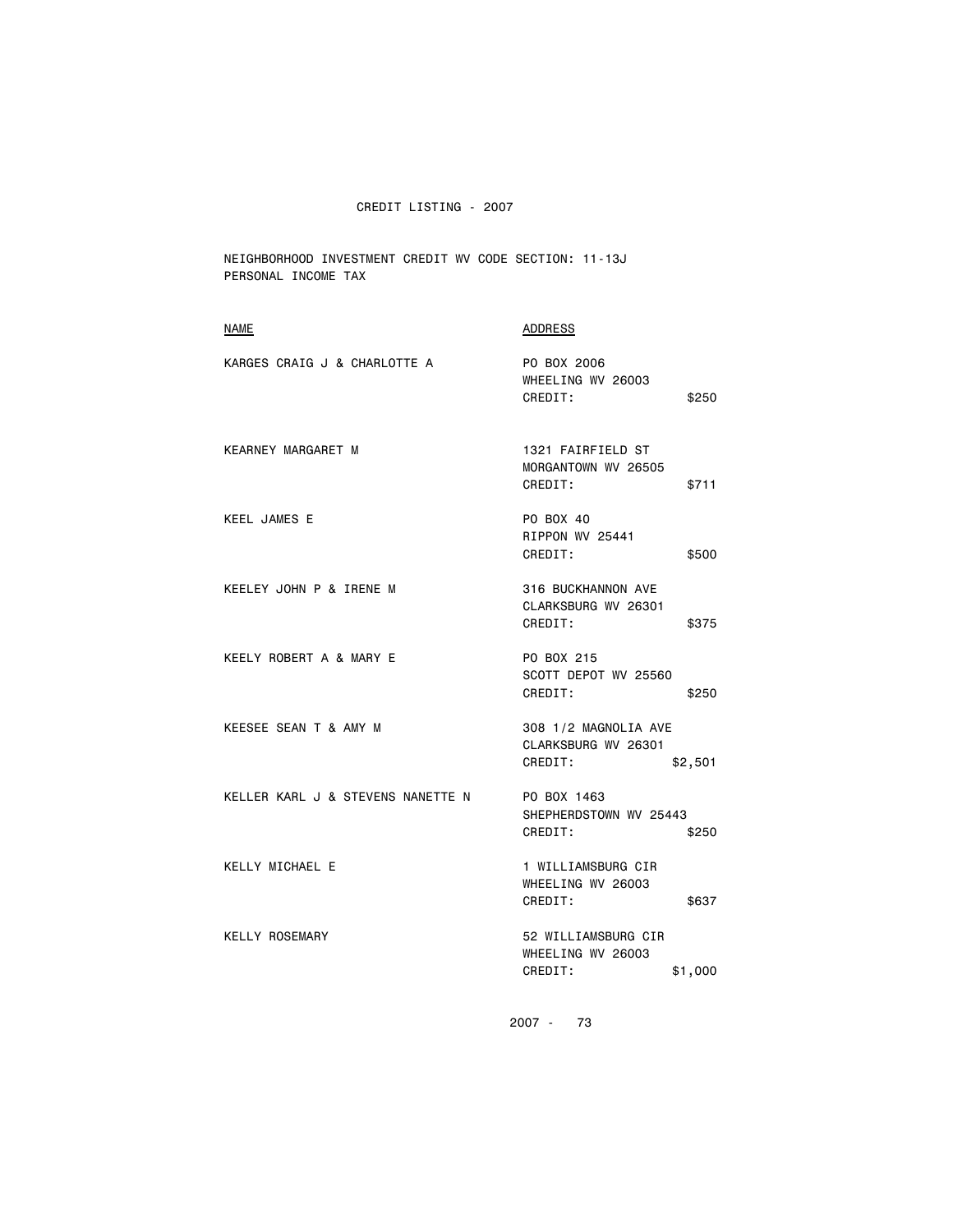NEIGHBORHOOD INVESTMENT CREDIT WV CODE SECTION: 11-13J PERSONAL INCOME TAX

| <b>NAME</b>                  | <b>ADDRESS</b>                                                    |
|------------------------------|-------------------------------------------------------------------|
| KELLY VIRGIL L & NANCYE N    | 709 HARPOLD AVE<br>RAVENSWOOD WV 26164<br>CREDIT:<br>\$500        |
| KENNEDY CARL L & JANE A      | 610 4TH AVE<br>MONTGOMERY WV 25136<br>CREDIT:<br>\$250            |
| KERR JAMES S & JO E          | PO BOX 68<br>HINTON WV 25951<br>CREDIT:<br>\$350                  |
| KETTERING ELIZABETH          | PO BOX 31<br>FAIRMONT WV 26555<br>CREDIT:<br>\$600                |
| <b>KEUP JENNIFER V</b>       | 50 WOODLAND PARK DR<br>PARKERSBURG WV 26104<br>CREDIT:<br>\$3,909 |
| KILCOLLIN MARK C & DEBRA L   | GENERAL DELIVERY<br><b>UNION WV 24983</b><br>CREDIT:<br>\$3,000   |
| KIMBLE ROBERT L & PATRICIA G | 155 BLAKE RIDGE DR<br>SCOTT DEPOT WV 25560<br>CREDIT:<br>\$250    |
| KINDER RAYMOND L & SHARON L  | 3348 NORTHFIELD DR<br>CHARLESTON WV 25312<br>CREDIT:<br>\$375     |
| KING ROBERT A & JO A         | 9 CRUMP ST<br>HUNTINGTON WV 25705<br>CREDIT:<br>\$500             |
|                              |                                                                   |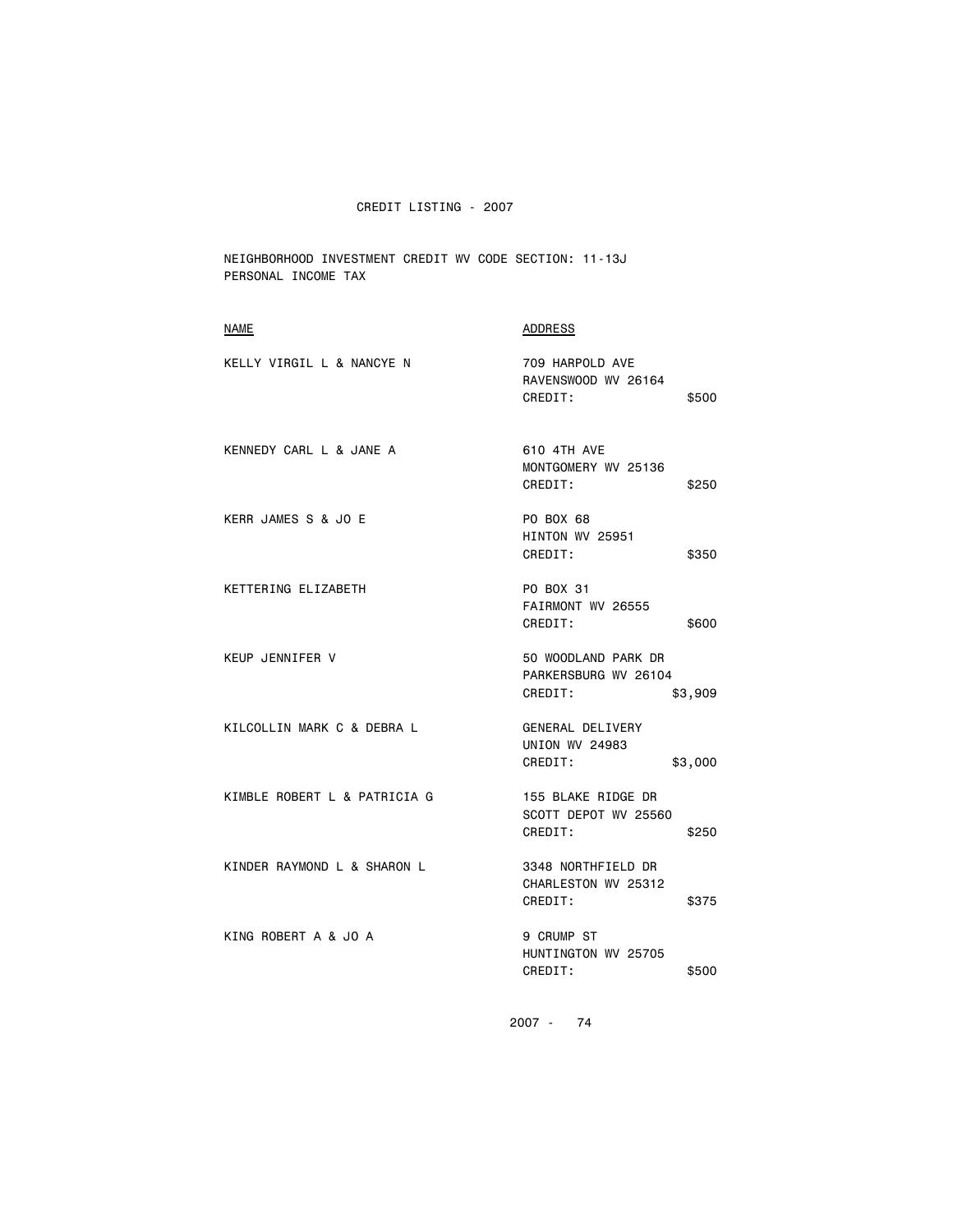NEIGHBORHOOD INVESTMENT CREDIT WV CODE SECTION: 11-13J PERSONAL INCOME TAX

| <b>NAME</b>                        | <b>ADDRESS</b>                                              |         |
|------------------------------------|-------------------------------------------------------------|---------|
| KIRBY DAVID P & SANDRA D           | 114 SOUTHBROOKE DR<br>HURRICANE WV 25526<br>CREDIT:         | \$1,988 |
| KIRBY KENNETH & JAN                | 821 11TH AVE<br>HUNTINGTON WV 25701<br>CREDIT:              | \$500   |
| KISER RALPH & SHIRLEY              | 4151 S ATLANTIC AVE<br>NEW SMYRNA BEACH FL 32169<br>CREDIT: | \$385   |
| KISSEL RICHARD P & ADAMS ROBERTA L | 1226 PINE GROVE RD<br>AMMA WV 25005<br>CREDIT:              | \$1,000 |
| KLEEMAN KENNETH & JOY K            | 1501 CLINTWOOD RD<br>CHARLESTON WV 25314<br>CREDIT:         | \$4,775 |
| KLINE RICHARD B & ANN              | 182 DRAFT LN<br>WHITE SULPHUR SPRINGS WV 24986<br>CREDIT:   | \$5,000 |
| KLING CHARLES W & ANNE C           | 2216 SURREY DR<br>MORGANTOWN WV 26505<br>CREDIT:            | \$1,041 |
| KLUG DENISE D                      | 11 ROCKLEDGE RD<br>WHEELING WV 26003<br>CREDIT:             | \$250   |
| KNODE ANN T                        | PO BOX 3632<br>SHEPHERDSTOWN WV 25443<br>CREDIT:            | \$430   |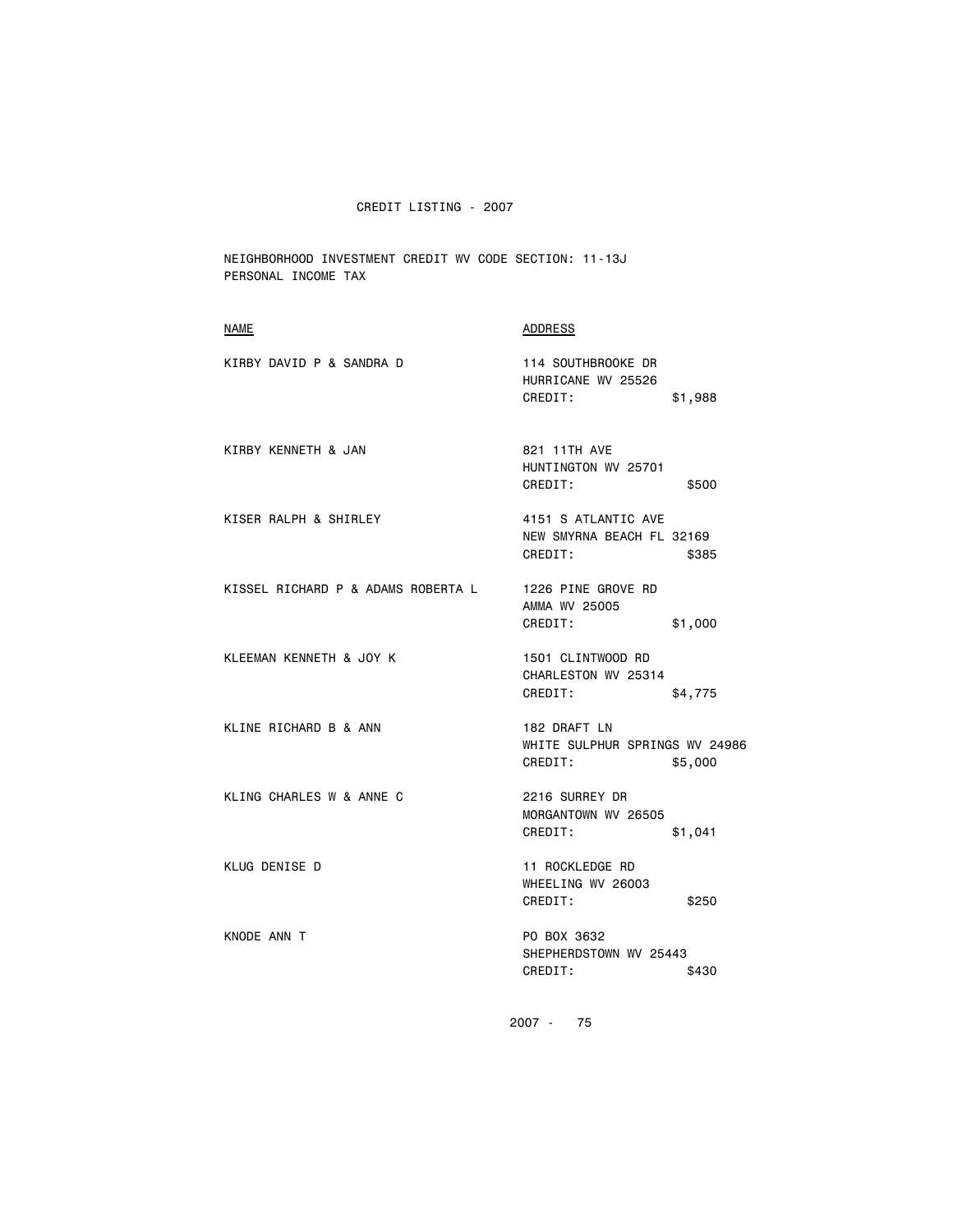NEIGHBORHOOD INVESTMENT CREDIT WV CODE SECTION: 11-13J PERSONAL INCOME TAX

| <b>NAME</b>                    | <b>ADDRESS</b>                                                |
|--------------------------------|---------------------------------------------------------------|
| KNUDSEN KNUD D                 | 136 KEARNS ST<br>LEWISBURG WV 24901<br>CREDIT:<br>\$2,500     |
| KOPELMAN LARRY G & MARY C      | 1 FAIRWAY DR<br>SOUTH CHARLESTON WV 25309<br>CREDIT:<br>\$250 |
| KOSTAS GEORGE & ELIZABETH      | 305 STRATTON ST<br>LOGAN WV 25601<br>CREDIT:<br>\$2,727       |
| KRAFCZYK THEODORE L & JOANNA T | PO BOX 702<br>MORGANTOWN WV 26507<br>CREDIT:<br>\$719         |
| <b>KREBS EUNICE S</b>          | PO BOX 213<br>CHARLESTON WV 25321<br>CREDIT:<br>\$500         |
| KREINIK JERRY M & ESTELLE S    | 13801 YORK RD<br>COCKEYSVILLE MD 21030<br>CREDIT:<br>\$300    |
| KRISHNAN RADHA K & PREMA R     | 247 RIDGECREST RD<br>BLUEFIELD WV 24701<br>CREDIT:<br>\$4,000 |
| KURY PEGGY N                   | 5302 1ST AVE<br>VIENNA WV 26105<br>CREDIT:<br>\$2,500         |
| KURYLA WILLIAM C & ARLENE B    | 200 BATTENFARM RD<br>RIPLEY WV 25271<br>CREDIT:<br>\$1,660    |
|                                |                                                               |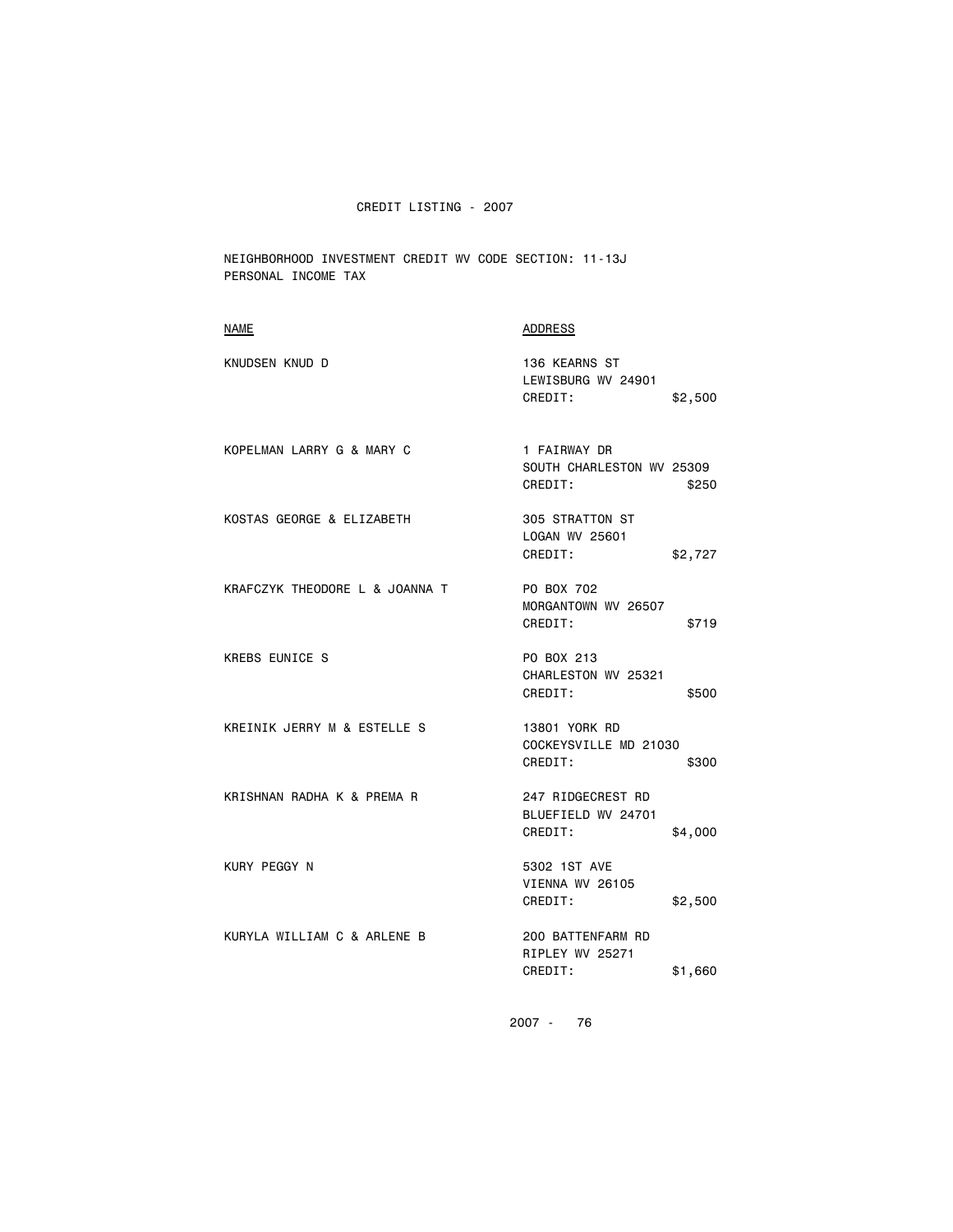NEIGHBORHOOD INVESTMENT CREDIT WV CODE SECTION: 11-13J PERSONAL INCOME TAX

| <b>NAME</b>                       | <b>ADDRESS</b>                                                |
|-----------------------------------|---------------------------------------------------------------|
| KUSIC JOSEPHINE                   | 3900 MAIN ST<br>WEIRTON WV 26062<br>CREDIT:<br>\$7,000        |
| KUSIC SAMUEL & LESLIE             | 12 VISTA AVE<br>WHEELING WV 26003<br>CREDIT:<br>\$1,000       |
| LACY BARBARA A                    | 5915 STARLING DR<br>CHARLESTON WV 25306<br>CREDIT:<br>\$1,000 |
| LAFFERTY GLADYS I                 | 100 DAVIS DR<br>BECKLEY WV 25801<br>CREDIT:<br>\$5,000        |
| LAFOLLETTE LATELLE & AMYKIRST IV  | PO BOX 2068<br>CHARLESTON WV 25327<br>CREDIT:<br>\$750        |
| LAFON LUTHER L & EVELYN R         | 1 KIT RD<br>CHARLESTON WV 25304<br>CREDIT:<br>\$500           |
| LAMBERT HENRY S & CAROLYN G JR    | 1708 CHESTNUT ST<br>KENOVA WV 25530<br>CREDIT:<br>\$1,493     |
| LAMBRIGHT ANNE W & KNOPP STEVEN J | 253 OWL ROCK RD<br>WALTON WV 25286<br>CREDIT:<br>\$250        |
| LANCE DOUGLAS & ROBERTA L         | 27 HOMEWOOD DR<br>CHARLES TOWN WV 25414<br>CREDIT:<br>\$500   |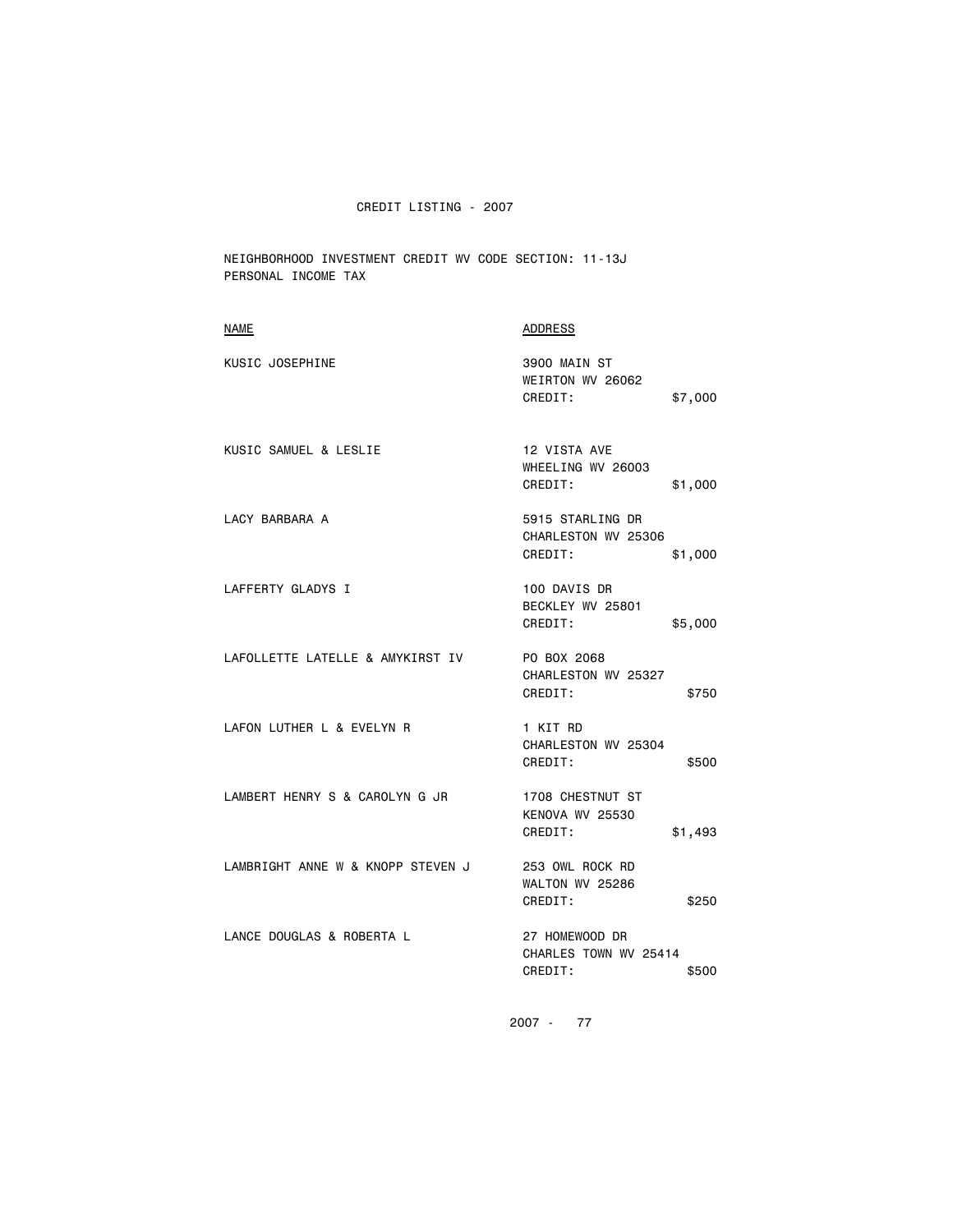NEIGHBORHOOD INVESTMENT CREDIT WV CODE SECTION: 11-13J PERSONAL INCOME TAX

| <b>NAME</b>                  | <b>ADDRESS</b>                                                  |
|------------------------------|-----------------------------------------------------------------|
| LANDERS JOHN T & CATHERINE C | 333 10TH AVE<br>HUNTINGTON WV 25701<br>CREDIT:<br>\$471         |
| LANDIS SUSAN S               | 1221 LAKE DR<br>DANIELS WV 25832<br>CREDIT:<br>\$500            |
| LANE JAMES W & JESSICA M     | 4007 STAUNTON AVE SE<br>CHARLESTON WV 25304<br>CREDIT:<br>\$250 |
| LANE THOMAS & JEAN S         | PO BOX 1386<br>CHARLESTON WV 25325<br>CREDIT:<br>\$1,863        |
| LANHAM CHARLES C & LILLY S   | 1003 SIMPSON PL<br>POINT PLEASANT WV 25550<br>CREDIT:<br>\$500  |
| LANSDALE CAROLYN M           | 5950 MAHOOD DR<br>HUNTINGTON WV 25705<br>CREDIT:<br>\$1,531     |
| LANTZ GEORGE E               | 403 45TH PL<br>VIENNA WV 26105<br>CREDIT:<br>\$250              |
| LAREW GLENN C & JARRELL S    | 149 MEADOW VIEW LN<br>MORGANTOWN WV 26508<br>CREDIT:<br>\$750   |
| LARSON CARL S                | 22 CHESTNUT DR<br>BECKLEY WV 25801<br>CREDIT:<br>\$7,500        |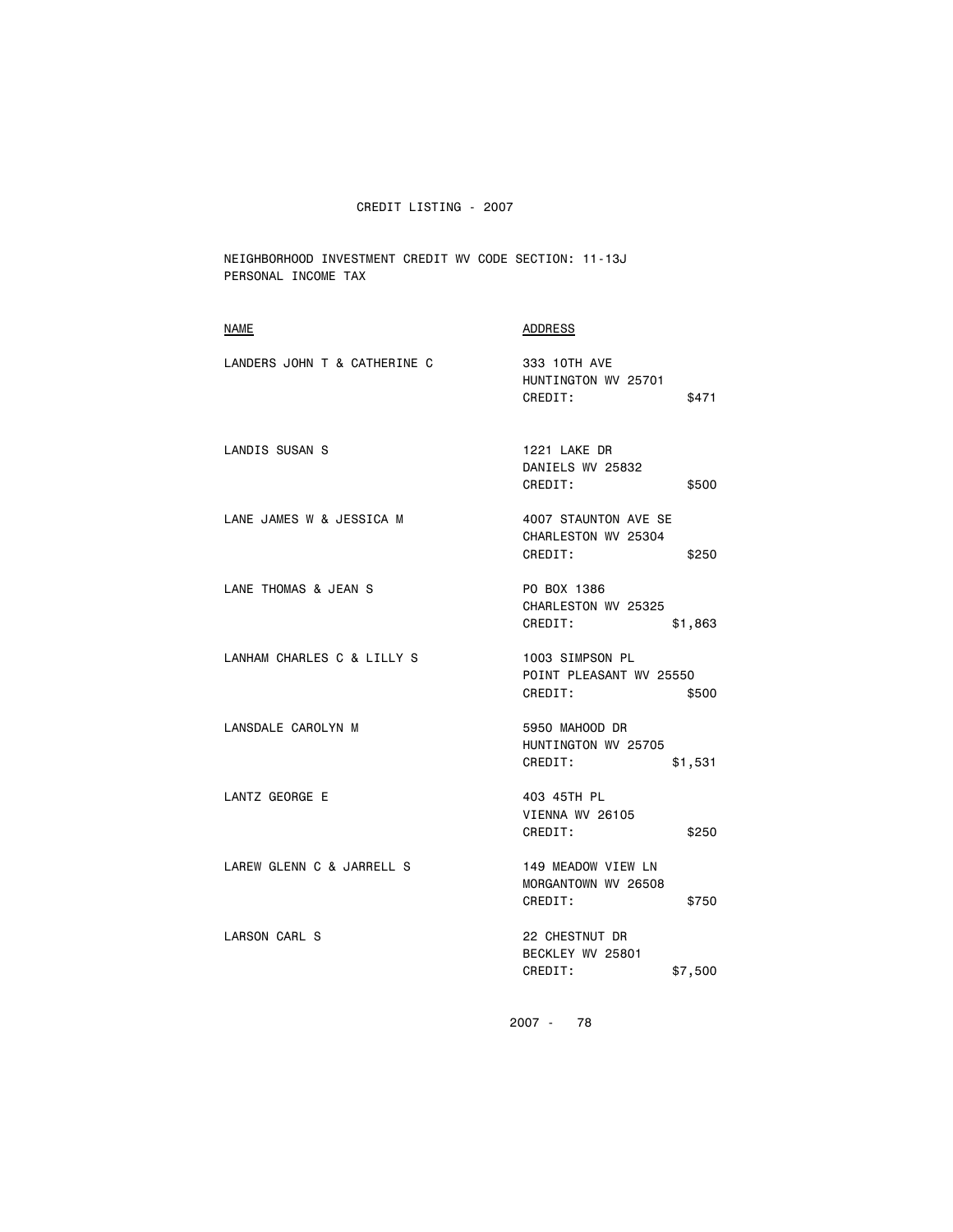NEIGHBORHOOD INVESTMENT CREDIT WV CODE SECTION: 11-13J PERSONAL INCOME TAX

| <b>NAME</b>                     | <b>ADDRESS</b>                                                    |
|---------------------------------|-------------------------------------------------------------------|
| LAUGHLIN WILLIAM M & LOIS M     | 3 PHEASANT DR<br>FAIRMONT WV 26554<br>CREDIT:<br>\$3,662          |
| <b>LAURENSON TRUDY</b>          | HC 67 BOX 521A<br>RENICK WV 24966<br>CREDIT:<br>\$250             |
| LAURITA JAMES & BEVERLY A       | 28 KEENER RD<br>MORGANTOWN WV 26508<br>CREDIT:<br>\$500           |
| LAURITA REBECCA L & JAMES L     | 2367 GRAFTON RD<br>MORGANTOWN WV 26508<br>CREDIT:<br>\$2,500      |
| LAVERY GERALD I & JOAN E        | 4612 7TH AVE<br>VIENNA WV 26105<br>CREDIT:<br>\$5,000             |
| LAW JAMES L & MARTHA A          | 1216 BELL RUN RD<br>FAIRMONT WV 26554<br>CREDIT:<br>\$1,000       |
| LAWRENCE-BERRY SHIRLEY A        | 514 MARKET ST<br>PARKERSBURG WV 26101<br>CREDIT:<br>\$5,250       |
| LEADBETTER ROBERT L & ELOUISE H | 206 MARIEL WAY<br>CHARLESTON WV 25311<br>CREDIT:<br>\$250         |
| LEDBETTER DENNIS C & CHERYL H   | 2150 PRESIDENTIAL DR<br>CHARLESTON WV 25314<br>CREDIT:<br>\$1,500 |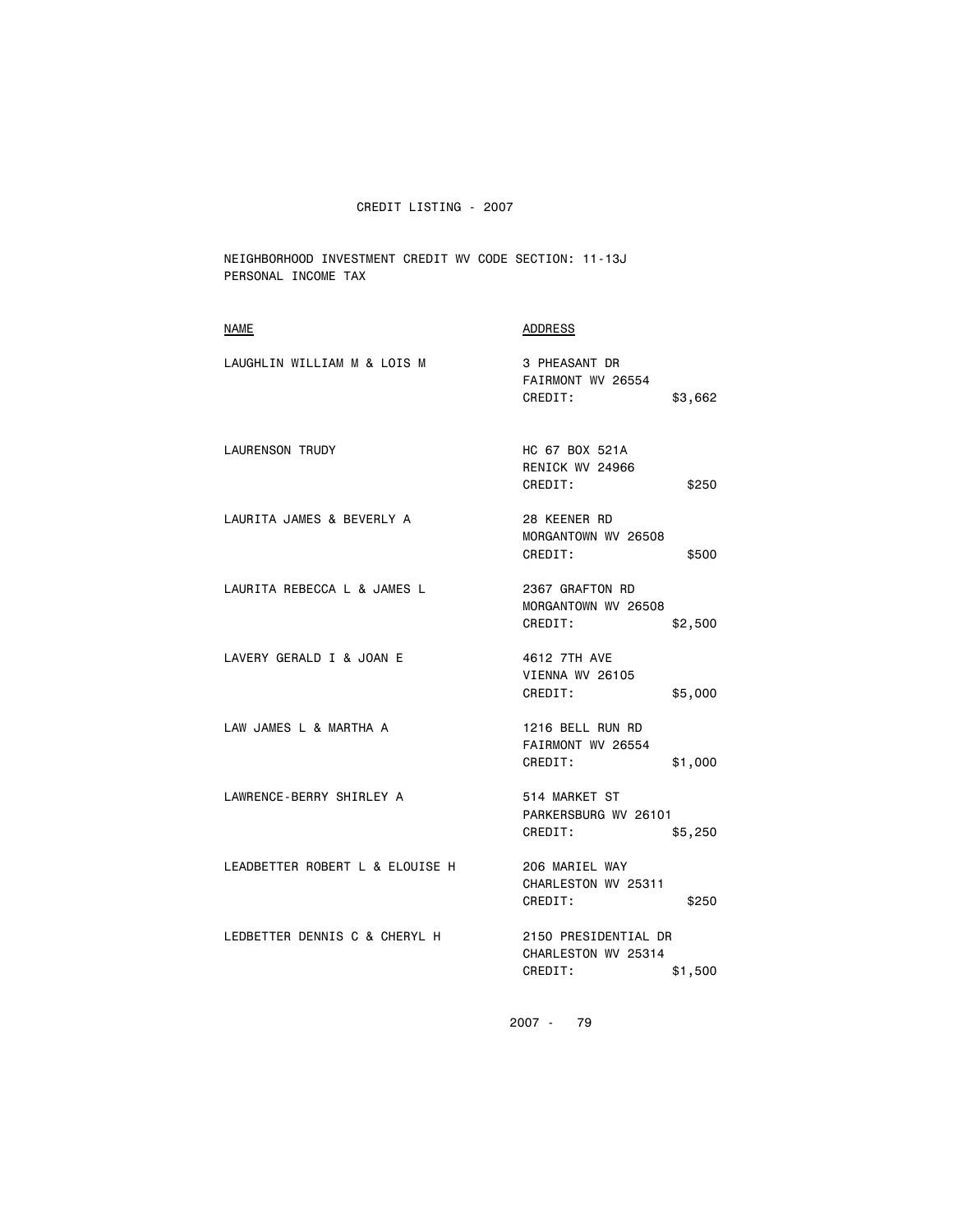NEIGHBORHOOD INVESTMENT CREDIT WV CODE SECTION: 11-13J PERSONAL INCOME TAX

| <b>NAME</b>                         | <b>ADDRESS</b>                                                  |
|-------------------------------------|-----------------------------------------------------------------|
| LEDFORD RICHARD & JOYCE             | 336 LEDFORD MOUNTAIN RD<br><b>KENNA WV 25248</b>                |
|                                     | CREDIT:<br>\$500                                                |
| LEIZEAR SAMUEL J                    | 309 WAGNER RD<br>MORGANTOWN WV 26501<br>CREDIT:<br>\$217        |
| LEPANTO PHILIP B & REBECCA S        | 109 RIDGEWOOD RD<br>HUNTINGTON WV 25701<br>CREDIT:<br>\$744     |
| LESTER KATHRYN & SYLVESTER ROBERT H | 3705 VIRGINIA AVE SE<br>CHARLESTON WV 25304<br>CREDIT:<br>\$250 |
| LESTER PAULINE F                    | 915 BREEZEMONT DR<br>CHARLESTON WV 25302<br>CREDIT:<br>\$250    |
| LEVINE JERRY A & PHOEBE M           | 511 51ST ST SE<br>CHARLESTON WV 25304<br>CREDIT:<br>\$250       |
| LEWIS LOWELL T & SUE E              | 4 KINWOOD DR<br>MILTON WV 25541<br>CREDIT:<br>\$500             |
| LIBERATORE MARIO P & JUDALINE J     | 902 MAIN ST<br>POINT PLEASANT WV 25550<br>CREDIT:<br>\$500      |
| LIGHTNER RICHARD H & KIMBERLEY M    | 7 COUNTRYVIEW EST<br>WINFIELD WV 25213<br>CREDIT:<br>\$500      |
|                                     |                                                                 |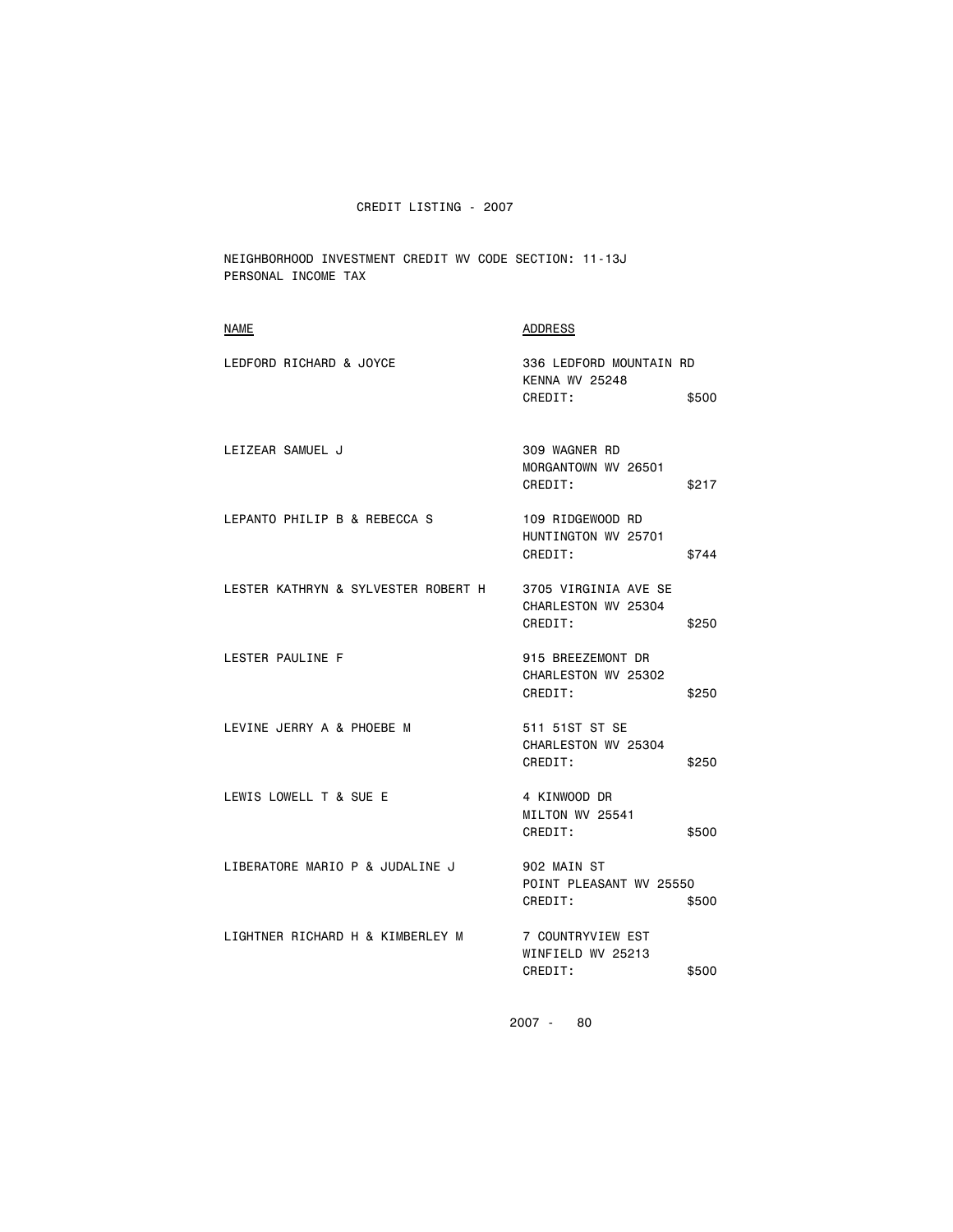NEIGHBORHOOD INVESTMENT CREDIT WV CODE SECTION: 11-13J PERSONAL INCOME TAX

| <b>NAME</b>                        | <b>ADDRESS</b>                                       |       |
|------------------------------------|------------------------------------------------------|-------|
| LILLEY GEORGE W & GRANT MAVIS E JR | 173 POPLAR DR<br>MORGANTOWN WV 26505<br>CREDIT:      | \$250 |
| LINDEN ALAN S                      | 144 RUNNYMEADE RD<br>BUNKER HILL WV 25413<br>CREDIT: | \$29  |
| LINDLEY JAMES A & EDITH A          | 107-W 8TH ST<br>WILLIAMSTOWN WV 26187<br>CREDIT:     | \$37  |
| LINDSAY KENNETH J & STACY L III    | 1 CONNIE LN<br>WINFIELD WV 25213<br>CREDIT:          | \$250 |
| LINSENMEYER JAMES & KATHLEEN       | 573 CALEDONIA DR<br>MARTINSBURG WV 25405<br>CREDIT:  | \$250 |
| LIPSCOMB REGINIA S                 | 107 LINCOLN AVE<br>DUNBAR WV 25064<br>CREDIT:        | \$500 |
| LIPTON JOSHUA                      | HC 68 BOX 71<br>FRIARS HILL WV 24938<br>CREDIT:      | \$250 |
| LIVELY ARNOLD D & MILDRED E        | 1460 MAIN STREET<br>PRINCETON WV 24740<br>CREDIT:    | \$500 |
| LLOYD BETTY J                      | 800 ASSOCIATION DR<br>CHARLESTON WV 25311<br>CREDIT: | \$250 |
|                                    |                                                      |       |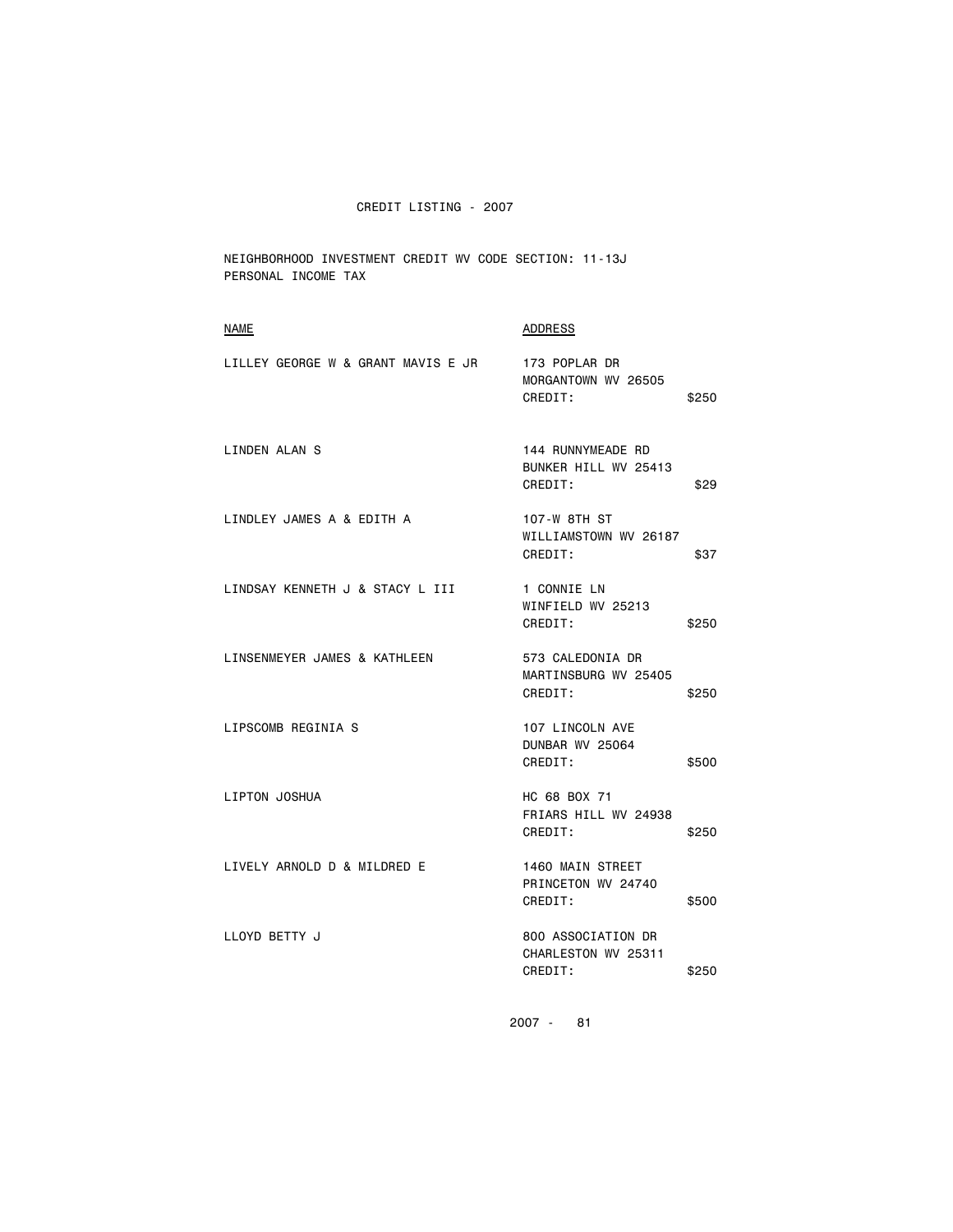NEIGHBORHOOD INVESTMENT CREDIT WV CODE SECTION: 11-13J PERSONAL INCOME TAX

| <b>NAME</b>                                         | ADDRESS                                                            |
|-----------------------------------------------------|--------------------------------------------------------------------|
| LOBELLO LEONARD V                                   | 10 BUSH AVE<br>PHILIPPI WV 26416<br>CREDIT:<br>\$587               |
| LONG JERRY D & JUDITH                               | 302 CHURCH ST<br>LEWISBURG WV 24901<br>CREDIT:<br>\$575            |
| LONG JOSEPH A & JULIA H                             | 85 FLAT TOP LAKE RD<br><b>GHENT WV 25843</b><br>CREDIT:<br>\$1,000 |
| LORENSEN CHARLES O & PAMELA M                       | 1625 RIDGEVIEW RD<br>CHARLESTON WV 25314<br>CREDIT:<br>\$250       |
| LOVEJOY CHAD S & SARA R                             | 186 GRAYSTONE DR<br>HUNTINGTON WV 25701<br>CREDIT:<br>\$1,018      |
| LOWMAN RICHARD R & FILES MELANIIII 605 S RALEIGH ST | MARTINSBURG WV 25401<br>CREDIT:<br>\$250                           |
| MABE LEROY                                          | RR 4 BOX 75<br>BLUEFIELD WV 24701<br>CREDIT:<br>\$250              |
| MACDONALD RANDOLPH R & SUSAN J                      | PO BOX 209<br>SHEPHERDSTOWN WV 25443<br>CREDIT:<br>\$500           |
| MACK CHRIS A & BETH E                               | HC 36 BOX 384B<br>CHARLESTON WV 25306<br>CREDIT:<br>\$494          |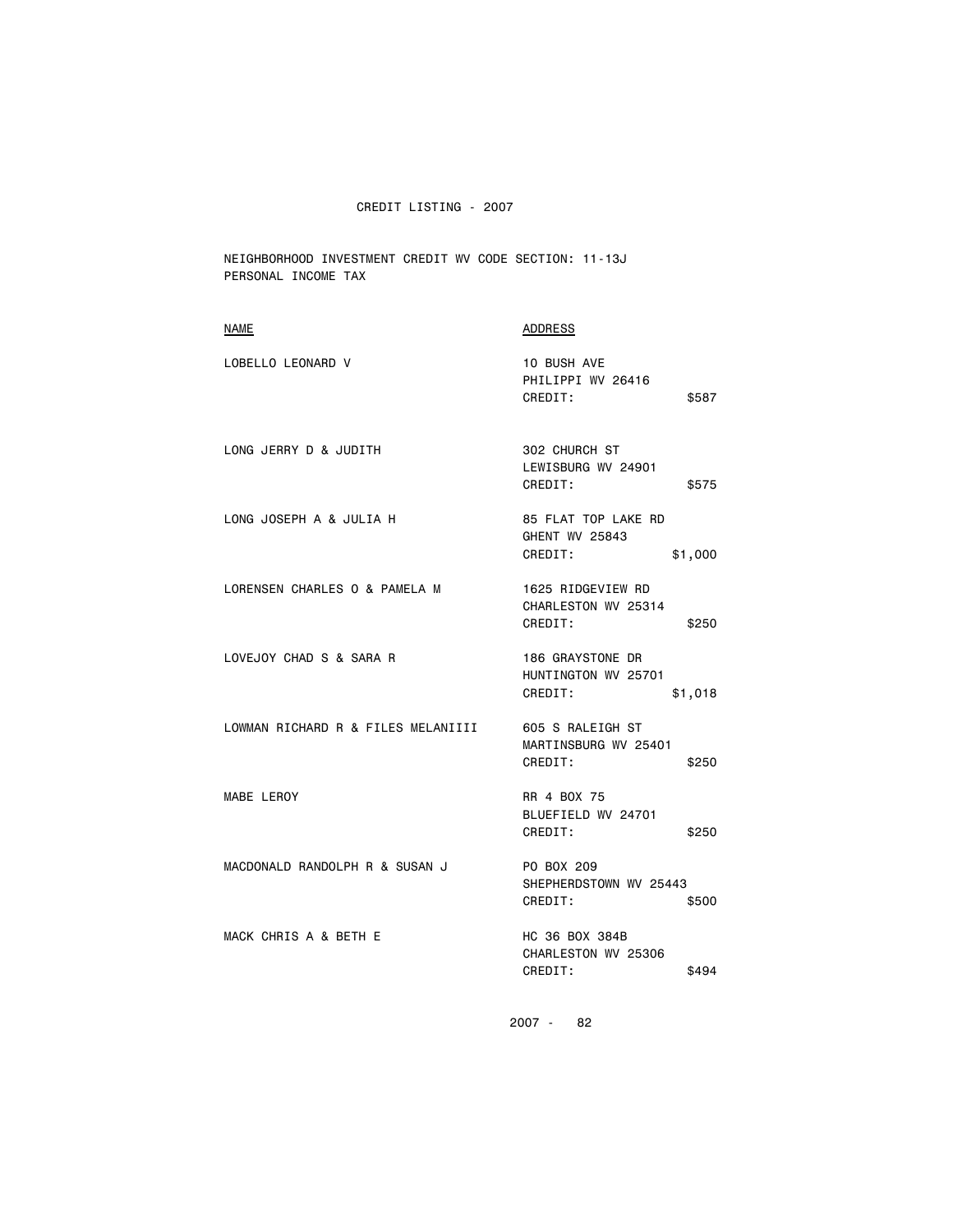NEIGHBORHOOD INVESTMENT CREDIT WV CODE SECTION: 11-13J PERSONAL INCOME TAX

| <b>NAME</b>                         | <b>ADDRESS</b>                                                      |
|-------------------------------------|---------------------------------------------------------------------|
| MAHOOD MABEL V                      | 1228 AIGISTA ST<br>BLUEFIELD WV 24701<br>CREDIT:<br>\$750           |
| MAIER EDWARD H & SUSAN R            | 2878 ALEX MCKAY PL<br>SARASOTA FL 34240<br>CREDIT:<br>\$2,000       |
| MAJESTRO PHILIP M & ROSE M          | 620 BURKEWOOD PL<br>CHARLESTON WV 25314<br>CREDIT:<br>\$333         |
| MAJESTRO TONY C & PRUDENCE G        | 620 BURKEWOOD PL<br>CHARLESTON WV 25314<br>CREDIT:<br>\$250         |
| MAJUMDER RANJIT K & INDIRA          | 1189 PINEVIEW DRIVE SU E<br>MORGANTOWN WV 26505<br>CREDIT:<br>\$250 |
| MANCHESTER JOHN M & CONSTANCE P     | 413 FRAZIER ST<br>LEWISBURG WV 24901<br>CREDIT:<br>\$250            |
| MANCHIN TIMOTHY J & STEVENS SUSAN L | 1543 FAIRMONT AVE<br>FAIRMONT WV 26554<br>CREDIT:<br>\$250          |
| MANN KIMBERLY G                     | 103 MAGNOLIA LN<br>DANIELS WV 25832<br>CREDIT:<br>\$581             |
| MANSOUR MICHAEL L & MELANIE A       | 123 FAIRFAX DR<br>HUNTINGTON WV 25705<br>CREDIT:<br>\$250           |
|                                     |                                                                     |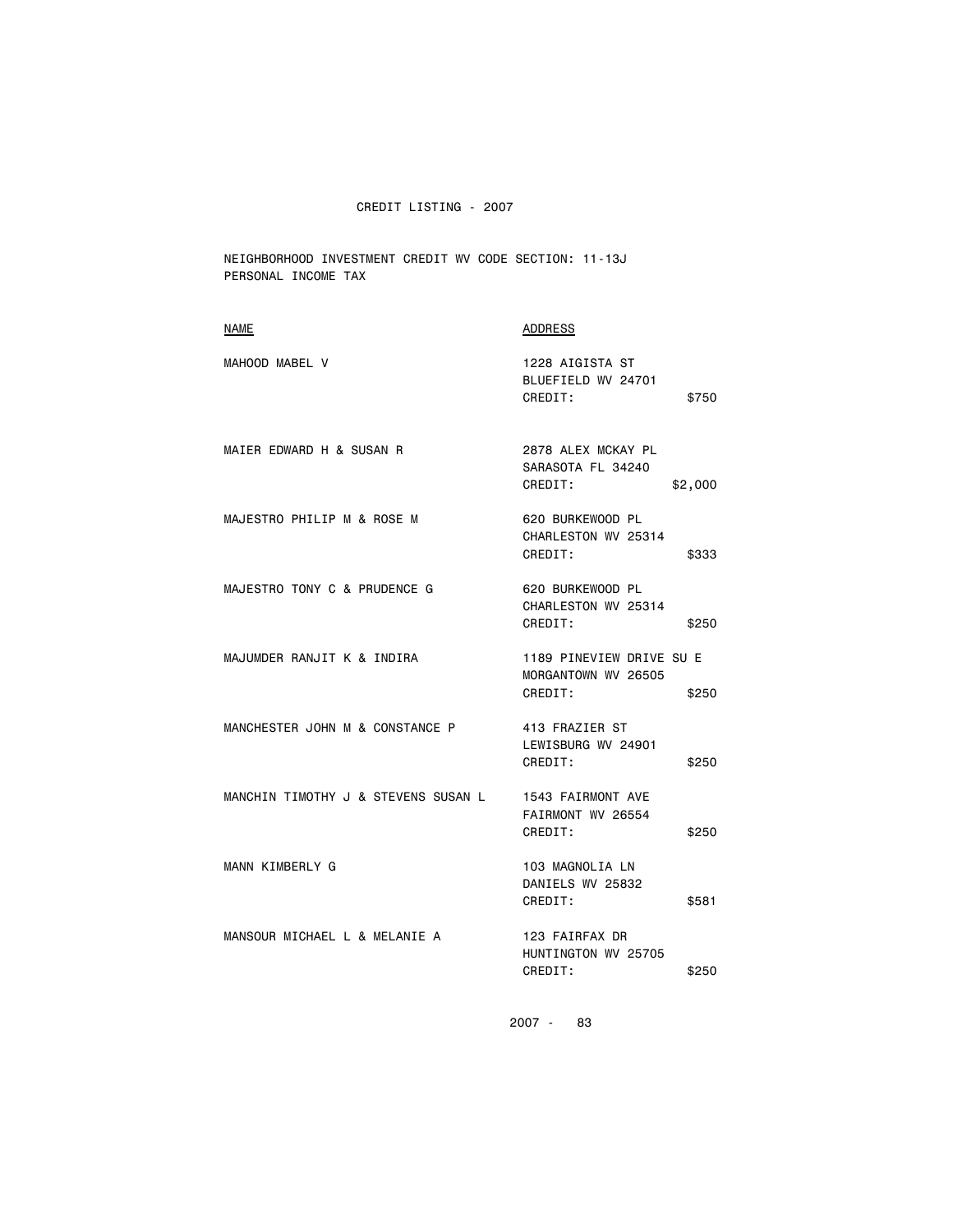NEIGHBORHOOD INVESTMENT CREDIT WV CODE SECTION: 11-13J PERSONAL INCOME TAX

| <b>NAME</b>               | <b>ADDRESS</b>                                                    |
|---------------------------|-------------------------------------------------------------------|
| MANZO JOSEPH T & SHARON L | PO BOX 299<br>ATHENS WV 24712<br>CREDIT:<br>\$250                 |
| MAPLES INA L              | 100 DAVIS DR<br>BECKLEY WV 25801<br>\$250<br>CREDIT:              |
| MARKUN FRANK & MILAGROS   | 37 WOODHAVEN DR<br>HUNTINGTON WV 25701<br>CREDIT:<br>\$250        |
| MARLAND MELISSA K         | 718 LOWER DONNALLY RD<br>CHARLESTON WV 25304<br>CREDIT:<br>\$250  |
| MARLIN GARY U & LINDA C   | 116 COLUMBUS ST<br>MORGANTOWN WV 26501<br>CREDIT:<br>\$250        |
| <b>MARLOW JUDITH K</b>    | 116 BEECHWOOD DR<br>NEW MARTINSVILLE WV 26155<br>CREDIT:<br>\$250 |
| MAROCKIE HENRY & MARY     | 23 POPLAR AVE<br>WHEELING WV 26003<br>CREDIT:<br>\$500            |
| MARSH JOSEPH F JR         | PO BOX 734<br>ATHENS WV 24712<br>CREDIT:<br>\$4,186               |
| MARTIN EDWARD C & JULIE S | 2 RAE PL<br>CHARLESTON WV 25314<br>CREDIT:<br>\$500               |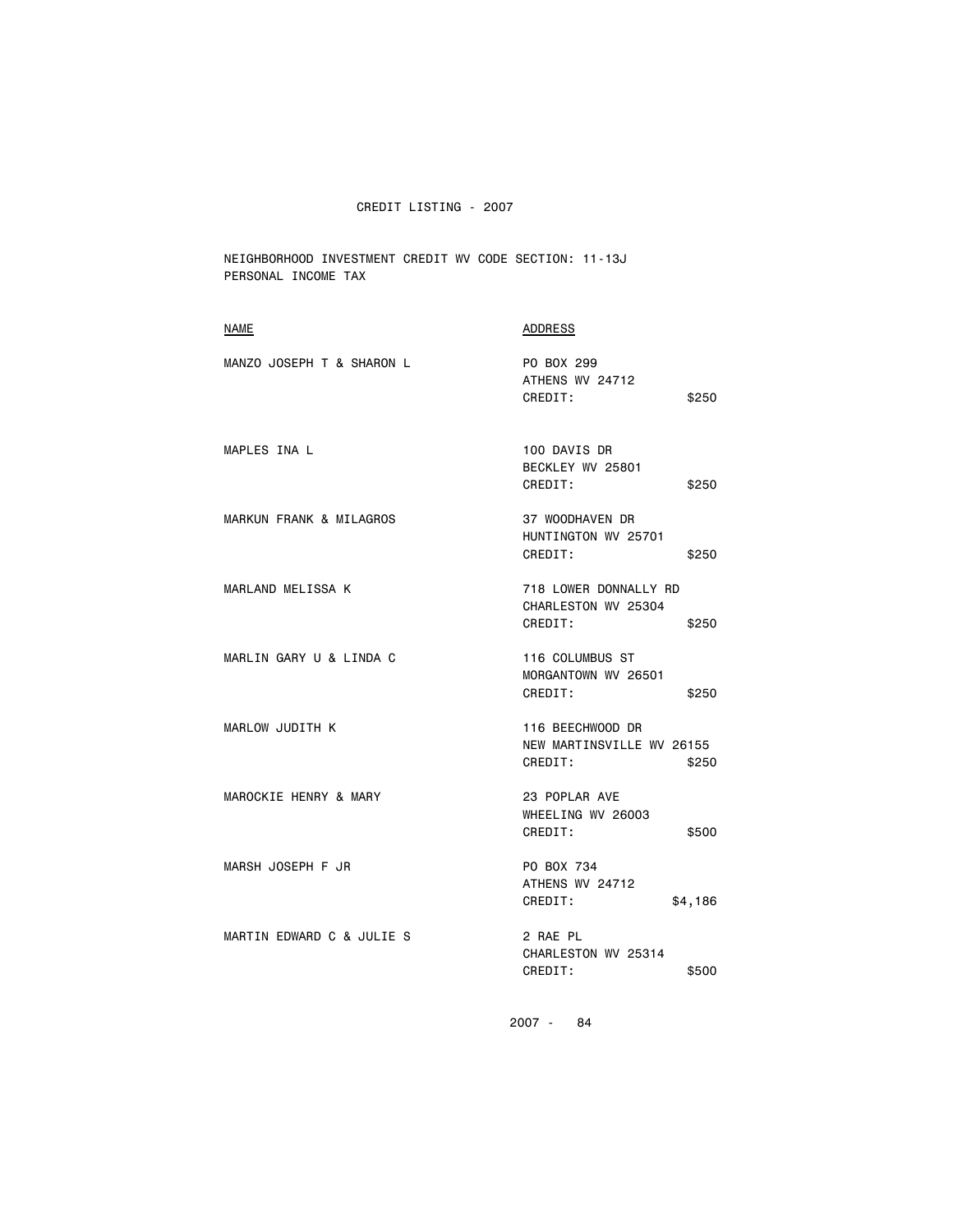NEIGHBORHOOD INVESTMENT CREDIT WV CODE SECTION: 11-13J PERSONAL INCOME TAX

| NAME                              | <b>ADDRESS</b>                                                |
|-----------------------------------|---------------------------------------------------------------|
| MARTIN RANDY L & MARIAN LISA YOKE | 2903 FAIRVIEW AVE<br>PARKERSBURG WV 26104<br>CREDIT:<br>\$350 |
| MARTIN WILLIAM D & GLORIA JR      | 211 CHESTNUT ST<br>LEWISBURG WV 24901<br>CREDIT:<br>\$1,071   |
| MARTINDALE JOHN D & LANA          | PO BOX 434<br>SUMMERSVILLE WV 26651<br>CREDIT:<br>\$500       |
| MASHBURN THOMPSON A & LOUISE T JR | PO BOX 206<br>LEWISBURG WV 24901<br>CREDIT:<br>\$531          |
| MASON PHILIP R & MARIE S          | 730 MT VERNON AV<br>FAIRMONT WV 26554<br>CREDIT:<br>\$1,000   |
| MATHENEY JAMES R & SARA M         | 710 BRIDGE RD<br>CHARLESTON WV 25314<br>CREDIT:<br>\$500      |
| MAY DONNA J                       | RR 1 BOX 298<br>PRICHARD WV 25555<br>CREDIT:<br>\$1,000       |
| MAYS ALBERT V & CONNIE S          | 43 HILLSDALE CIR<br>SCOTT DEPOT WV 25560<br>CREDIT:<br>\$250  |
| MCCAIN JAMES H & FRANKIE S        | 1987 PARKWOOD RD<br>CHARLESTON WV 25314<br>CREDIT:<br>\$500   |
|                                   |                                                               |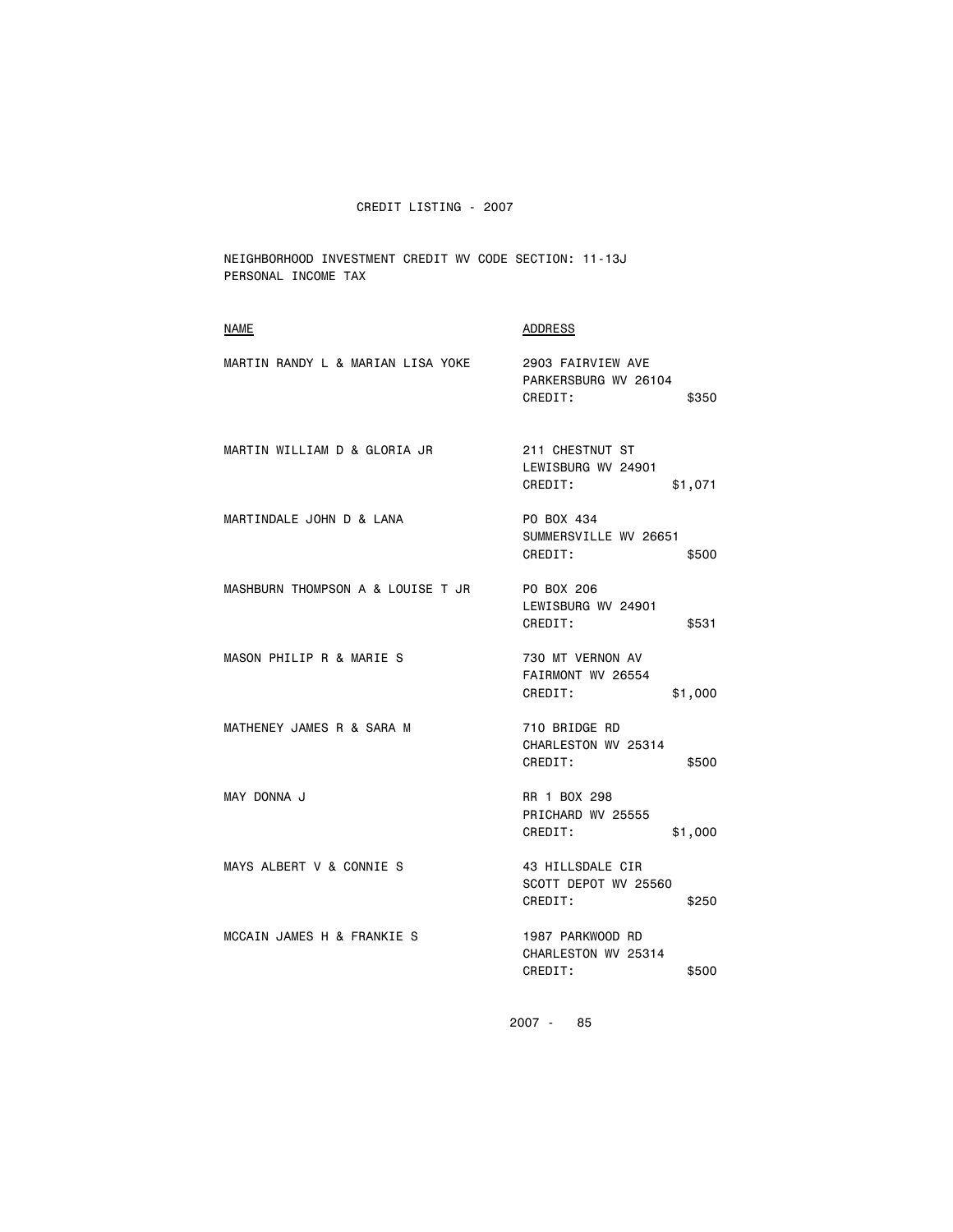NEIGHBORHOOD INVESTMENT CREDIT WV CODE SECTION: 11-13J PERSONAL INCOME TAX

| NAME                               | ADDRESS                                                          |
|------------------------------------|------------------------------------------------------------------|
| MCCARTY THOMAS L & LETA L          | 1707 WASH AV<br>PARKERSBURG WV 26101<br>CREDIT:<br>\$2,000       |
| MCCLAUGHERTY SALLIE F              | <b>3 BENDCREST PL</b><br>CHARLESTON WV 25314<br>CREDIT:<br>\$500 |
| MCCLELLAND JAMES L & MARY S        | 117 EDISON DR<br>HUNTINGTON WV 25705<br>CREDIT:<br>\$250         |
| MCCLINTIC LARRY C & KAREN H        | 927 SPRINGDALE RD<br>MEADOW BRIDGE WV 25976<br>CREDIT:<br>\$350  |
| MCCLUNG RICHARD & ANN W            | RR 2 BOX 272B<br>LEWISBURG WV 24901<br>CREDIT:<br>\$575          |
| MCCLURE DANNY W & MAGDELENE P      | 16 FLAT TOP LAKE RD<br>GHENT WV 25843<br>CREDIT:<br>\$1,250      |
| MCCLURE WADE S & REGINA A          | PO BOX 183<br>LEWISBURG WV 24901<br>CREDIT:<br>\$2,500           |
| MCCLUSKEY DAVID G & KATHIE E       | 5036 BENNINGTON DR<br>CROSS LANES WV 25313<br>CREDIT:<br>\$230   |
| MCCOMBS MARC A & WEST-MCCOMBS TRAC | 607 ALBERT ST<br>CHARLESTON WV 25302<br>CREDIT:<br>\$1,000       |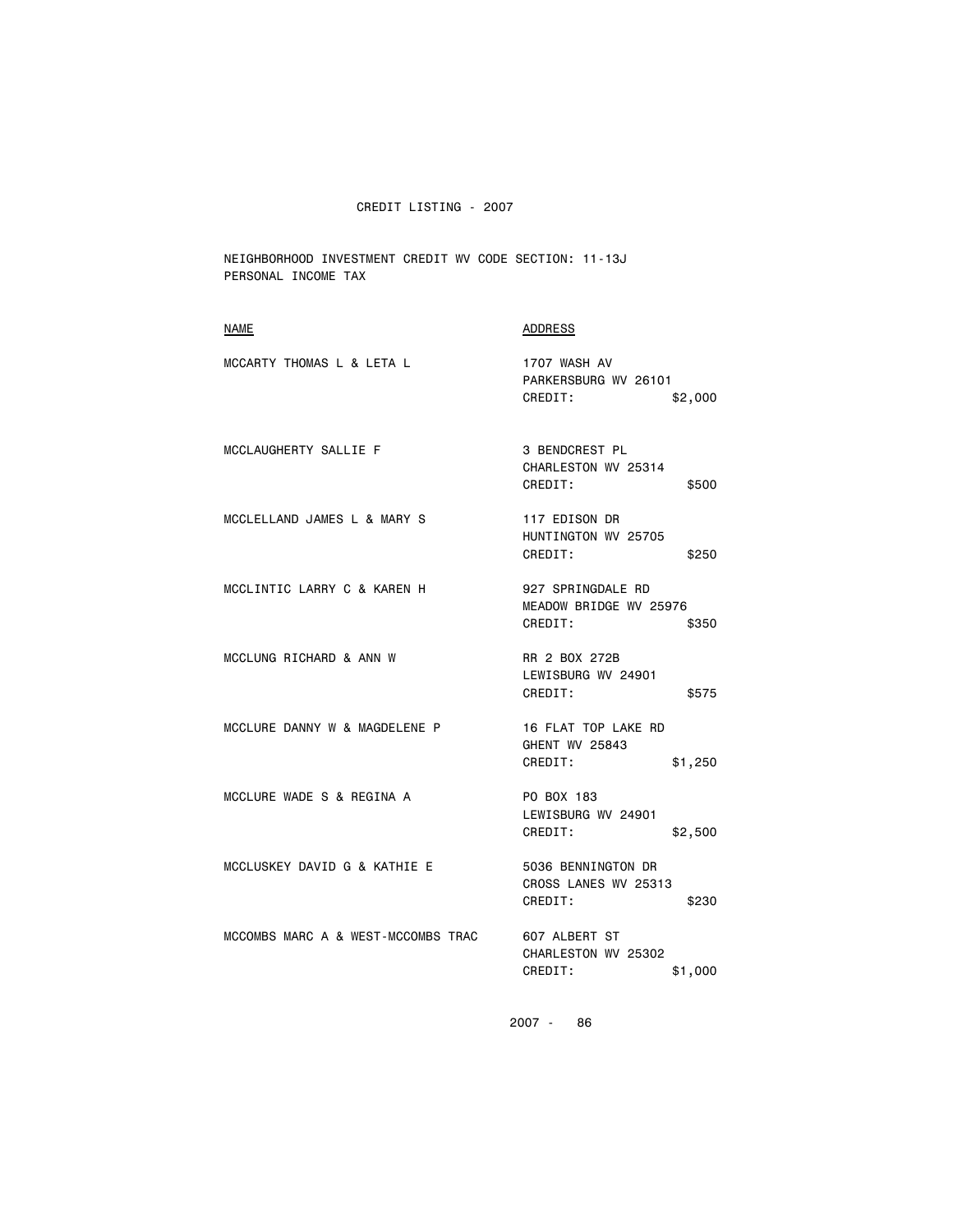NEIGHBORHOOD INVESTMENT CREDIT WV CODE SECTION: 11-13J PERSONAL INCOME TAX

| NAME                              | <b>ADDRESS</b>                                                 |
|-----------------------------------|----------------------------------------------------------------|
| MCCORKLE SAMUEL C                 | 710 BRIDGE RD<br>CHARLESTON WV 25314<br>CREDIT:<br>\$250       |
| MCCOY JOHN P & BEVERLY W JR       | 1 BLUEGRASS LN<br>BARBOURSVILLE WV 25504<br>CREDIT:<br>\$1,892 |
| MCCROSKEY GAYLE E                 | 213 N COURT ST<br>LEWISBURG WV 24901<br>CREDIT:<br>\$250       |
| MCCULLOUGH ROBERT F               | 223 FORREST RD<br>HURRICANE WV 25526<br>CREDIT:<br>\$500       |
| MCCUSKER FRANCIS C & BERNARDINE S | 28 RENOIR DR<br>WASHINGTON WV 26181<br>CREDIT:<br>\$250        |
| MCCUSKEY JOHN F & ANNE B II       | 10 ABNEY CIR<br>CHARLESTON WV 25314<br>CREDIT:<br>\$750        |
| MCCUTCHEON JAMES M & REBECCA R    | PO BOX 4268<br>PARKERSBURG WV 26104<br>CREDIT:<br>\$5,000      |
| MCDAVID WILLIAM R & LONG DIANA L  | 1410 WOODMERE DR<br>CHARLESTON WV 25314<br>CREDIT:<br>\$500    |
| MCDIARMID MARJORIE                | 161 WINDWOOD DR<br>MORGANTOWN WV 26505<br>CREDIT:<br>\$1,250   |
|                                   |                                                                |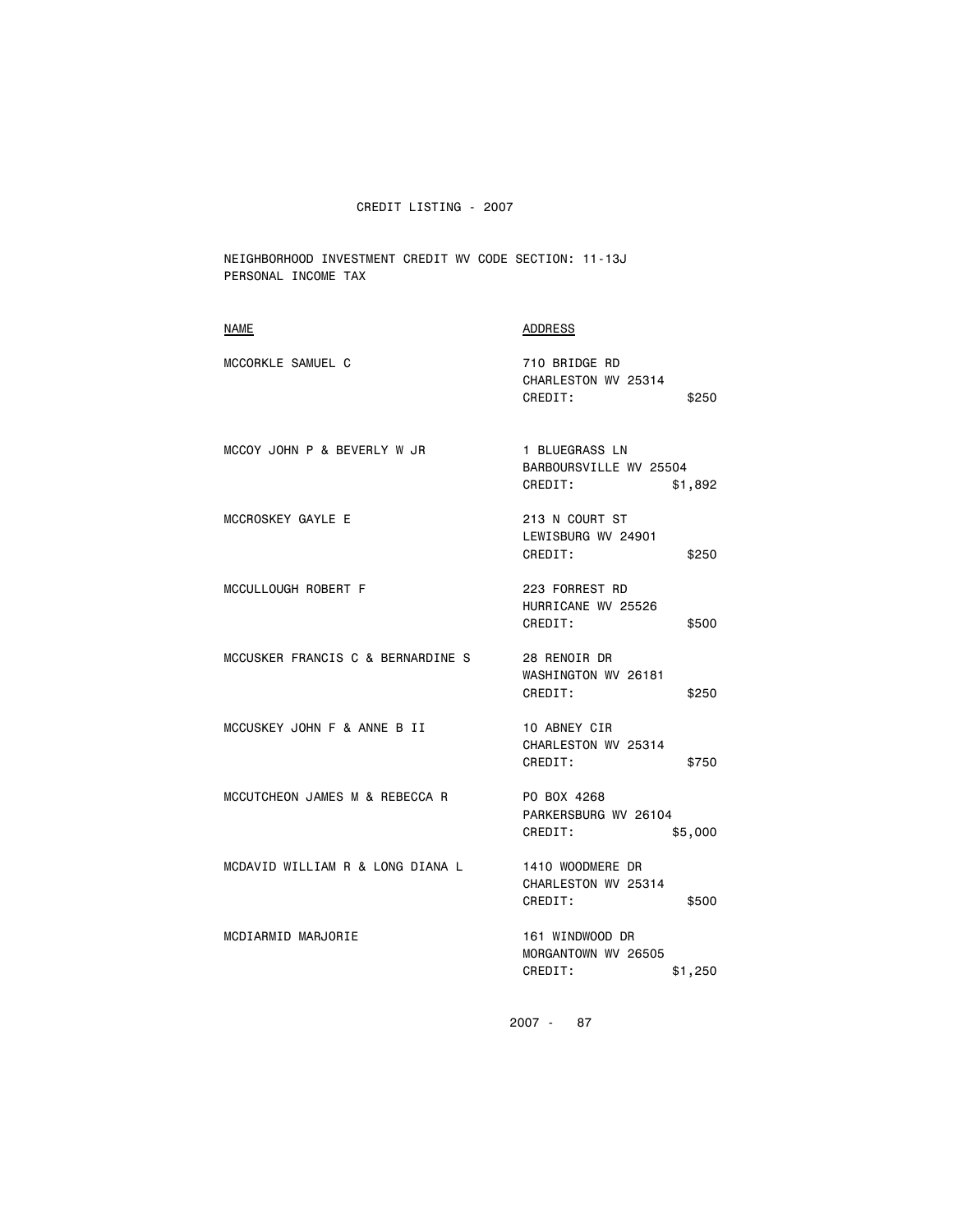NEIGHBORHOOD INVESTMENT CREDIT WV CODE SECTION: 11-13J PERSONAL INCOME TAX

| NAME                               | <b>ADDRESS</b>                                                       |
|------------------------------------|----------------------------------------------------------------------|
| MCDONALD JAMES K                   | 10246 APPLE HARVEST DR<br>MARTINSBURG WV 25403<br>CREDIT:<br>\$6,500 |
| MCFANN PATRICIA G                  | 110 WOODBRIDGE DR<br>CHARLESTON WV 25311<br>CREDIT:<br>\$800         |
| MCFARLAND DAVID B & PAMELA J       | 1401 HUNTERS RIDGE RD<br>CHARLESTON WV 25314<br>CREDIT:<br>\$250     |
| MCFARLAND PATRICK E                | 185 RIDGE RD<br>PARKERSBURG WV 26105<br>CREDIT:<br>\$1,500           |
| MCGEORGE MARILYN & SMITHSON JOHN W | 1529 VIRGINIA ST E<br>CHARLESTON WV 25311<br>CREDIT:<br>\$300        |
| MCGINNIS BERNARD & DEBORAH         | 550 N INWOOD DR<br>HUNTINGTON WV 25701<br>CREDIT:<br>\$250           |
| MCGUFFEY CAROL J                   | 1514 30TH ST<br>PARKERSBURG WV 26104<br>CREDIT:<br>\$250             |
| MCHENRY DEBORAH L                  | 311 8TH AVE<br>SAINT ALBANS WV 25177<br>CREDIT:<br>\$1,550           |
| MCHUGH THOMAS E & JUDITH H         | 2008 NORTHWOOD RD<br>CHARLESTON WV 25314<br>CREDIT:<br>\$605         |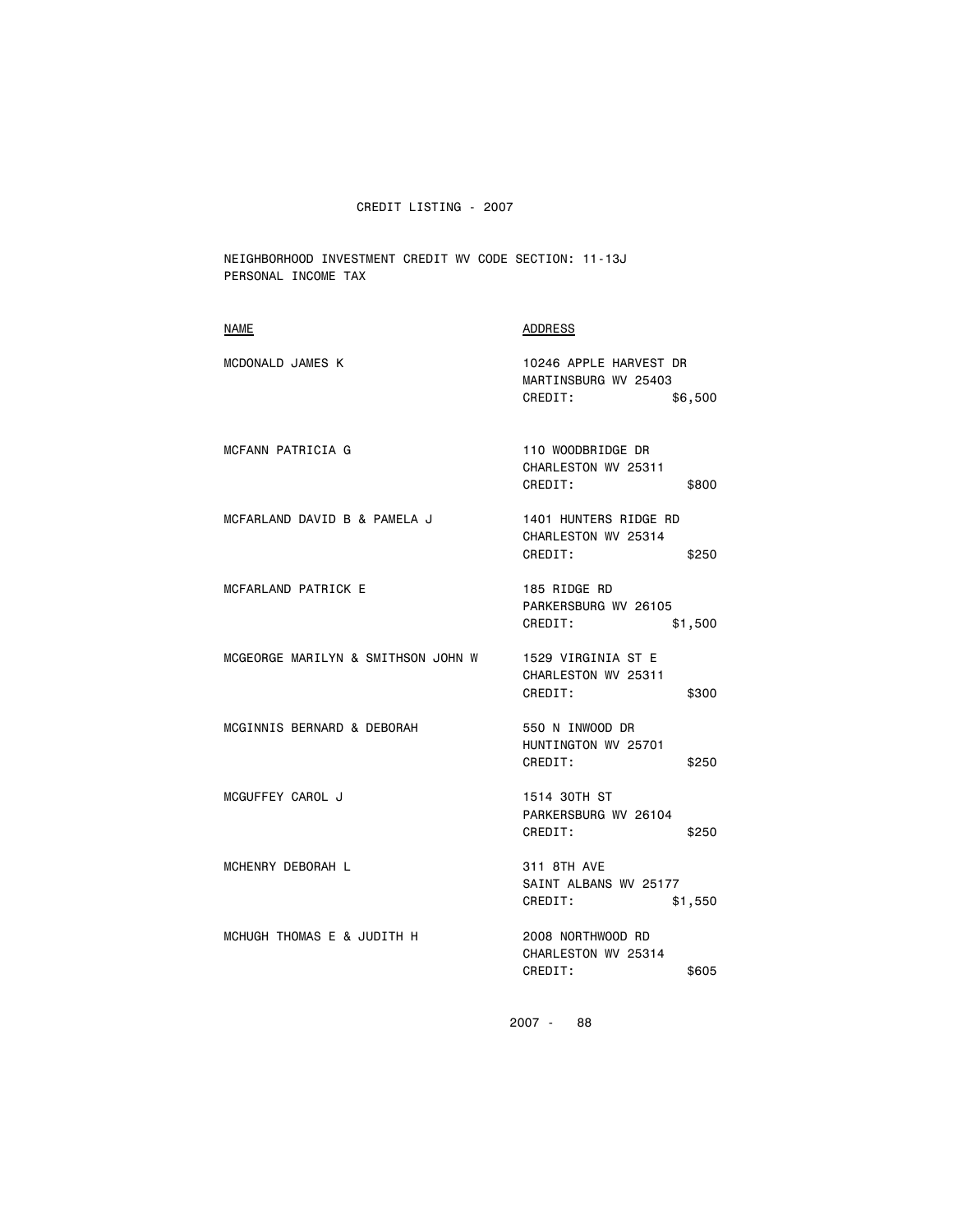NEIGHBORHOOD INVESTMENT CREDIT WV CODE SECTION: 11-13J PERSONAL INCOME TAX

| <b>NAME</b>                        | ADDRESS                                                         |
|------------------------------------|-----------------------------------------------------------------|
| MCJUNKIN BRITTAIN & JUDITH H       | 7 DRUID PL<br>CHARLESTON WV 25314<br>CREDIT:<br>\$1,710         |
| MCKEE CLARK E & JEAN               | 275 FLORIDA AVE<br>WESTOVER WV 26501<br>CREDIT:<br>\$500        |
| MCKINNEY PETER B & FRANCES M       | PO BOX 809<br>LEWISBURG WV 24901<br>CREDIT:<br>\$500            |
| MCKOWN WILMA J                     | PO BOX 574<br>MONTGOMERY WV 25136<br>CREDIT:<br>\$517           |
| MCLAUGHLIN PHILIP L & PAULA H      | 600 S COURT ST<br>LEWISBURG WV 24901<br>CREDIT:<br>\$500        |
| MCMAHON THEODORE J & JONES GWENDOL | 430 CIVILIAN ST<br>MORGANTOWN WV 26505<br>CREDIT:<br>\$500      |
| MCMILLAN ROBERT A & DOROTHEA C     | 210 N GEORGIA AVE<br>MARTINSBURG WV 25401<br>CREDIT:<br>\$1,317 |
| MCMULLEN KYLE G & AVA C            | 125 APPLEWOOD DR<br>ONA WV 25545<br>CREDIT:<br>\$1,078          |
| MCMURRAY WILLIAM H                 | 113 SUNSHINE DR<br>LEWISBURG WV 24901<br>CREDIT:<br>\$250       |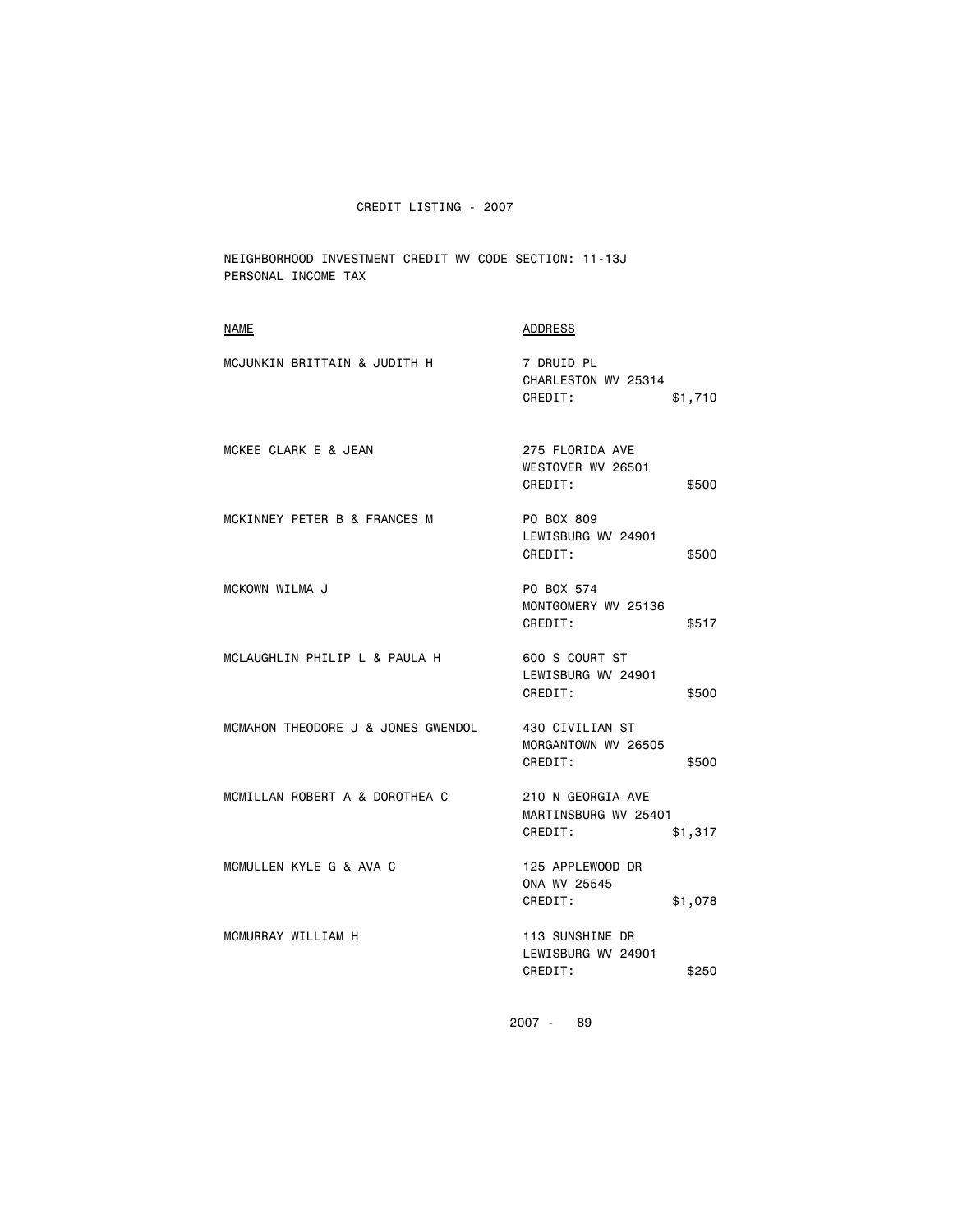NEIGHBORHOOD INVESTMENT CREDIT WV CODE SECTION: 11-13J PERSONAL INCOME TAX

| <b>NAME</b>                  | ADDRESS                                                           |
|------------------------------|-------------------------------------------------------------------|
| MCNALLY THOMAS & ELIZABETH B | PO BOX 1241<br>PARKERSBURG WV 26102<br>CREDIT:<br>\$250           |
| MCVEY JAMES 0 & ERICA        | 10 BIRCH DR<br>HUNTINGTON WV 25705<br>CREDIT:<br>\$237            |
| MCWHORTER RICHARD E & ANN    | 22 CHESTNUT DR<br>HUNTINGTON WV 25705<br>CREDIT:<br>\$1,000       |
| <b>MEADOR TONI K</b>         | 300 W ORCHARD AVE<br>HARRISVILLE WV 26362<br>CREDIT:<br>\$1,861   |
| <b>MEADOWS WILMA G</b>       | 110 JOHNSTOWN RD<br>BECKLEY WV 25801<br>CREDIT:<br>\$250          |
| MENDEZ JOHN                  | 5008 PEQUONIA DR<br>ELKVIEW WV 25071<br>CREDIT:<br>\$239          |
| MICHAEL ANDREW D             | 181 THE WOODS RD<br>HEDGESVILLE WV 25427<br>CREDIT:<br>\$500      |
| MICHEL FRANK J & SARAH W     | 27 E BRADLEY FOSTER DR<br>HUNTINGTON WV 25701<br>CREDIT:<br>\$250 |
| MILEM BILLY E                | 4437 MAGAZINE AVE<br>HUNTINGTON WV 25704<br>CREDIT:<br>\$520      |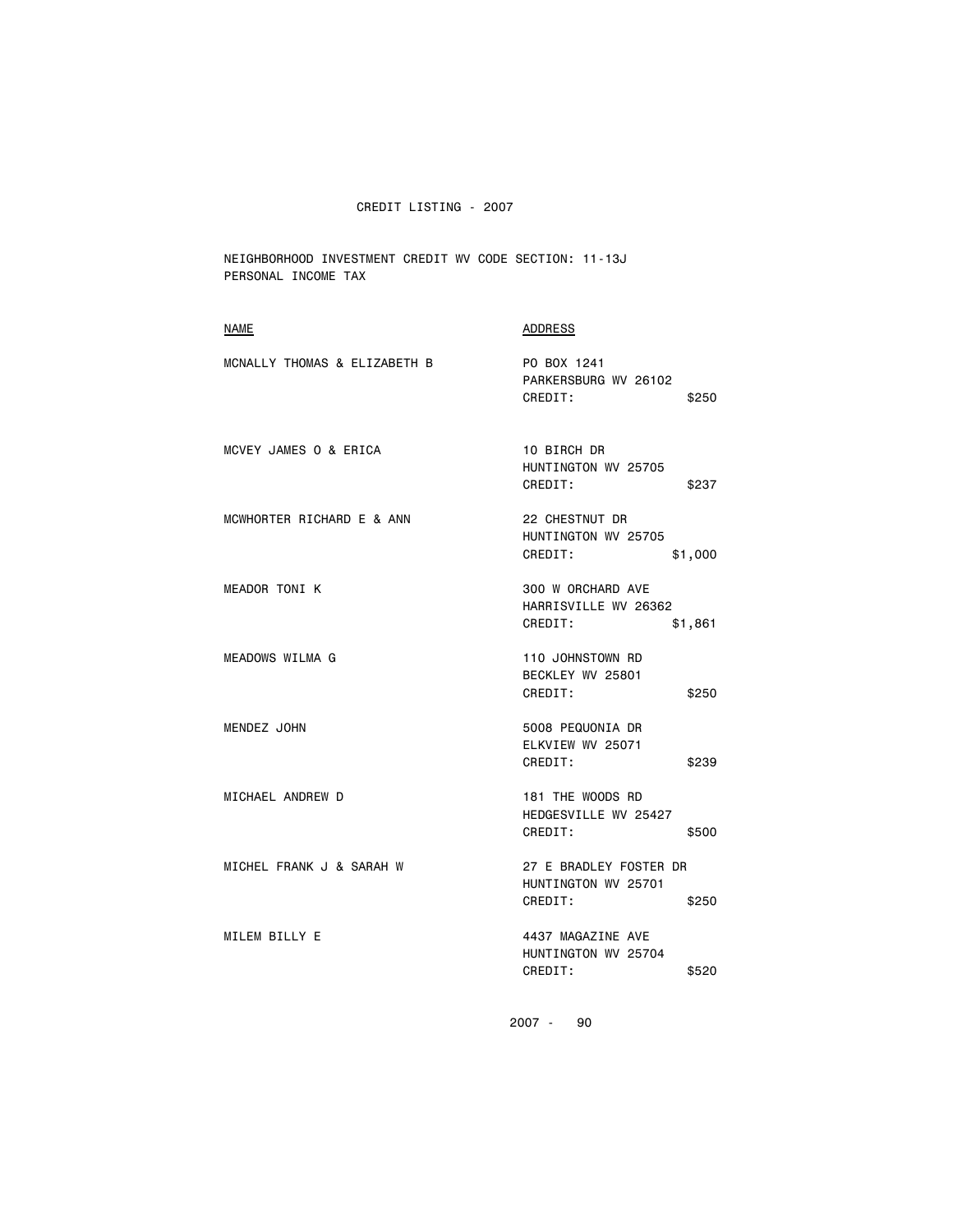NEIGHBORHOOD INVESTMENT CREDIT WV CODE SECTION: 11-13J PERSONAL INCOME TAX

| <b>NAME</b>                  | ADDRESS                                                             |
|------------------------------|---------------------------------------------------------------------|
| MILLER CURTIS P & GINGER K   | PO BOX 5489<br>VIENNA WV 26105<br>CREDIT:<br>\$2,750                |
| MILLER DAVID C               | 16505 VIRGINIA AVE<br>WILLIAMSPORT MD 21795<br>CREDIT:<br>\$883     |
| MILLER GARY W & REBECCA A    | 5406 2ND AVE<br>VIENNA WV 26105<br>CREDIT:<br>\$250                 |
| MILLER LLOYD W & SALLY J     | 408 ABBY DR<br>CHARLESTON WV 25314<br>CREDIT:<br>\$1,750            |
| MILLER MARK                  | 894 POPLAR RD<br>CHARLESTON WV 25302<br>CREDIT:<br>\$250            |
| MILLER MICHAEL A & BRENDA K  | 1 MILLERS LNDG<br>PARKERSBURG WV 26104<br>CREDIT:<br>\$10,000       |
| MILLER PERRY F & TAUNJA W    | 114 WHISTPERING WOODS RD<br>CHARLESTON WV 25304<br>CREDIT:<br>\$200 |
| MILLER ROBERT C & ROSEMARY E | 25 ROMNEY RD<br>WHEELING WV 26003<br>CREDIT:<br>\$250               |
| MILLER ROBERT W & DEBORAH A  | 104 CREEKWOOD DR<br>HUNTINGTON WV 25705<br>CREDIT:<br>\$250         |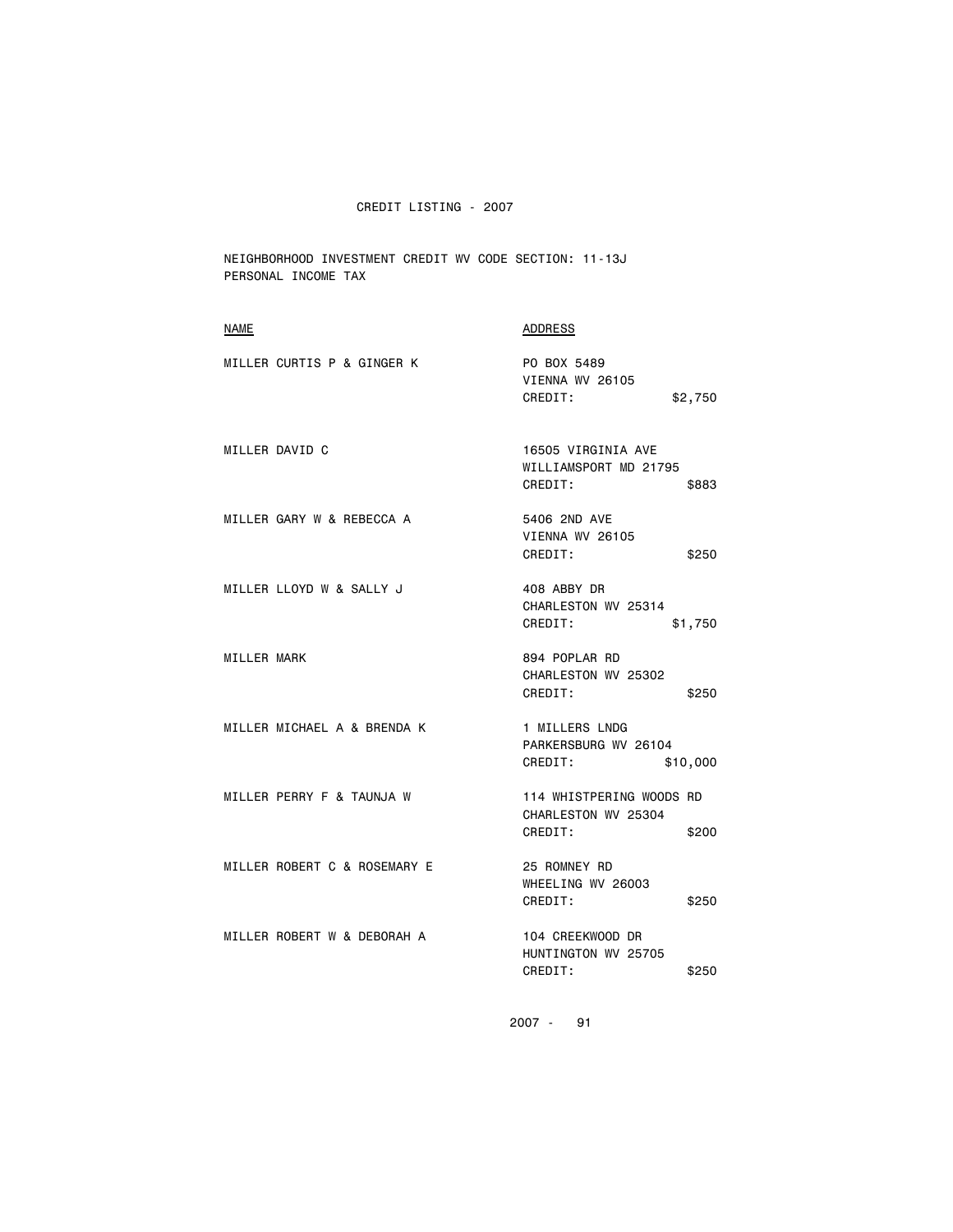NEIGHBORHOOD INVESTMENT CREDIT WV CODE SECTION: 11-13J PERSONAL INCOME TAX

| <b>NAME</b>                 | ADDRESS                                                          |
|-----------------------------|------------------------------------------------------------------|
| MILLER RONALD W & BEVERLY C | 535 12TH AVE<br>HUNTINGTON WV 25701<br>CREDIT:<br>\$350          |
| MILLER RUSSELL W            | 63 BITTERSWEET LN<br>MARTINSBURG WV 25404<br>CREDIT:<br>\$1,000  |
| MINER ADRIENNE R            | 203 BROGAN DR<br>WHEELING WV 26003<br>CREDIT:<br>\$265           |
| MINER DEAN R                | 3 ECHO TER<br>WHEELING WV 26003<br>CREDIT:<br>\$299              |
| MINTER ALBERT K & SHIRLEY P | 113 BROOKWOOD LN<br>BECKLEY WV 25801<br>CREDIT:<br>\$250         |
| MINTER PETER C & MARTHA L   | 2027 HUBER RD<br>CHARLESTON WV 25314<br>CREDIT:<br>\$250         |
| MIR SAGHIR R & SAMINA K MD  | PO BOX 839<br>MONTGOMERY WV 25136<br>CREDIT:<br>\$1,517          |
| MISKUS DAVID & BEVERLEY A   | 154 GIRTH LN<br>SHENANDOAH JUNCTION WV 25442<br>CREDIT:<br>\$638 |
| MITCHELL KATHLEEN           | 824 LAKEVIEW DR<br>PARKERSBURG WV 26104<br>CREDIT:<br>\$250      |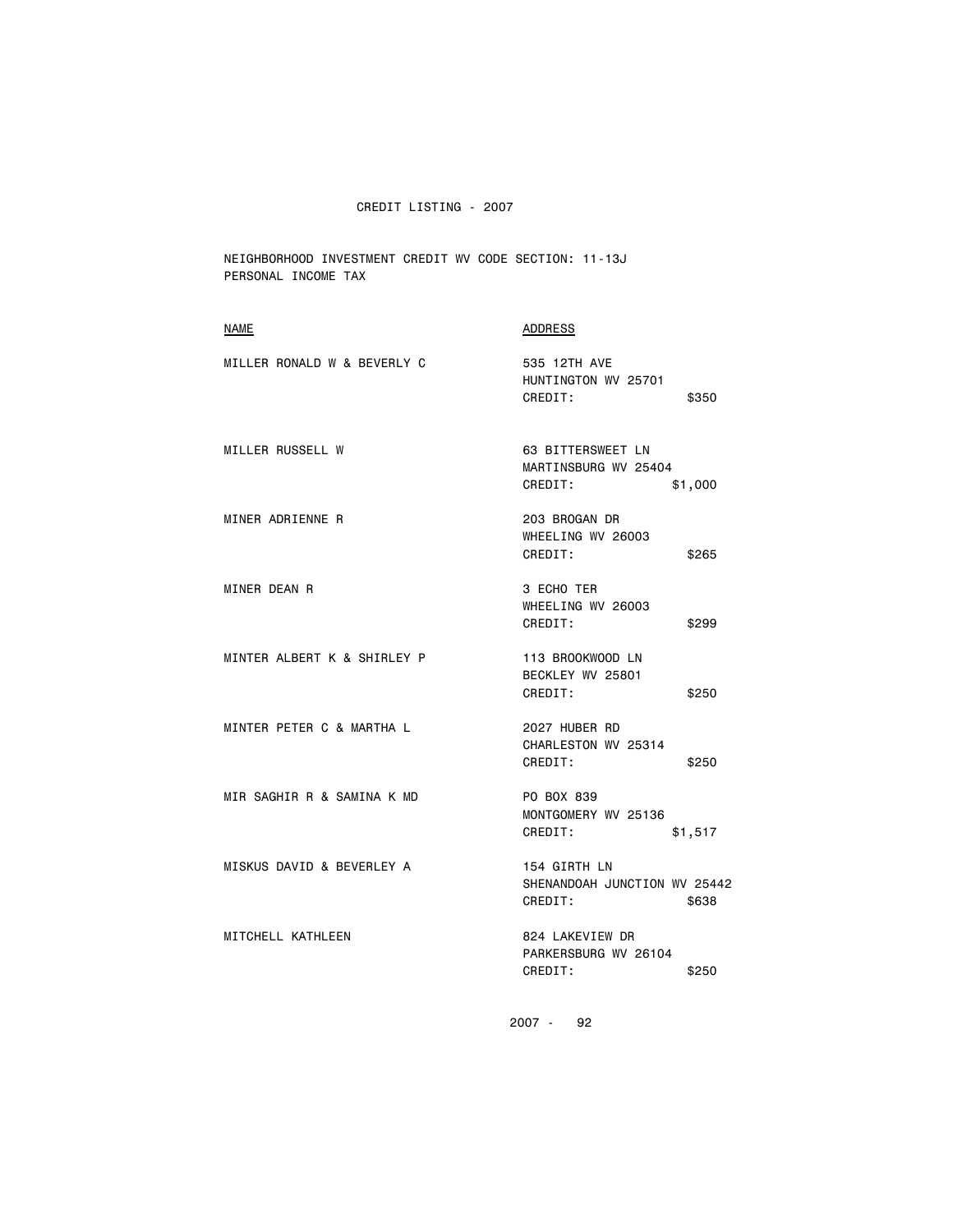NEIGHBORHOOD INVESTMENT CREDIT WV CODE SECTION: 11-13J PERSONAL INCOME TAX

| <b>NAME</b>                     | ADDRESS                                                         |
|---------------------------------|-----------------------------------------------------------------|
| MITCHELL WANDA B                | 824 LAKEVIEW DR<br>PARKERSBURG WV 26104<br>CREDIT:<br>\$250     |
| <b>MIXSON KATHLEEN K</b>        | 109 BLACKBIRD WAY<br>LEWISBURG WV 24901<br>CREDIT:<br>\$300     |
| MOATS CHRISTINA D               | RR 4 BOX 334<br>FAIRMONT WV 26554<br>CREDIT:<br>\$510           |
| MOHLER WILLIAM E & DINA M III   | 971 RIDGEMONT RD<br>CHARLESTON WV 25314<br>CREDIT:<br>\$250     |
| MOHR CARL R & CHARLOTTE J       | 1101 POPLAR ST<br>MILTON WV 25541<br>CREDIT:<br>\$127           |
| MOLLOHAN BILLY D & CAROL J      | 5 HIGH MEADOW DR<br>CHARLESTON WV 25311<br>CREDIT:<br>\$1,250   |
| <b>MOLLOHAN SUSAN C</b>         | 2116 ZABEL DR<br>CHARLESTON WV 25312<br>CREDIT:<br>\$250        |
| MOLONEY DENNIS & HEWMAN SUSAN H | HC 34 BOX 387<br>LEWISBURG WV 24901<br>CREDIT:<br>\$250         |
| MONK GENE R & ANABELLE          | 982 GARDEN HEIGHT DR<br>CHARLESTON WV 25309<br>CREDIT:<br>\$250 |
|                                 |                                                                 |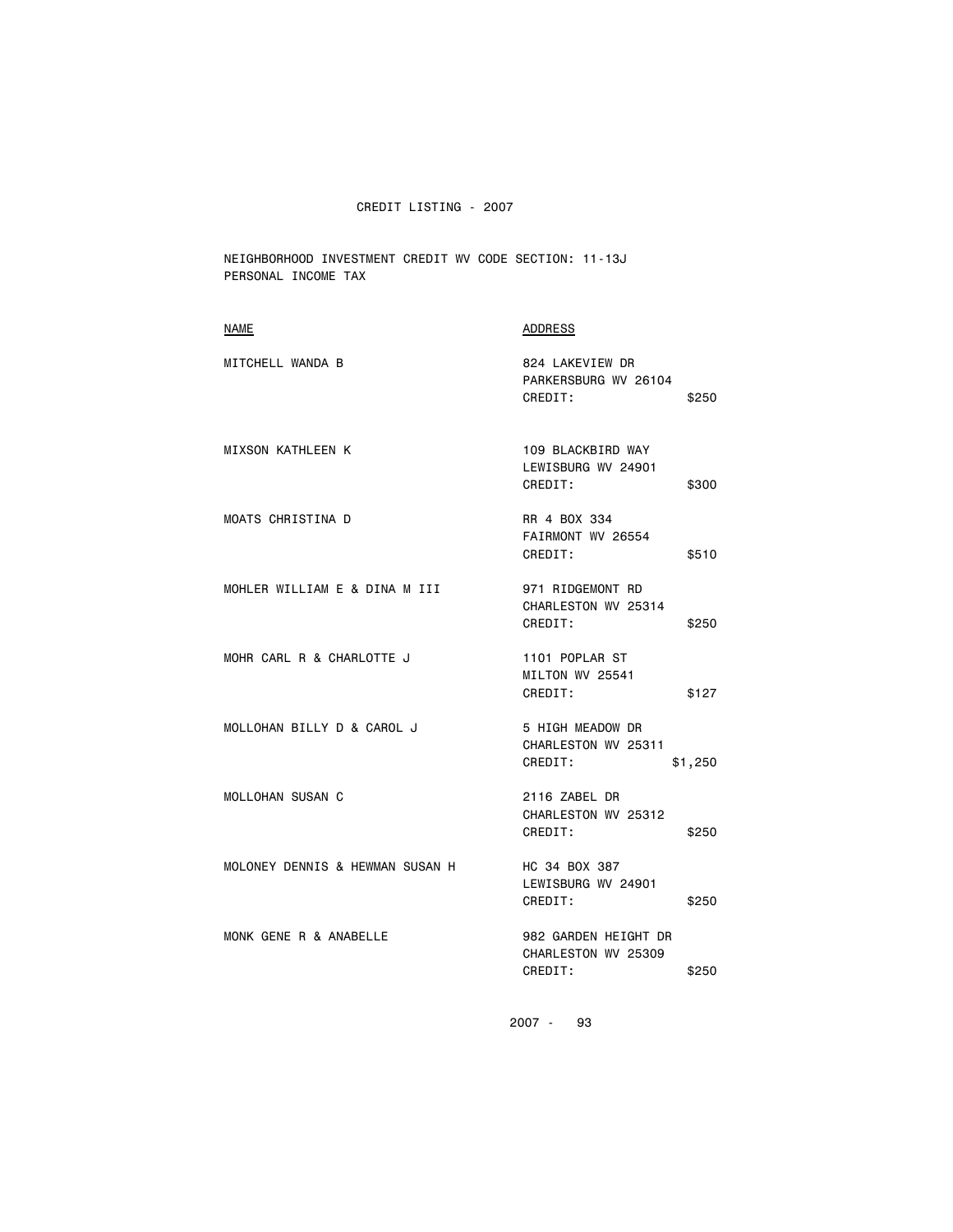NEIGHBORHOOD INVESTMENT CREDIT WV CODE SECTION: 11-13J PERSONAL INCOME TAX

| <b>NAME</b>                  | <b>ADDRESS</b>                                                     |
|------------------------------|--------------------------------------------------------------------|
| MONROE RODNEY L              | 250 BOONE AND HEDGES RD<br>WHEELING WV 26003<br>CREDIT:<br>\$143   |
|                              |                                                                    |
| MONTGOMERY BLAIR & SUZANNE S | 8 SUNSET DR<br>FAIRMONT WV 26554<br>CREDIT:<br>\$500               |
| MOORE ARCH A & SHELLEY R JR  | PO BOX 250<br>MOUNDSVILLE WV 26041<br>CREDIT:<br>\$500             |
| MOORE DALLAS R & WILMA L     | 403 GRAND BLVD<br>HUNTINGTON WV 25705<br>CREDIT:<br>\$1,000        |
| MOORE EDWARD R & HELEN S     | PO BOX 1969<br>SHEPHERDSTOWN WV 25443<br>CREDIT:<br>\$250          |
| MOORE OKEY K JR & LINDA B    | HC 70 BOX N6<br>WHITE SULPHUR SPRINGS WV 24986<br>CREDIT:<br>\$575 |
| MOORMAN LARRY L & DOLORES    | BARGER SPRINGS/MARIE RD<br>TALCOTT WV 24981<br>CREDIT:<br>\$350    |
| MORGAN LLOYD H               | 400 45TH PL<br>VIENNA WV 26105<br>CREDIT:<br>\$3,210               |
| MORRIS CHARLES C & ROSITA J  | 701 FLEMING AVE<br>RAVENSWOOD WV 26164<br>CREDIT:<br>\$421         |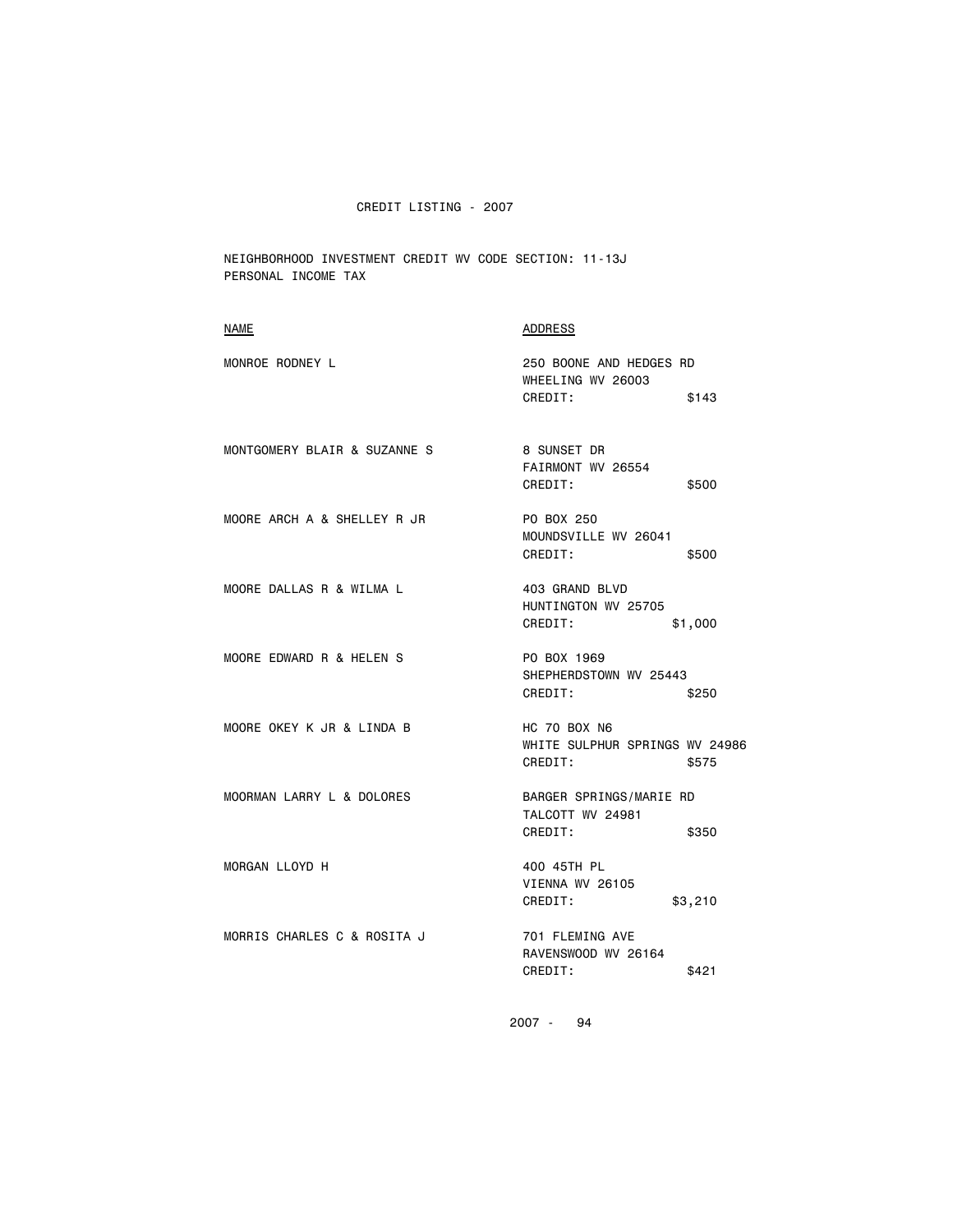NEIGHBORHOOD INVESTMENT CREDIT WV CODE SECTION: 11-13J PERSONAL INCOME TAX

| NAME                              | <b>ADDRESS</b>                                                       |
|-----------------------------------|----------------------------------------------------------------------|
| MORRIS DAVID A                    | 1212 PEACOCK LN<br>FAIRMONT WV 26554<br>CREDIT:<br>\$505             |
| <b>MORRIS HERMAN H</b>            | 54 VIRGINIA PK RD MT OLIVET<br>WHEELING WV 26003<br>CREDIT:<br>\$750 |
| MORRISON ADELLE C                 | 503 RIDGEWOOD RD<br>HUNTINGTON WV 25701<br>CREDIT:<br>\$500          |
| MORRISON ALAN S & CATHERINE C     | 1404 WASHINGTON BLVD<br>HUNTINGTON WV 25701<br>CREDIT:<br>\$1,500    |
| MORRISON BETH J & EAKLE MICHAEL D | 1002 SANDHILL DR<br>SAINT ALBANS WV 25177<br>CREDIT:<br>\$941        |
| MORRISON DONALD & MARY            | 108 SCENERY DR<br>MORGANTOWN WV 26505<br>CREDIT:<br>\$250            |
| MORTON ROBERT K & SUSAN A         | 307 HOLSWADE DR<br>HUNTINGTON WV 25701<br>CREDIT:<br>\$250           |
| MOSES JOHN P & HICKMAN-MOSES JO   | PO BOX 6016<br>ELM GROVE WV 26003<br>CREDIT:<br>\$320                |
| MOSMAN DAVID A & KATRINA R        | 43 FOREST HILLS DR<br>WHEELING WV 26003<br>CREDIT:<br>\$1,000        |
|                                   |                                                                      |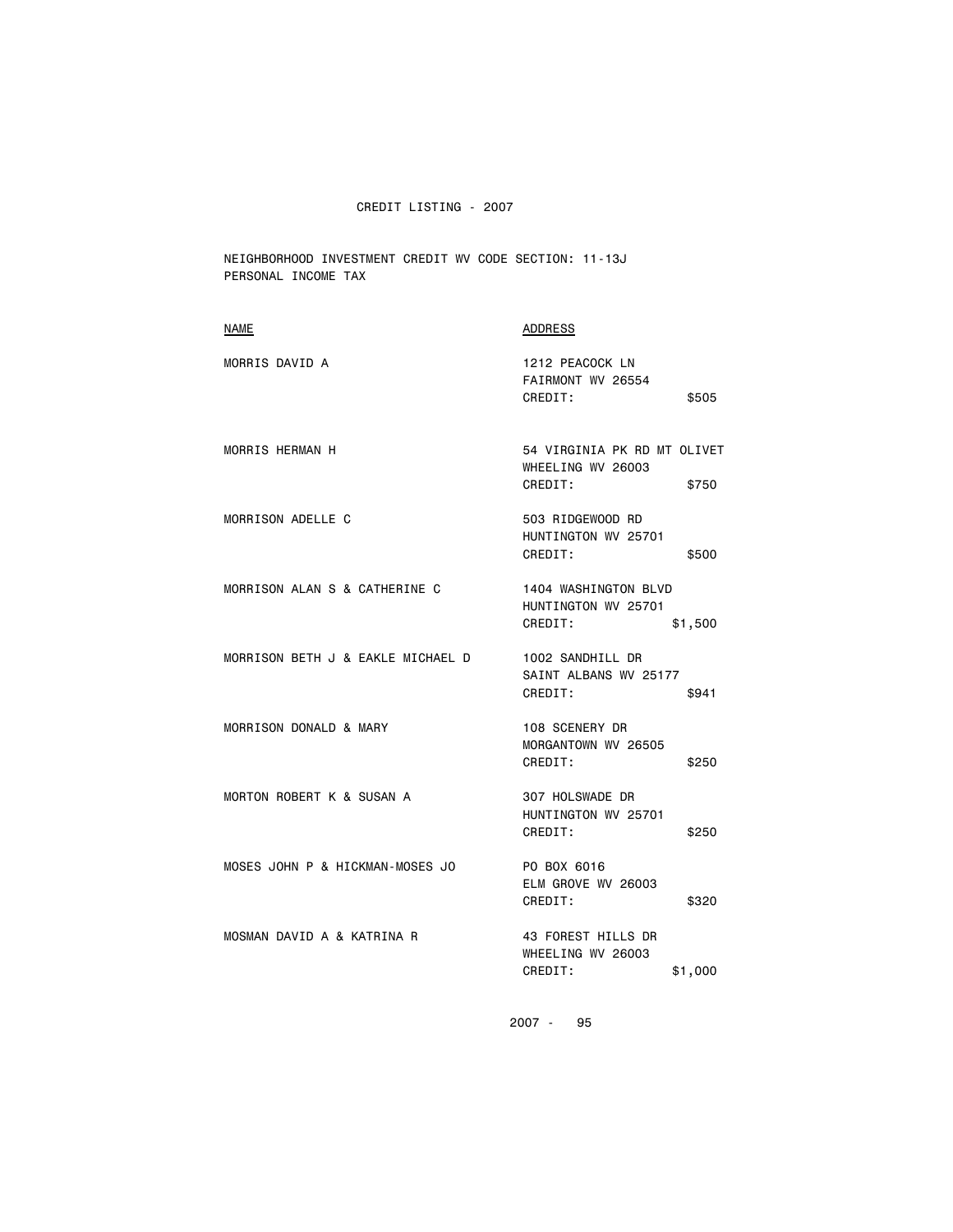NEIGHBORHOOD INVESTMENT CREDIT WV CODE SECTION: 11-13J PERSONAL INCOME TAX

| NAME                           | <b>ADDRESS</b>                                                   |
|--------------------------------|------------------------------------------------------------------|
| MOSSER MORGAN H & NANCY R      | 1 DELROSE DR<br>MORGANTOWN WV 26508<br>CREDIT:<br>\$250          |
| MULL QUAY W & KIMBERLY J II    | 1129 WASHINGTON FARMS<br>WHEELING WV 26003<br>CREDIT:<br>\$2,500 |
| MULLEN JOHN O & NANCY L        | 11 WILLOW GLEN RD<br>HUNTINGTON WV 25701<br>CREDIT:<br>\$250     |
| MULLENIX WILLIAM M & TONI L    | 5 PARKVIEW DR<br>PARKERSBURG WV 26104<br>CREDIT:<br>\$250        |
| MULLETT CHARLES S & PATRICIA J | 9 BRIARWOOD TER<br>FAIRMONT WV 26554<br>CREDIT:<br>\$500         |
| MULLINS MARGARET L             | PO BOX 482<br>RUPERT WV 25984<br>CREDIT:<br>\$606                |
| MURAD RONALD A & SUSAN W       | 3215 KANAWHA AVE SE<br>CHARLESTON WV 25304<br>CREDIT:<br>\$500   |
| MURRAY ROBERT L & JANET L      | 201 LEE ST<br>RIPLEY WV 25271<br>CREDIT:<br>\$250                |
| MUSCARI SAMUEL A & JANICE L JR | PO BOX 569<br>PINEVILLE WV 24874<br>CREDIT:<br>\$1,000           |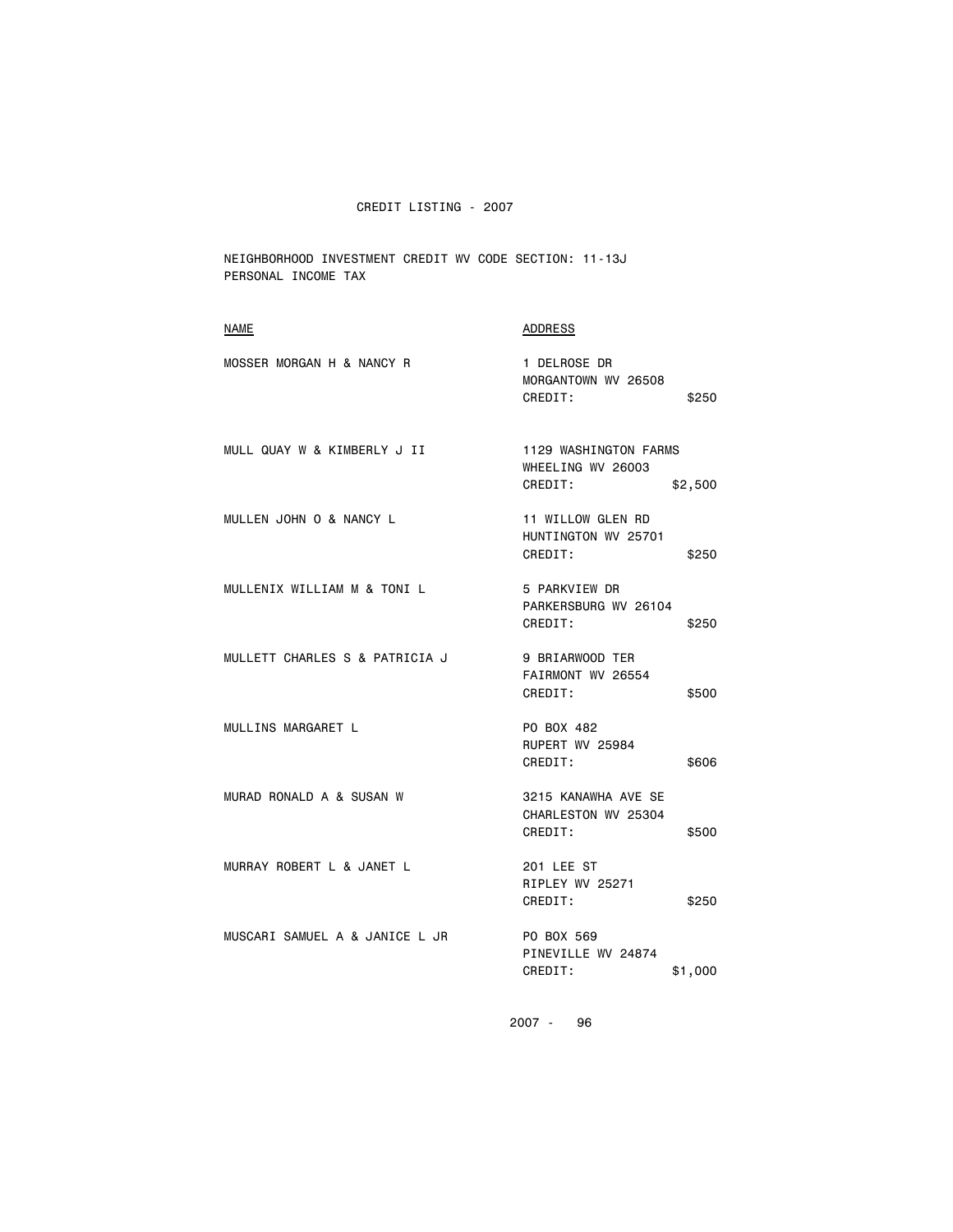NEIGHBORHOOD INVESTMENT CREDIT WV CODE SECTION: 11-13J PERSONAL INCOME TAX

| <b>ADDRESS</b>                                                   |
|------------------------------------------------------------------|
| 5703 GLEN CARLA DR<br>HUNTINGTON WV 25705<br>CREDIT:<br>\$1,250  |
| 23 DEER VALLEY DR<br>HURRICANE WV 25526<br>CREDIT:<br>\$155      |
| 124 PEACEABLE ST<br>REDDING CT 06896<br>CREDIT:<br>\$840         |
| 1515 STONEHENGE RD<br>CHARLESTON WV 25314<br>CREDIT:<br>\$551    |
| 3 PINEWOOD DR<br>WHEELING WV 26003<br>CREDIT:<br>\$250           |
| 170 LEEWOOD FARMS RD<br>WHEELING WV 26003<br>CREDIT:<br>\$500    |
| 1 NASHVILLA DR RT 1<br>ONA WV 25545<br>CREDIT:<br>\$600          |
| 3168 WILLOW POINTE DR<br>RICHLAND WA 99354<br>CREDIT:<br>\$2,000 |
| 43 LINWOOD RD<br>MORGANTOWN WV 26505<br>CREDIT:<br>\$2,230       |
|                                                                  |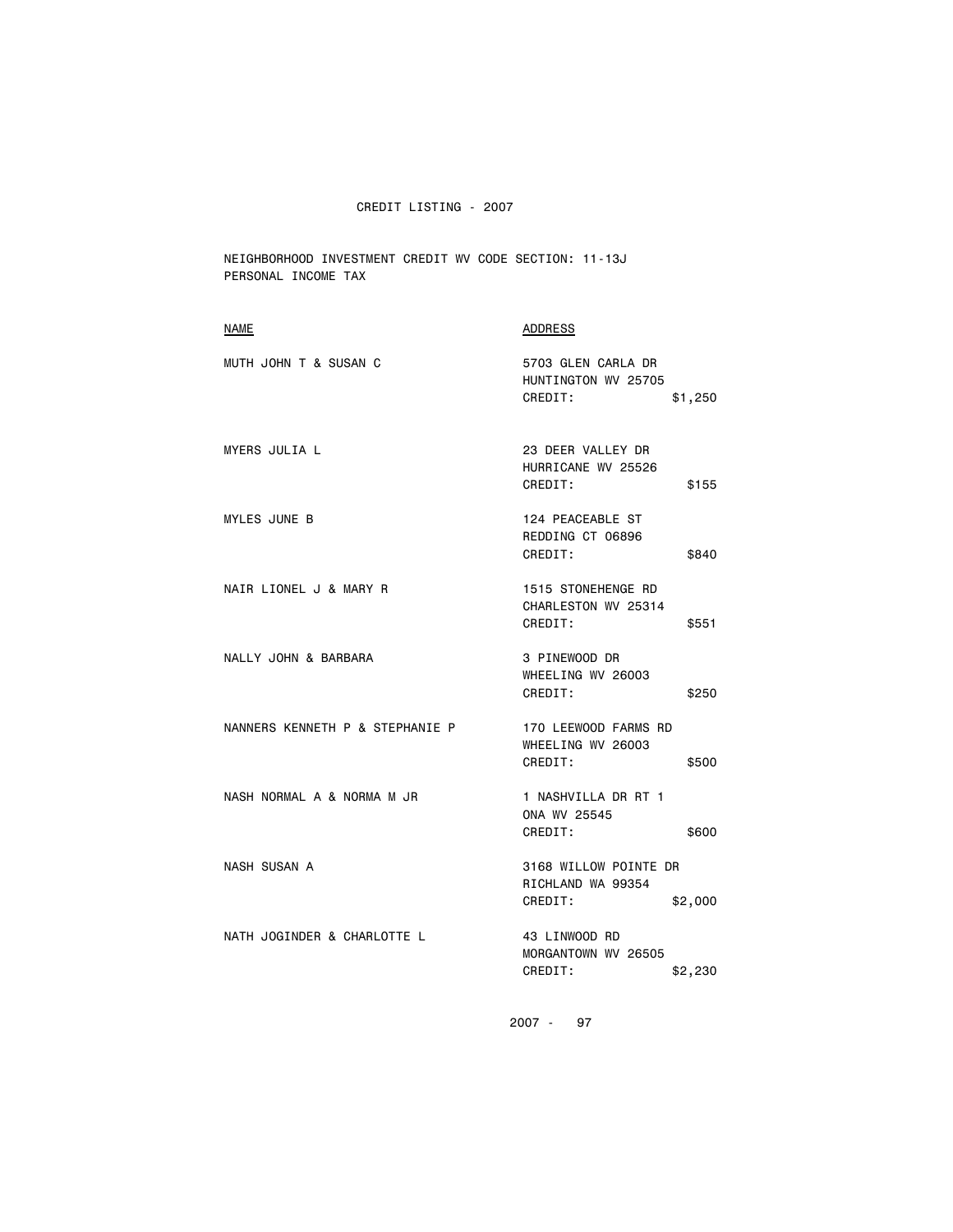NEIGHBORHOOD INVESTMENT CREDIT WV CODE SECTION: 11-13J PERSONAL INCOME TAX

| 500 BRADLEY FOSTER DR #317<br>HUNTINGTON WV 25701<br>CREDIT:<br>\$500   |                              |
|-------------------------------------------------------------------------|------------------------------|
| 407 JOHNSTOWN RD<br>BECKLEY WV 25801<br>CREDIT:<br>\$1,000              |                              |
| 233 SHAWNEE RD<br>WHEELING WV 26003<br>CREDIT:<br>\$2,500               |                              |
| 1 MAIN ST<br>LOCHGELLY WV 25866<br>CREDIT:<br>\$1,000                   |                              |
| 3 STRATFORD WAY<br>HUNTINGTON WV 25705<br>CREDIT:<br>\$250              |                              |
| 134 OMNI WAY<br>CREDIT:<br>\$250                                        |                              |
| 254 CREEKSTONE RDG<br>SOUTH CHARLESTON WV 25309<br>CREDIT:<br>\$750     |                              |
| 78 CARRIAGE LN<br>BRIDGEPORT WV 26330<br>CREDIT:<br>\$585               |                              |
| 337 SHERWOOD FOREST DR<br>FALLING WATERS WV 25419<br>CREDIT:<br>\$1,000 |                              |
|                                                                         | SHENANDOAH JUNCTION WV 25442 |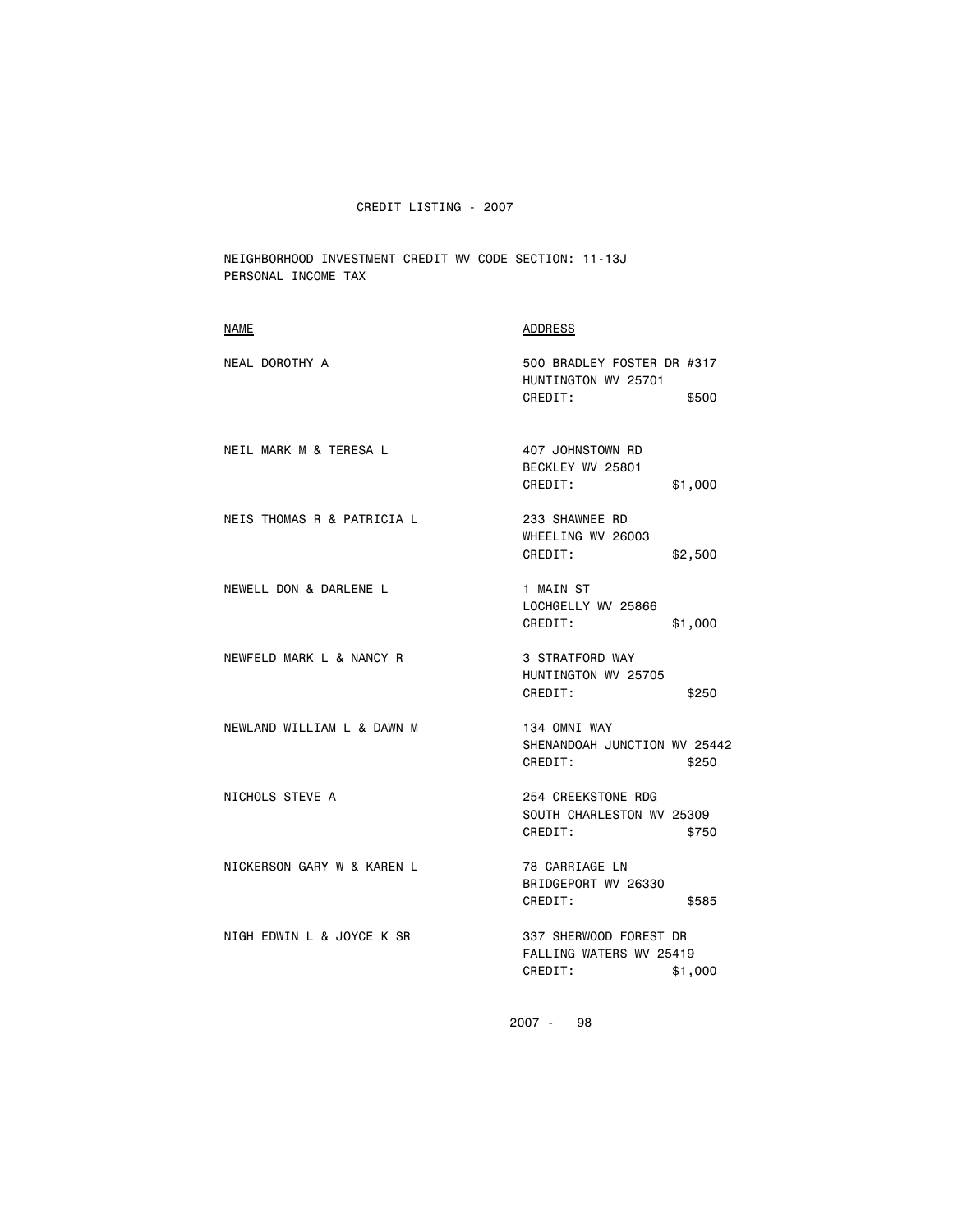NEIGHBORHOOD INVESTMENT CREDIT WV CODE SECTION: 11-13J PERSONAL INCOME TAX

| <b>NAME</b>                     | <b>ADDRESS</b>                                              |
|---------------------------------|-------------------------------------------------------------|
| NILAND RICHARD L                | PO BOX 572<br>KEYSER WV 26726<br>CREDIT:<br>\$750           |
| NINNEMANN TODD A                | 310 CHURCH ST<br>LEWISBURG WV 24901<br>CREDIT:<br>\$355     |
| NOONE JULIE                     | PO BOX 77<br>SUMERCO WV 25567<br>CREDIT:<br>\$290           |
| NORTHRUP ROBERT & MARGARET      | PO BOX 3622<br>SHEPHERDSTOWN WV 25443<br>CREDIT:<br>\$500   |
| NUTTER FIELDEN B SR             | 114 ASHBY AVE<br>CHARLESTON WV 25314<br>CREDIT:<br>\$500    |
| OAKLEY MARJORIE                 | 509 MAIN ST<br>LOGAN WV 25601<br>CREDIT:<br>\$13,000        |
| <b>OCONNOR THOMAS C</b>         | 97 14TH ST<br>WHEELING WV 26003<br>CREDIT:<br>\$263         |
| OFFUTT CARL T & JOHNSON KATHRYN | 3358 WINFIELD RD<br>WINFIELD WV 25213<br>CREDIT:<br>\$2,500 |
| OFFUTT RUSSELL J & GLAFRE L     | RR 3 BOX 443<br>FAIRMONT WV 26554<br>CREDIT:<br>\$1,200     |
|                                 |                                                             |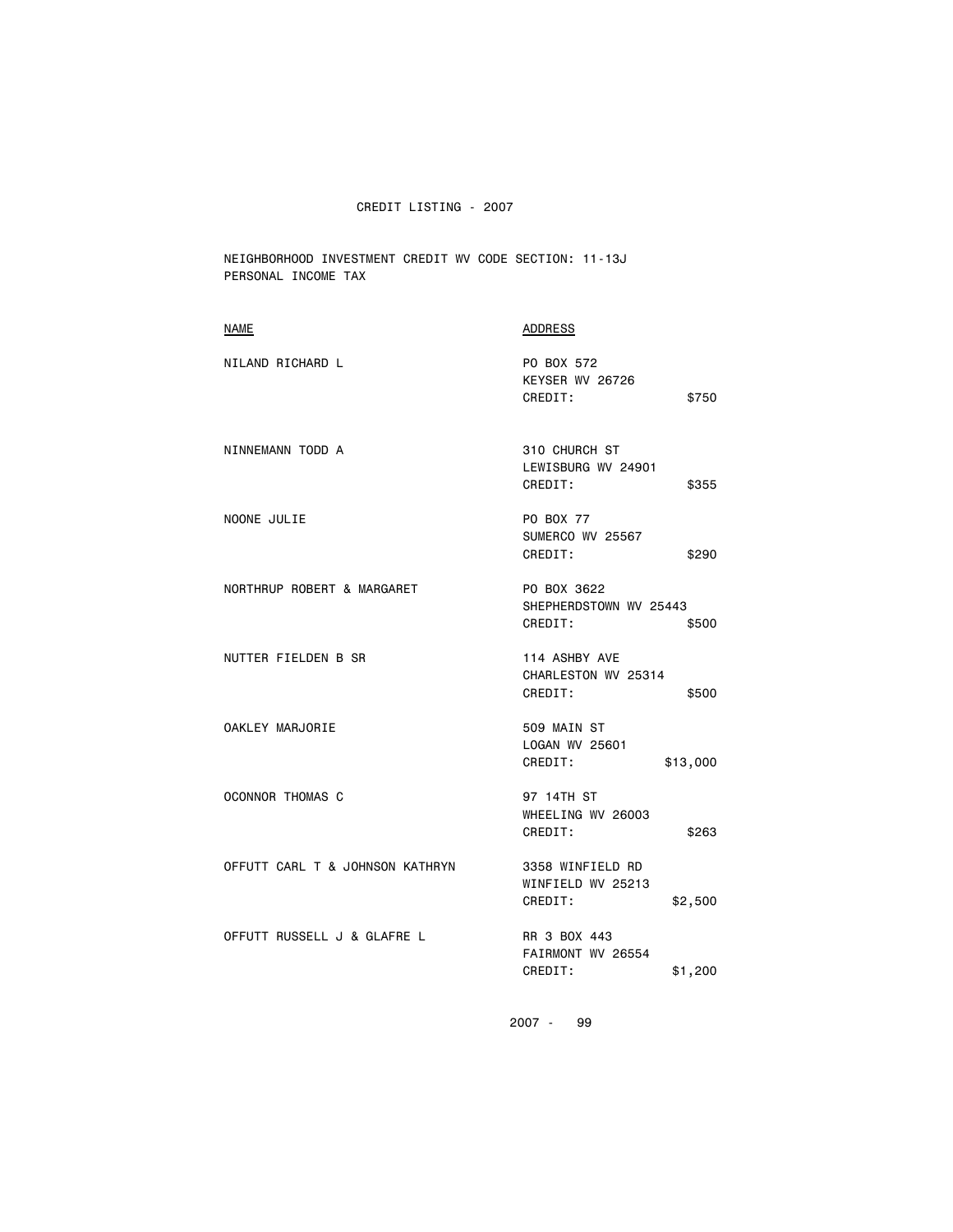NEIGHBORHOOD INVESTMENT CREDIT WV CODE SECTION: 11-13J PERSONAL INCOME TAX

| <b>NAME</b>                 | <b>ADDRESS</b>                                                       |
|-----------------------------|----------------------------------------------------------------------|
| OLCOTT RICHARD L & CHERYL D | 178 PAHLHURST PLZ<br>PARKERSBURG WV 26101<br>CREDIT:<br>\$1,577      |
| OLEY STEPHEN A & GRETCHEN E | 113 CLUBVIEW DR<br>BARBOURSVILLE WV 25504<br>CREDIT:<br>\$250        |
| ORDERS ROBERT O & ANN C JR  | 23 QUARRY RDG<br>CHARLESTON WV 25304<br>CREDIT:<br>\$1,000           |
| OSBORNE TERRY D & MARILYN R | 9 DAFFODIL RD<br>MORGANTOWN WV 26501<br>CREDIT:<br>\$750             |
| OTTE LUCILLE K & PAUL J     | 7 OAKMONT RD<br>WHEELING WV 26003<br>CREDIT:<br>\$250                |
| PACK LAWRENCE A & LISA L    | 2146 PRESIDENTIAL DR<br>CHARLESTON WV 25314<br>CREDIT:<br>\$36,170   |
| PALEN BERTHA                | 60 14TH ST<br>WHEELING WV 26003<br>CREDIT:<br>\$67                   |
| PALLOTTA JAMES C & BOBO     | 8 BEL MANOR DR<br>FAIRMONT WV 26554<br>CREDIT:<br>\$500              |
| PANGER MICHAEL R & JOAN C   | 146 WHISPERING WOODS RD<br>CHARLESTON WV 25304<br>CREDIT:<br>\$1,450 |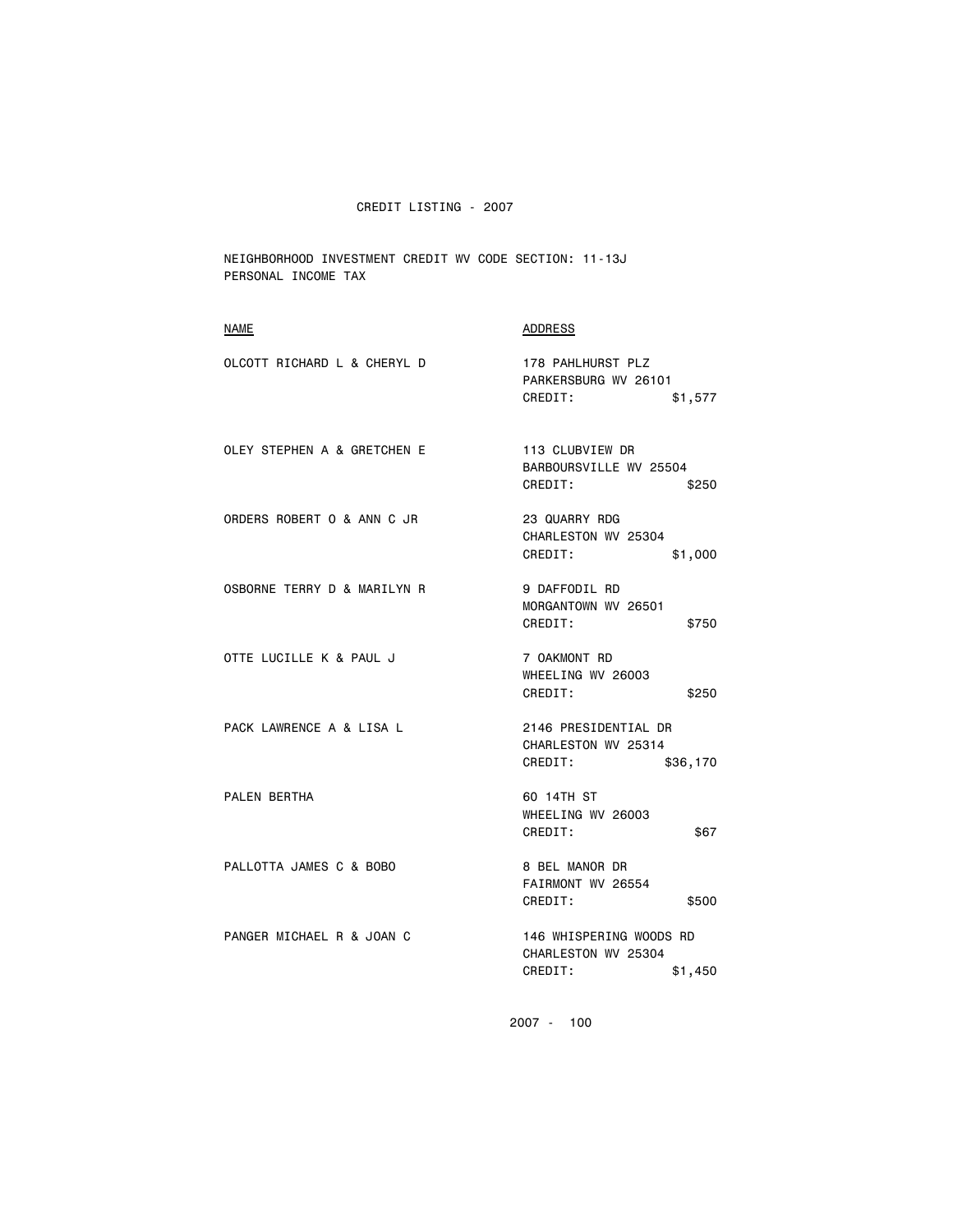NEIGHBORHOOD INVESTMENT CREDIT WV CODE SECTION: 11-13J PERSONAL INCOME TAX

| NAME                         | ADDRESS                                            |         |
|------------------------------|----------------------------------------------------|---------|
| PANGILINAN NELLY T           | 223 DEBBIE ANN DR<br>WHEELING WV 26003<br>CREDIT:  | \$500   |
| PARDASANI GOPAL M & KAVITA G | 172 PARTRIDGE DR<br>PRINCETON WV 24740<br>CREDIT:  | \$9,414 |
| PARENT PAMELA L              | 112 RIDGELEY RD<br>MORGANTOWN WV 26505<br>CREDIT:  | \$47    |
| PARKER JOHN L & BRENDA C     | 354 MCNABB DR<br>ELKVIEW WV 25071<br>CREDIT:       | \$250   |
| PARSONS EVELYN M             | <b>1411 LAKE DR</b><br>DANIELS WV 25832<br>CREDIT: | \$262   |
| PARSONS J W                  | 500 SPRING ST<br>RIPLEY WV 25271<br>CREDIT:        | \$250   |
| PARSONS RALPH & JENNIFER     | 448 CHURCH ST S<br>RIPLEY WV 25271<br>CREDIT:      | \$500   |
| PARSONS VIRGIL E & JUNE E    | 609 HOLLYWOOD RD<br>NEWTON WV 25266<br>CREDIT:     | \$960   |
| PATRICK CHRIS E JR           | 128 LYNN KNLS<br>SCOTT DEPOT WV 25560<br>CREDIT:   | \$336   |
|                              |                                                    |         |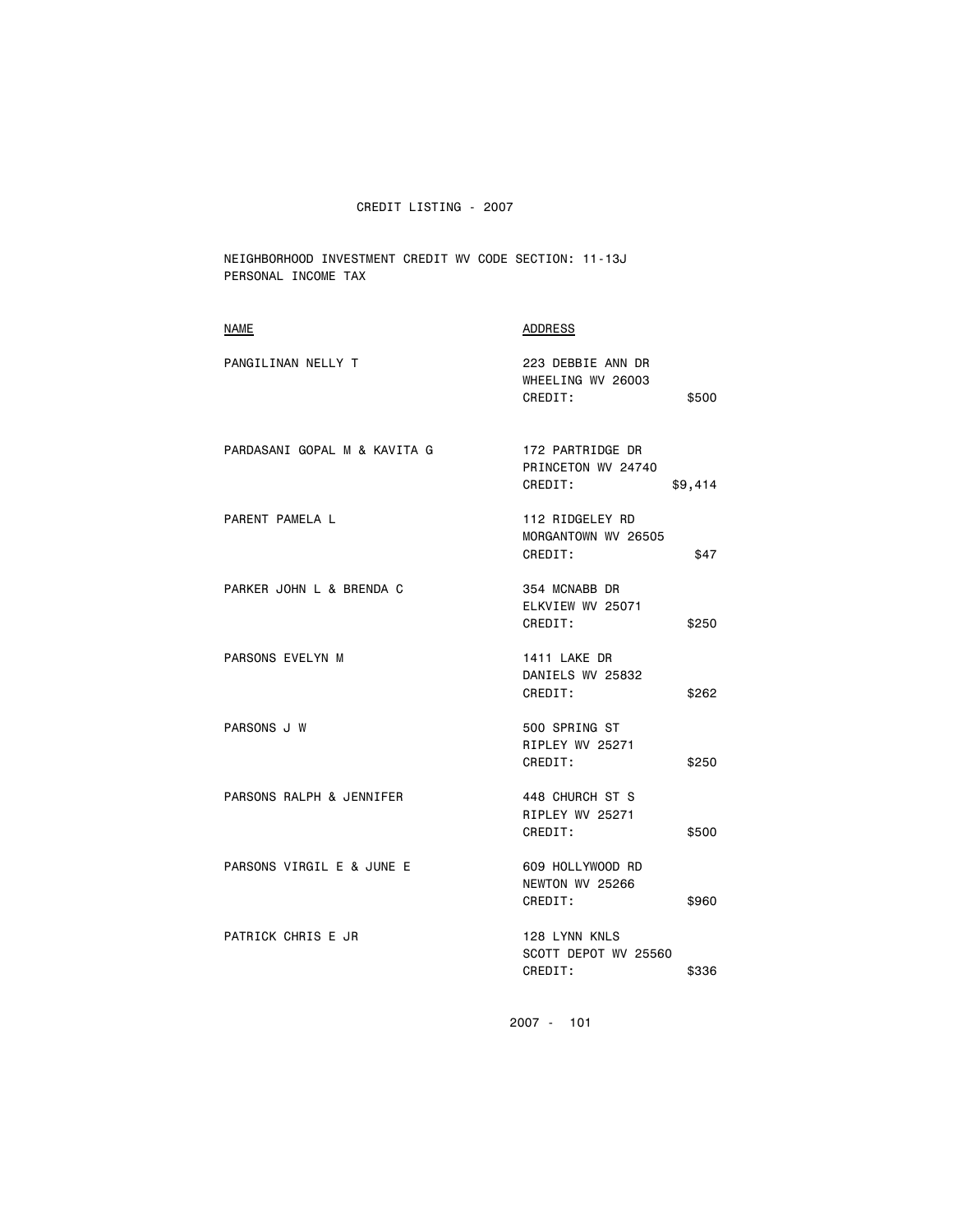NEIGHBORHOOD INVESTMENT CREDIT WV CODE SECTION: 11-13J PERSONAL INCOME TAX

| <b>NAME</b>                     | ADDRESS                                                          |
|---------------------------------|------------------------------------------------------------------|
| PATTERSON ANNE L                | 10 CLUBVIEW DR<br>FAIRMONT WV 26554<br>CREDIT:<br>\$625          |
| PATTERSON JOHN M & JANE H       | 2140 KENNON LN<br>HUNTINGTON WV 25705<br>CREDIT:<br>\$375        |
| PAXTON JAMES M & FRANCES C      | 2005 BENEDICT CIR<br>SAINT ALBANS WV 25177<br>CREDIT:<br>\$1,054 |
| PEASE DENNIS L & ANDREA G       | 414 8TH AVE<br>SAINT ALBANS WV 25177<br>CREDIT:<br>\$250         |
| PECK STEPHEN R & CAROL S        | 1386 LAKEWOOD CIR<br>WASHINGTON WV 26181<br>CREDIT:<br>\$435     |
| PELAEZ JOEL & CYNTHIA           | 734 MAIN ST<br>WHEELING WV 26003<br>CREDIT:<br>\$250             |
| PELLEGRIN ELIZABETH             | 1607 WILSHIRE PL<br>CHARLESTON WV 25314<br>CREDIT:<br>\$250      |
| PERDUE MAXINE W                 | 4747 LYNN OAK DR<br>LAVALETTE WV 25535<br>CREDIT:<br>\$250       |
| PERSINGER HOWARD M & LINDA J JR | PO BOX 1258<br>WILLIAMSON WV 25661<br>CREDIT:<br>\$250           |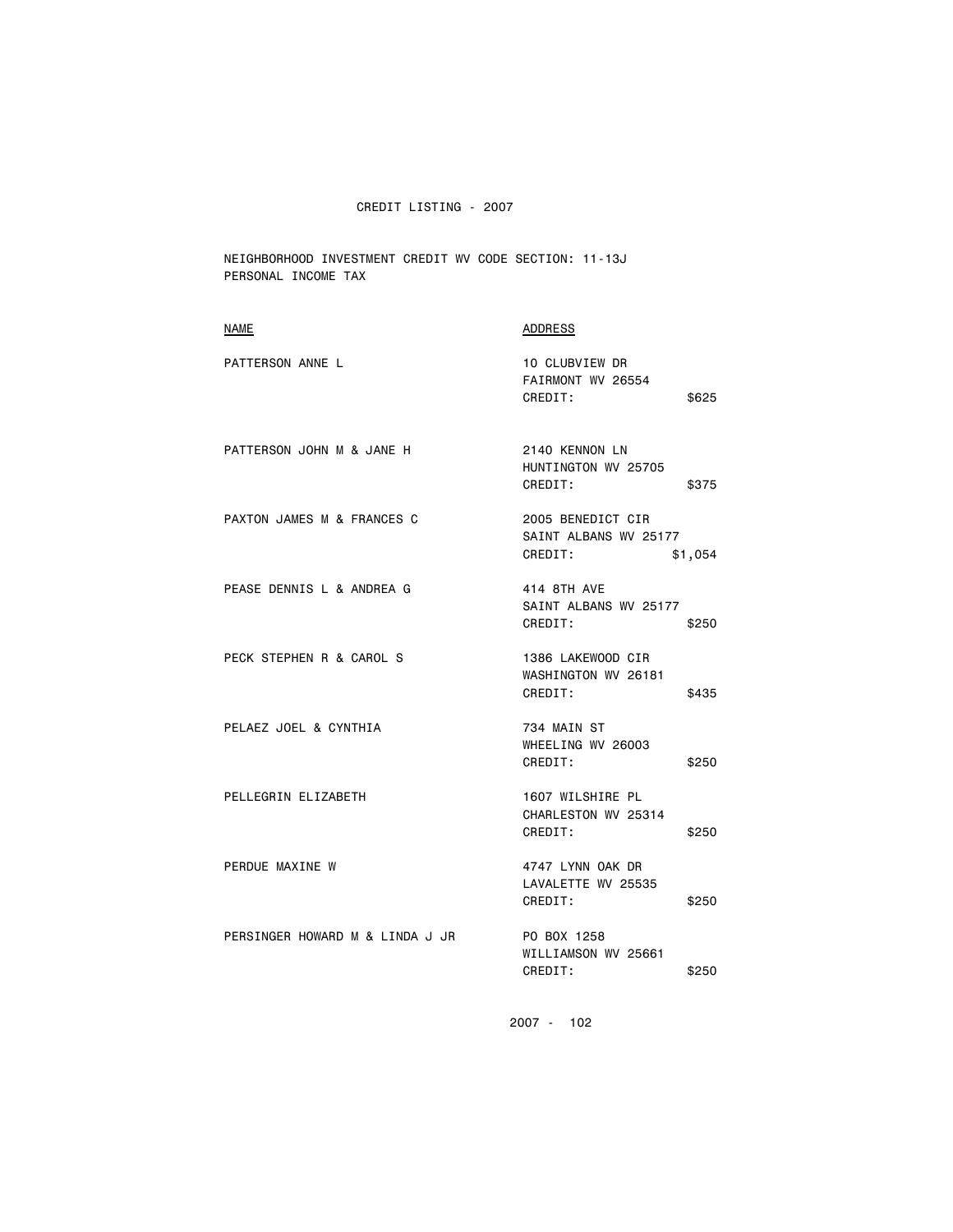NEIGHBORHOOD INVESTMENT CREDIT WV CODE SECTION: 11-13J PERSONAL INCOME TAX

| NAME                         | ADDRESS                                                              |
|------------------------------|----------------------------------------------------------------------|
| PETERS CHARLES E & CARLA L   | 25 JERICHO RD<br>ONA WV 25545<br>CREDIT:<br>\$250                    |
| PETRANY STEPHEN & NANCY      | 340 WOODLAND DR<br>HUNTINGTON WV 25705<br>CREDIT:<br>\$250           |
| PETTIT JAMES & MARILYN       | 3616 BRECKENRIDGE CT<br>GRAHAM NC 27253<br>CREDIT:<br>\$250          |
| PETTIT THOMAS W & SALLY C    | PO BOX 189<br>BARBOURSVILLE WV 25504<br>CREDIT:<br>\$250             |
| PEW SHELBA G                 | 261 BRADLEY FOSTER DR<br>HUNTINGTON WV 25701<br>CREDIT:<br>\$2,322   |
| PEYTON ANGUS E               | 1202C JOHNSON RD<br>CHARLESTON WV 25314<br>CREDIT:<br>\$250          |
| PEYTON HARVEY D & JENNIFER A | PO BOX 216<br>NITRO WV 25143<br>CREDIT:<br>\$10,260                  |
| PFEIFFER ROY E & ROSE M      | 2106 WEBERWOOD DR<br>SOUTH CHARLESTON WV 25303<br>CREDIT:<br>\$3,876 |
| PFISTER ALFRED K & NANCY A   | 1 BETA LN<br>CHARLESTON WV 25304<br>CREDIT:<br>\$333                 |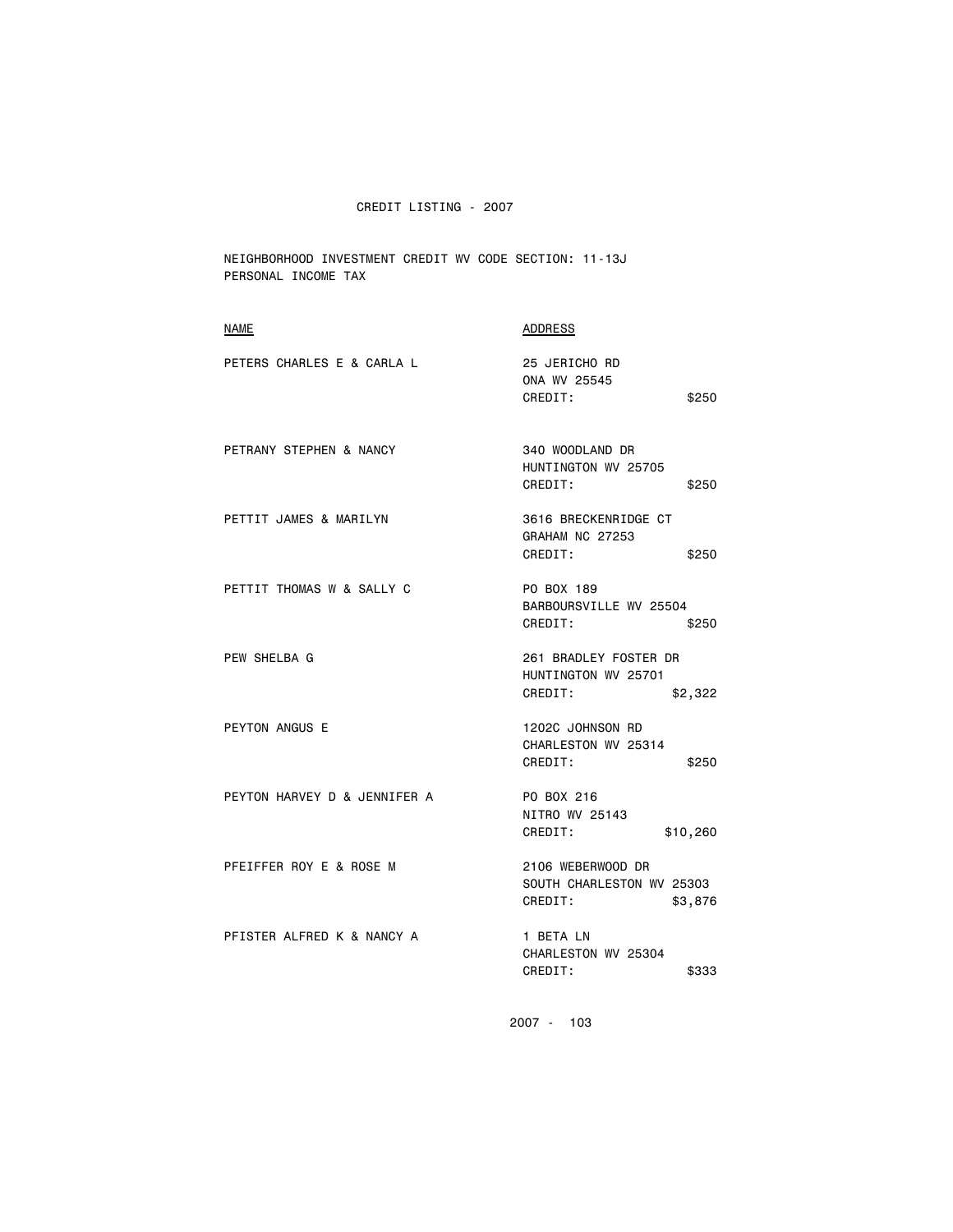NEIGHBORHOOD INVESTMENT CREDIT WV CODE SECTION: 11-13J PERSONAL INCOME TAX

| <b>ADDRESS</b>                                                      |
|---------------------------------------------------------------------|
| 1302 16TH ST<br>PARKERSBURG WV 26101<br>CREDIT:<br>\$260            |
| 2245 MAPLE DR<br>FAIRMONT WV 26554<br>CREDIT:<br>\$500              |
| <b>10 FAITH MDWS</b><br>WILLIAMSTOWN WV 26187<br>CREDIT:<br>\$5,930 |
| RR 1 BOX 59<br>MATOAKA WV 24736<br>CREDIT:<br>\$834                 |
| <b>FEDERAL HILLS</b><br>MARTINSBURG WV 25401<br>CREDIT:<br>\$500    |
| PO BOX 769<br>BEAVER WV 25813<br>CREDIT:<br>\$250                   |
| PO BOX 541<br>BARBOURSVILLE WV 25504<br>CREDIT:<br>\$1,600          |
| 99 RIDER DR<br>BECKLEY WV 25801<br>CREDIT:<br>\$293                 |
| 1580 CLARK RD<br>CHARLESTON WV 25314<br>CREDIT:<br>\$636            |
|                                                                     |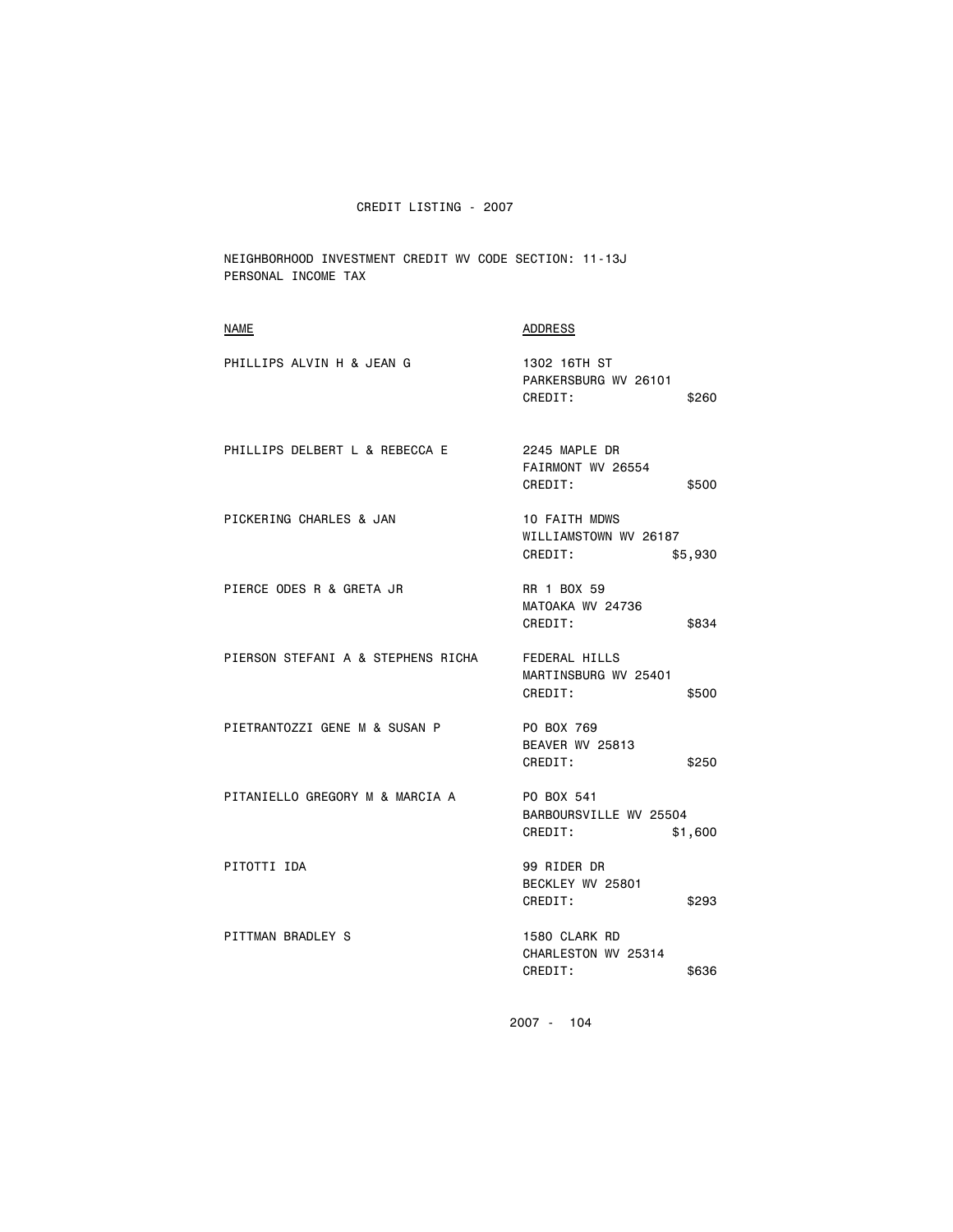NEIGHBORHOOD INVESTMENT CREDIT WV CODE SECTION: 11-13J PERSONAL INCOME TAX

| <b>NAME</b>                       | <b>ADDRESS</b>                                                    |
|-----------------------------------|-------------------------------------------------------------------|
| PITTMAN LARRY J & LINDA K         | 4048 BLUE SULPHUR RD<br>ONA WV 25545<br>CREDIT:<br>\$2,000        |
| PLESKA PAUL                       | 1843 DEVONDALE CIR<br>CHARLESTON WV 25314<br>CREDIT:<br>\$1,500   |
| POLAN MARILYN                     | 114 NORTH BLVD W<br>HUNTINGTON WV 25701<br>CREDIT:<br>\$250       |
| POLK CHARLES H                    | <b>10 EVERGREEN LN</b><br>BECKLEY WV 25801<br>CREDIT:<br>\$1,000  |
| POLLOCK JONDAVID & MARJORIE S     | 2 HEISKELL AVE<br>WHEELING WV 26003<br>CREDIT:<br>\$250           |
| POTTER CRAIG A                    | 187 BABBLING BROOK LN<br>MARTINSBURG WV 25403<br>CREDIT:<br>\$250 |
| POWELL JAMES D & JENNIFER L II    | 2851 DUTCH RIDGE RD<br>PARKERSBURG WV 26104<br>CREDIT:<br>\$250   |
| POWER CHRISTOPHER B & ELIZABETH S | 1511 BEDFORD RD<br>CHARLESTON WV 25314<br>CREDIT:<br>\$250        |
| PRICE DONALD & FAYE D             | PO BOX 513<br>DANVILLE WV 25053<br>CREDIT:<br>\$500               |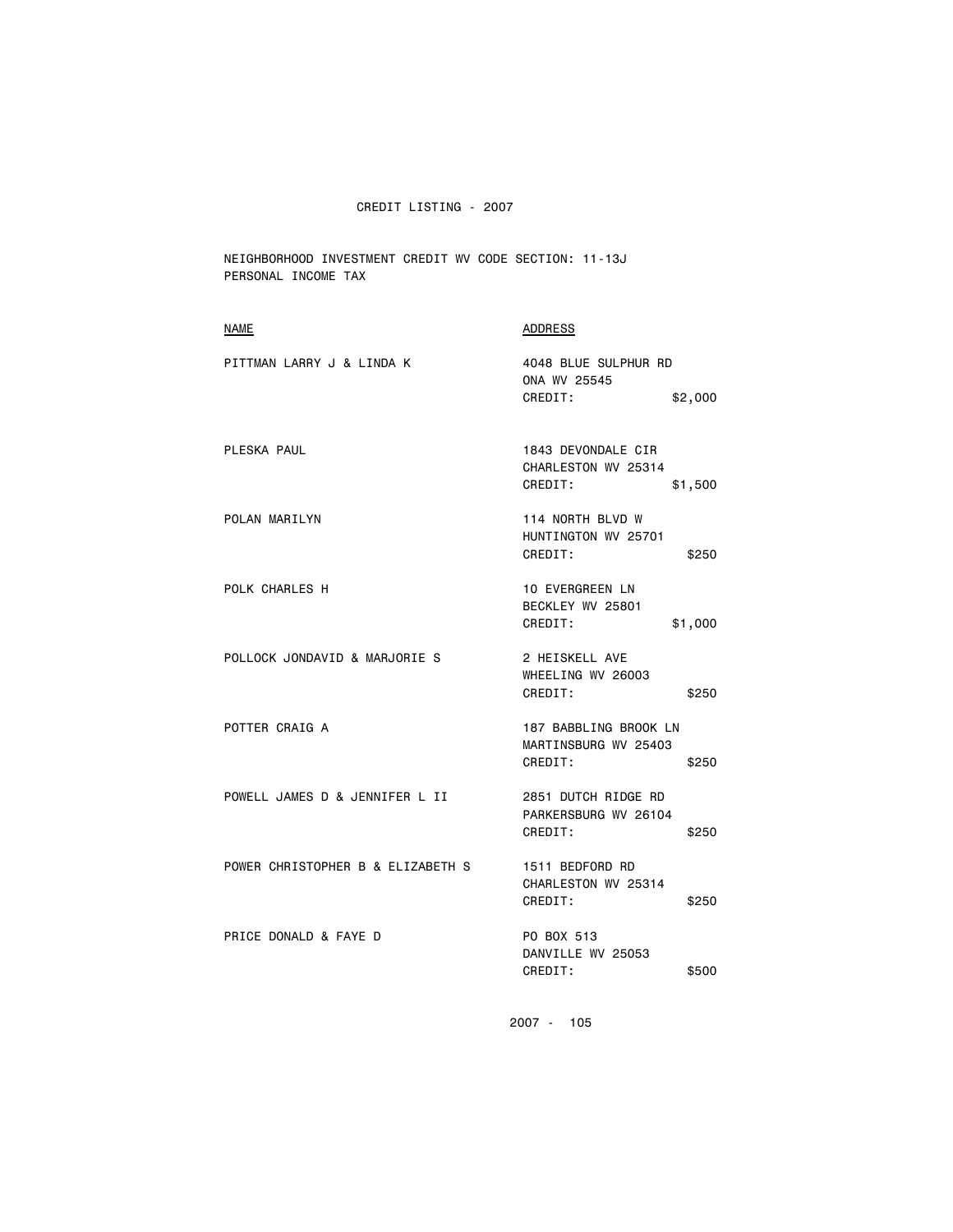NEIGHBORHOOD INVESTMENT CREDIT WV CODE SECTION: 11-13J PERSONAL INCOME TAX

| <b>NAME</b>                        | ADDRESS                                                        |
|------------------------------------|----------------------------------------------------------------|
| PRINTZ CHARLES F & DONNA F JR      | 884 LOST RD<br>MARTINSBURG WV 25403<br>CREDIT:<br>\$250        |
| PRITCHARD LESLIE E & JANE B        | 5523 2ND AVE<br>VIENNA WV 26105<br>CREDIT:<br>\$1,264          |
| PROBST RACHEL K                    | 229 BEECHIE FORK RD<br>ALUM CREEK WV 25003<br>CREDIT:<br>\$640 |
| PROCTOR PATRICIA                   | 1422 HAWTHORNE WAY<br>HUNTINGTON WV 25701<br>CREDIT:<br>\$250  |
| PRUETT ROY E & ELIZABETH M JR      | 1629 COLLEGE AVE<br>BLUEFIELD WV 24701<br>CREDIT:<br>\$2,750   |
| PUGH WILLIAM A & JUDY N JR         | 309 SOUTH POINTE DR<br>CHARLESTON WV 25314<br>CREDIT:<br>\$250 |
| PYLES JOHN W & CHARLOTTE R         | 2201 SURREY DR<br>MORGANTOWN WV 26505<br>CREDIT:<br>\$250      |
| QUALLS LEONARD & MARTHA            | 996 SUNSET TER<br>MILTON WV 25541<br>CREDIT:<br>\$250          |
| RACADAG ALEX P & SEPTIMO-RACADAG E | 710 CANTERBURY DR<br>CHARLESTON WV 25314<br>CREDIT:<br>\$500   |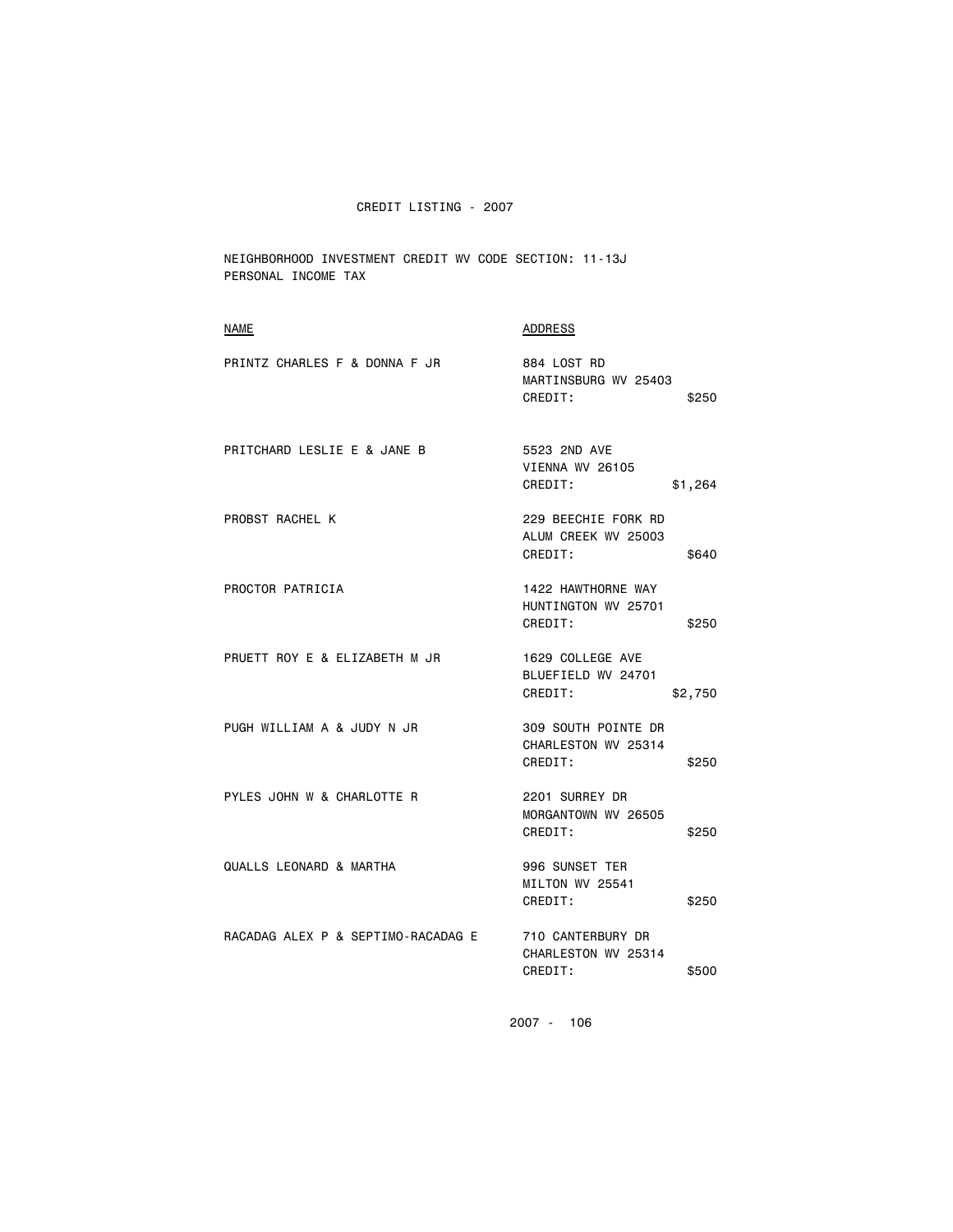NEIGHBORHOOD INVESTMENT CREDIT WV CODE SECTION: 11-13J PERSONAL INCOME TAX

| <b>NAME</b>                     | <b>ADDRESS</b>                                                   |
|---------------------------------|------------------------------------------------------------------|
| RADCLIFFE JAMES E & JUDITH W    | 27 OAK PK AV<br>WHEELING WV 26003<br>CREDIT:<br>\$250            |
| RADER DAVID L & MARTHA C        | 17 QUARRY RDG<br>CHARLESTON WV 25304<br>CREDIT:<br>\$1,000       |
| RADER FRED L & CAROLYN S        | 5300 3RD AVE<br><b>VIENNA WV 26105</b><br>CREDIT:<br>\$550       |
| RAESE DAVID & KATHLEEN          | PO BOX 107<br>MORGANTOWN WV 26507<br>CREDIT:<br>\$4,620          |
| RAETHER RONALD I & JANET M SR   | 5321 PAMELA CIR<br>CROSS LANES WV 25313<br>CREDIT:<br>\$810      |
| RAMSBURG ROBERT T & JENNIE M JR | 608 GEORGIA ST<br>CHARLESTON WV 25302<br>CREDIT:<br>\$250        |
| RAMSEY DAVID & BILLY            | 20 WILD ACRE DR<br>CHARLESTON WV 25314<br>CREDIT:<br>\$500       |
| RAMSEY WILLIAM E & RONDELE G    | 5244 BEECHCREST DR<br>CROSS LANES WV 25313<br>CREDIT:<br>\$1,500 |
| RANSBOTTOM GAREE A              | 1334 ENSLOW BLVD<br>HUNTINGTON WV 25701<br>CREDIT:<br>\$894      |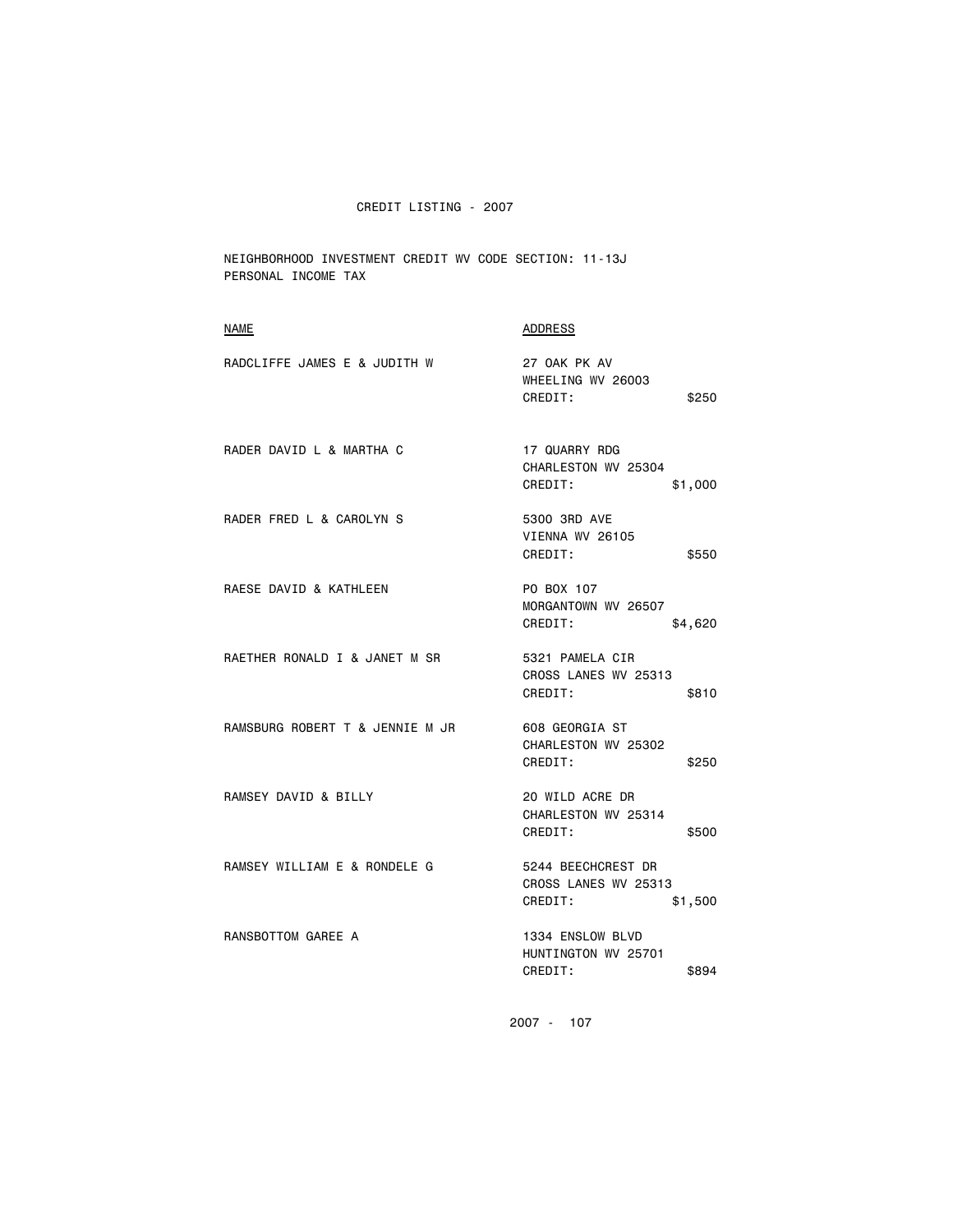NEIGHBORHOOD INVESTMENT CREDIT WV CODE SECTION: 11-13J PERSONAL INCOME TAX

| NAME                        | ADDRESS                                                          |
|-----------------------------|------------------------------------------------------------------|
| RATLIFF RAY E & MARY JR     | PO BOX 1949<br>CHARLESTON WV 25327<br>CREDIT:<br>\$2,417         |
| RAYMOND JOSEPH E & NANCY C  | 137 NEWCOMER RD<br>SOUTH CHARLESTON WV 25309<br>CREDIT:<br>\$250 |
| REED JON A & ELMA M         | 650 OLD GRANDVIEW RD<br>BEAVER WV 25813<br>CREDIT:<br>\$250      |
| REED KELLY R                | 8 BROWN CHAPEL RD<br>MORGANTOWN WV 26508<br>CREDIT:<br>\$250     |
| REED SCOTT D & LAURA O      | 1 DAMIAN RD<br>WHEELING WV 26003<br>CREDIT:<br>\$250             |
| REFSLAND RONALD L & LUCIE T | 2 HIGHLAND CIR<br>LEWISBURG WV 24901<br>CREDIT:<br>\$4,111       |
| REYNOLDS W N & MARY Z       | 214 ELEVENTH AV<br>HUNTINGTON WV 25701<br>CREDIT:<br>\$500       |
| RICE JAMES & ANGELA         | PO BOX 562<br>VERDUNVILLE WV 25649<br>CREDIT:<br>\$250           |
| RICHARDSON DON R & SALLY K  | 1611 RIDGEVIEW RD<br>CHARLESTON WV 25314<br>CREDIT:<br>\$1,250   |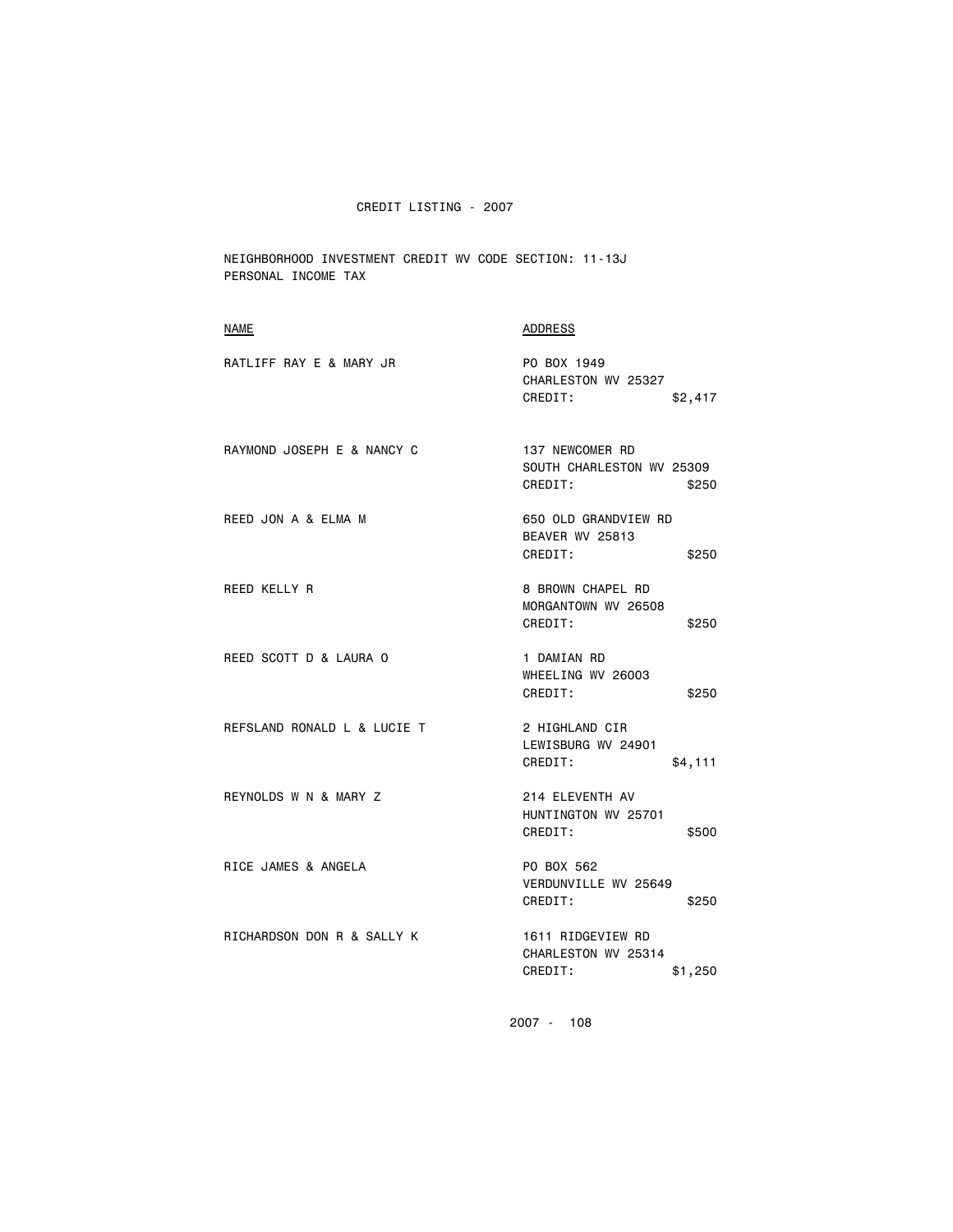NEIGHBORHOOD INVESTMENT CREDIT WV CODE SECTION: 11-13J PERSONAL INCOME TAX

| RICHARDSON ROBERT L & WILMA<br>646 CARNIFAX FERRY RD<br>SUMMERSVILLE WV 26651                       |  |
|-----------------------------------------------------------------------------------------------------|--|
| CREDIT:<br>\$250                                                                                    |  |
| RICKARDS BRUCE E & SUSAN M<br>921 PINE HILL DR<br>FAIRMONT WV 26554<br>CREDIT:<br>\$500             |  |
| RIDER EDWARD M & JEAN A<br>300 WESTMINSTER CANTERBURY DR<br>WINCHESTER VA 22603<br>CREDIT:<br>\$789 |  |
| RIEDEL SCOTT & CHERYL E<br>2 CLOVER LEAF CIR<br>CULLODEN WV 25510<br>CREDIT:<br>\$250               |  |
| RIEDEMAN STEVEN & DANA<br>905 SHELBY AVE<br>FAIRMONT WV 26554<br>CREDIT:<br>\$500                   |  |
| RIFE JOANNE F<br>1532 CHESTNUT ST<br>KENOVA WV 25530<br>CREDIT:<br>\$250                            |  |
| RIGGLEMAN DAVID L & BARBARA L<br>1503 BRIARWOOD RD<br>BRIDGEPORT WV 26330<br>CREDIT:<br>\$250       |  |
| RILEY ALICE E<br>7 HEATH CT<br>WESTON WV 26452<br>CREDIT:<br>\$2,754                                |  |
| RILEY ARCH W & SALLY G JR<br>89 BETHANY PIKE<br>WHEELING WV 26003<br>CREDIT:<br>\$250               |  |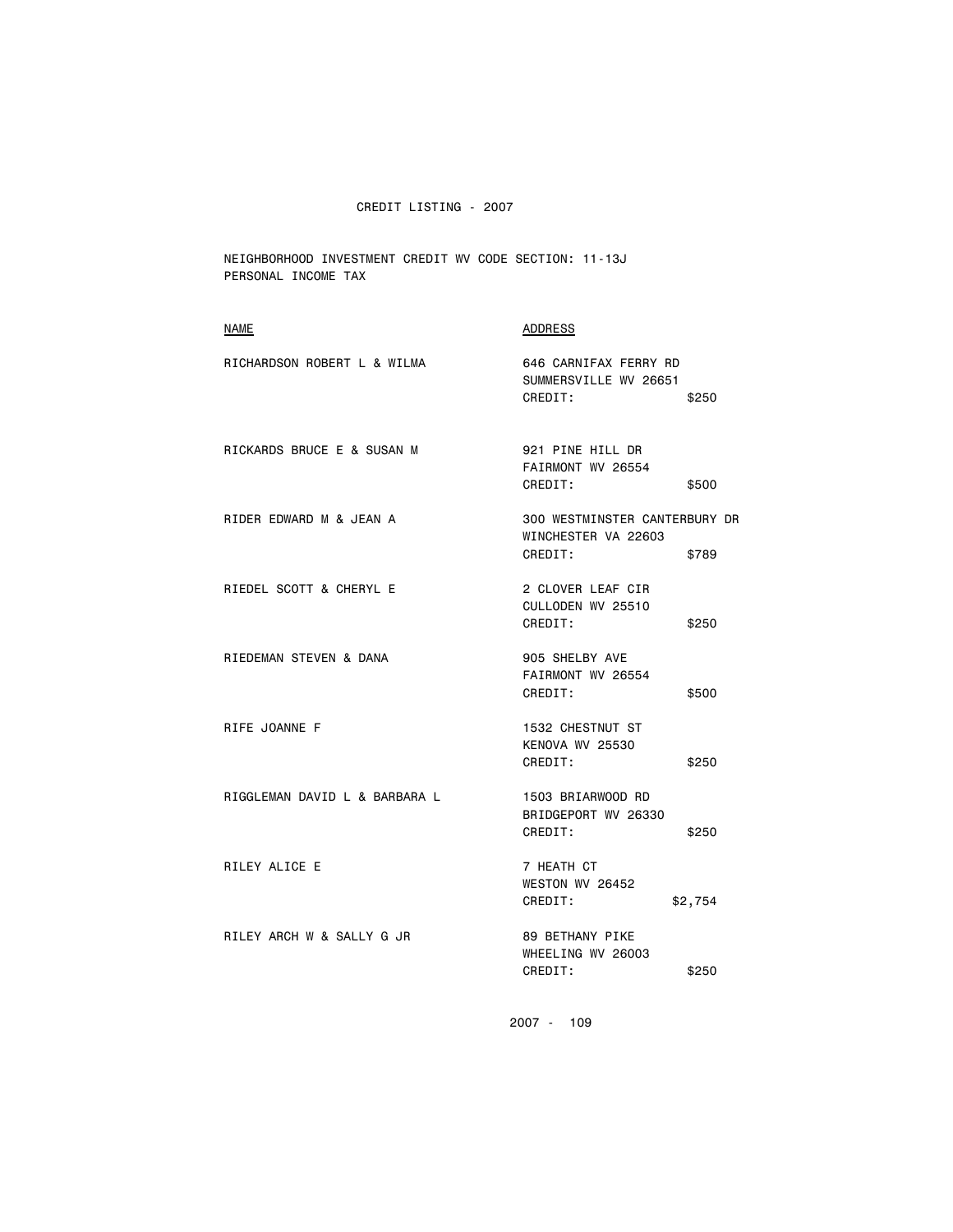NEIGHBORHOOD INVESTMENT CREDIT WV CODE SECTION: 11-13J PERSONAL INCOME TAX

| <b>NAME</b>                    | ADDRESS                                                              |
|--------------------------------|----------------------------------------------------------------------|
| RILEY JOSEPH W & SARAH J       | HC 64 BOX 445<br>HILLSBORO WV 24946<br>CREDIT:<br>\$250              |
| RINEHART JOHN J & SHEILA B     | 405 DIVISION ST<br>SHADY SPRING WV 25918<br>CREDIT:<br>\$1,948       |
| ROACH D S & LINDA H            | 8491 TUSCARORA PKE<br>MARTINSBURG WV 25403<br>CREDIT:<br>\$1,350     |
| ROACH DOUGLAS M & JOAN G       | 110 N ROSEMONT AVE<br>MARTINSBURG WV 25401<br>CREDIT:<br>\$1,750     |
| ROACH STEVEN M & TINA F        | 146 HORIZON WAY<br>MARTINSBURG WV 25403<br>CREDIT:<br>\$1,000        |
| ROBERTS JAMES M & MARY S       | HC 34 BOX 380<br>LEWISBURG WV 24901<br>CREDIT:<br>\$325              |
| ROBERTS MICHAEL L & MARGARET A | 500 MADIGAN AVE<br>MORGANTOWN WV 26501<br>CREDIT:<br>\$265           |
| ROBERTS RONALD N & DONNA E     | <b>34 FAIRVIEW HTS</b><br>PARKERSBURG WV 26101<br>CREDIT:<br>\$1,250 |
| ROBEY STEVEN S & LIZBETH P     | 1409 WOODMERE DR<br>CHARLESTON WV 25314<br>CREDIT:<br>\$250          |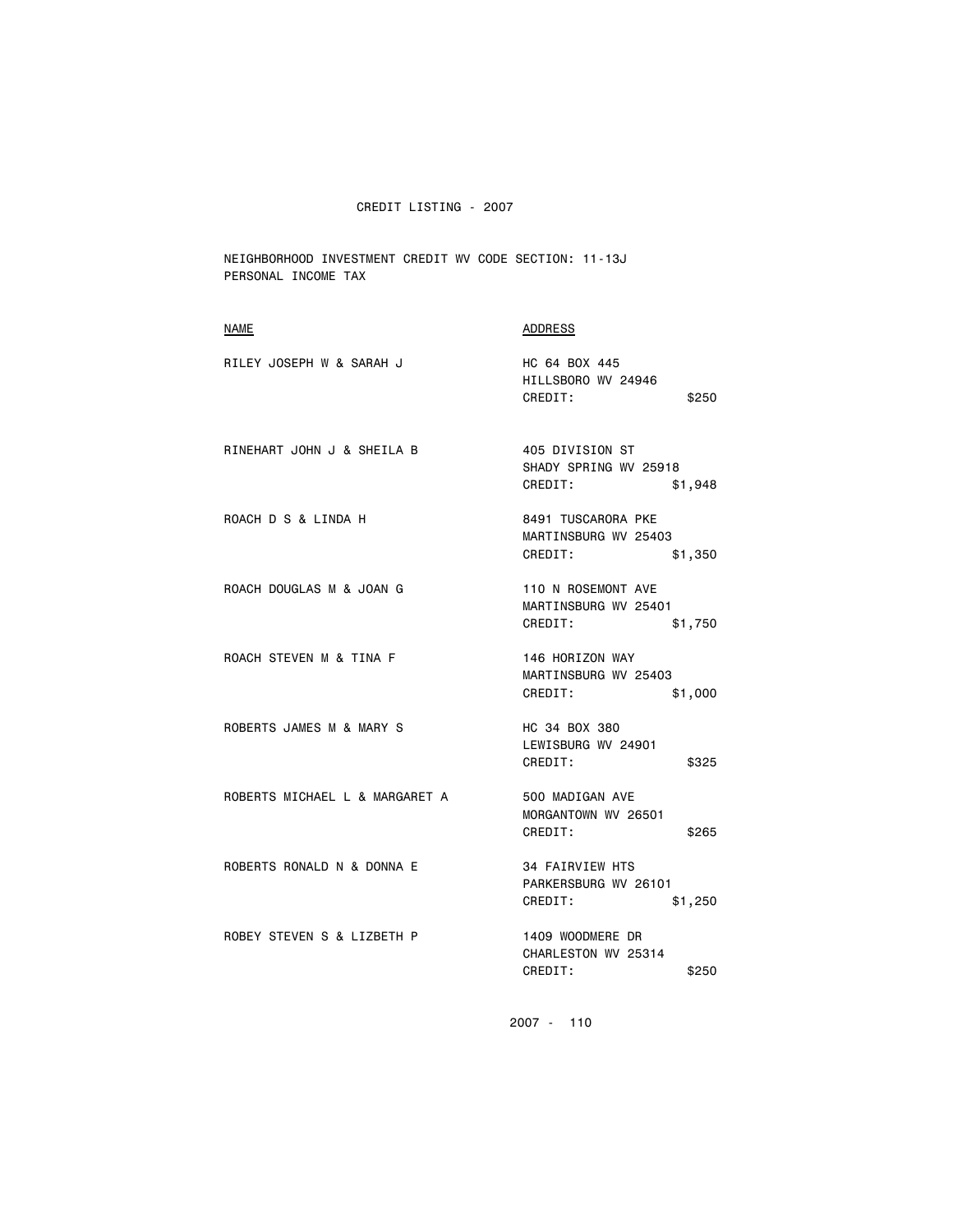NEIGHBORHOOD INVESTMENT CREDIT WV CODE SECTION: 11-13J PERSONAL INCOME TAX

| <b>NAME</b>                        | <b>ADDRESS</b>                                                      |
|------------------------------------|---------------------------------------------------------------------|
| <b>ROBINSON JAMES E</b>            | 1306 KANAWHA AVE<br>DUNBAR WV 25064<br>CREDIT:<br>\$500             |
| ROBINSON ROBERT M & ANNE           | 228 CARMEL RD<br>WHEELING WV 26003<br>CREDIT:<br>\$250              |
| ROCKEFELLER JOHN D & SHARON        | 30 ROCKEFELLER PLAZA #5600<br>NEW YORK NY 10112<br>CREDIT:<br>\$375 |
| RODGERS DALLAS D & LINDA L         | 923 GREENDALE DR<br>CHARLESTON WV 25302<br>CREDIT:<br>\$500         |
| RODGERS JEFFREY                    | 923 GREENDALE DR<br>CHARLESTON WV 25302<br>CREDIT:<br>\$400         |
| RODGERS R T & KAREN S              | 306 WOODBRIDGE DR<br>CHARLESTON WV 25311<br>CREDIT:<br>\$750        |
| ROGERS JOHN & SCHARMAN ELIZABETH J | <b>1512 KNOB RD</b><br>CHARLESTON WV 25314<br>CREDIT:<br>\$250      |
| ROGERS KEVIN & TINA M              | 405 SUNRISE DR<br>BRIDGEPORT WV 26330<br>CREDIT:<br>\$2,500         |
| ROH MICHAEL S & CRAMER-ROH JONI L  | 300 WAGNER RD<br>MORGANTOWN WV 26501<br>CREDIT:<br>\$500            |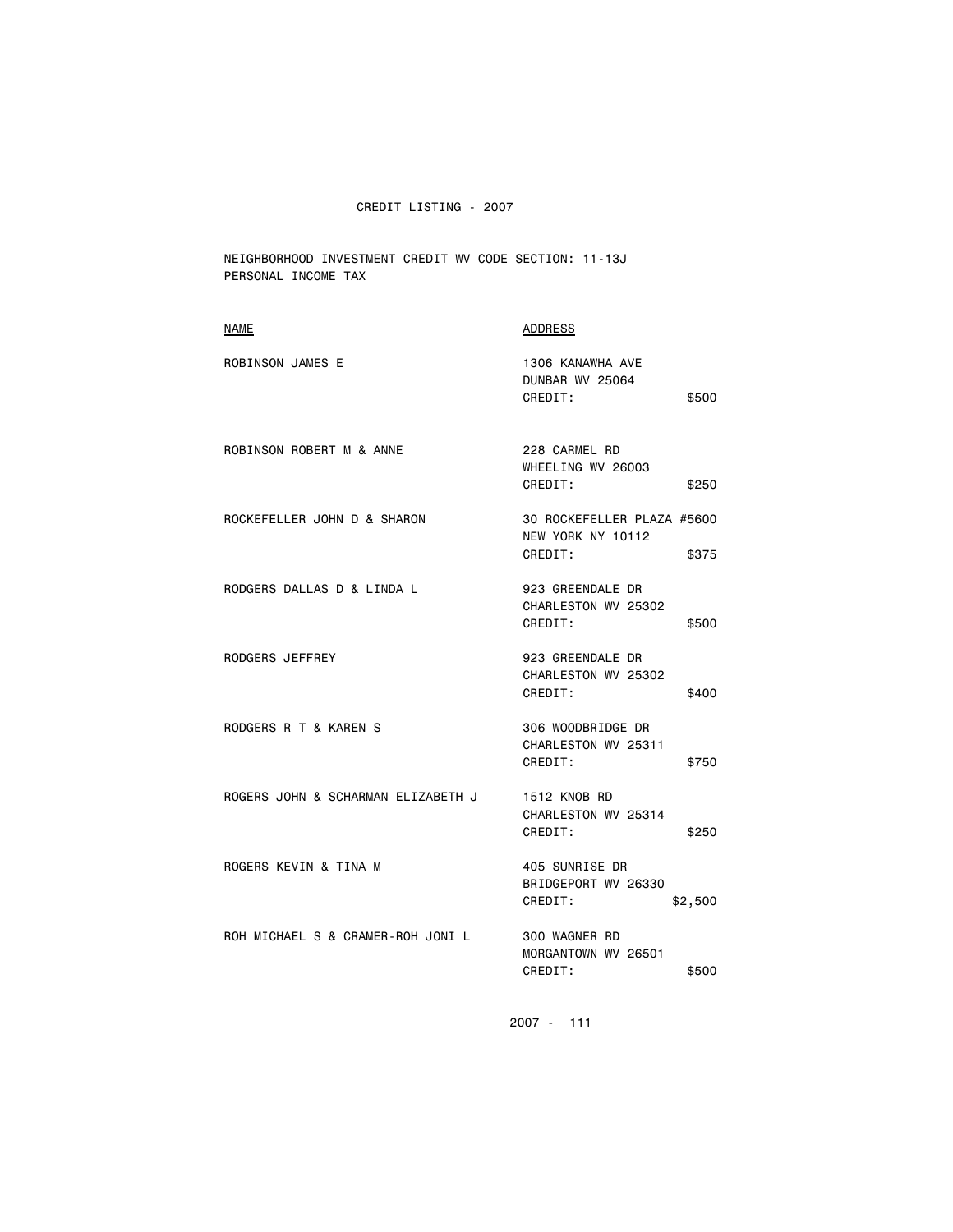NEIGHBORHOOD INVESTMENT CREDIT WV CODE SECTION: 11-13J PERSONAL INCOME TAX

| <b>NAME</b>               | <b>ADDRESS</b>                                               |
|---------------------------|--------------------------------------------------------------|
| ROH MILAN S               | 901 RAWLEY AVE<br>MORGANTOWN WV 26505<br>CREDIT:<br>\$2,000  |
| ROLES FORREST H & EMILY M | 904 BIRD RD<br>CHARLESTON WV 25314<br>CREDIT:<br>\$1,500     |
| ROLLINS JOHN A            | 661 HOLLY RD<br>CHARLESTON WV 25314<br>CREDIT:<br>\$250      |
| ROMANO DAVID J & SALLIE   | 203 RIDGE RD<br>CLARKSBURG WV 26301<br>CREDIT:<br>\$1,624    |
| ROMANO MICHAEL J & AMY    | 128 S 2ND ST<br>CLARKSBURG WV 26301<br>CREDIT:<br>\$250      |
| ROSE THOMAS R & MARIA C   | 87 BRITTANY OAKS DR<br>FAIRMONT WV 26554<br>CREDIT:<br>\$500 |
| <b>ROSS THOMAS R</b>      | PO BOX 948<br>ELKINS WV 26241<br>CREDIT:<br>\$250            |
| ROWAN JOHN E & CHERYL L   | 250 WOODS DR<br>SAINT ALBANS WV 25177<br>CREDIT:<br>\$750    |
| ROWE JOHN & JUDITH        | 350 33RD ST<br>HUNTINGTON WV 25702<br>CREDIT:<br>\$363       |
|                           |                                                              |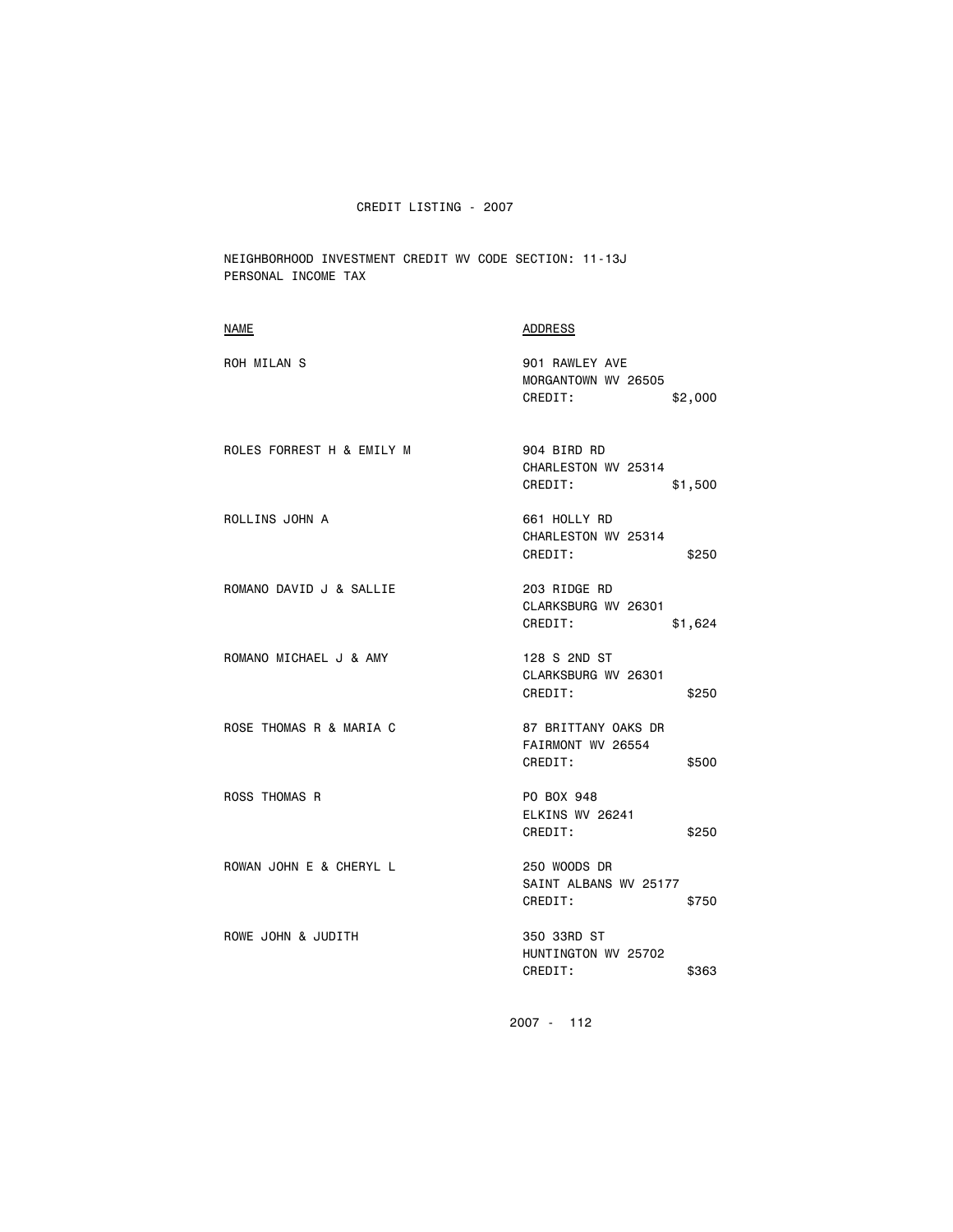NEIGHBORHOOD INVESTMENT CREDIT WV CODE SECTION: 11-13J PERSONAL INCOME TAX

| NAME                                | ADDRESS                                                           |
|-------------------------------------|-------------------------------------------------------------------|
| ROWE LARRY L & BEURY JULIA M        | 202 WAYNE DR<br>MALDEN WV 25306<br>CREDIT:<br>\$500               |
| RUBIN AGATHA A                      | 411 MCKINLEY AVE<br>CHARLESTON WV 25314<br>CREDIT:<br>\$500       |
| RUBIN RICHARD A & WENDY A           | 5 WILD ACRE DR<br>CHARLESTON WV 25314<br>CREDIT:<br>\$610         |
| RUBRECHT DAVID 0 & GALELEA          | 15 HAMILTON PLACE<br>CHARLESTON WV 25314<br>CREDIT:<br>\$250      |
| RUNYON DERON S & GINA C             | 158 EDISON DR<br>HUNTINGTON WV 25705<br>CREDIT:<br>\$250          |
| RUSHDEN RAYMOND O & HARVEY KATHY    | 140 STOLLINGS AVE<br>LOGAN WV 25601<br>CREDIT:<br>\$1,650         |
| RUSSELL III GEORGE P & DUFFY JANE E | 505 SUPERIOR AVE<br>SOUTH CHARLESTON WV 25303<br>CREDIT:<br>\$500 |
| SAFSTROM PATRICK W & SHARON L       | 1505 LAKEWOOD CIR<br>WASHINGTON WV 26181<br>CREDIT:<br>\$250      |
| SAMPSON FRANKLIN                    | 5900 PINECREST DR<br>HUNTINGTON WV 25705<br>CREDIT:<br>\$250      |
|                                     |                                                                   |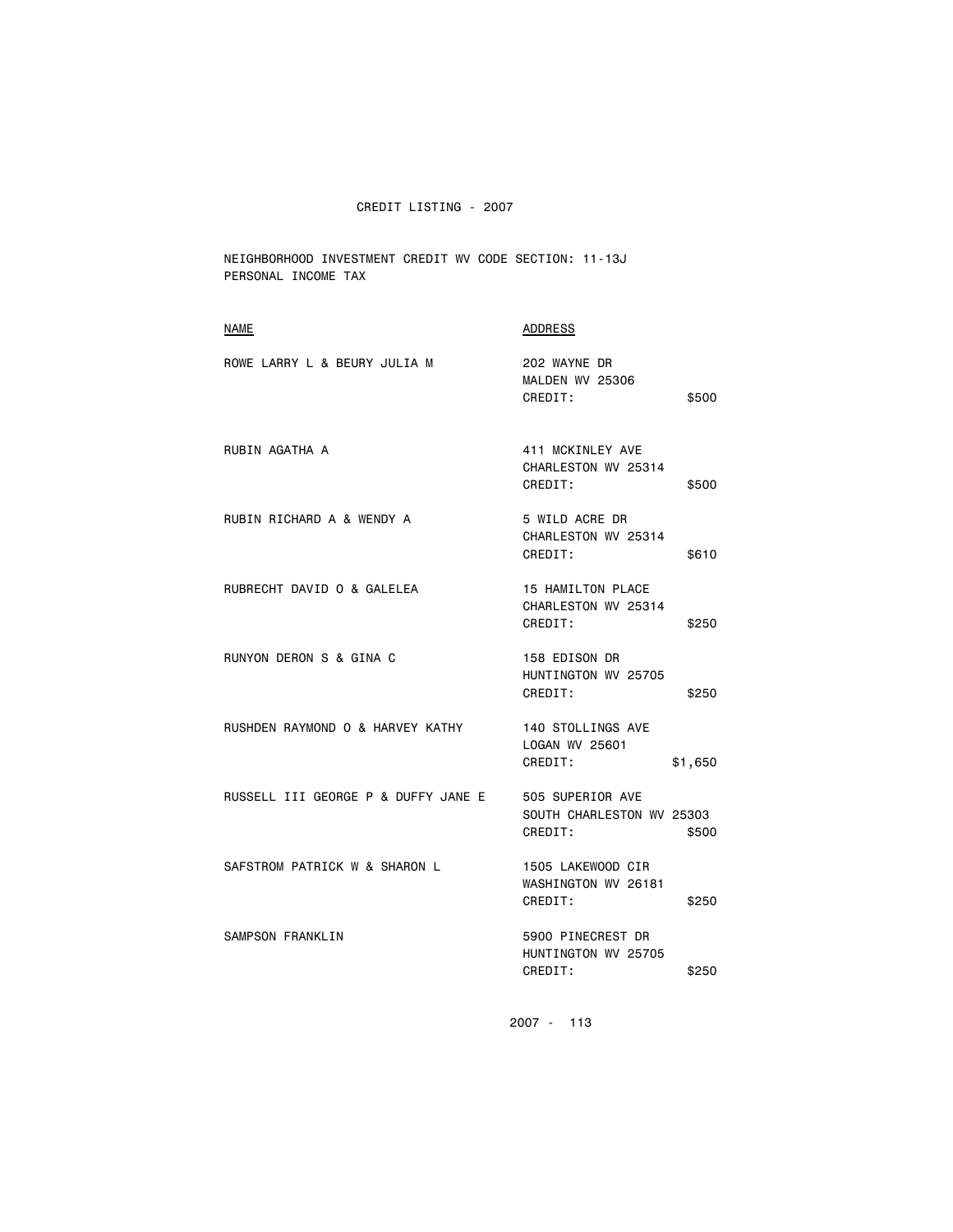NEIGHBORHOOD INVESTMENT CREDIT WV CODE SECTION: 11-13J PERSONAL INCOME TAX

| <b>NAME</b>                   | <b>ADDRESS</b>                                                |
|-------------------------------|---------------------------------------------------------------|
| SANDHU UJJAL S & SUKHBINDER K | 2000 SMITH RD<br>CHARLESTON WV 25314<br>CREDIT:<br>\$533      |
| SANTROCK DOROTHY G            | 116 CASTO RD<br>CROSS LANES WV 25313<br>CREDIT:<br>\$250      |
| SAUTER DONALD T & SUSAN T     | RR 4 BOX 43<br>BRUCETON MILLS WV 26525<br>CREDIT:<br>\$250    |
| SAXE TIMOTHY & SUSAN          | 1 MENDED FENCES FARM<br>CULLODEN WV 25510<br>CREDIT:<br>\$250 |
| SAYRE DAVID L & LISA E        | 1432 ALEXANDRIA PL<br>CHARLESTON WV 25314<br>CREDIT:<br>\$250 |
| SAYRE ROBERT B & MARGARET J   | 705 WOODLAWN AVE<br>BECKLEY WV 25801<br>CREDIT:<br>\$3,167    |
| SCHACHT ROBERT J & MARY A     | 1616 BERRYWOOD RD<br>CHARLESTON WV 25314<br>CREDIT:<br>\$250  |
| <b>SCHENCK JENNIFER L</b>     | 712 OAK ST<br>CHARLESTON WV 25309<br>CREDIT:<br>\$457         |
| SCHMIDT MARGARET T            | HC 40 BOX 30<br>LEWISBURG WV 24901<br>CREDIT:<br>\$230        |
|                               |                                                               |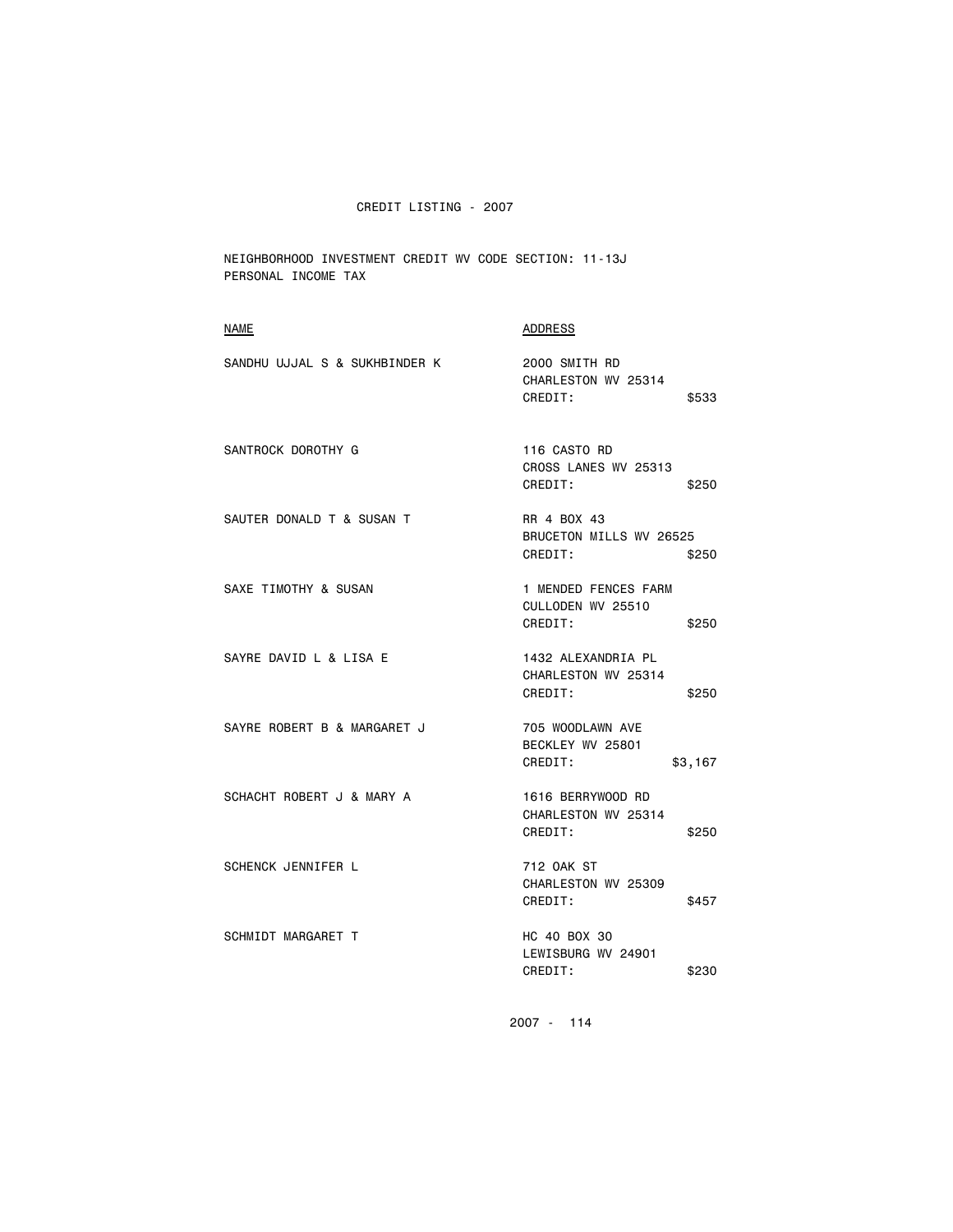NEIGHBORHOOD INVESTMENT CREDIT WV CODE SECTION: 11-13J PERSONAL INCOME TAX

| NAME                            | <b>ADDRESS</b>                                                |         |
|---------------------------------|---------------------------------------------------------------|---------|
| SCHNEIDER CHARLES J             | 1276 NATIONAL RD<br>WHEELING WV 26003<br>CREDIT:              | \$250   |
| SCHOR JOEL A & WIDES KATHLEEN E | 721 EDGEWOOD RD<br>BLUEFIELD WV 24701<br>CREDIT:              | \$500   |
| SCHWARTZ WILLIAM & MONICA       | 2107 KANAWHA AVE SE<br>CHARLESTON WV 25304<br>CREDIT:         | \$500   |
| SCHWARZ WILLIAM H               | 20 FOREST RD<br>WHEELING WV 26003<br>CREDIT:                  | \$500   |
| SCOBBO RONALD R & JEANNE K      | 66 NOTTINGHAM DR<br>WHITE SULPHUR SPRINGS WV 24986<br>CREDIT: | \$250   |
| SCOTT GEORGE M & DARLENE        | PO BOX 230<br>SPENCER WV 25276<br>CREDIT:                     | \$1,250 |
| SEACHRIST CRAIG K & MARGARET T  | 1537 MARSHALL LN<br>GLEN DALE WV 26038<br>CREDIT:             | \$250   |
| <b>SEATON SAM K</b>             | 5329 WESTBROOK DR<br>CROSS LANES WV 25313<br>CREDIT:          | \$113   |
| SEBERT DAVID A & GAY H          | RR 2 BOX 159<br>LEWISBURG WV 24901<br>CREDIT:                 | \$500   |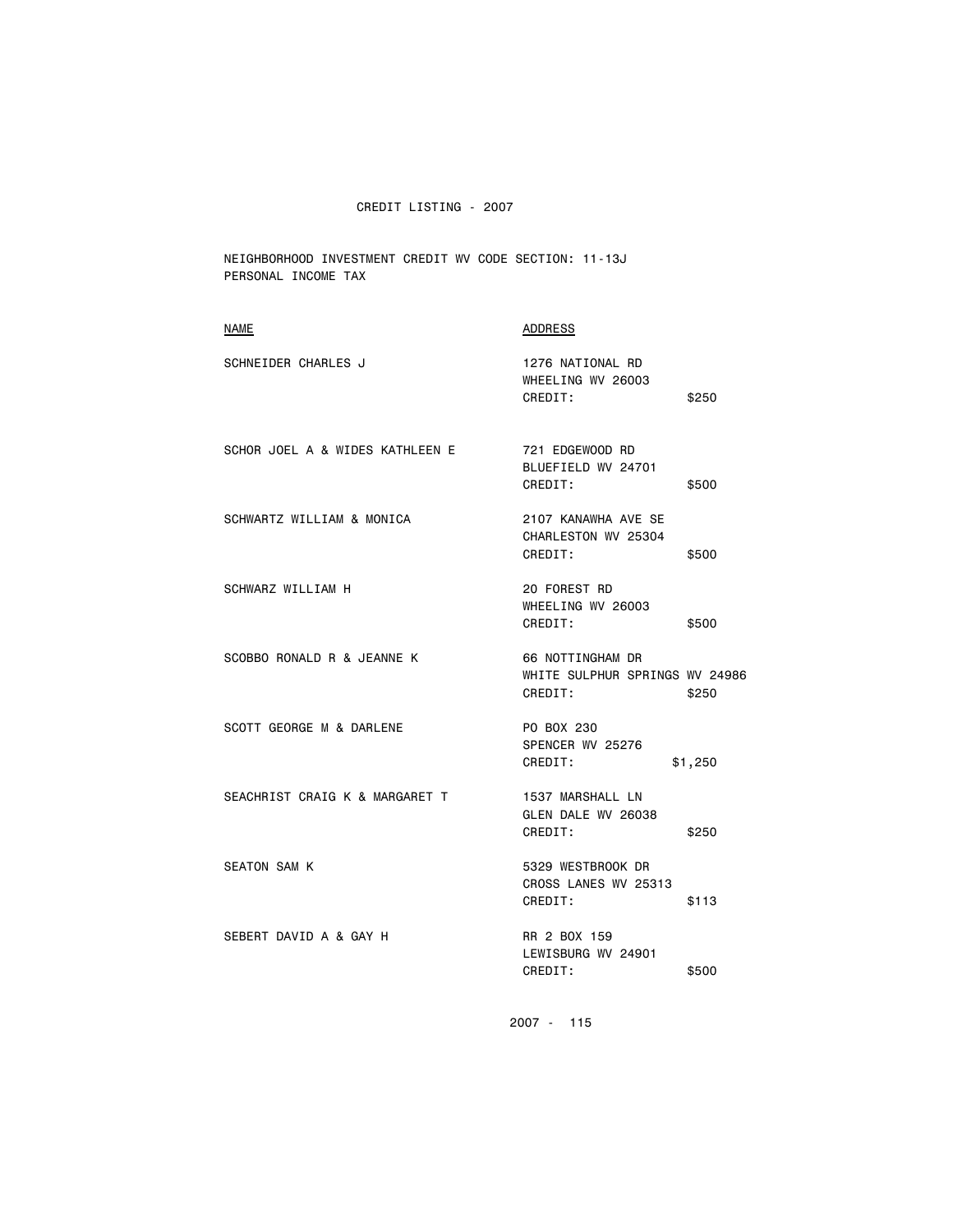NEIGHBORHOOD INVESTMENT CREDIT WV CODE SECTION: 11-13J PERSONAL INCOME TAX

| <b>NAME</b>                        | ADDRESS                                                            |
|------------------------------------|--------------------------------------------------------------------|
| SEELY HARLEIGH E & VIRGINIA L      | 2218 VALLEY RD<br>BERKELEY SPRINGS WV 25411<br>CREDIT:<br>\$3,000  |
| SEGAL SCOTT S & DAVIS ROBIN J      | 230 QUARRY RDG E<br>CHARLESTON WV 25304<br>CREDIT:<br>\$2,775      |
| SEIBERT PHILIP T                   | 105 RED HILL RD<br>MARTINSBURG WV 25401<br>CREDIT:<br>\$3,000      |
| SEITA CHARLES L & TRUDY R          | 14550 HICKORY HILL CT<br>FORT MYERS FL 33912<br>CREDIT:<br>\$2,250 |
| SEIVERTSON DAVID J & STECHLYSEIVER | 161 BELLO VEDERE AVE<br>WHEELING WV 26003<br>CREDIT:<br>\$715      |
| SEVERSON IVAN E & BETTY L          | PO BOX 1632<br>SHEPHERDSTOWN WV 25443<br>CREDIT:<br>\$300          |
| SHAHAN MICHAEL E & JACQUELINE E    | PO BOX 127<br>BRAMWELL WV 24715<br>CREDIT:<br>\$1,000              |
| SHAMBERGER HAROLD J & HELEN L      | LONGDON 1281<br>MORGANTOWN WV 26505<br>CREDIT:<br>\$674            |
| SHARPE ROLAND P & THELMA           | RR 2 BOX 120<br>MARLINTON WV 24954<br>CREDIT:<br>\$175             |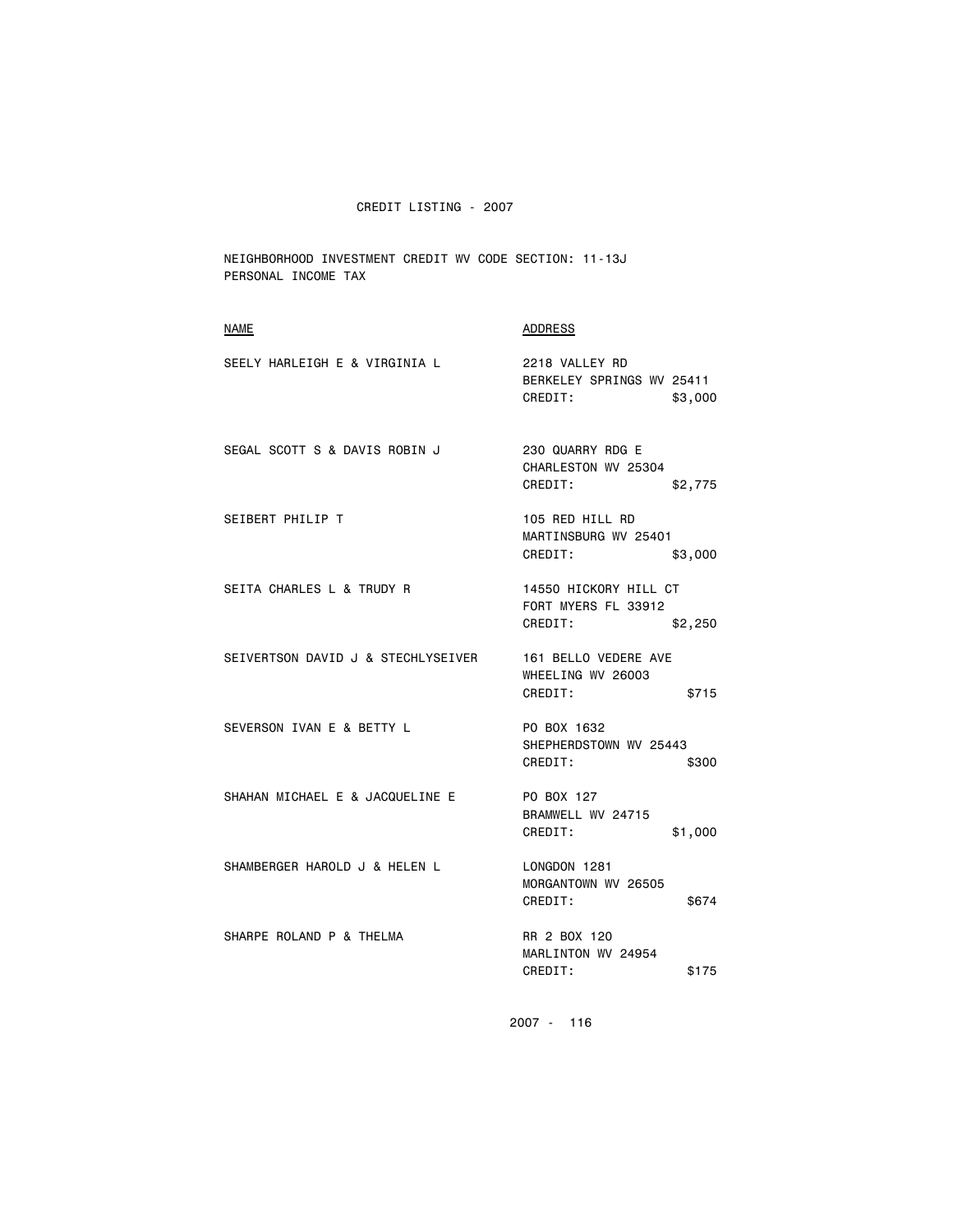NEIGHBORHOOD INVESTMENT CREDIT WV CODE SECTION: 11-13J PERSONAL INCOME TAX

| NAME                               | ADDRESS                                                         |
|------------------------------------|-----------------------------------------------------------------|
| SHARPS CHRISTOPHER L & JESSICA D   | 1106 COUNTRY CLUB RD<br>FAIRMONT WV 26554<br>CREDIT:<br>\$750   |
| SHAY JOHN R & SHIRLEY M            | 251 BREWER RD<br>MORGANTOWN WV 26508<br>CREDIT:<br>\$454        |
| SHEILS GEOFFREY S & MELINDA B      | 142 QUAIL RIDGE RD<br>HUNTINGTON WV 25701<br>CREDIT:<br>\$500   |
| SHELL PHILIP T & JENNIFER S        | 105 CAMELOT DR<br>HUNTINGTON WV 25701<br>CREDIT:<br>\$1,000     |
| SHEPPARD JUDITH K & GARY M         | 1000 34TH ST<br>VIENNA WV 26105<br>CREDIT:<br>\$250             |
| SHEPPARD NELLIE J                  | RT 83 BOX 10<br>HIGHLAND WV 26346<br>CREDIT:<br>\$250           |
| SHERIDAN PAUL R & FITZGERALD KATHL | 429 MCKINLEY AVE<br>CHARLESTON WV 25314<br>CREDIT:<br>\$250     |
| SHERWOOD JOHN M & PATRICIA D       | PO BOX 317<br>HARPERS FERRY WV 25425<br>CREDIT:<br>\$500        |
| SHIMM DAVID S & CANCHOLA-SHIMM SHI | <b>6 GROSSCUP RD</b><br>CHARLESTON WV 25314<br>CREDIT:<br>\$875 |
|                                    |                                                                 |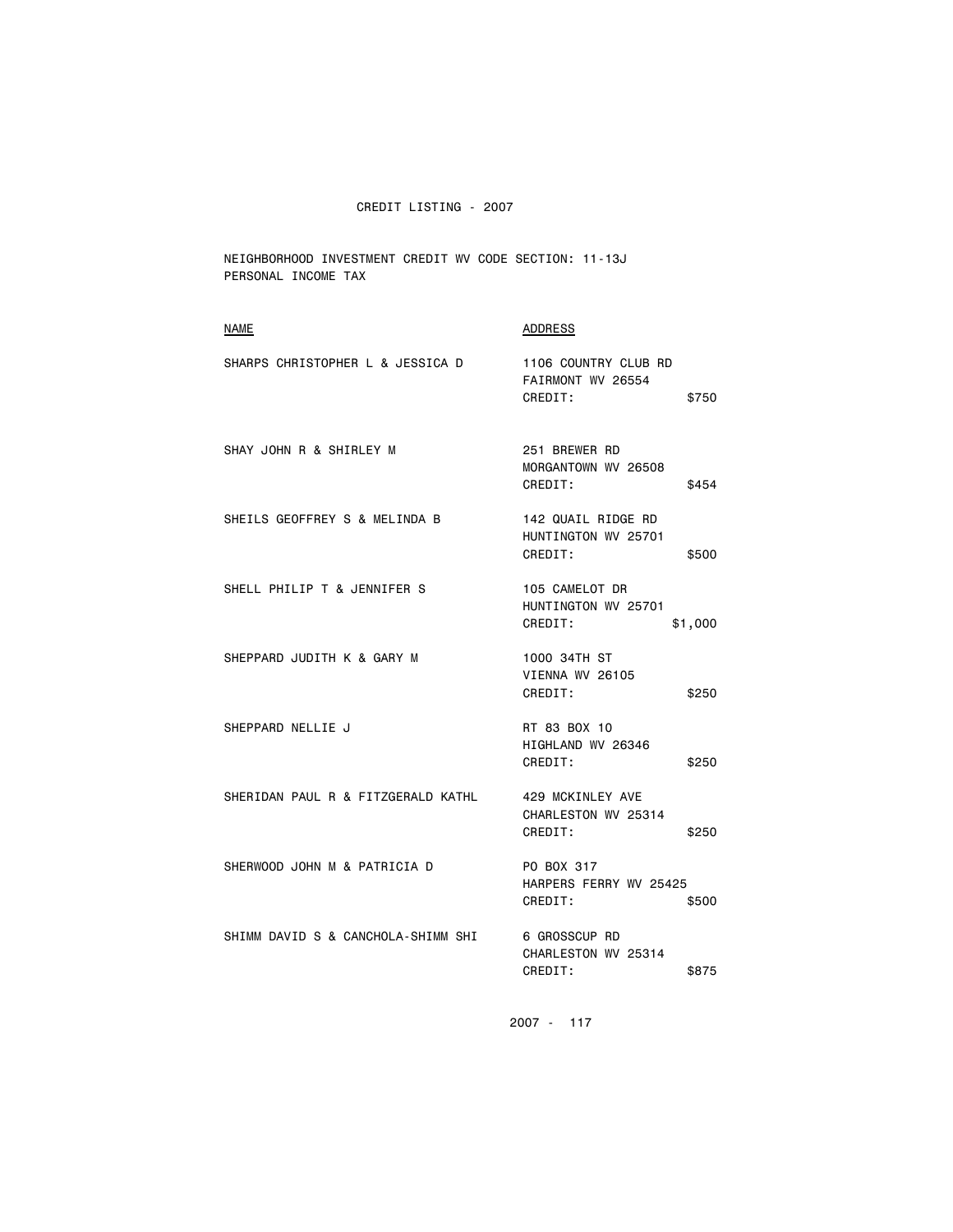NEIGHBORHOOD INVESTMENT CREDIT WV CODE SECTION: 11-13J PERSONAL INCOME TAX

| <b>NAME</b>                       | <b>ADDRESS</b>                                              |
|-----------------------------------|-------------------------------------------------------------|
| SHINE LEWIE P & JOLYNN H          | 4 ELIZABETH VALLEY RD<br>MORGANTOWN WV 26508                |
|                                   | CREDIT:<br>\$1,456                                          |
| SHINGLETON HOY G & SIDNEY J JR    | 2990 RIDGE RD S<br>MARTINSBURG WV 25403<br>CREDIT:<br>\$250 |
| SHIPLEY FREDERICK H & ELISABETH Z | RT 4 BOX 84<br>RIPLEY WV 25271<br>CREDIT:<br>\$250          |
| SHOTT JOHN H & KATHERINE B        | 621 COMMERCE ST<br>BLUEFIELD WV 24701<br>CREDIT:<br>\$500   |
| SHOTT JUNE O                      | 2511 BLAND RD<br>BLUEFIELD WV 24701<br>CREDIT:<br>\$10,000  |
| SHOWEN DONALD L                   | 6 WINDSOR CIR<br>NITRO WV 25143<br>CREDIT:<br>\$433         |
| SHREWSBURY ROY E                  | PO BOX 1626<br>BECKLEY WV 25802<br>CREDIT:<br>\$750         |
| SILOSKY JAMES & VICTORIA          | 128 LEE AVE<br>DANIELS WV 25832<br>CREDIT:<br>\$250         |
| SIMMERMAN FRANK E & JANE D JR     | RR 1 BOX 396<br>CLARKSBURG WV 26301<br>CREDIT:<br>\$500     |
|                                   |                                                             |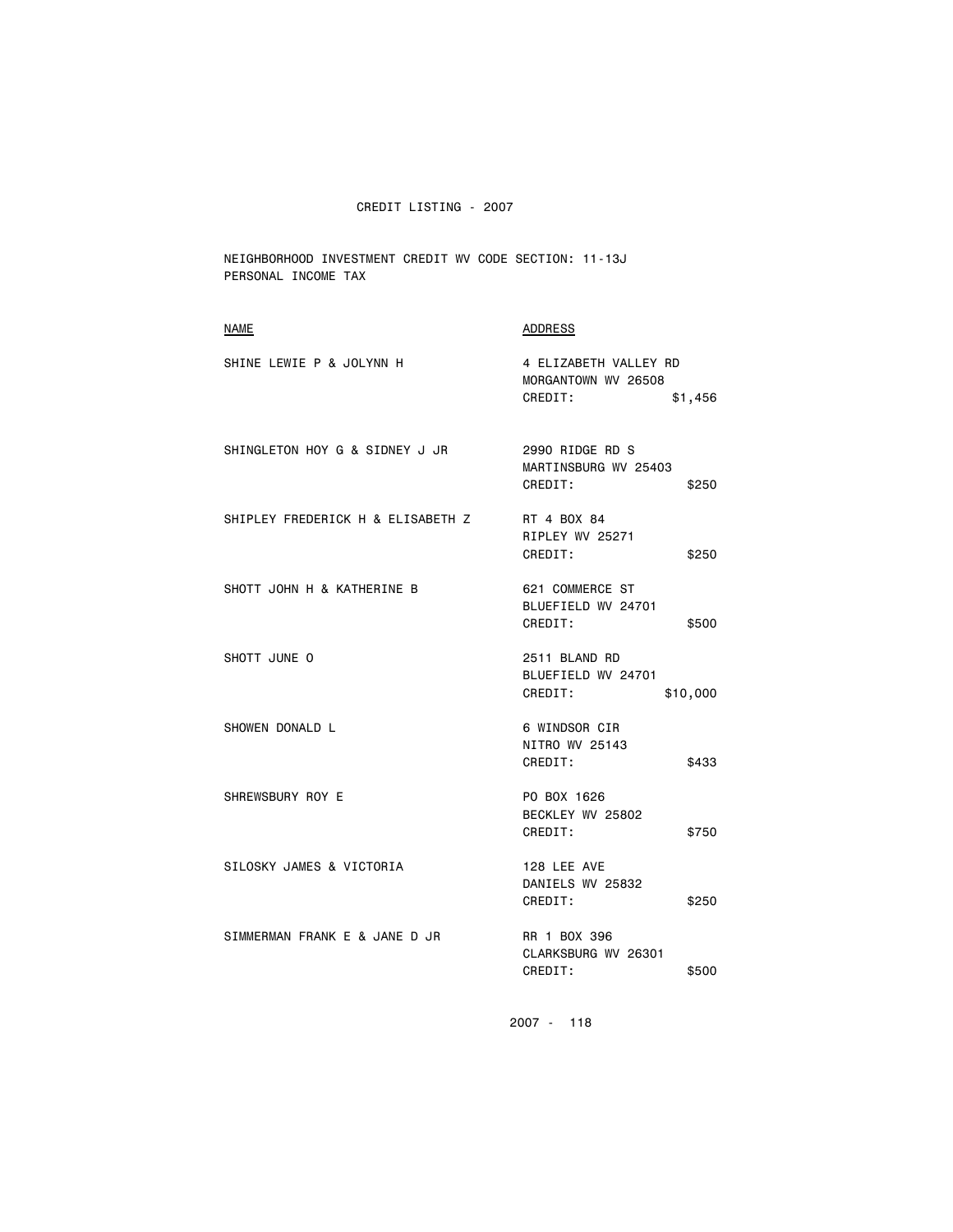NEIGHBORHOOD INVESTMENT CREDIT WV CODE SECTION: 11-13J PERSONAL INCOME TAX

| <b>NAME</b>                 | <b>ADDRESS</b>                                                                 |
|-----------------------------|--------------------------------------------------------------------------------|
| SIMON JUDITH G              | 207 SUN VALLEY DR<br>SAINT ALBANS WV 25177<br>CREDIT:<br>\$300                 |
| SINCLAIR K R                | 1204 COLONIAL WAY<br>CHARLESTON WV 25314<br>CREDIT:<br>\$325                   |
| SISSON CHARLES W & SUSAN L  | 88 OAKWOOD RD<br>HUNTINGTON WV 25701<br>CREDIT:<br>\$500                       |
| SJOSTEDT JOHN E & GEMMA J W | 1800 WASHINGTON AVE<br>PARKERSBURG WV 26101<br>CREDIT:<br>\$1,662              |
| SKAGGS REGINA W             | C/O Y SKAGGS 301 N HARRISON ST APT<br>PRINCETON NJ 08540<br>CREDIT:<br>\$1,500 |
| SKIDMORE C BRENT & MARA L   | PO BOX 645<br>WEBSTER SPRINGS WV 26288<br>CREDIT:<br>\$500                     |
| SKINNER GARY L & DEDRA K    | 4 FOREST BROOK DR<br>ELKINS WV 26241<br>CREDIT:<br>\$500                       |
| SLACK WILLIAM & MARTHA      | 1947 PARKWOOD RD<br>CHARLESTON WV 25314<br>CREDIT:<br>\$500                    |
| SLICER WILLIAM T & SALLY K  | 1845 LOUDEN HEIGHTS RD<br>CHARLESTON WV 25314<br>CREDIT:<br>\$1,250            |
|                             |                                                                                |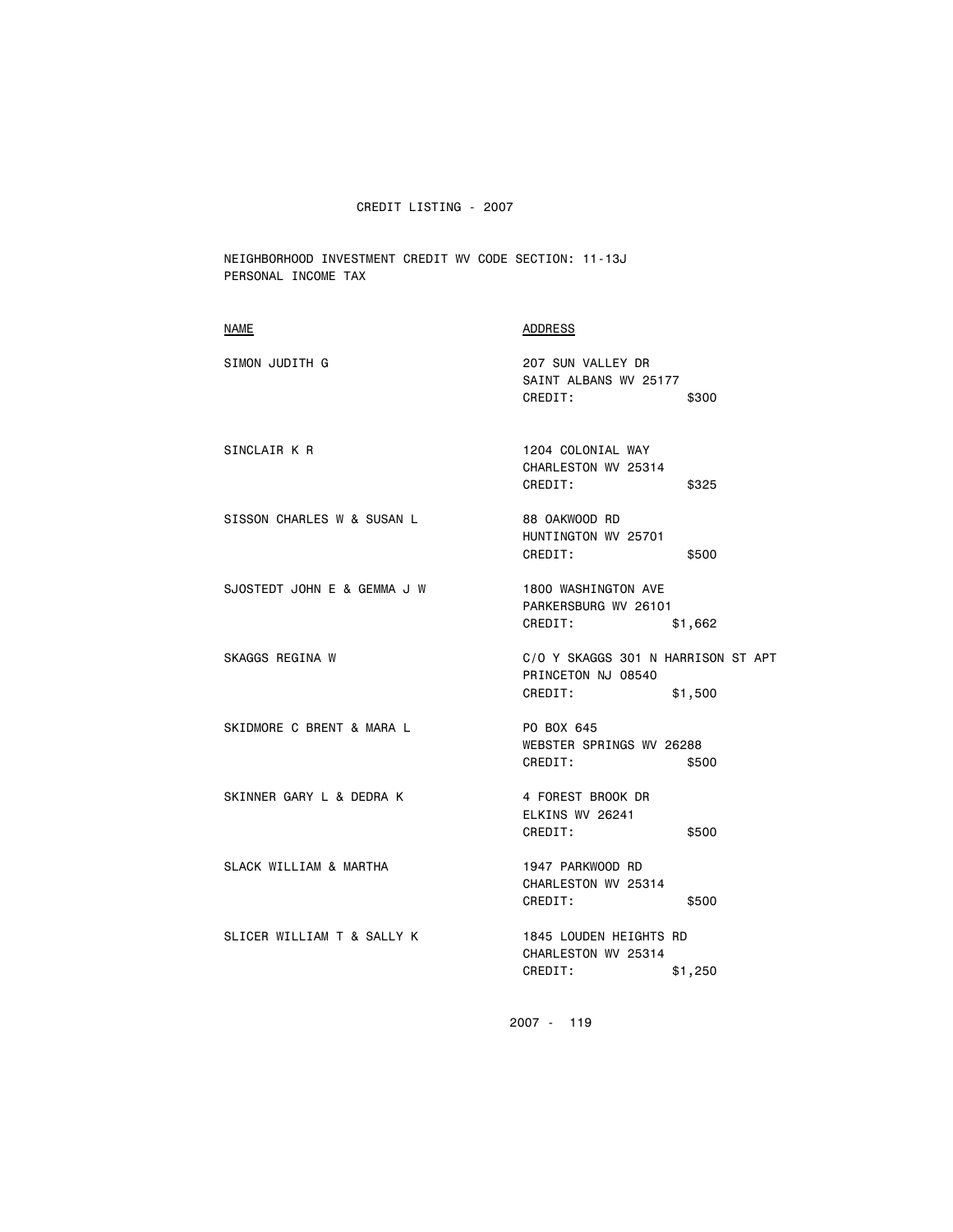NEIGHBORHOOD INVESTMENT CREDIT WV CODE SECTION: 11-13J PERSONAL INCOME TAX

| <b>NAME</b>                 | ADDRESS                                                          |
|-----------------------------|------------------------------------------------------------------|
| SLOTNICK ELLEN R & MARC J   | 1926 PARKWOOD RD<br>CHARLESTON WV 25314<br>CREDIT:<br>\$525      |
| SMITH CLIFFORD W & VALERIE  | 44 RED BLOSSOM CIR<br>SHEPHERDSTOWN WV 25443<br>CREDIT:<br>\$500 |
| SMITH DONALD A & BARBARA A  | 16 WILLIS LN<br>PHILIPPI WV 26416<br>CREDIT:<br>\$750            |
| SMITH DONALD R & RITA       | 66 PARMETTA CIR<br>WAVERLY WV 26184<br>CREDIT:<br>\$250          |
| SMITH HUNTER M & ROBIN K    | 1104 CORNELL ST<br>CHARLESTON WV 25302<br>CREDIT:<br>\$9,846     |
| SMITH JAMES A & BARBARA J   | 1207 LARCHWOOD RD<br>CHARLESTON WV 25314<br>CREDIT:<br>\$719     |
| SMITH JAMES A & CAROLYN G   | 3127 SUMMER DR<br>CULLODEN WV 25510<br>CREDIT:<br>\$2,797        |
| SMITH JAMES M & LINDA J     | 1 SADDLEBRED LN<br>SOUTH CHARLESTON WV 25309<br>CREDIT:<br>\$921 |
| SMITH JEFFREY L & SUZANNE M | <b>9 FAIRWAY DR</b><br>HUNTINGTON WV 25705<br>CREDIT:<br>\$250   |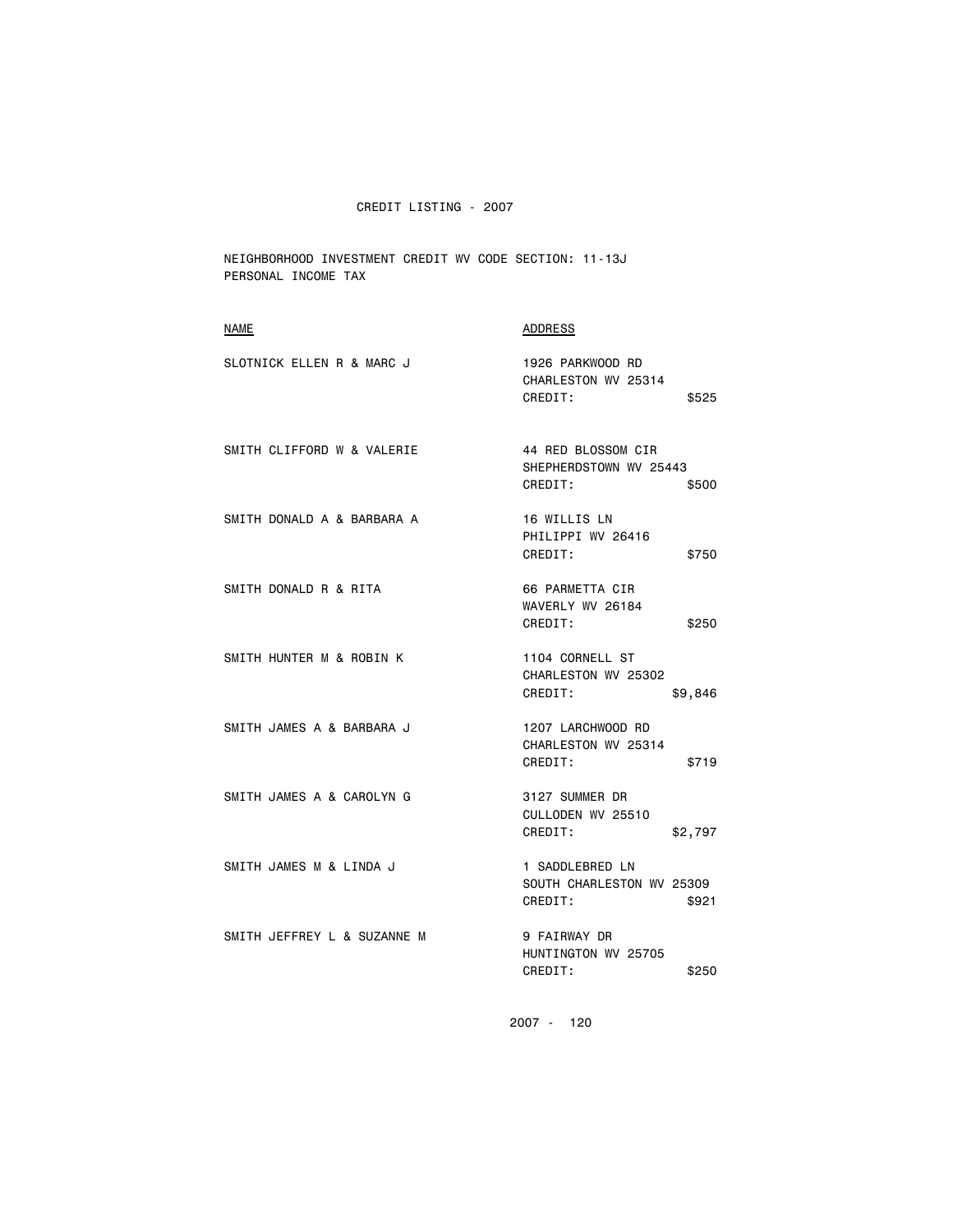NEIGHBORHOOD INVESTMENT CREDIT WV CODE SECTION: 11-13J PERSONAL INCOME TAX

| NAME                               | ADDRESS                                                           |
|------------------------------------|-------------------------------------------------------------------|
| SMITH JOSEPH D & DENISE            | PO BOX 7922<br>HUNTINGTON WV 25779<br>CREDIT:<br>\$491            |
| SMITH RICHARD D & KATHLEEN H       | 1501 7TH AVE<br>CHARLESTON WV 25312<br>CREDIT:<br>\$250           |
| SMITH RICHARD E SR                 | 2614 ROUTE 75<br>KENOVA WV 25530<br>CREDIT:<br>\$1,400            |
| SMITH RICHARD N & NADA J           | HC 37 BOX 217B<br>LEWISBURG WV 24901<br>CREDIT:<br>\$3,485        |
| SNIDER WILLIAM H                   | PO BOX 545<br>PENNSBORO WV 26415<br>CREDIT:<br>\$1,250            |
| SNOWDEN JULIANA W                  | 35960 NE WILSONVILLE RD<br>NEWBERG OR 97132<br>CREDIT:<br>\$8,606 |
| SNOWDEN RICHARD W                  | 1237 STATE RD<br>BENSALEM PA 19020<br>CREDIT:<br>\$5,181          |
| SNYDER DONALD M & HUNTLEY-SNYDER M | 5303 NOYES AVE<br>CHARLESTON WV 25304<br>CREDIT:<br>\$250         |
| SNYDER JAMES F & ROBIN C           | 1626 QUARRIER ST<br>CHARLESTON WV 25311<br>CREDIT:<br>\$250       |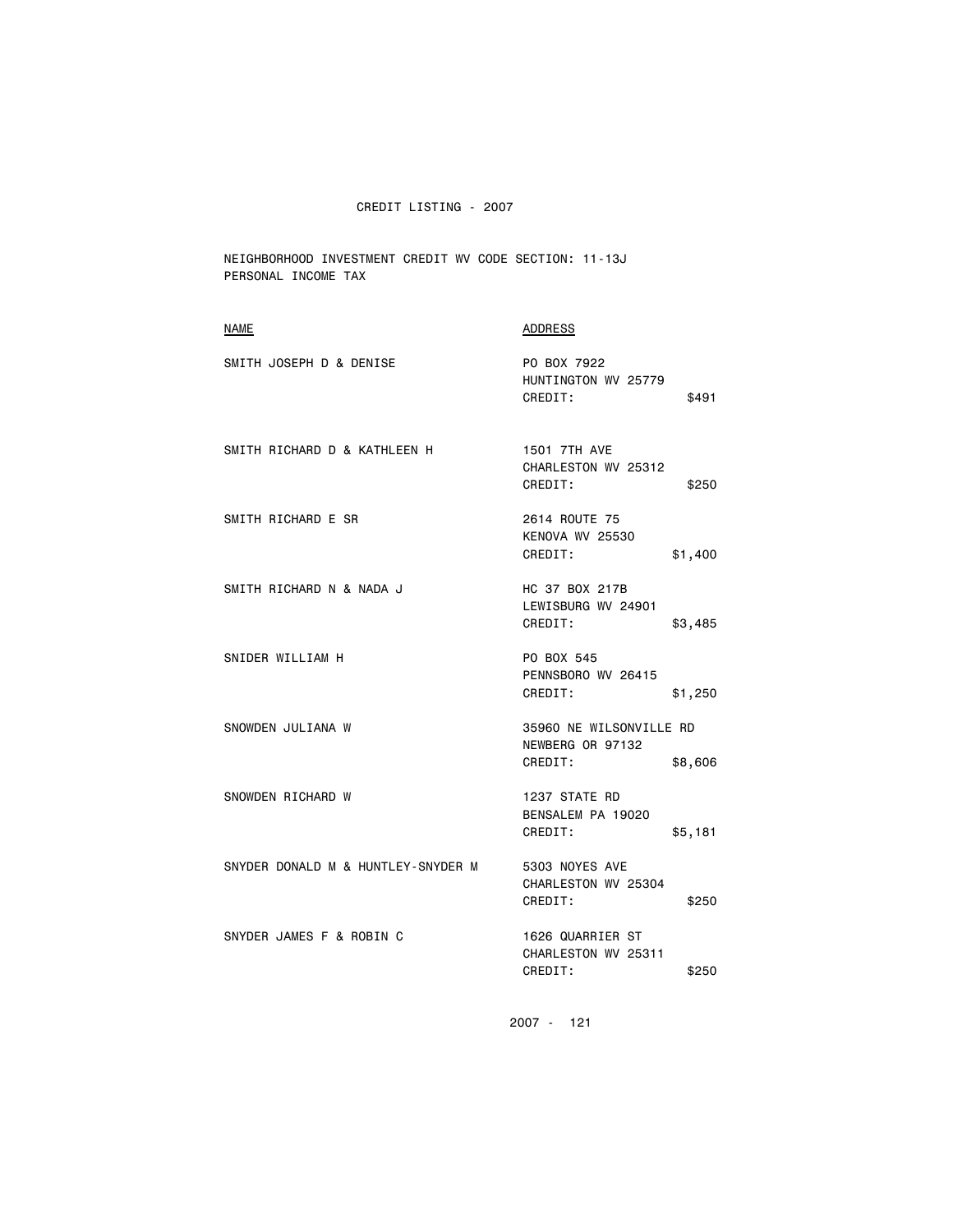NEIGHBORHOOD INVESTMENT CREDIT WV CODE SECTION: 11-13J PERSONAL INCOME TAX

| <b>NAME</b>                        | <b>ADDRESS</b>                                                 |
|------------------------------------|----------------------------------------------------------------|
| SNYDER JAMES R                     | 1745 WOODVALE DR<br>CHARLESTON WV 25314<br>CREDIT:<br>\$500    |
| SNYDER JERRY E                     | 109 PASKELL HILL DR<br>MOOREFIELD WV 26836<br>CREDIT:<br>\$740 |
| SNYDER RICHARD L & WILHELMINA G    | 369 BOYD AVE<br>MARTINSBURG WV 25401<br>CREDIT:<br>\$178       |
| SONGER JAMES E II                  | PO BOX 1818<br>BECKLEY WV 25802<br>CREDIT:<br>\$1,150          |
| SOUTH KATHRYN F                    | RR 2 BOX 26D<br><b>OAK HILL WV 25901</b><br>CREDIT:<br>\$349   |
| SOUTHALL JERRY L & MONICA J        | PO BOX 764<br>RIPLEY WV 25271<br>CREDIT:<br>\$70               |
| SPANGLER KATHERINE E & JOHNSON ROB | HC 81 BOX 331<br>PETERSTOWN WV 24963<br>CREDIT:<br>\$901       |
| SPANGLER REED & DARLENE S          | 1959 PARKWOOD RD<br>CHARLESTON WV 25314<br>CREDIT:<br>\$969    |
| SPARKS PHILIP B & PATRICIA R       | 748 AUGUSTA AVE<br>MORGANTOWN WV 26501<br>CREDIT:<br>\$1,000   |
|                                    |                                                                |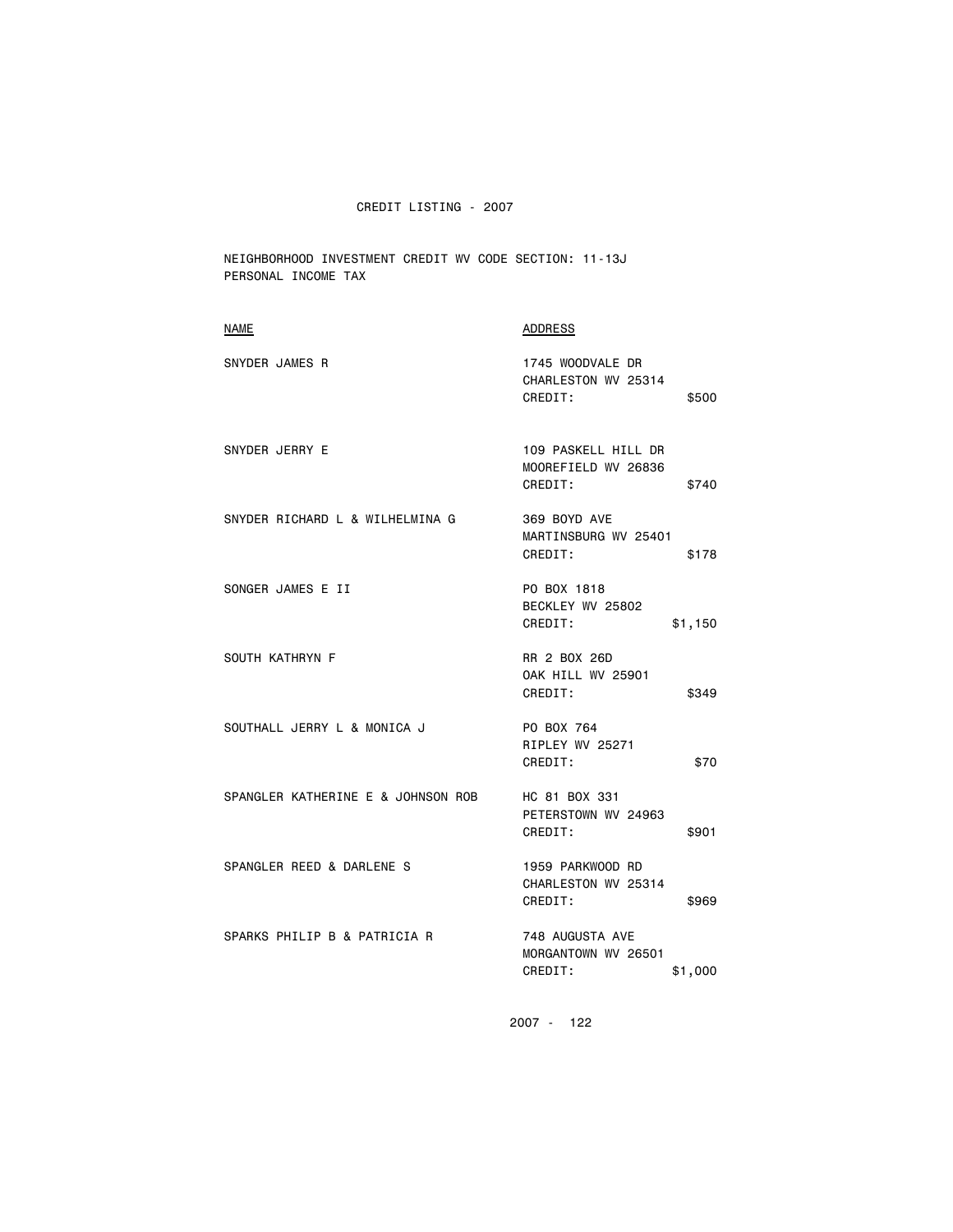NEIGHBORHOOD INVESTMENT CREDIT WV CODE SECTION: 11-13J PERSONAL INCOME TAX

| NAME                         | ADDRESS                                                            |
|------------------------------|--------------------------------------------------------------------|
| SPINDEL DONNA J              | 142 WYNGATE DR<br>BARBOURSVILLE WV 25504<br>CREDIT:<br>\$250       |
| SPRIGGS WILLIAM G & LISA     | 900 FAIRVIEW FARMS RD<br>CAMPOBELLO SC 29322<br>CREDIT:<br>\$9,163 |
| SPRING TED & ANDREA          | PO BOX 1850<br>BEAVER WV 25813<br>CREDIT:<br>\$2,500               |
| SPURLOCK ELDON F & ORA E     | 2107 MCCOMAS RD<br>BARBOURSVILLE WV 25504<br>CREDIT:<br>\$500      |
| ST CLAIR JAMES & DORIS       | 630 1/2 7TH AVE<br>HUNTINGTON WV 25701<br>CREDIT:<br>\$1,000       |
| ST JEAN ROBERT A & SUSAN E   | 45 LAKE DR<br>PARKERSBURG WV 26104<br>CREDIT:<br>\$500             |
| STAATS CHARLES L & BERNICE M | 842 PARKERSBURG RD<br>SPENCER WV 25276<br>CREDIT:<br>\$355         |
| STAMP FREDERICK P & JOAN C   | 21 BETHANY PIKE<br>WHEELING WV 26003<br>CREDIT:<br>\$250           |
| STARCHER LARRY & REBECCA     | 6020 BENNINGTON DR<br>CROSS LANES WV 25313<br>CREDIT:<br>\$500     |
|                              |                                                                    |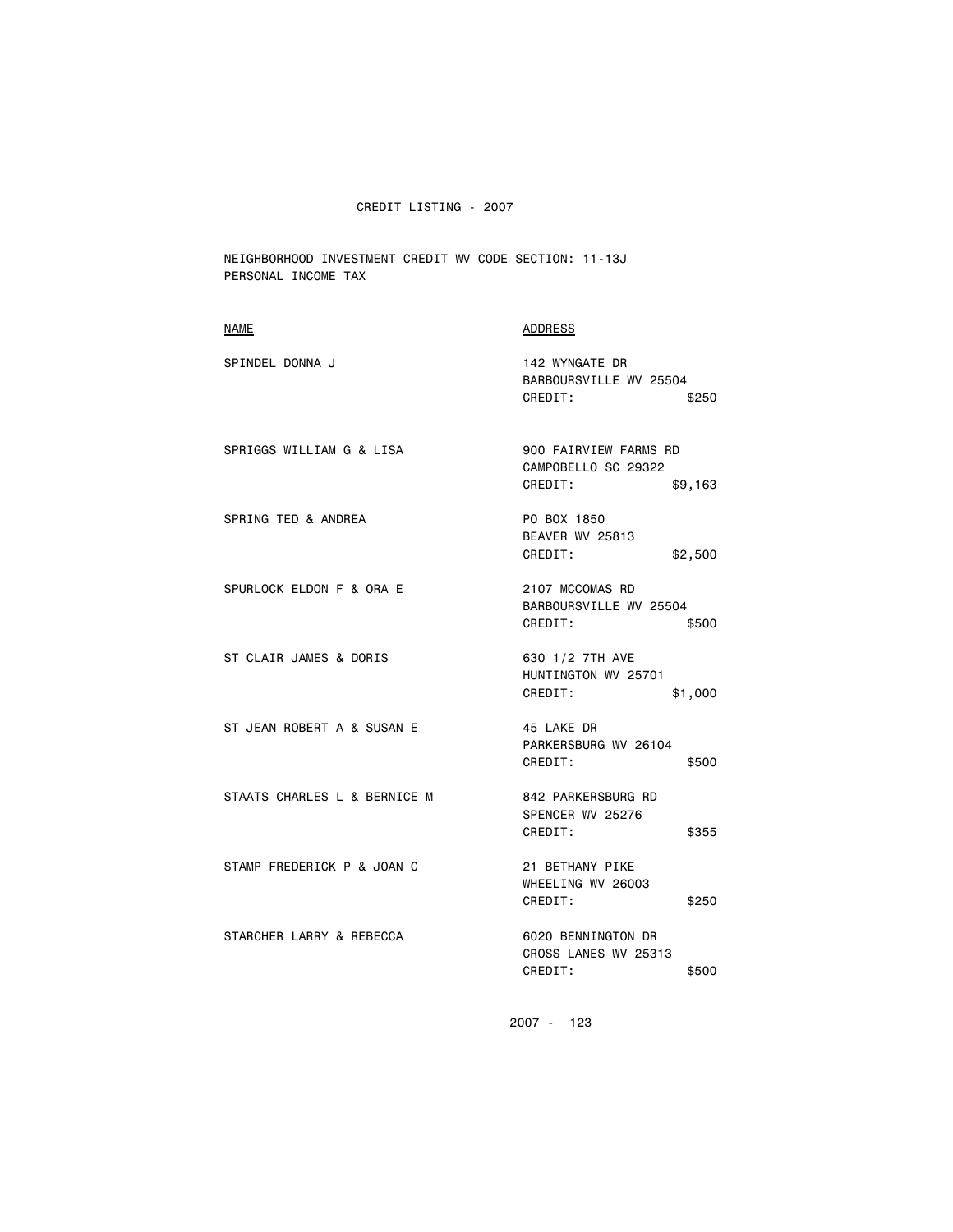NEIGHBORHOOD INVESTMENT CREDIT WV CODE SECTION: 11-13J PERSONAL INCOME TAX

| <b>NAME</b>                      | <b>ADDRESS</b>                                               |
|----------------------------------|--------------------------------------------------------------|
| STARK LINDA J                    | 28 CEDARWOOD DR<br>MORGANTOWN WV 26505<br>CREDIT:<br>\$400   |
| STARR HYGIE I & OWENS BENJAMIN C | 2 MUIRFIELD CT<br>CHARLESTON WV 25304<br>CREDIT:<br>\$350    |
| STECHLY ROBERT F & JUDITH A      | 113 RIVER HILL RD<br>WHEELING WV 26003<br>CREDIT:<br>\$162   |
| STEIN LESTER P                   | PO BOX 896<br>HEDGESVILLE WV 25427<br>CREDIT:<br>\$320       |
| STEVEN JOAN C                    | 6 FERN RD W<br>CHARLESTON WV 25314<br>CREDIT:<br>\$250       |
| STEVENS JAY S & ROBYN E IV       | 304 MARION CIR<br>CHARLESTON WV 25314<br>CREDIT:<br>\$375    |
| STEWART RUSSELLL & SALLY R       | HC 61 BOX 56<br>FRAMETOWN WV 26623<br>CREDIT:<br>\$1,000     |
| STILWELL CRAIG G & JENNIFER K    | 12 BRITTANY WOODS<br>CHARLESTON WV 25314<br>CREDIT:<br>\$250 |
| STINARD BRUCE A & NANCY S        | 151 E MAIN ST<br>CLARKSBURG WV 26301<br>CREDIT:<br>\$250     |
|                                  |                                                              |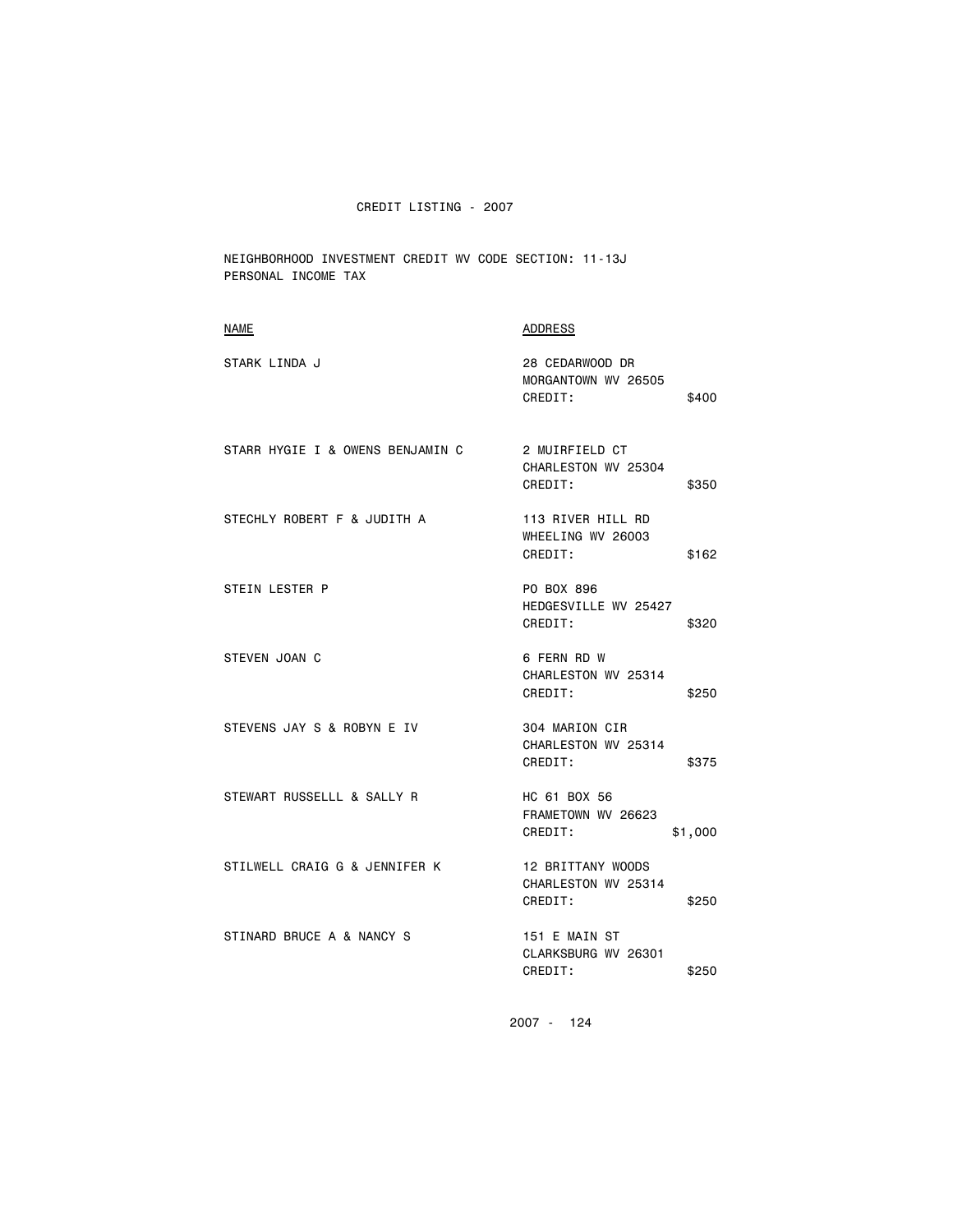NEIGHBORHOOD INVESTMENT CREDIT WV CODE SECTION: 11-13J PERSONAL INCOME TAX

| <b>NAME</b>                   | <b>ADDRESS</b>                                                 |
|-------------------------------|----------------------------------------------------------------|
| STIVERS MICHAEL C & HELEN R   | 1435 WILLIAM RD<br>FAIRMONT WV 26554<br>CREDIT:<br>\$477       |
| STOLARIK JESSICA A            | 740 SPRINGBRANCH RD<br>MORGANTOWN WV 26505<br>CREDIT:<br>\$350 |
| STONE SAMUEL S & JERILYN      | 11 NORDIC DR<br>MORGANTOWN WV 26505<br>CREDIT:<br>\$3,347      |
| STONESTREET MELODY L          | 1560 SUMMIT DR<br>CHARLESTON WV 25302<br>CREDIT:<br>\$1,000    |
| STOOPS GARY L & SHARON R      | 3721 SWALLOWTAIL DR<br>MORGANTOWN WV 26508<br>CREDIT:<br>\$631 |
| STOTTLEMYER FRED D & ANN M    | 751 GORDON DR<br>CHARLESTON WV 25303<br>CREDIT:<br>\$1,250     |
| <b>STOUCH KAREN L</b>         | 1525 LEE ST E<br>CHARLESTON WV 25311<br>CREDIT:<br>\$250       |
| STOUT BOBBIE E                | 1406 ALLEN AVE<br>BARBOURSVILLE WV 25504<br>CREDIT:<br>\$500   |
| STRADER CALVIN L & EMMADALE H | 34 MARLIN ST<br>PARKERSBURG WV 26101<br>CREDIT:<br>\$300       |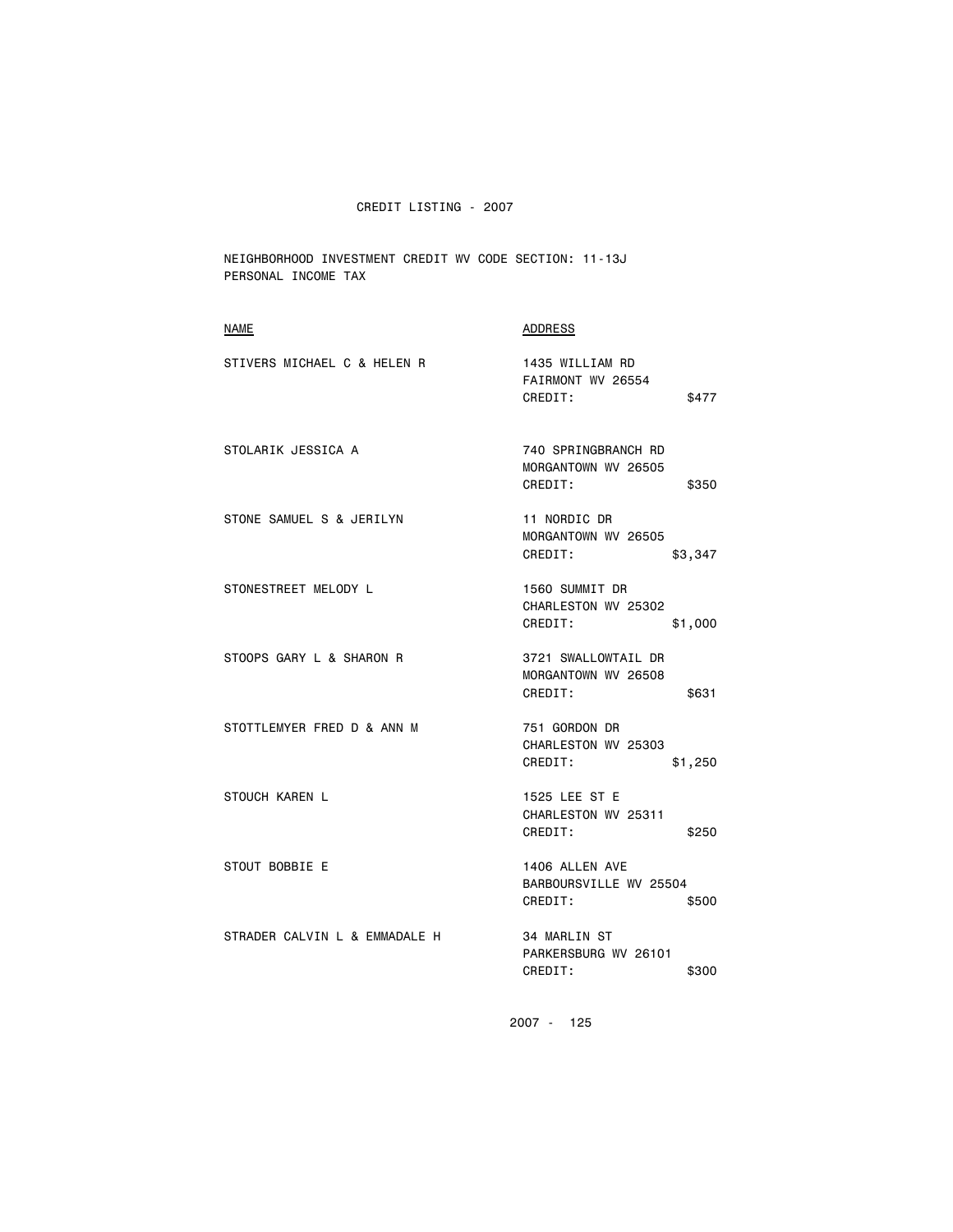NEIGHBORHOOD INVESTMENT CREDIT WV CODE SECTION: 11-13J PERSONAL INCOME TAX

| <b>NAME</b>                  | <b>ADDRESS</b>                                                     |
|------------------------------|--------------------------------------------------------------------|
| STRADER JAMES M & ELAINE S   | 129 ROSEMAR MEADOWS DR<br>VIENNA WV 26105<br>CREDIT:<br>\$500      |
| STRAUCH ROBERT S & MARY H    | 17500 COLLEGE RD<br>HAGERSTOWN MD 21740<br>CREDIT:<br>\$247        |
| STRAUSS CARTER W & BARBARA S | 4 DEER RUN DR<br>WHEELING WV 26003<br>CREDIT:<br>\$4,650           |
| STRAWN JAMES W & LISA W      | 119 SHERIDAN CIR<br>CHARLESTON WV 25314<br>CREDIT:<br>\$550        |
| SULLESTA RENE O & JOAN M     | 19 HAWKESYARD LN<br>CHARLESTON WV 25311<br>CREDIT:<br>\$500        |
| SULLIVAN EDWARD J & JOANNE C | 1 AZALEA CT<br>ELM GROVE WV 26003<br>CREDIT:<br>\$750              |
| SUNDBACK ERIC H & GLORIA E   | 4001 ENGLE MOLERS RD<br>SHEPHERDSTOWN WV 25443<br>CREDIT:<br>\$850 |
| SURBER LORENA M              | 320 WOODBRIDGE DR<br>CHARLESTON WV 25311<br>CREDIT:<br>\$1,000     |
| SUSMAN THOMAS & CAROL        | 1622 GREYSTONE PL<br>CHARLESTON WV 25314<br>CREDIT:<br>\$275       |
|                              |                                                                    |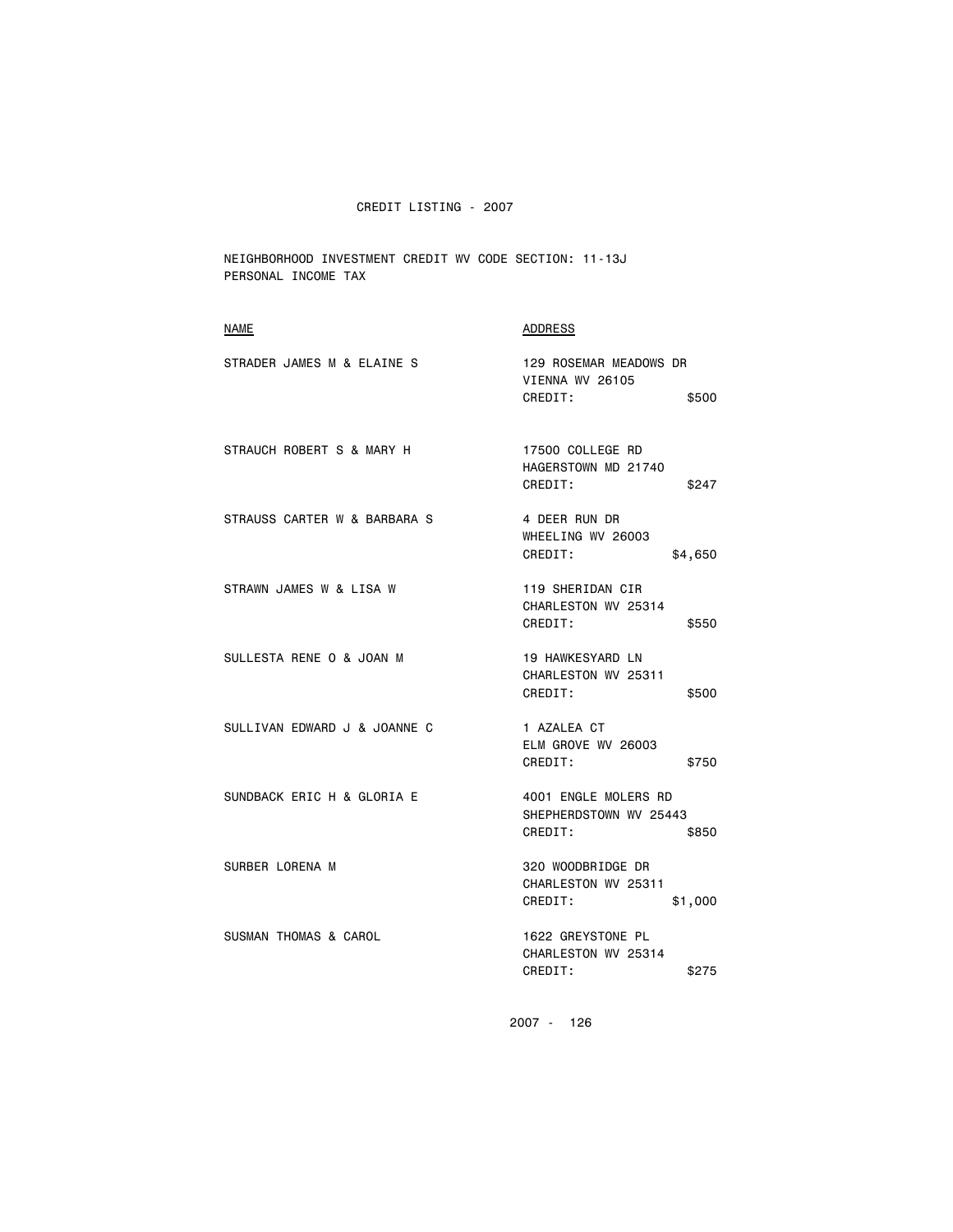NEIGHBORHOOD INVESTMENT CREDIT WV CODE SECTION: 11-13J PERSONAL INCOME TAX

| NAME                         | ADDRESS                                                           |
|------------------------------|-------------------------------------------------------------------|
| SUTER RANDALL B & BETH M     | 1983 PARKWOOD RD<br>CHARLESTON WV 25314<br>CREDIT:<br>\$968       |
| SUTPHIN CALVIN L             | 134 MAYAPPLE TRL<br>LEWISBURG WV 24901<br>CREDIT:<br>\$2,100      |
| <b>SUTTON DENNIS W</b>       | 1230 WARREN ST<br>CHARLESTON WV 25302<br>CREDIT:<br>\$375         |
| SWAN WILLIAM T & DARLA J JR  | 433 RAVEN ROCK DR<br>MORGANTOWN WV 26508<br>CREDIT:<br>\$347      |
| SWAVELY MARY M               | 1018 BRADLEY FOSTER DR<br>HUNTINGTON WV 25701<br>CREDIT:<br>\$539 |
| SWEARINGEN JAMES W & SUZANNE | 401 45TH PL<br>VIENNA WV 26105<br>CREDIT:<br>\$1,338              |
| SWINGLE GARY L & MARY K      | 1529 MOUNT VERNON RD<br>CHARLESTON WV 25314<br>CREDIT:<br>\$500   |
| TALLAKSEN ROBERT J & TINA M  | 211 PARK ST<br>MORGANTOWN WV 26501<br>CREDIT:<br>\$1,400          |
| TANNER ANDY R                | 402 SWARTHMORE AVE<br>CHARLESTON WV 25302<br>CREDIT:<br>\$500     |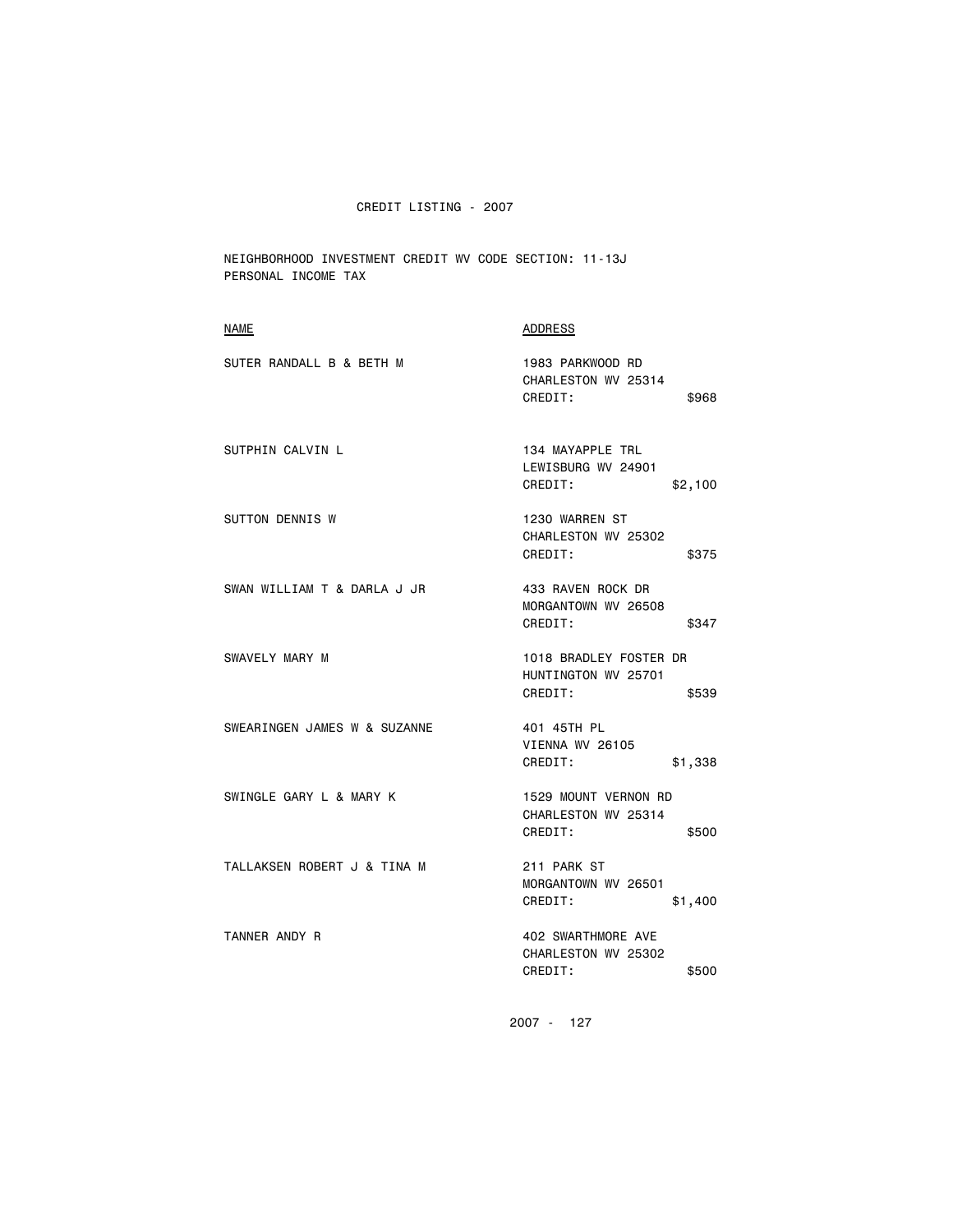NEIGHBORHOOD INVESTMENT CREDIT WV CODE SECTION: 11-13J PERSONAL INCOME TAX

| <b>NAME</b>                  | ADDRESS                                                          |
|------------------------------|------------------------------------------------------------------|
| TATE DONALD L                | 902 CHAPPELL RD<br>CHARLESTON WV 25304<br>CREDIT:<br>\$700       |
| TAYLOR BLAIR M & VIRGINIA A  | 1813 SHADYBROOK RD<br>CHARLESTON WV 25314<br>CREDIT:<br>\$250    |
| TAYLOR DONALD K & LINDA S    | 410 FINCASTLE IHTS<br>BLUEFIELD VA 24605<br>CREDIT:<br>\$500     |
| TAYLOR JIMMIE G              | 2952 HARVEY RD<br>HUNTINGTON WV 25704<br>CREDIT:<br>\$250        |
| TAYLOR LAWRENCE M & VICKI K  | 1530 GREENBRIER DR<br>HUNTINGTON WV 25704<br>CREDIT:<br>\$600    |
| TAYLOR ROBERT G & REBECCA JR | 65 JOLLY RANCHER DR<br>MARTINSBURG WV 25405<br>CREDIT:<br>\$5    |
| TAYLOR ROGER L & JUANITA L   | 201 WASHINGTON AVE<br>ELKINS WV 26241<br>CREDIT:<br>\$257        |
| TEAGUE ANN C                 | 135 WOODBRIDGE DR<br>CHARLESTON WV 25311<br>CREDIT:<br>\$500     |
| TEETER ANDREW K & MARGARET R | 4307 KANAWHA AVE SE<br>CHARLESTON WV 25304<br>CREDIT:<br>\$5,154 |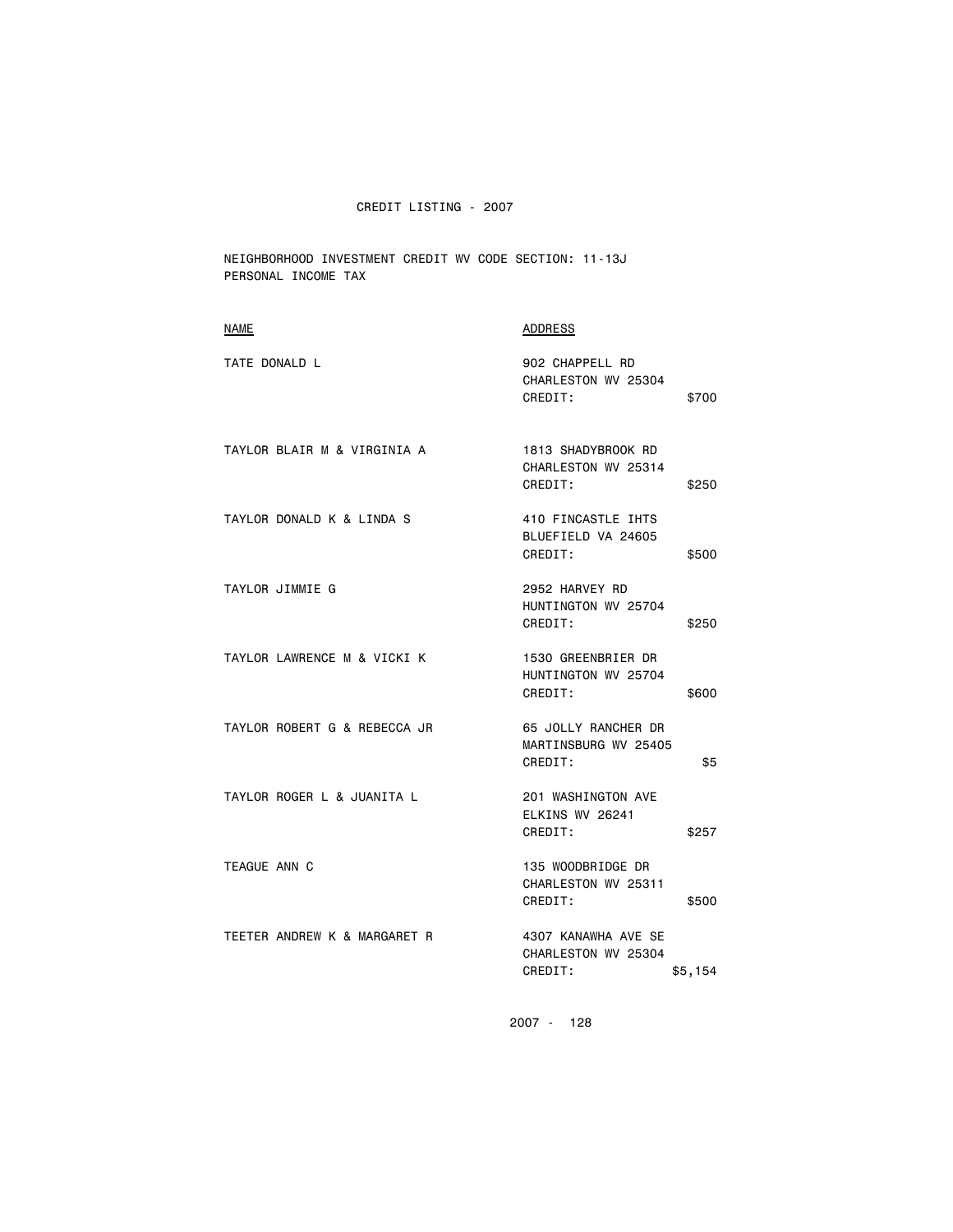NEIGHBORHOOD INVESTMENT CREDIT WV CODE SECTION: 11-13J PERSONAL INCOME TAX

| <b>NAME</b>                   | <b>ADDRESS</b>                                                       |
|-------------------------------|----------------------------------------------------------------------|
| TEPLEY RONALD E               | 67 CANTERBURY DR<br>PARKERSBURG WV 26104<br>CREDIT:<br>\$1,000       |
| THIEROFF GEORGE V & LESA L JR | 218 FAIRFIELD DR<br>WHEELING WV 26003<br>CREDIT:<br>\$250            |
| THOMAS JAMES                  | 910 NEWTON RD<br>CHARLESTON WV 25314<br>CREDIT:<br>\$1,925           |
| THOMAS JAMES W                | <b>18 SAINT ANDREWS DR</b><br>HURRICANE WV 25526<br>CREDIT:<br>\$250 |
| THOMAS L N & NANCY B          | 914 NEWTON RD<br>CHARLESTON WV 25314<br>CREDIT:<br>\$1,750           |
| THOMAS PATRICK J & SANDRA M   | 6203 BEVERLY DR<br>HUNTINGTON WV 25705<br>CREDIT:<br>\$1,000         |
| THOMPSON BOYD & IRENE E JR    | PO BOX 9<br>HILLSBORO WV 24946<br>CREDIT:<br>\$189                   |
| THOMPSON BRENDA K             | 1846 LOUDEN HEIGHTS RD<br>CHARLESTON WV 25314<br>CREDIT:<br>\$250    |
| THOMPSON ROBERT B & SANDRA L  | 107 JEFFERSON ST<br>FAIRMONT WV 26554<br>CREDIT:<br>\$500            |
|                               |                                                                      |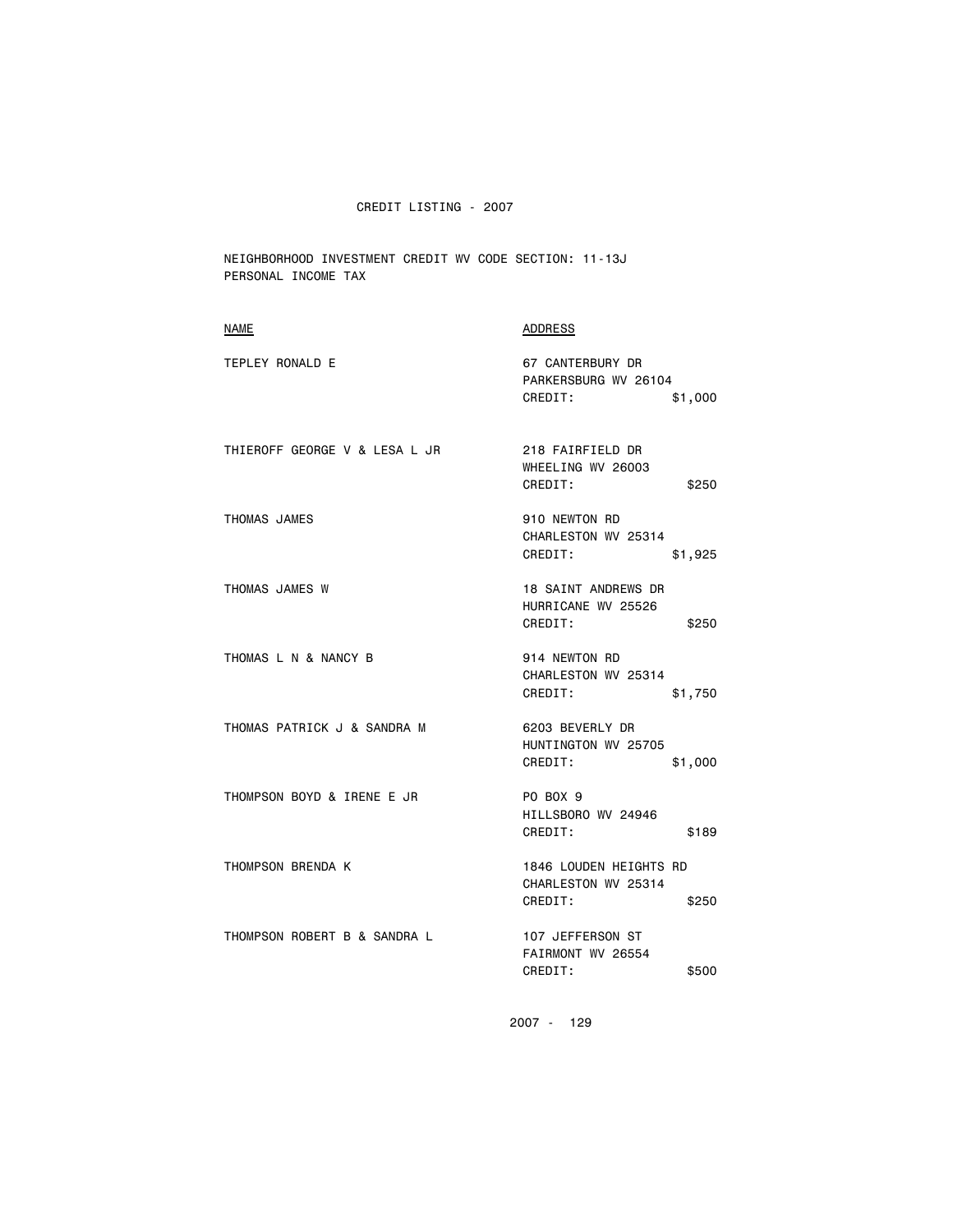NEIGHBORHOOD INVESTMENT CREDIT WV CODE SECTION: 11-13J PERSONAL INCOME TAX

| NAME                               | <b>ADDRESS</b>                                                     |
|------------------------------------|--------------------------------------------------------------------|
| THOMPSON SUSAN F                   | 916 BRYANT RD<br>CHARLESTON WV 25314<br>CREDIT:<br>\$600           |
| THORNILEY BRIAN K & SCOTT ELIZABET | 3496 HURRICANE CREEK RD<br>WINFIELD WV 25213<br>CREDIT:<br>\$1,500 |
| THORNILEY SUZANNE W                | 6638 SYLVAN BROOK RD<br>ROANOKE VA 24018<br>CREDIT:<br>\$1,503     |
| THRUSH BLAIR & WOTRING SANDRA J    | 5 CABIN MTN TIMBERLINE<br>DAVIS WV 26260<br>CREDIT:<br>\$1,643     |
| TIEMAN GREGORY E & KIMBERLY B      | 1417 ALEXANDRIA PL<br>CHARLESTON WV 25314<br>CREDIT:<br>\$350      |
| TIFFEY EDWARD P & NANCY W          | 1429 ALEXANDRIA PL<br>CHARLESTON WV 25314<br>CREDIT:<br>\$250      |
| TINGLER HARLEY E & SHEILA L        | 70 MOSSY LN<br>MARTINSBURG WV 25404<br>CREDIT:<br>\$1,016          |
| TIU CHRISTOPHER & DANA K           | 142 EDGINGTON LN<br>WHEELING WV 26003<br>CREDIT:<br>\$250          |
| TODD WILDA M                       | PO BOX 68<br>BEAVER WV 25813<br>CREDIT:<br>\$8,128                 |
|                                    | 2007 - 130                                                         |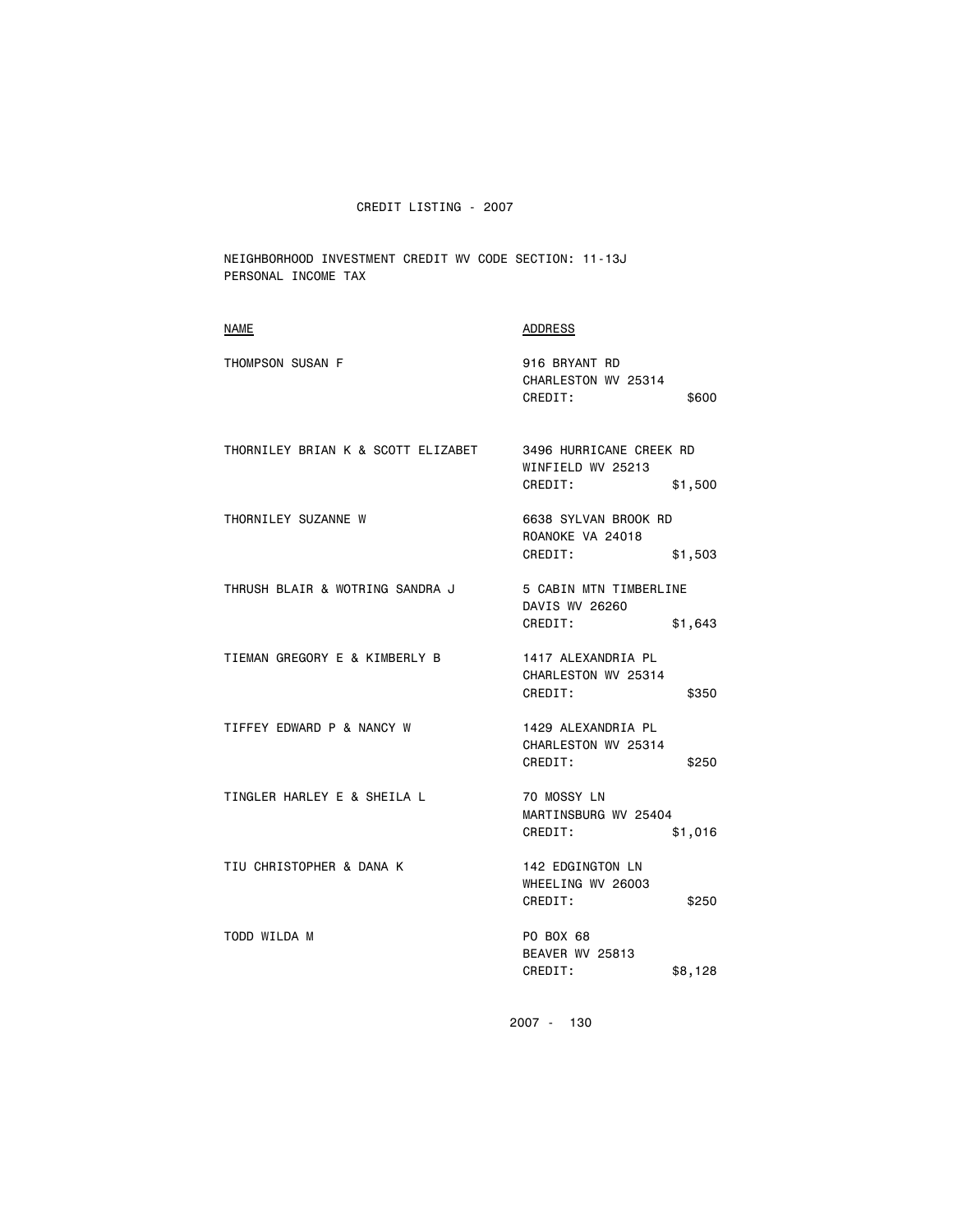NEIGHBORHOOD INVESTMENT CREDIT WV CODE SECTION: 11-13J PERSONAL INCOME TAX

| <b>NAME</b>                      | <b>ADDRESS</b>                                                   |
|----------------------------------|------------------------------------------------------------------|
| TOLLEY ROBERT & ELIZABETH        | 211 RUFFED GROUSE DR<br>BRIDGEPORT WV 26330<br>CREDIT:<br>\$319  |
| TOOTHMAN MICHAEL C & SUSAN J     | RR 2 BOX 293<br>COLLIERS WV 26035<br>CREDIT:<br>\$250            |
| TOOTHMAN STEPHEN P & MINERVA B   | 2104 CENTER ST<br>MOUNDSVILLE WV 26041<br>CREDIT:<br>\$500       |
| TOUMA JOSEPH B & OMAYMA T        | 1616 13TH AVE<br>HUNTINGTON WV 25701<br>CREDIT:<br>\$2,500       |
| TOWNSLEY HARRY K                 | 322 BAKER LN APT 3202<br>CHARLESTON WV 25302<br>CREDIT:<br>\$250 |
| TRACY R B & BARBARA E            | 921 NEWTON RD<br>CHARLESTON WV 25314<br>CREDIT:<br>\$3,250       |
| TRAMMELL SHIRLEY W & ELIZABETH F | 12 HAMILTON PL<br>CHARLESTON WV 25314<br>CREDIT:<br>\$250        |
| TRIPLETT AVIS J                  | 909 CHESTNUT RD<br>CHARLESTON WV 25314<br>CREDIT:<br>\$250       |
| TROMBLEY ALISON N                | HC 61 BOX 34<br>CAPON BRIDGE WV 26711<br>CREDIT:<br>\$302        |
|                                  |                                                                  |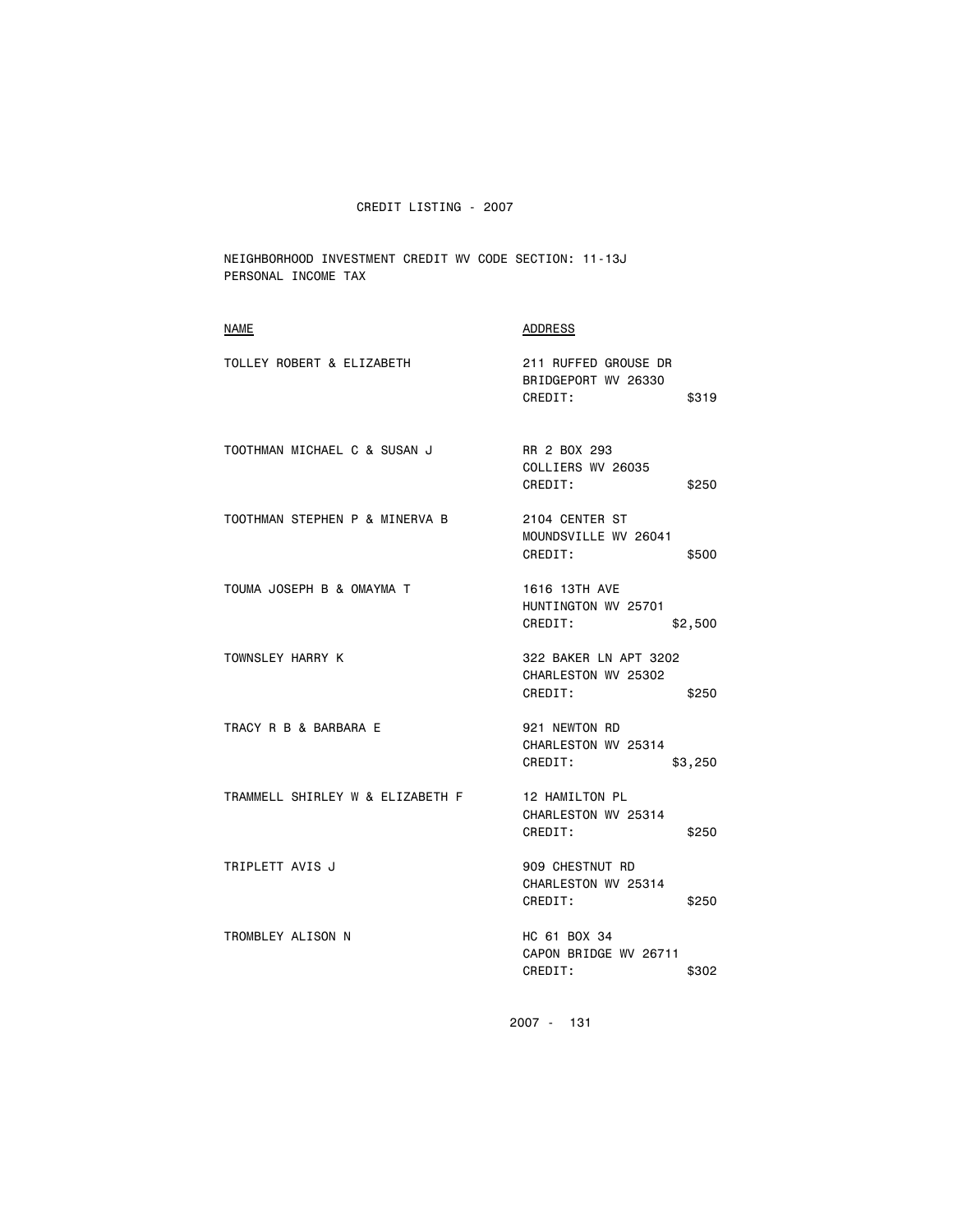NEIGHBORHOOD INVESTMENT CREDIT WV CODE SECTION: 11-13J PERSONAL INCOME TAX

| <b>NAME</b>                         | <b>ADDRESS</b>                                                      |
|-------------------------------------|---------------------------------------------------------------------|
| TRUMAN BRIAN & DARLENE              | PO BOX 896<br>SHEPHERDSTOWN WV 25443<br>CREDIT:<br>\$3,000          |
| TUCK STEPHEN R & WENDY R            | 1020 14TH ST<br>PARKERSBURG WV 26101<br>CREDIT:<br>\$250            |
| TUCKWILLER JACKSON K & KATHRYN      | RR 2 BOX 253A<br>LEWISBURG WV 24901<br>CREDIT:<br>\$450             |
| TURNER WILLIAM E & CAROLYN J JR     | 11 MAPLE LEAF LN<br>CHARLESTON WV 25314<br>CREDIT:<br>\$250         |
| TURNER WILLIAM L & CYNTHIA L        | 303 MILLSTONE DR<br>BECKLEY WV 25801<br>CREDIT:<br>\$2,061          |
| UNDERWOOD CECIL H                   | 1578 KANAWHA BLVD E 1C<br>CHARLESTON WV 25311<br>CREDIT:<br>\$3,019 |
| UNDERWOOD DAVID G                   | PO BOX 64<br>PARKERSBURG WV 26102<br>CREDIT:<br>\$250               |
| UNGER KEITH D & DOWRICK CONSTANCE A | 300 LINDEN FARM LN<br>BERKELEY SPRINGS WV 25411<br>CREDIT:<br>\$250 |
| URCHAK E D                          | PO BOX 350<br>CLARKSBURG WV 26302<br>CREDIT:<br>\$1,500             |
|                                     |                                                                     |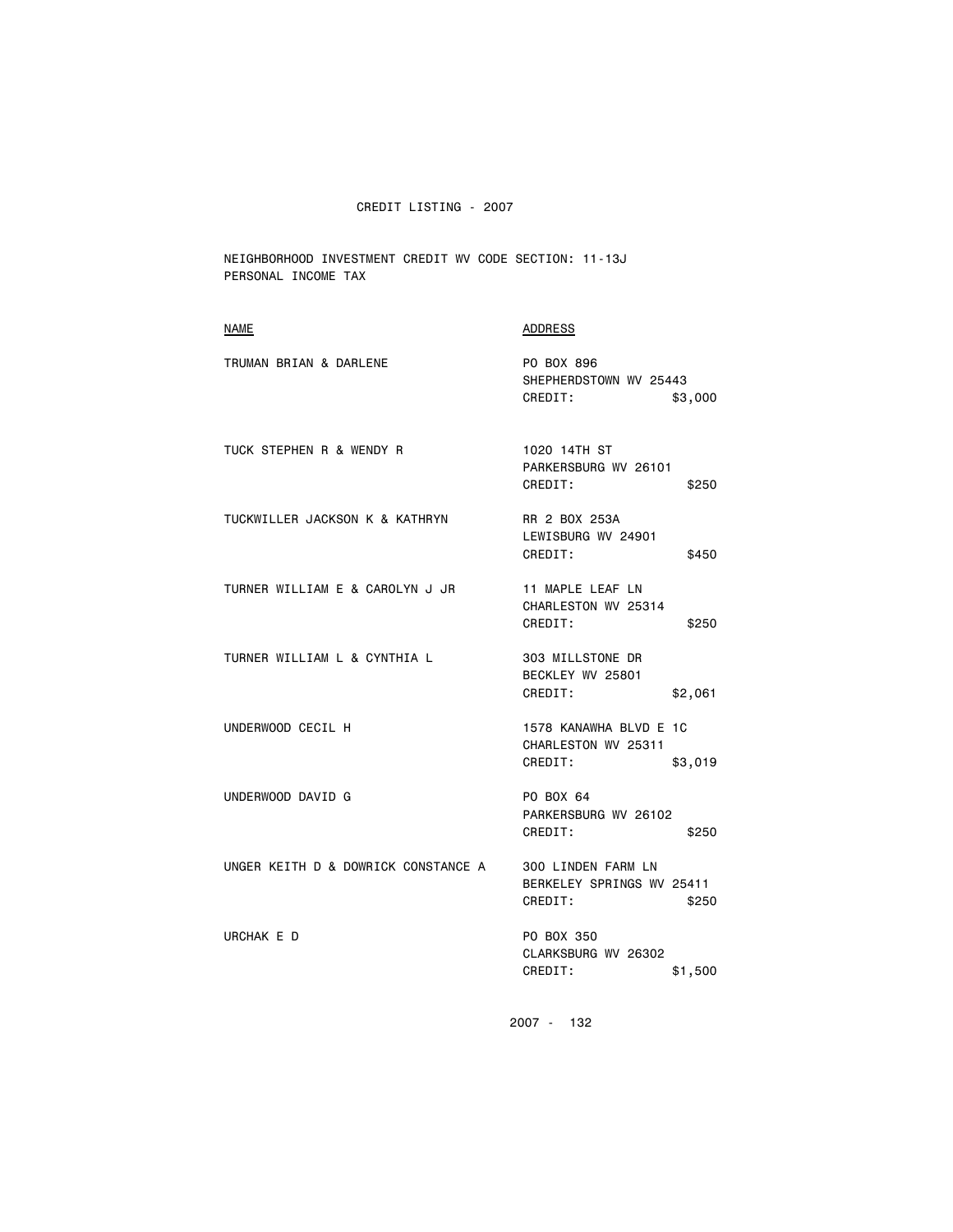NEIGHBORHOOD INVESTMENT CREDIT WV CODE SECTION: 11-13J PERSONAL INCOME TAX

| <b>NAME</b>                        | ADDRESS                                                                     |
|------------------------------------|-----------------------------------------------------------------------------|
| VALLANDINGHAM PHILIP J             | 1011 WESTWOOD LN<br>HUNTINGTON WV 25702<br>CREDIT:<br>\$5,000               |
| VARGO JOHN W & LENICK DIANNA L III | 112 MORRIS ST<br>CHARLESTON WV 25301<br>CREDIT:<br>\$250                    |
| VAUGHAN N A & AMY W                | 3905 KANAWHA AVE SE<br>CHARLESTON WV 25304<br>CREDIT:<br>\$1,377            |
| VICKERS CHARLOTTE M                | 3798 FLOWING SPRINGS RD<br>SHENANDOAH JUNCTION WV 25442<br>CREDIT:<br>\$250 |
| VILLERS JERRY L & KAREN L          | 112 WINDSOR DR<br>MINERAL WELLS WV 26150<br>CREDIT:<br>\$750                |
| VINEYARD PAULA S                   | 520 EDGEHILL DR<br>SAINT ALBANS WV 25177<br>CREDIT:<br>\$250                |
| WAGER MARLENE A                    | 197 RAVEN VIEW LN<br>LEWISBURG WV 24901<br>CREDIT:<br>\$2,500               |
| WAGGY GENE T & BONNIE K            | 4801 KANAWHA AVE SE<br>CHARLESTON WV 25304<br>CREDIT:<br>\$2,250            |
| WAGGY JAMES R R & JOAN W           | 4304 VIRGINIA AVE SE<br>CHARLESTON WV 25304<br>CREDIT:<br>\$750             |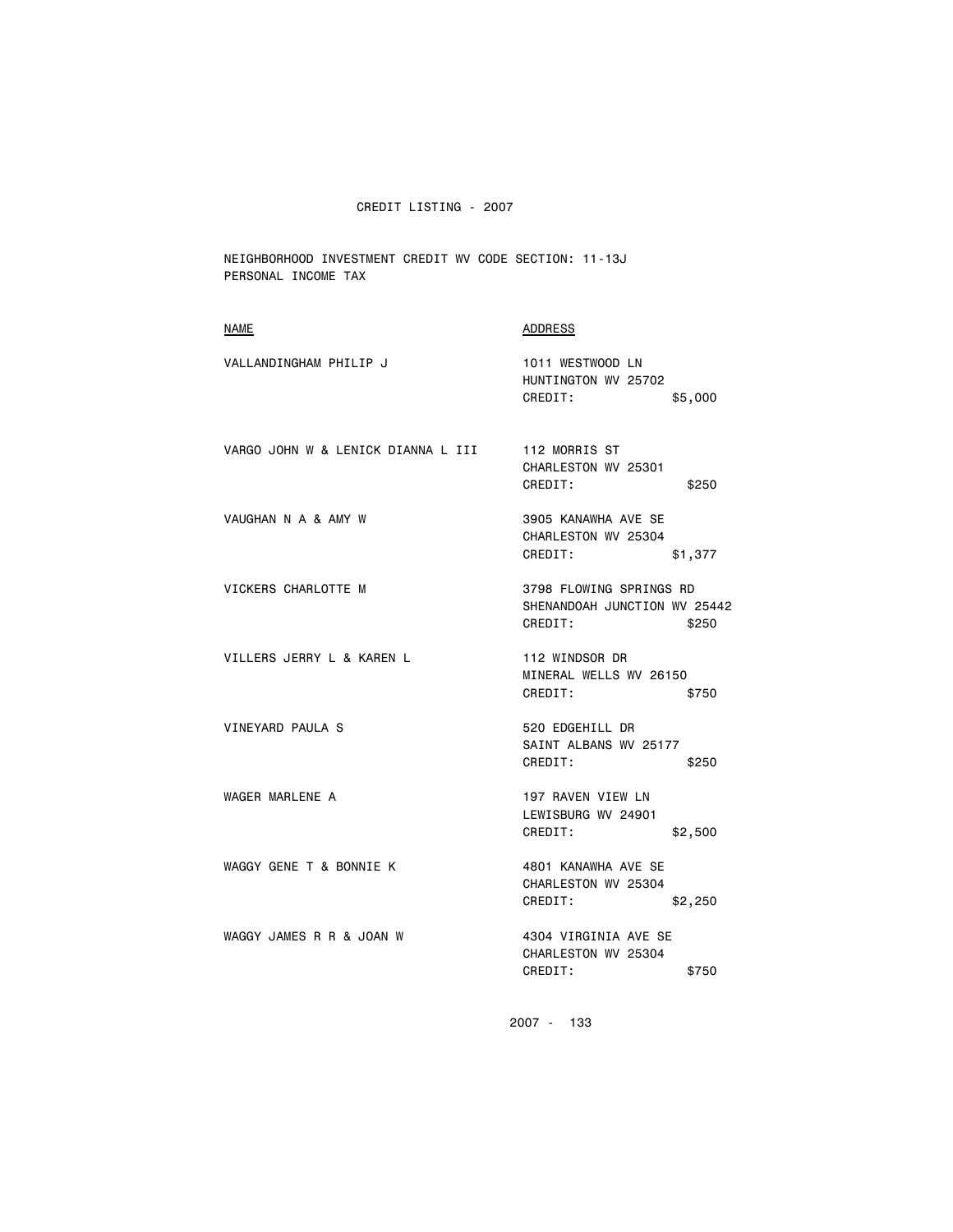NEIGHBORHOOD INVESTMENT CREDIT WV CODE SECTION: 11-13J PERSONAL INCOME TAX

| <b>NAME</b>                        | <b>ADDRESS</b>                                                    |
|------------------------------------|-------------------------------------------------------------------|
| WAGNER ROGER G & SONJA A           | 5177 HEATH CREEK RD<br>BARBOURSVILLE WV 25504<br>CREDIT:<br>\$500 |
| WAGNER WILLIAM & BEECKMAN-WAGNER L | 513 VANTAGE DR<br>MORGANTOWN WV 26508<br>CREDIT:<br>\$500         |
| WALDIE DONALD E & MARGARET A       | 228 FULTON DR<br>POINT PLEASANT WV 25550<br>CREDIT:<br>\$250      |
| WALKER JAMES S & LAURA C           | 2099 LAKESIDE ESTS<br>MORGANTOWN WV 26508<br>CREDIT:<br>\$1,450   |
| WALKER MICHAEL S & ELIZABETH D     | 1016 RUSTLING RD<br>CHARLESTON WV 25303<br>CREDIT:<br>\$600       |
| WALKER ROBERT W & CAROLYN          | 336 WOODLOMOND WAY<br>HUNTINGTON WV 25705<br>CREDIT:<br>\$2,000   |
| <b>WALKER SARA P</b>               | 1608 MCCLUNG ST<br>CHARLESTON WV 25311<br>CREDIT:<br>\$478        |
| WALLACE RICHARD A & DEBORAH M      | 820 MIDDLE RD<br>CHARLESTON WV 25314<br>CREDIT:<br>\$1,000        |
| WARD RONALD G & FRANCES J          | 165 FOX PEN WAY<br>DANIELS WV 25832<br>CREDIT:<br>\$250           |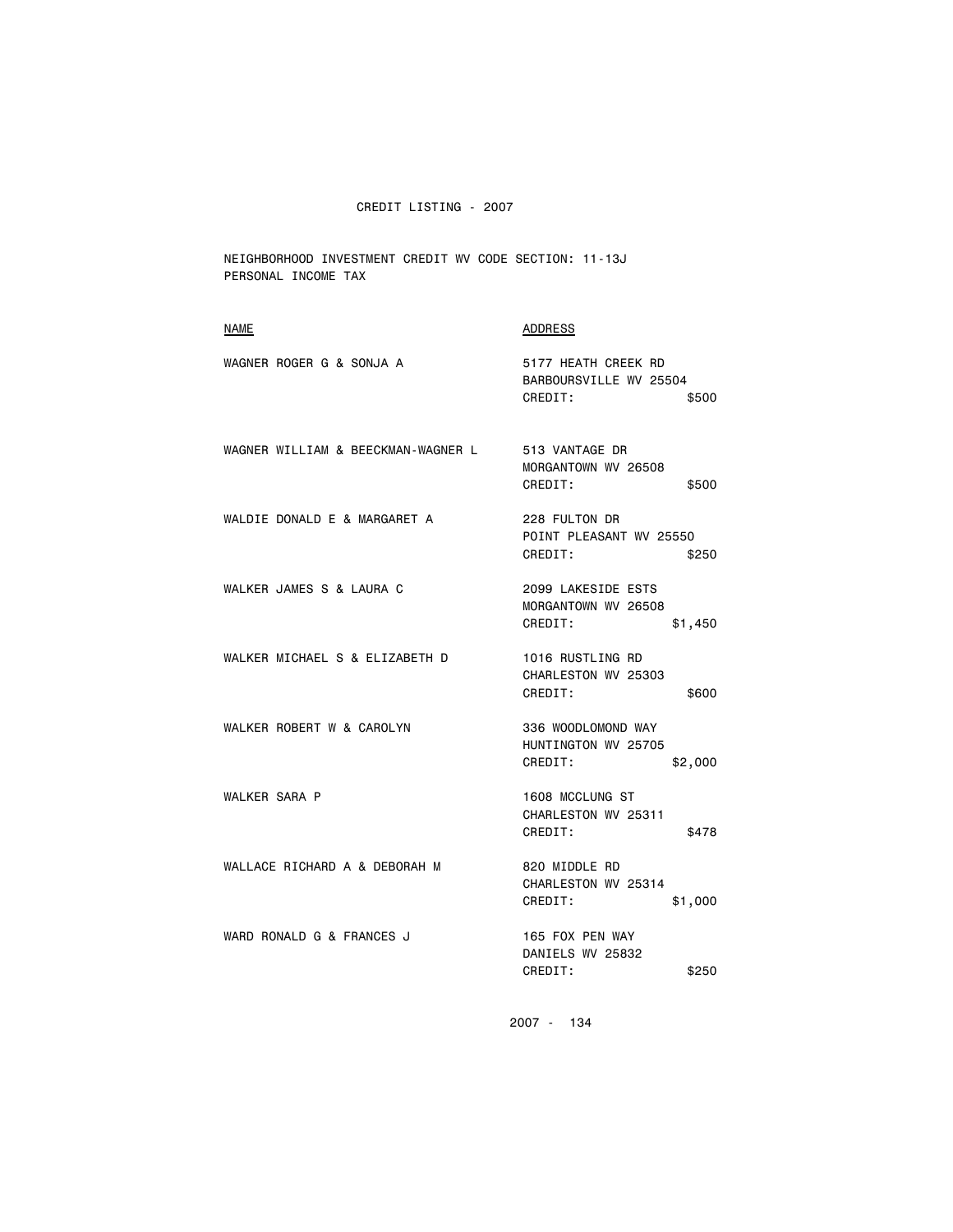NEIGHBORHOOD INVESTMENT CREDIT WV CODE SECTION: 11-13J PERSONAL INCOME TAX

| <b>ADDRESS</b>                                                       |
|----------------------------------------------------------------------|
| 601 ROSEMONT AVE<br>SOUTH CHARLESTON WV 25303<br>CREDIT:<br>\$16,913 |
| 1535 LEE ST E<br>CHARLESTON WV 25311<br>CREDIT:<br>\$250             |
| PO BOX 1791<br>PARKERSBURG WV 26102<br>CREDIT:<br>\$300              |
| 164 BASIL LN<br>GERRARDSTOWN WV 25420<br>CREDIT:<br>\$250            |
| 1009 AUTUMN AVE<br>MORGANTOWN WV 26508<br>CREDIT:<br>\$500           |
| 15 FAIRWAY LN<br>FAIRMONT WV 26554<br>CREDIT:<br>\$1,000             |
| 173 MEGAN LN<br>APPLE GROVE WV 25502<br>CREDIT:<br>\$75              |
| 430 BIG RUN RD<br><b>METZ WV 26585</b><br>CREDIT:<br>\$1,776         |
| RD 1 VIRGINIA HURST<br>WHEELING WV 26003<br>CREDIT:<br>\$2,000       |
|                                                                      |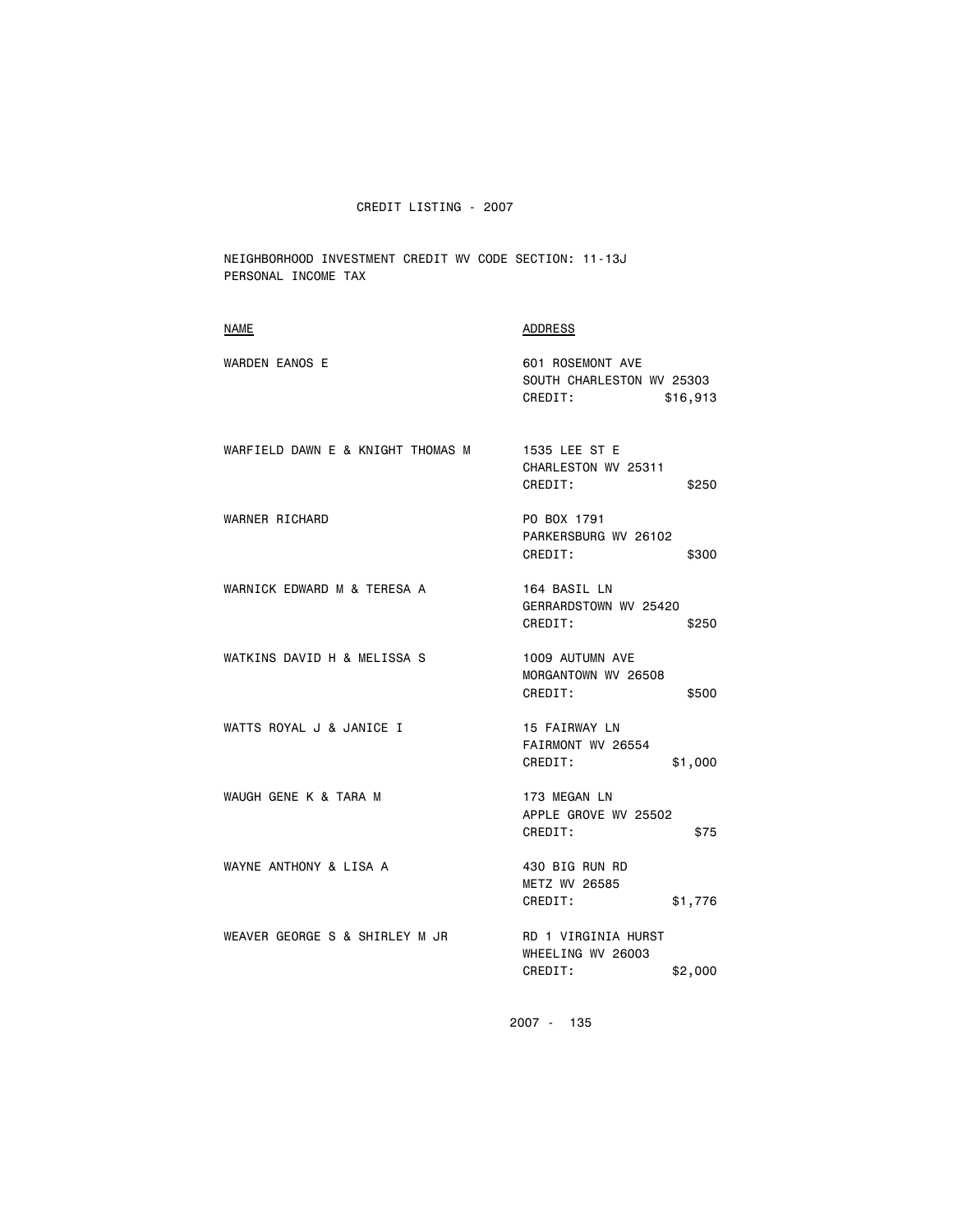NEIGHBORHOOD INVESTMENT CREDIT WV CODE SECTION: 11-13J PERSONAL INCOME TAX

| NAME                           | <b>ADDRESS</b>                                                           |
|--------------------------------|--------------------------------------------------------------------------|
| WEAVER JAMES L & CONCETTA M    | 20 FLORAL DR<br>WHEELING WV 26003<br>CREDIT:<br>\$625                    |
| WEBB JOHN S & CAROL S          | 5321 MACCORKLE AVE SW<br>SOUTH CHARLESTON WV 25309<br>CREDIT:<br>\$5,000 |
| WEEKLEY PAUL D & SHARON K      | HC 69 BOX 9A<br>WEST UNION WV 26456<br>CREDIT:<br>\$500                  |
| WEHRLE HENRY B & CECILIA H III | 1622 LOUDEN HEIGHTS RD<br>CHARLESTON WV 25314<br>CREDIT:<br>\$19,549     |
| WEHRLE MARTHA G                | 1440 LOUDEN HEIGHTS RD<br>CHARLESTON WV 25314<br>CREDIT:<br>\$500        |
| WEHRLE STEPHEN D & LAURA S     | 15 GROSSCUP RD<br>CHARLESTON WV 25314<br>CREDIT:<br>\$8,000              |
| <b>WEIS EDWARD H</b>           | 1502 LYNDALE DR<br>CHARLESTON WV 25314<br>CREDIT:<br>\$500               |
| WELCH MARY M                   | PO BOX 4308<br>PARKERSBURG WV 26104<br>CREDIT:<br>\$2,750                |
| WELDON HENRY A & BARBARA A     | PO BOX 997<br>MORGANTOWN WV 26507<br>CREDIT:<br>\$1,000                  |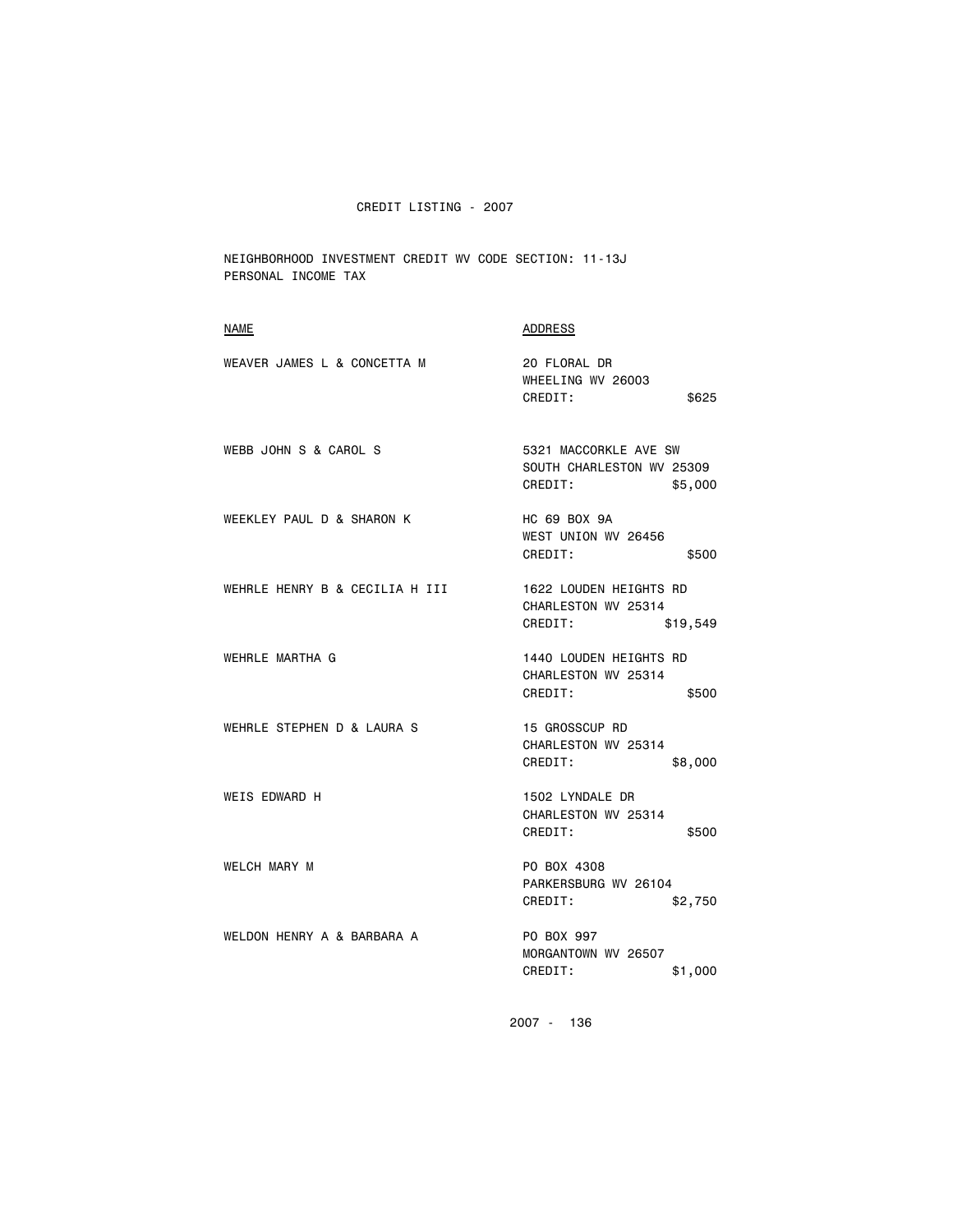NEIGHBORHOOD INVESTMENT CREDIT WV CODE SECTION: 11-13J PERSONAL INCOME TAX

| <b>NAME</b>                        | ADDRESS                                                                 |
|------------------------------------|-------------------------------------------------------------------------|
| WELLFORD KATHERINE F               | 1615 RIDGEVIEW RD<br>CHARLESTON WV 25314<br>CREDIT:<br>\$500            |
| WELLS THOMAS E & MARY C            | 120 WHITE PINE DR<br>FRAZIERS BOTTOM WV 25082<br>CREDIT:<br>\$250       |
| WEMPE WILLIAM L                    | 111 WEXFORD CT<br>CHARLES TOWN WV 25414<br>CREDIT:<br>\$531             |
| WEST CHASITIY D & CHARLES          | 1267 DEERWALK HWY<br>WAVERLY WV 26184<br>CREDIT:<br>\$371               |
| WEST KIRK F & PAMELA R             | HC 34 BOX 373<br>LEWISBURG WV 24901<br>CREDIT:<br>\$250                 |
| WEYER THOMAS E & MARCI A           | <b>RR 3 BOX 4B</b><br>RIPLEY WV 25271<br>CREDIT:<br>\$1,225             |
| WHALEY LEWIS A                     | RR 1 BOX 253A<br>GIVEN WV 25245<br>CREDIT:<br>\$3,487                   |
| WHALTON MICHAEL J & HAWKENS-WHALTO | 229 EAST MARTIN ST ROOM 405<br>MARTINSBURG WV 25401<br>CREDIT:<br>\$515 |
| WHARTON JOHN M & HANNAH KAREN L    | RR 1 BOX 199B<br>GIVEN WV 25245<br>CREDIT:<br>\$250                     |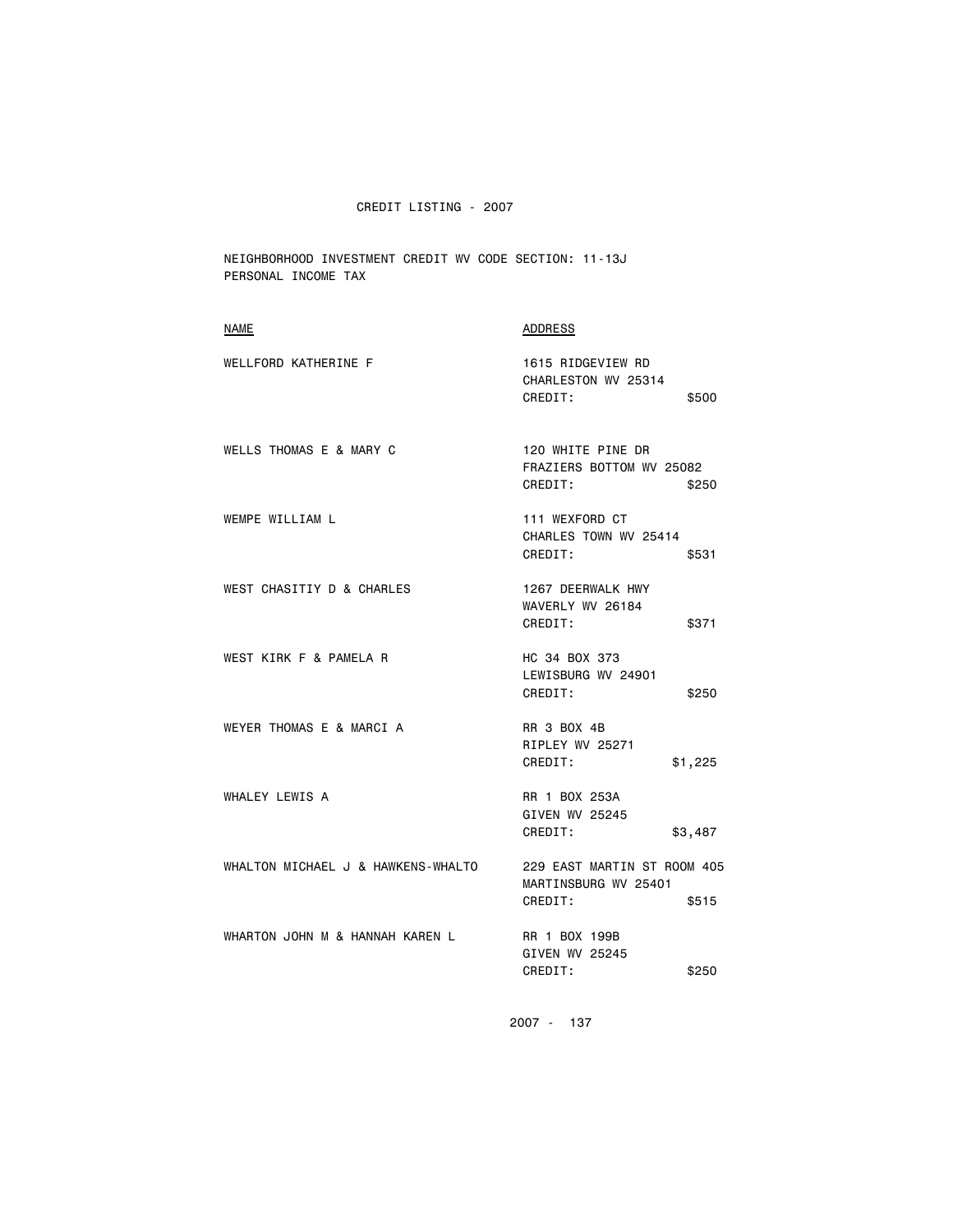NEIGHBORHOOD INVESTMENT CREDIT WV CODE SECTION: 11-13J PERSONAL INCOME TAX

| <b>NAME</b>                  | <b>ADDRESS</b>                                                 |
|------------------------------|----------------------------------------------------------------|
| WHEAR PAUL W                 | 524 NINTH AV<br>HUNTINGTON WV 25701<br>CREDIT:<br>\$698        |
| WHEELER ROBERT L & LINDA B   | 200 MAPLEWOOD AVE<br>RONCEVERTE WV 24970<br>CREDIT:<br>\$250   |
| WHITACRE NORMA G             | PO BOX 133<br>DELLSLOW WV 26531<br>CREDIT:<br>\$145            |
| WHITAKER CHARLES F & SHIRLEY | 35 FAIRVIEW HTS<br>PARKERSBURG WV 26101<br>CREDIT:<br>\$250    |
| WHITE JOHN C                 | 205 MAPLEWOOD DR<br>NITRO WV 25143<br>CREDIT:<br>\$250         |
| WHITE JOHN M                 | 111 GARDEN OAKS DR<br>PRINCETON WV 24740<br>CREDIT:<br>\$250   |
| WHITE PATRICIA H             | 304 WOODBRIDGE DR<br>CHARLESTON WV 25311<br>CREDIT:<br>\$1,521 |
| WHITE STEVEN F & CATHERINE H | 378 KNOLLWOOD DR<br>CHARLESTON WV 25302<br>CREDIT:<br>\$3,500  |
| WHITE WALTER D & CHERYL A    | 99 FRENCH ST<br>WALLBACK WV 25285<br>CREDIT:<br>\$100          |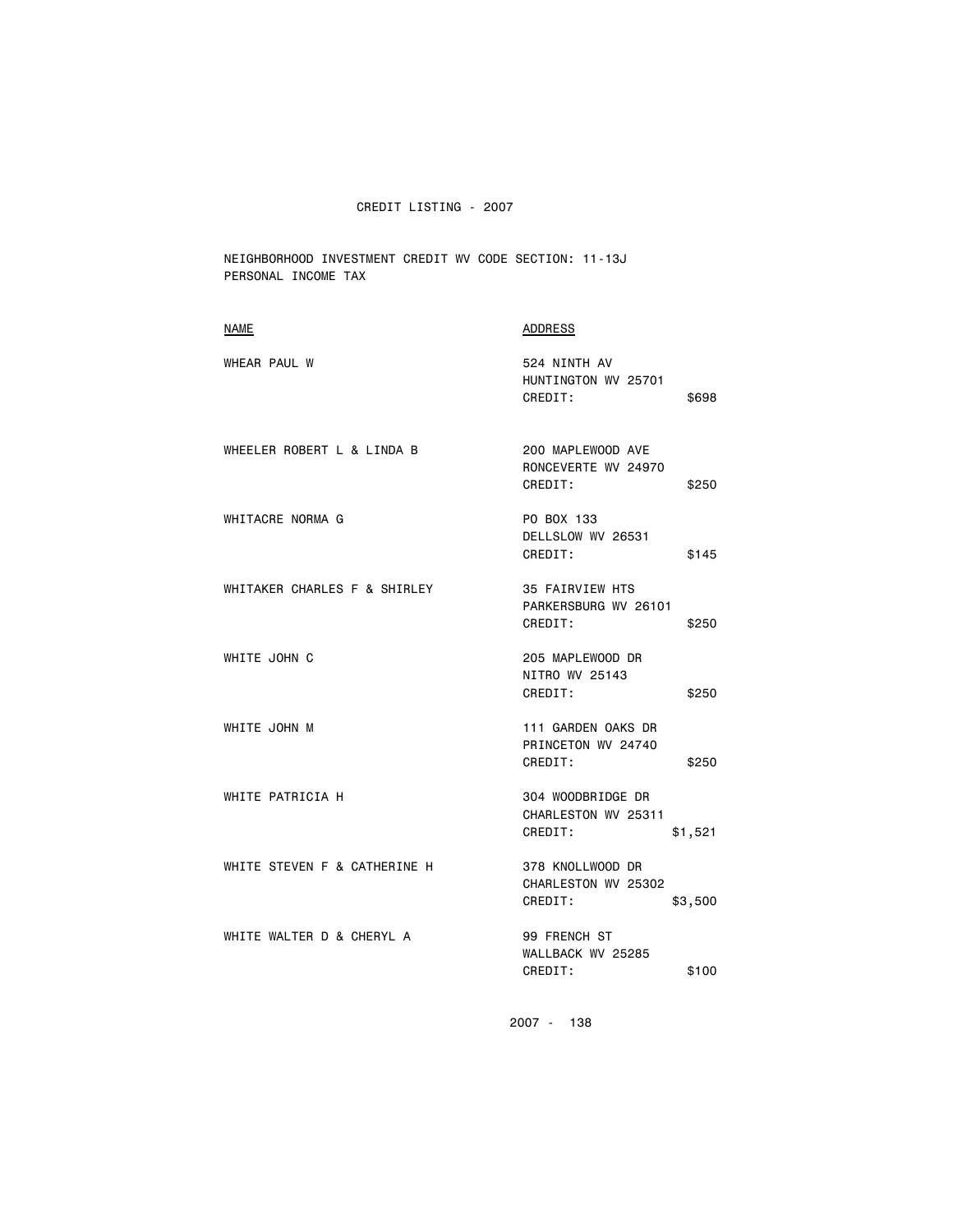NEIGHBORHOOD INVESTMENT CREDIT WV CODE SECTION: 11-13J PERSONAL INCOME TAX

| NAME                             | ADDRESS                                                          |
|----------------------------------|------------------------------------------------------------------|
| WHITEMAN DONALD & KAYE           | 711 S PARK RD<br>CHARLESTON WV 25304<br>CREDIT:<br>\$1,317       |
| WHITEMAN DONALD R                | 2401 BELMONT RD<br>PARKERSBURG WV 26101<br>CREDIT:<br>\$250      |
| WHITTINGTON WILLIAM M & BRENDA D | RR 1 BOX 105<br>BUFFALO WV 25033<br>CREDIT:<br>\$113             |
| WICKMAN RICHARD A                | 593 SHANNONDALE RD<br>HARPERS FERRY WV 25425<br>CREDIT:<br>\$817 |
| WIGGLESWORTH DAVID B & PAMELA L  | RR 2 BOX 39F<br>ALDERSON WV 24910<br>CREDIT:<br>\$1,750          |
| WILCHER LARRY D & SUSAN F        | 236 IRIS DR<br>MARTINSBURG WV 25404<br>CREDIT:<br>\$844          |
| WILD ALAN & REBECCA              | 213 SENECA RD<br>HUNTINGTON WV 25705<br>CREDIT:<br>\$1,275       |
| WILD MARC W & HOLLY A            | 301 11TH AVE W<br>HUNTINGTON WV 25701<br>CREDIT:<br>\$500        |
| WILEY JERRY B & TRACI L          | 146 GLENWOOD LN<br>HURRICANE WV 25526<br>CREDIT:<br>\$250        |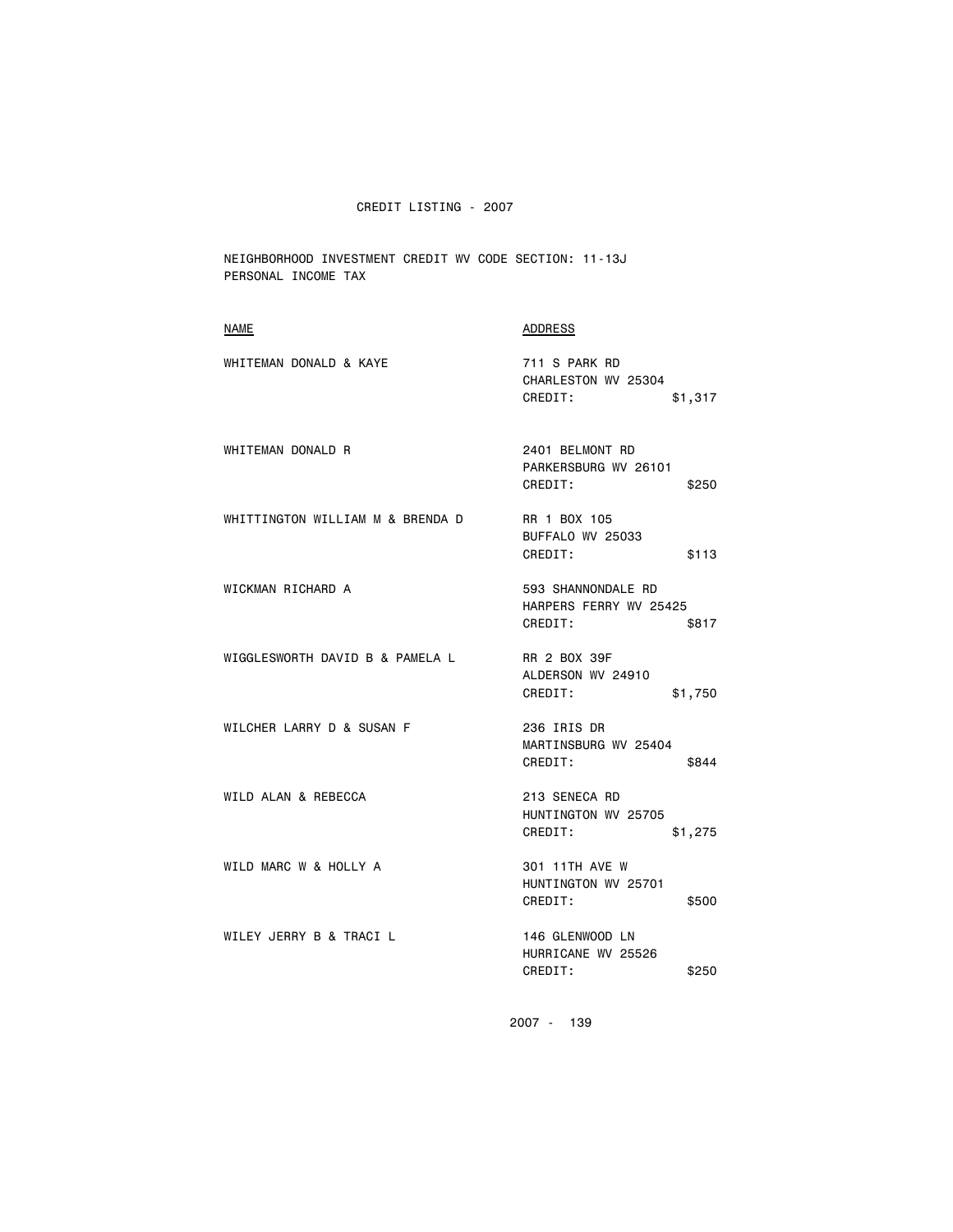NEIGHBORHOOD INVESTMENT CREDIT WV CODE SECTION: 11-13J PERSONAL INCOME TAX

| <b>NAME</b>                        | <b>ADDRESS</b>                                                      |
|------------------------------------|---------------------------------------------------------------------|
| WILLARD HENRY K & LOUISE B II      | PO BOX 3269<br>SHEPHERDSTOWN WV 25443<br>CREDIT:<br>\$2,125         |
| WILLIAMS DONALD A & WHITE SANDRA N | 1220 12TH ST<br>HUNTINGTON WV 25701<br>CREDIT:<br>\$650             |
| WILLIAMS GEORGE & BARBARA          | 197 LICK CREEK RD<br>MEADOW BRIDGE WV 25976<br>CREDIT:<br>\$250     |
| WILLIAMS JERRY W & NELDA G         | 8509 WINCHESTER AVE<br>INWOOD WV 25428<br>CREDIT:<br>\$250          |
| WILLIAMS JOHN R                    | 7 AZALEA CT<br>WHEELING WV 26003<br>CREDIT:<br>\$1,000              |
| WILLIAMS KENNETH L & SUZANNE       | 117-D SHOESTRING TRAIL<br>CLINTONVILLE WV 24931<br>CREDIT:<br>\$250 |
| WILLIAMS WILLIE J                  | 50 CAMELOT DR<br>HUNTINGTON WV 25701<br>CREDIT:<br>\$250            |
| WILLIAMSON JANET C                 | 1226 SUNRISE DR<br>BLUEFIELD WV 24701<br>CREDIT:<br>\$750           |
| WILLIAMSON JEFFREY A & LORI A      | 28 PAINTERS XING<br>WILLIAMSTOWN WV 26187<br>CREDIT:<br>\$3,750     |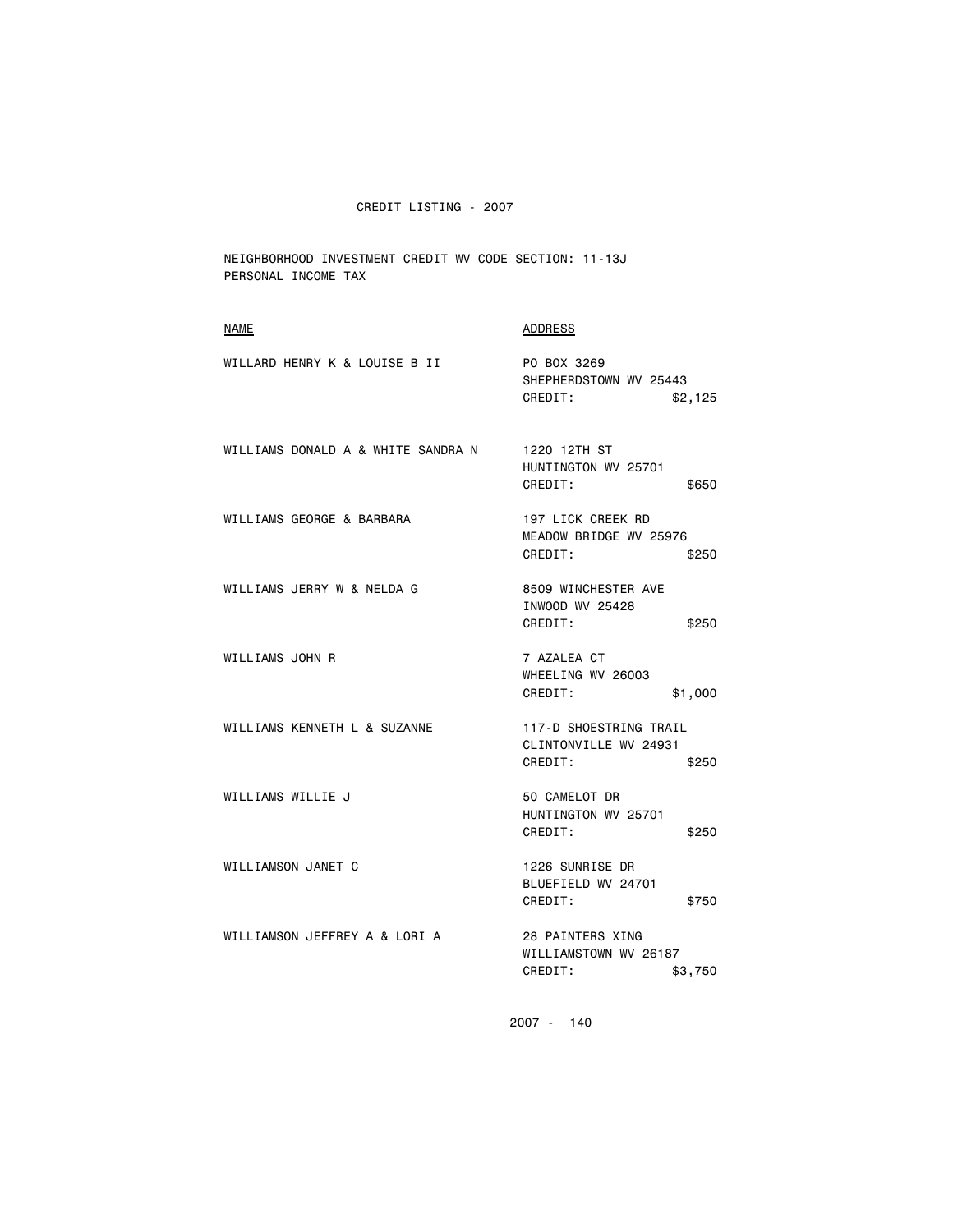NEIGHBORHOOD INVESTMENT CREDIT WV CODE SECTION: 11-13J PERSONAL INCOME TAX

| <b>NAME</b>                   | ADDRESS                                                       |
|-------------------------------|---------------------------------------------------------------|
| WILLIS TODD B & KELLIE L      | 111 SAYER CIR<br>LOGAN WV 25601<br>CREDIT:<br>\$250           |
| WILSON CECIL B & MARY A       | 237 POPLAR DR<br>MORGANTOWN WV 26505<br>CREDIT:<br>\$1,382    |
| WILSON CLINTON E & KIMBERLY A | 15 OAKWOOD RD<br>HUNTINGTON WV 25701<br>CREDIT:<br>\$250      |
| WILSON DENIS E & GRETCHEN     | 5 HADDALE AVE<br>WHEELING WV 26003<br>CREDIT:<br>\$250        |
| WILSON RONALD E & JOYCE A     | 3636 RIVERVIEW DR<br>WEIRTON WV 26062<br>CREDIT:<br>\$250     |
| WILSON WAYNE F                | 1300 COUNTRY CLUB RD<br>FAIRMONT WV 26554<br>CREDIT:<br>\$750 |
| WINTER KENNETH L & BRENDA G   | PO BOX 64<br><b>ROBSON WV 25173</b><br>CREDIT:<br>\$1,430     |
| WINTERS SCOTT K & JOANNE      | 24 BIRCH AVE<br>WHEELING WV 26003<br>CREDIT:<br>\$500         |
| WINTON CHRISTOPHER J & ANN J  | 1798 HUBER RD<br>CHARLESTON WV 25314<br>CREDIT:<br>\$250      |
|                               |                                                               |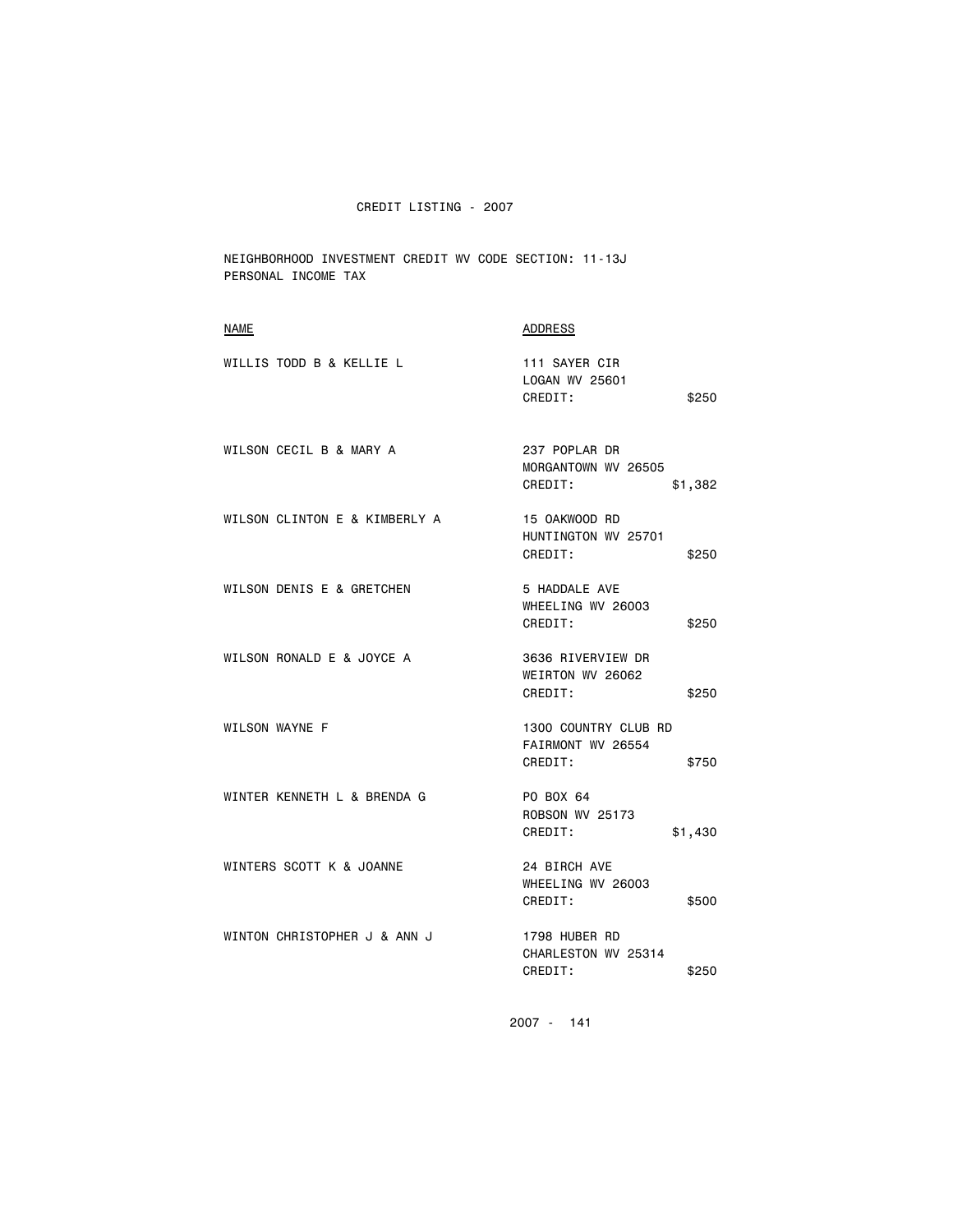NEIGHBORHOOD INVESTMENT CREDIT WV CODE SECTION: 11-13J PERSONAL INCOME TAX

| <b>ADDRESS</b>                                                |
|---------------------------------------------------------------|
| 524 RIDGEWOOD RD<br>HUNTINGTON WV 25701<br>CREDIT:<br>\$400   |
| 1501 BARBERRY LN<br>CHARLESTON WV 25314<br>CREDIT:<br>\$250   |
| 6000 LONGWOOD RD<br>HUNTINGTON WV 25705<br>CREDIT:<br>\$250   |
| 266 MEADOW VIEW LN<br>MORGANTOWN WV 26508<br>CREDIT:<br>\$250 |
| 1557 BRIDGE RD<br>CHARLESTON WV 25314<br>CREDIT:<br>\$500     |
| 111 HAWTHRON LN<br>DANIELS WV 25832<br>CREDIT:<br>\$1,000     |
| PO BOX 1146<br>BECKLEY WV 25802<br>CREDIT:<br>\$2,500         |
| PO BOX 1146<br>BECKLEY WV 25802<br>CREDIT:<br>\$750           |
| HC 34 BOX 312<br>LEWISBURG WV 24901<br>CREDIT:<br>\$250       |
|                                                               |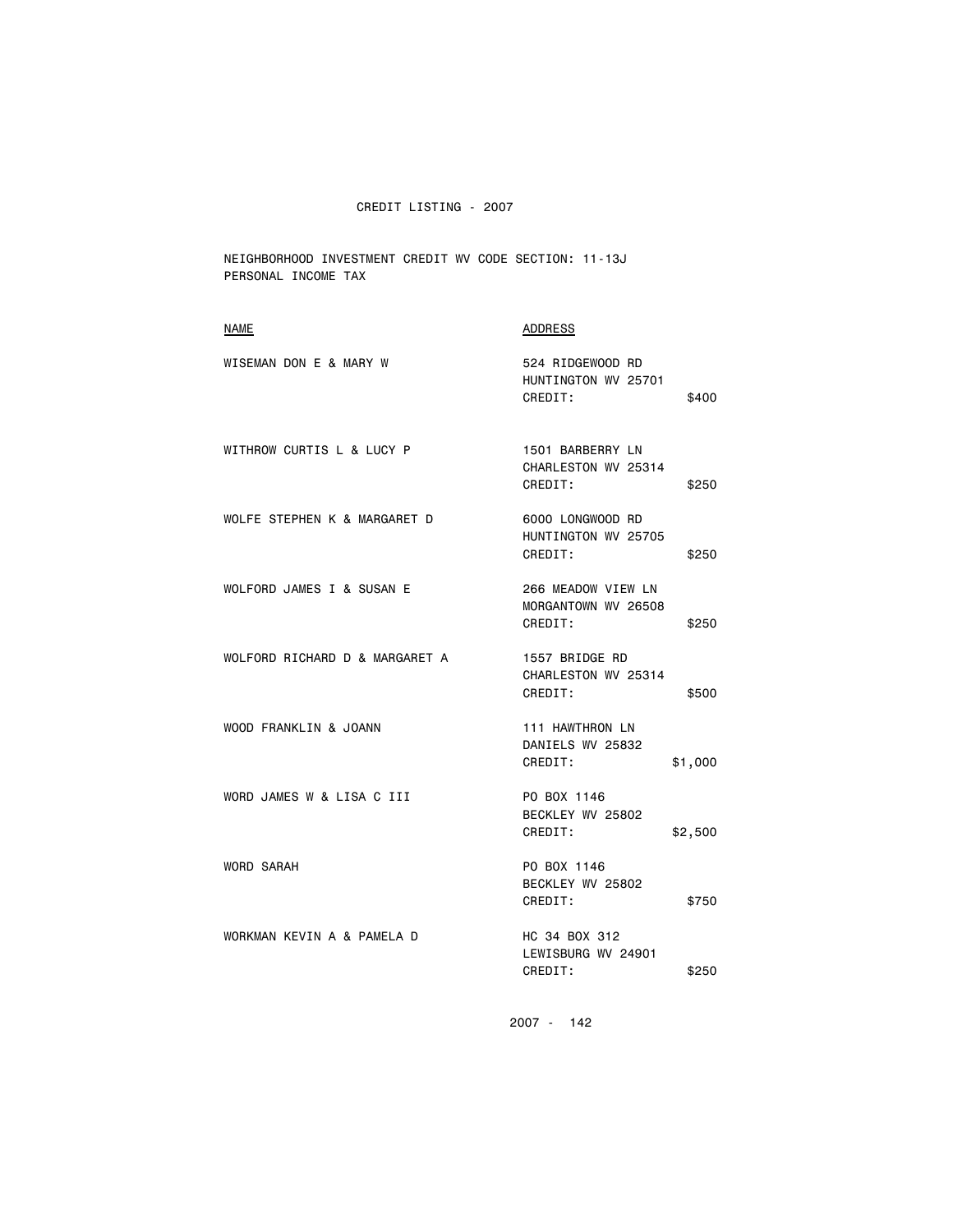CREDIT LISTING - 2007

NEIGHBORHOOD INVESTMENT CREDIT WV CODE SECTION: 11-13J PERSONAL INCOME TAX

| <b>NAME</b>                 | ADDRESS                                                              |
|-----------------------------|----------------------------------------------------------------------|
| WRIGHT CARL R               | 216 N WALNUT ST<br>PHILIPPI WV 26416<br>CREDIT:<br>\$500             |
| WRIGHT CAROLYN D & THOMAS E | 276 HAWTHORNE DALE RD<br>CHARLES TOWN WV 25414<br>CREDIT:<br>\$151   |
| WRIGHT WARREN J & LITA J    | 1525 RITTER BLVD<br>HUNTINGTON WV 25701<br>CREDIT:<br>\$250          |
| WYSONG WILLIAM S & HAZEL G  | RR 1 BOX 156A<br>NEW MILTON WV 26411<br>CREDIT:<br>\$2,800           |
| YEARDLEY MARY C             | 23 BRITTANY WOODS<br>CHARLESTON WV 25314<br>CREDIT:<br>\$556         |
| YEARY JOHN T & JO E         | 2315 WOODLAND AVE<br>SOUTH CHARLESTON WV 25303<br>CREDIT:<br>\$1,500 |
| YOCHUM PETER A & DEBORAH A  | 893 MOUNT VIEW RD<br>WHEELING WV 26003<br>CREDIT:<br>\$400           |
| YODER DELMAR R & LINDA K    | 640 GOSHEN RD<br>MORGANTOWN WV 26508<br>CREDIT:<br>\$250             |
| YOHO MENDAL L & GENEVIEVE A | <b>RR 1 BOX 47L</b><br>BRIDGEPORT WV 26330<br>CREDIT:<br>\$375       |
|                             |                                                                      |

2007 - 143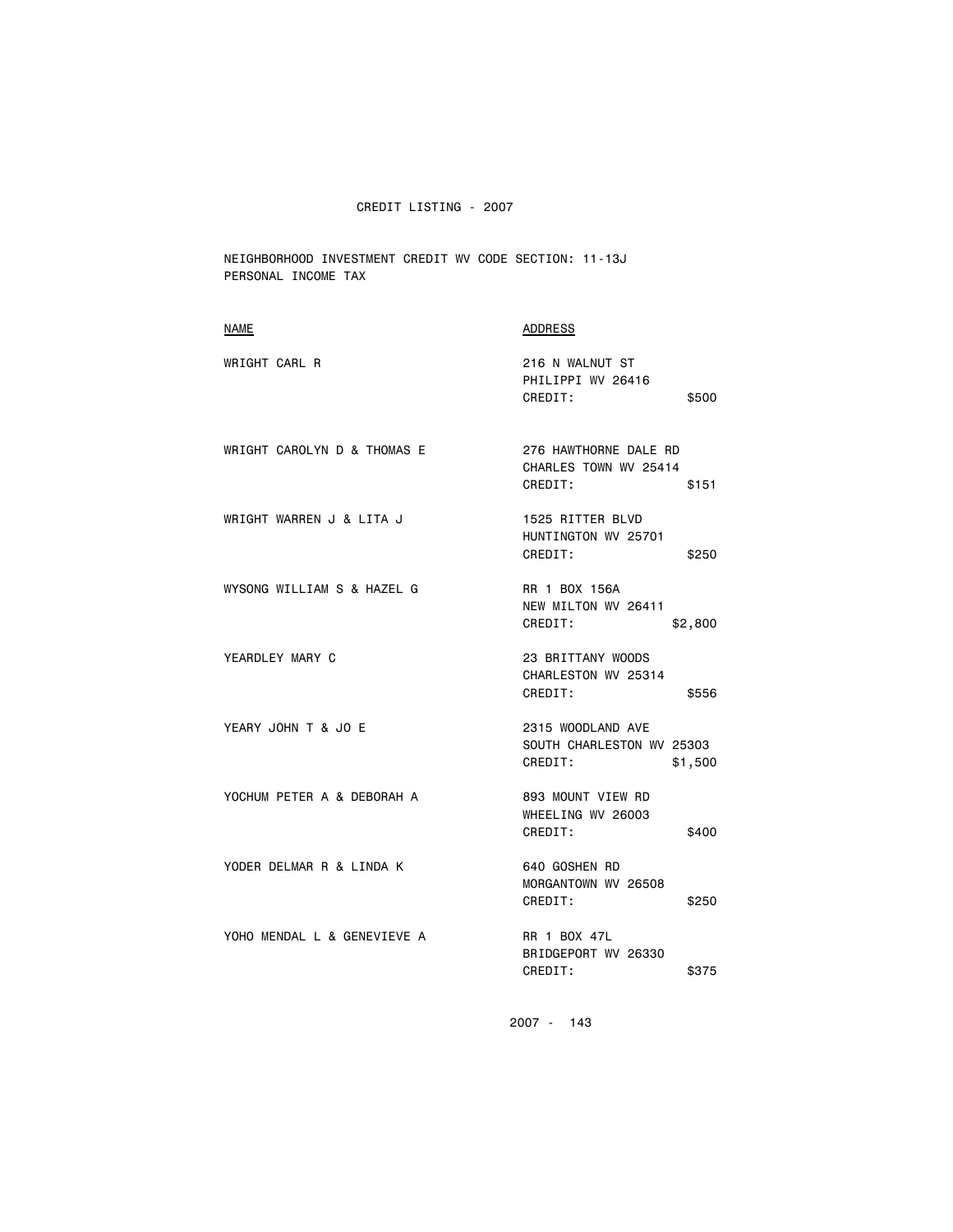## CREDIT LISTING - 2007

NEIGHBORHOOD INVESTMENT CREDIT WV CODE SECTION: 11-13J PERSONAL INCOME TAX

| <b>NAME</b>                  | <b>ADDRESS</b>                                                   |
|------------------------------|------------------------------------------------------------------|
| YORTY JACK S & ROBIN L       | 245 LEBANON ST<br>MORGANTOWN WV 26501<br>CREDIT:<br>\$250        |
| YOUNG MICHAEL E              | 322 22ND ST<br>DUNBAR WV 25064<br>CREDIT:<br>\$1,543             |
| YOUNG RAY P & CAROL S        | 16 BEAVER DR<br>HURRICANE WV 25526<br>CREDIT:<br>\$1,750         |
| ZANOTTI VICTOR W & CECELIA A | 1204 PHILIP ST<br>MORGANTOWN WV 26501<br>CREDIT:<br>\$500        |
| ZETTLE ANDREW & JANET        | 1811 WASHINGTON BLVD<br>HUNTINGTON WV 25701<br>CREDIT:<br>\$250  |
| ZIEGLER DAVID L & MYRA F     | 502 TEMPLE ST<br><b>HINTON WV 25951</b><br>CREDIT:<br>\$350      |
| ZINN DAVID W & CHRISTINE L   | 1804 ROLLING HILLS RD<br>CHARLESTON WV 25314<br>CREDIT:<br>\$250 |
| ZIPP STEPHANIE R & CHARLES A | PO BOX 1541<br>CLARKSBURG WV 26302<br>CREDIT:<br>\$1,250         |
| ZITTER JOHN T & KATHERINE M  | 530 FOSTER RD<br>HUNTINGTON WV 25701<br>CREDIT:<br>\$500         |
|                              |                                                                  |

2007 - 144